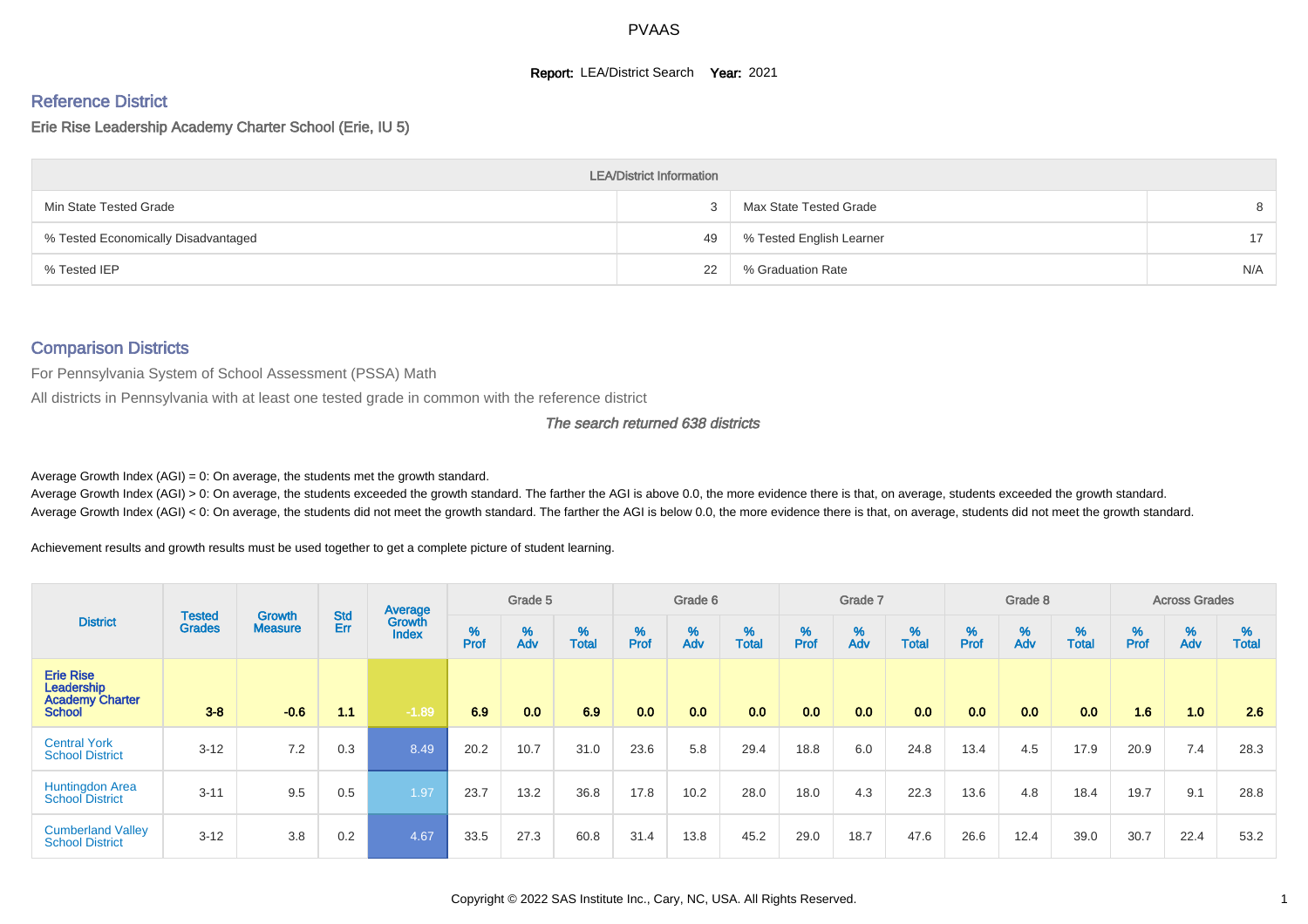|                                                                           | <b>Tested</b> | <b>Growth</b>  | <b>Std</b> | Average<br>Growth |                     | Grade 5  |                   |           | Grade 6  |                   |           | Grade 7  |                   |                     | Grade 8  |                   |                  | <b>Across Grades</b> |                   |
|---------------------------------------------------------------------------|---------------|----------------|------------|-------------------|---------------------|----------|-------------------|-----------|----------|-------------------|-----------|----------|-------------------|---------------------|----------|-------------------|------------------|----------------------|-------------------|
| <b>District</b>                                                           | <b>Grades</b> | <b>Measure</b> | Err        | <b>Index</b>      | $\%$<br><b>Prof</b> | %<br>Adv | %<br><b>Total</b> | %<br>Prof | %<br>Adv | %<br><b>Total</b> | %<br>Prof | %<br>Adv | %<br><b>Total</b> | $\%$<br><b>Prof</b> | %<br>Adv | %<br><b>Total</b> | %<br><b>Prof</b> | %<br>Adv             | %<br><b>Total</b> |
| <b>Erie Rise</b><br>Leadership<br><b>Academy Charter</b><br><b>School</b> | $3 - 8$       | $-0.6$         | 1.1        | $-1.89$           | 6.9                 | 0.0      | 6.9               | 0.0       | 0.0      | 0.0               | 0.0       | 0.0      | 0.0               | 0.0                 | 0.0      | 0.0               | 1.6              | 1.0                  | 2.6               |
| <b>Homer-Center</b><br><b>School District</b>                             | $3 - 11$      | 10.3           | 0.8        | 4.63              | 31.8                | 17.5     | 49.2              | 36.4      | 4.6      | 40.9              | 20.3      | 0.0      | 20.3              | 26.9                | 13.4     | 40.3              | 27.6             | 7.4                  | 35.0              |
| <b>Conestoga Valley</b><br><b>School District</b>                         | $3 - 11$      | 4.8            | 0.4        | 4.54              | 21.3                | 12.6     | 33.8              | 24.9      | 7.7      | 32.7              | 20.4      | 14.0     | 34.4              | 23.0                | 13.5     | 36.5              | 24.2             | 13.5                 | 37.8              |
| <b>Lower Merion</b><br><b>School District</b>                             | $3 - 11$      | 3.3            | 0.3        | 4.77              | 27.6                | 48.2     | 75.8              | 31.4      | 37.3     | 68.6              | 33.9      | 31.3     | 65.2              | 33.0                | 28.3     | 61.3              | 31.2             | 40.9                 | 72.2              |
| <b>Saucon Valley</b><br><b>School District</b>                            | $3 - 11$      | 6.7            | 0.5        | 3.06              | 32.0                | 25.4     | 57.4              | 33.6      | 11.0     | 44.5              | 31.1      | 12.1     | 43.2              | 32.8                | 16.0     | 48.8              | 31.2             | 18.8                 | 50.0              |
| <b>Lewisburg Area</b><br><b>School District</b>                           | $3 - 11$      | 6.7            | 0.6        | 4.29              | 33.6                | 28.3     | 62.0              | 40.0      | 24.2     | 64.2              | 33.1      | 29.4     | 62.5              | 17.9                | 31.3     | 49.2              | 31.0             | 30.1                 | 61.1              |
| <b>Brookville Area</b><br><b>School District</b>                          | $3 - 11$      | 4.3            | 0.6        | $-1.34$           | 16.8                | 13.9     | 30.7              | 28.1      | 16.8     | 44.9              | 13.8      | 2.4      | 16.3              | 19.4                | 9.3      | 28.7              | 21.6             | 9.4                  | 31.0              |
| <b>Hempfield School</b><br><b>District</b>                                | $3 - 11$      | 3.5            | 0.3        | 1.86              | 32.6                | 14.9     | 47.5              | 27.8      | 18.0     | 45.8              | 22.6      | 18.5     | 41.1              | 24.4                | 18.7     | 43.1              | 27.9             | 18.3                 | 46.2              |
| <b>Armstrong School</b><br><b>District</b>                                | $3 - 11$      | 0.7            | 0.3        | $-6.34$           | 25.3                | 10.5     | 35.8              | 26.6      | 13.3     | 39.9              | 21.4      | 4.3      | 25.7              | 20.5                | 3.8      | 24.3              | 25.7             | 9.4                  | 35.1              |
| <b>Radnor Township</b><br><b>School District</b>                          | $3 - 12$      | 4.4            | 0.4        | $-0.56$           | 34.0                | 41.4     | 75.4              | 41.7      | 25.4     | 67.1              | 34.3      | 31.8     | 66.2              | 35.0                | 21.5     | 56.5              | 36.8             | 31.8                 | 68.6              |
| <b>Selinsgrove Area</b><br><b>School District</b>                         | $3 - 12$      | 4.7            | 0.5        | $-3.19$           | 26.0                | 6.1      | 32.0              | 32.0      | 17.0     | 49.0              | 26.4      | 18.7     | 45.2              | 25.6                | 10.5     | 36.1              | 25.8             | 14.6                 | 40.4              |
| <b>Montour School</b><br><b>District</b>                                  | $3 - 11$      | 5.0            | 0.4        | 1.85              | 31.8                | 25.1     | 57.0              | 30.6      | 24.5     | 55.1              | 26.3      | 30.1     | 56.5              | 26.6                | 30.6     | 57.3              | 31.2             | 26.8                 | 58.1              |
| <b>Warwick School</b><br><b>District</b>                                  | $3 - 11$      | 4.0            | 0.4        | 2.33              | 35.6                | 9.6      | 45.2              | 30.7      | 6.4      | 37.0              | 22.5      | 7.2      | 29.7              | 13.2                | 3.6      | 16.8              | 25.6             | 9.8                  | 35.4              |
| <b>West Allegheny</b><br><b>School District</b>                           | $3 - 12$      | 1.0            | 0.4        | $-5.98$           | 32.7                | 40.9     | 73.6              | 33.6      | 21.4     | 55.0              | 27.5      | 20.6     | 48.1              | 23.4                | 11.2     | 34.6              | 31.3             | 30.8                 | 62.1              |
| Elizabethtown<br><b>Area School</b><br><b>District</b>                    | $3 - 12$      | 0.2            | 0.4        | $-6.27$           | 29.9                | 22.6     | 52.6              | 22.2      | 10.9     | 33.1              | 20.8      | 2.8      | 23.7              | 20.8                | 3.3      | 24.1              | 26.7             | 14.6                 | 41.2              |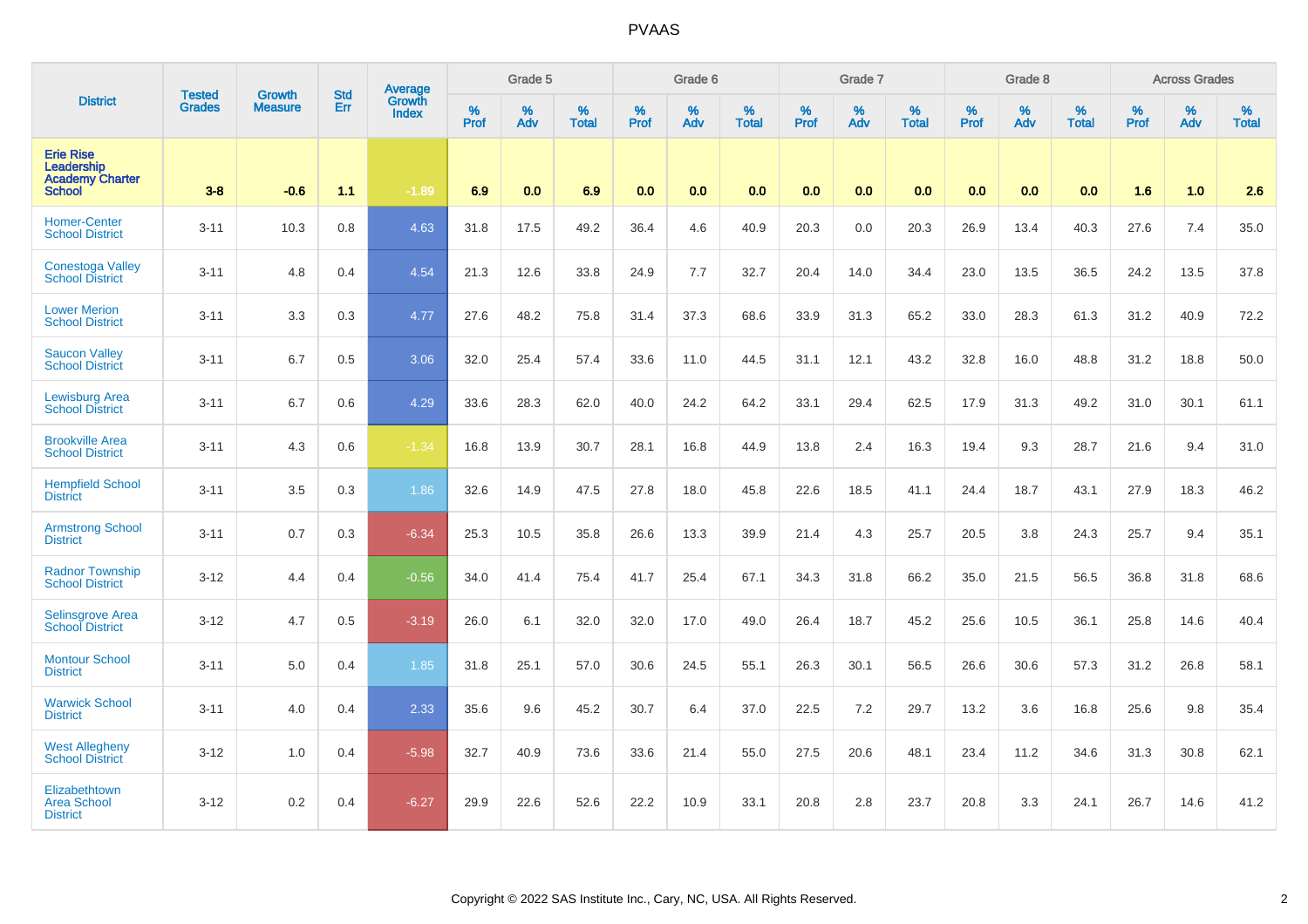|                                                                           | <b>Tested</b> | Growth         | <b>Std</b> | Average                |           | Grade 5     |                   |           | Grade 6  |                   |              | Grade 7  |                   |              | Grade 8  |                   |           | <b>Across Grades</b> |                   |
|---------------------------------------------------------------------------|---------------|----------------|------------|------------------------|-----------|-------------|-------------------|-----------|----------|-------------------|--------------|----------|-------------------|--------------|----------|-------------------|-----------|----------------------|-------------------|
| <b>District</b>                                                           | <b>Grades</b> | <b>Measure</b> | Err        | Growth<br><b>Index</b> | %<br>Prof | $\%$<br>Adv | %<br><b>Total</b> | %<br>Prof | %<br>Adv | %<br><b>Total</b> | $\%$<br>Prof | %<br>Adv | %<br><b>Total</b> | $\%$<br>Prof | %<br>Adv | %<br><b>Total</b> | %<br>Prof | $\%$<br>Adv          | %<br><b>Total</b> |
| <b>Erie Rise</b><br>Leadership<br><b>Academy Charter</b><br><b>School</b> | $3 - 8$       | $-0.6$         | 1.1        | $-1.89$                | 6.9       | 0.0         | 6.9               | 0.0       | 0.0      | 0.0               | 0.0          | 0.0      | 0.0               | 0.0          | 0.0      | 0.0               | 1.6       | 1.0                  | 2.6               |
| <b>Circle Of Seasons</b><br><b>Charter School</b>                         | $3 - 8$       | 12.3           | 1.2        | 5.55                   | 20.0      | 5.7         | 25.7              | 16.7      | 6.7      | 23.3              | 25.0         | 11.1     | 36.1              |              |          |                   | 20.9      | 7.9                  | 28.8              |
| <b>Penns Valley Area</b><br><b>School District</b>                        | $3 - 12$      | 5.2            | 0.6        | $-1.96$                | 43.9      | 18.4        | 62.2              | 38.8      | 17.5     | 56.3              | 25.7         | 9.5      | 35.2              | 16.0         | 9.4      | 25.5              | 32.5      | 14.3                 | 46.8              |
| <b>Williamsport Area</b><br><b>School District</b>                        | $3 - 11$      | 2.8            | 0.3        | $-4.44$                | 24.6      | 10.7        | 35.3              | 20.4      | 12.0     | 32.4              | 21.5         | 8.3      | 29.8              | 16.1         | 5.1      | 21.2              | 22.0      | 11.0                 | 33.1              |
| <b>Oxford Area</b><br><b>School District</b>                              | $3 - 11$      | 2.0            | 0.4        | $-4.78$                | 24.0      | 8.0         | 32.0              | 28.3      | 7.3      | 35.6              | 20.2         | 9.9      | 30.0              | 11.5         | 5.5      | 17.0              | 21.8      | 8.2                  | 30.0              |
| <b>Northern Tioga</b><br><b>School District</b>                           | $3 - 12$      | 3.4            | 0.5        | $-0.71$                | 22.7      | 5.2         | 27.9              | 32.2      | 4.2      | 36.4              | 16.8         | 2.6      | 19.4              | 23.8         | 6.2      | 30.0              | 25.9      | 7.0                  | 32.8              |
| <b>Butler Area School</b><br><b>District</b>                              | $3 - 11$      | 0.7            | 0.3        | $-5.75$                | 36.3      | 13.7        | 50.0              | 23.1      | 5.4      | 28.5              | 15.2         | 9.0      | 24.2              | 16.4         | 9.0      | 25.4              | 25.4      | 11.6                 | 37.0              |
| <b>Manheim Central</b><br><b>School District</b>                          | $3 - 11$      | 2.8            | 0.4        | $-3.30$                | 25.4      | 7.6         | 33.0              | 23.6      | 5.8      | 29.3              | 15.0         | 5.2      | 20.2              | 20.9         | 6.2      | 27.1              | 22.8      | 9.4                  | 32.2              |
| <b>North Penn School</b><br><b>District</b>                               | $3 - 11$      | 0.9            | 0.2        | $-9.01$                | 30.6      | 14.1        | 44.6              | 25.7      | 14.1     | 39.7              | 29.4         | 8.8      | 38.2              | 25.4         | 7.7      | 33.2              | 29.6      | 14.0                 | 43.7              |
| <b>Spring-Ford Area</b><br><b>School District</b>                         | $3 - 11$      | 1.6            | 0.3        | $-5.25$                | 36.6      | 13.0        | 49.6              | 33.2      | 16.5     | 49.7              | 34.3         | 16.3     | 50.6              | 23.1         | 9.8      | 32.9              | 34.2      | 19.2                 | 53.4              |
| <b>Penn Manor</b><br><b>School District</b>                               | $3 - 11$      | 3.2            | 0.3        | $-1.05$                | 33.8      | 14.9        | 48.6              | 28.7      | 15.2     | 43.9              | 25.5         | 13.2     | 38.7              | 30.2         | 11.0     | 41.2              | 31.4      | 16.9                 | 48.2              |
| <b>Palmerton Area</b><br><b>School District</b>                           | $3 - 11$      | 3.0            | 0.6        | $-1.85$                | 27.7      | 15.7        | 43.4              | 30.6      | 9.3      | 39.8              | 20.8         | 6.2      | 26.9              | 17.9         | 4.7      | 22.6              | 24.8      | 8.0                  | 32.8              |
| <b>Bradford Area</b><br><b>School District</b>                            | $3 - 12$      | 4.4            | 0.5        | 0.69                   | 33.5      | 10.2        | 43.7              | 23.4      | 8.8      | 32.2              | 18.9         | 13.9     | 32.8              | 27.8         | 7.6      | 35.4              | 26.9      | 11.3                 | 38.3              |
| <b>Brockway Area</b><br><b>School District</b>                            | $3 - 11$      | 2.7            | 0.7        | $-2.42$                | 35.4      | 17.7        | 53.2              | 29.4      | 36.8     | 66.2              | 22.5         | 7.5      | 30.0              | 20.8         | 5.6      | 26.4              | 28.7      | 18.6                 | 47.4              |
| <b>Mifflin County</b><br><b>School District</b>                           | $3 - 11$      | 1.8            | 0.3        | $-5.79$                | 26.6      | 10.4        | 37.0              | 13.8      | 4.6      | 18.4              | 10.3         | 3.8      | 14.1              | 10.7         | 1.5      | 12.2              | 17.7      | 5.5                  | 23.2              |
| <b>Millcreek Township</b><br><b>School District</b>                       | $3 - 11$      | 1.1            | 0.3        | $-0.99$                | 26.5      | 20.8        | 47.3              | 23.1      | 9.4      | 32.4              | 22.1         | 14.3     | 36.4              | 21.6         | 13.0     | 34.7              | 25.4      | 15.9                 | 41.3              |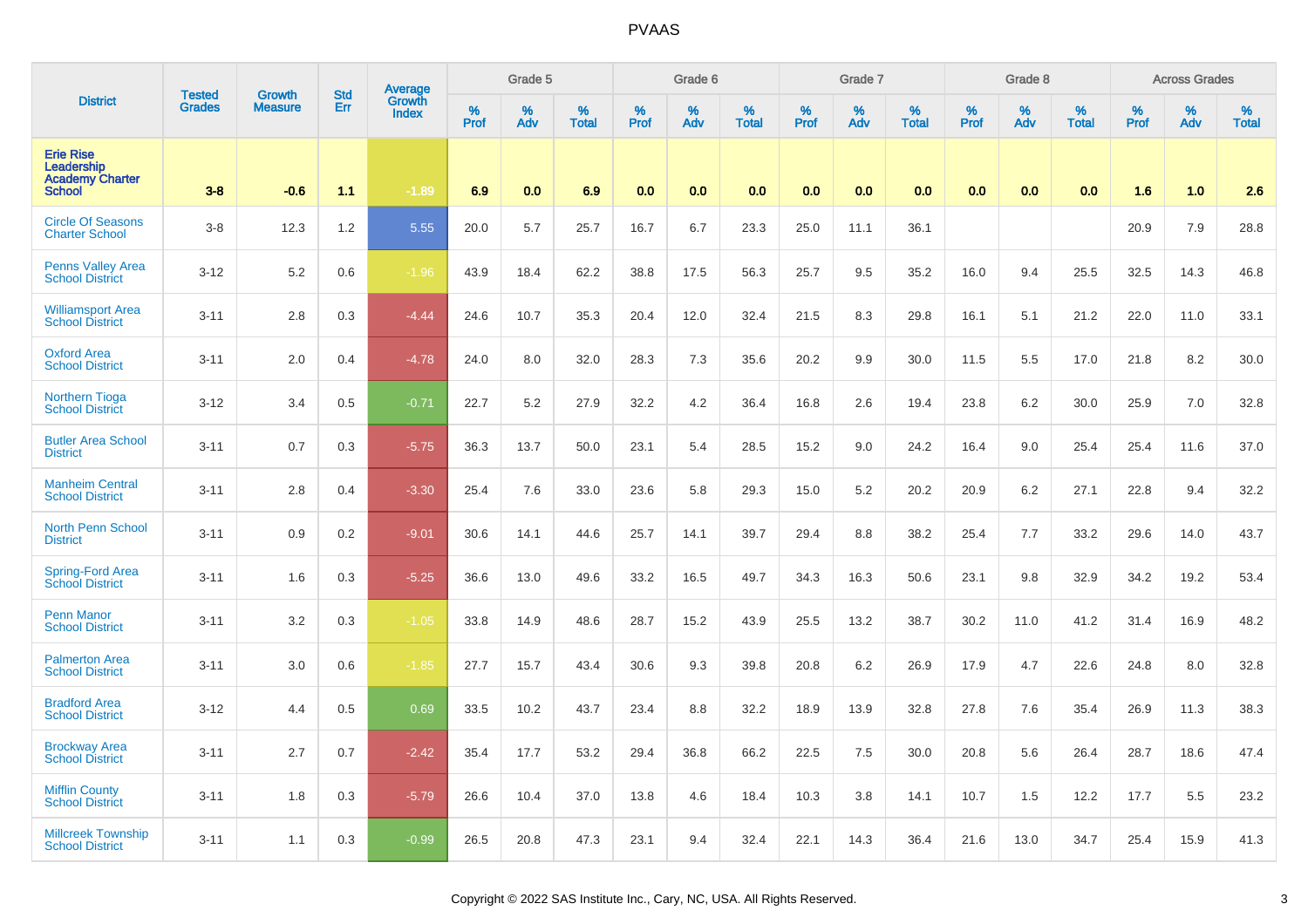|                                                                           | <b>Tested</b> | <b>Growth</b>  | <b>Std</b> | Average<br>Growth |           | Grade 5  |                   |           | Grade 6  |                   |           | Grade 7  |                   |           | Grade 8  |                   |           | <b>Across Grades</b> |                   |
|---------------------------------------------------------------------------|---------------|----------------|------------|-------------------|-----------|----------|-------------------|-----------|----------|-------------------|-----------|----------|-------------------|-----------|----------|-------------------|-----------|----------------------|-------------------|
| <b>District</b>                                                           | <b>Grades</b> | <b>Measure</b> | Err        | <b>Index</b>      | %<br>Prof | %<br>Adv | %<br><b>Total</b> | %<br>Prof | %<br>Adv | %<br><b>Total</b> | %<br>Prof | %<br>Adv | %<br><b>Total</b> | %<br>Prof | %<br>Adv | %<br><b>Total</b> | %<br>Prof | %<br>Adv             | %<br><b>Total</b> |
| <b>Erie Rise</b><br>Leadership<br><b>Academy Charter</b><br><b>School</b> | $3 - 8$       | $-0.6$         | 1.1        | $-1.89$           | 6.9       | 0.0      | 6.9               | 0.0       | 0.0      | 0.0               | 0.0       | 0.0      | 0.0               | 0.0       | 0.0      | 0.0               | 1.6       | 1.0                  | 2.6               |
| <b>Smethport Area</b><br><b>School District</b>                           | $3 - 12$      | 7.1            | 0.8        | 1.88              | 29.2      | 8.3      | 37.5              | 24.6      | 8.8      | 33.3              | 16.9      | 6.2      | 23.1              | 22.6      | 4.8      | 27.4              | 22.1      | 9.4                  | 31.5              |
| <b>Greater Latrobe</b><br><b>School District</b>                          | $3 - 11$      | 1.6            | 0.4        | $-3.70$           | 36.4      | 15.5     | 51.9              | 37.0      | 5.3      | 42.3              | 32.2      | 18.5     | 50.7              | 23.4      | 8.0      | 31.4              | 34.1      | 15.0                 | 49.1              |
| <b>Bangor Area</b><br><b>School District</b>                              | $3 - 12$      | 4.2            | 0.5        | 2.53              | 20.3      | 24.8     | 45.1              | 26.7      | 14.0     | 40.7              | 20.4      | 13.6     | 34.0              | 23.2      | 6.0      | 29.1              | 27.2      | 17.9                 | 45.2              |
| <b>Otto-Eldred School</b><br><b>District</b>                              | $3 - 11$      | 7.8            | 0.9        | 3.58              | 23.8      | 28.6     | 52.4              | 45.0      | 12.5     | 57.5              | 20.0      | 15.6     | 35.6              | 25.0      | 6.2      | 31.2              | 28.3      | 13.9                 | 42.2              |
| <b>Hollidaysburg Area</b><br>School District                              | $3 - 11$      | 2.9            | 0.4        | $-3.84$           | 33.2      | 16.0     | 49.2              | 26.4      | 12.8     | 39.2              | 27.3      | 14.7     | 42.0              | 23.2      | 8.0      | 31.2              | 28.7      | 12.7                 | 41.4              |
| Punxsutawney<br><b>Area School</b><br><b>District</b>                     | $3 - 11$      | 4.6            | 0.6        | $-0.39$           | 37.0      | 6.5      | 43.5              | 36.3      | 10.6     | 46.9              | 22.4      | 4.8      | 27.2              | 20.5      | 7.1      | 27.6              | 27.8      | 11.1                 | 38.8              |
| <b>Blacklick Valley</b><br><b>School District</b>                         | $3 - 11$      | 8.2            | 1.0        | 3.01              | 24.1      | 6.9      | 31.0              | 34.2      | 10.5     | 44.7              | 16.7      | 0.0      | 16.7              | 14.3      | 4.8      | 19.0              | 22.6      | 9.5                  | 32.1              |
| Wallingford-<br>Swarthmore<br><b>School District</b>                      | $3 - 10$      | 0.4            | 0.4        | $-4.76$           | 38.3      | 33.9     | 72.2              | 29.9      | 20.5     | 50.4              | 27.6      | 17.6     | 45.3              | 29.4      | 14.7     | 44.2              | 33.9      | 27.8                 | 61.7              |
| <b>Midd-West School</b><br><b>District</b>                                | $3 - 11$      | 4.5            | 0.6        | 1.90              | 29.8      | 11.2     | 41.0              | 35.1      | 9.9      | 45.0              | 18.2      | 14.1     | 32.3              | 21.6      | 8.0      | 29.6              | 27.0      | 9.8                  | 36.8              |
| <b>Upper Saint Clair</b><br><b>School District</b>                        | $3 - 11$      | 3.0            | 0.4        | 2.43              | 36.3      | 35.5     | 71.8              | 40.8      | 27.3     | 68.1              | 33.3      | 35.5     | 68.8              | 31.1      | 30.4     | 61.5              | 36.7      | 35.6                 | 72.3              |
| <b>Elk Lake School</b><br><b>District</b>                                 | $3 - 11$      | 1.9            | 0.7        | $-2.93$           | 17.5      | 3.8      | 21.2              | 35.8      | 12.6     | 48.4              | 11.4      | 3.4      | 14.8              | 8.5       | 4.9      | 13.4              | 21.4      | 7.2                  | 28.5              |
| <b>General Mclane</b><br><b>School District</b>                           | $3 - 11$      | 3.9            | 0.5        | $-0.34$           | 36.9      | 15.4     | 52.4              | 27.3      | 12.4     | 39.8              | 25.8      | 23.1     | 49.0              | 26.9      | 7.7      | 34.6              | 30.2      | 16.6                 | 46.8              |
| <b>South Western</b><br><b>School District</b>                            | $3 - 12$      | 2.8            | 0.4        | 0.96              | 23.7      | 5.4      | 29.2              | 15.7      | 11.7     | 27.4              | 17.8      | 6.0      | 23.8              | 19.1      | 10.1     | 29.2              | 21.6      | 8.9                  | 30.4              |
| <b>Exeter Township</b><br><b>School District</b>                          | $3 - 11$      | 2.9            | 0.4        | $-1.78$           | 28.6      | 10.1     | 38.7              | 26.9      | 9.0      | 35.9              | 23.5      | 6.7      | 30.2              | 19.9      | 8.5      | 28.4              | 25.7      | 9.5                  | 35.3              |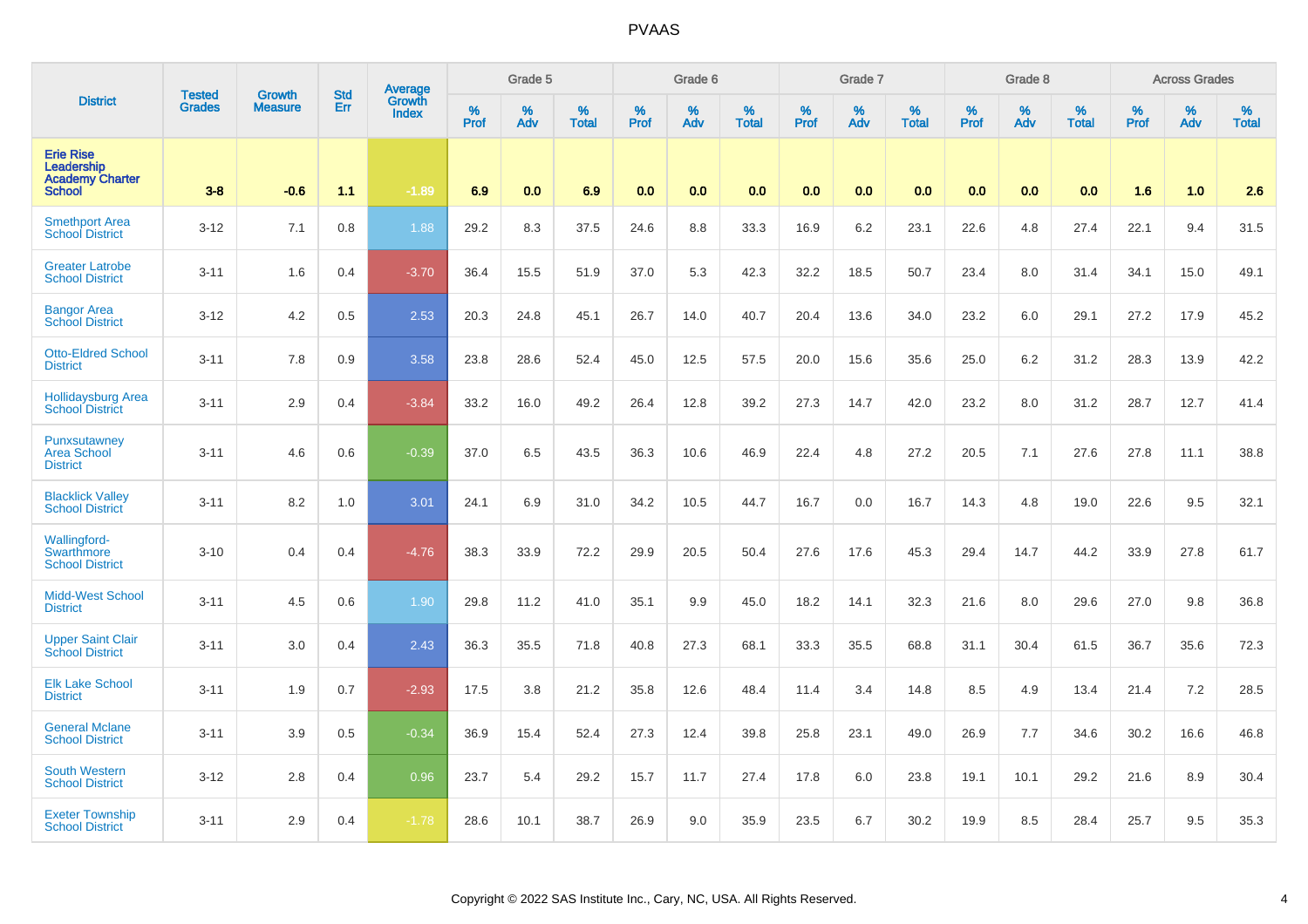|                                                                           | <b>Tested</b> | <b>Growth</b>  | <b>Std</b> | Average                |              | Grade 5  |                   |                  | Grade 6  |                   |           | Grade 7  |                   |              | Grade 8  |                   |           | <b>Across Grades</b> |                   |
|---------------------------------------------------------------------------|---------------|----------------|------------|------------------------|--------------|----------|-------------------|------------------|----------|-------------------|-----------|----------|-------------------|--------------|----------|-------------------|-----------|----------------------|-------------------|
| <b>District</b>                                                           | <b>Grades</b> | <b>Measure</b> | Err        | Growth<br><b>Index</b> | $\%$<br>Prof | %<br>Adv | %<br><b>Total</b> | %<br><b>Prof</b> | %<br>Adv | %<br><b>Total</b> | %<br>Prof | %<br>Adv | %<br><b>Total</b> | $\%$<br>Prof | %<br>Adv | %<br><b>Total</b> | %<br>Prof | $\%$<br>Adv          | %<br><b>Total</b> |
| <b>Erie Rise</b><br>Leadership<br><b>Academy Charter</b><br><b>School</b> | $3 - 8$       | $-0.6$         | 1.1        | $-1.89$                | 6.9          | 0.0      | 6.9               | 0.0              | 0.0      | 0.0               | 0.0       | 0.0      | 0.0               | 0.0          | 0.0      | 0.0               | 1.6       | 1.0                  | 2.6               |
| <b>Wyalusing Area</b><br><b>School District</b>                           | $3 - 12$      | 1.6            | 0.6        | $-5.94$                | 12.0         | 4.8      | 16.9              | 17.8             | 4.0      | 21.8              | 14.6      | 7.9      | 22.5              | 9.6          | 1.0      | 10.6              | 16.5      | 5.1                  | 21.5              |
| <b>Towanda Area</b><br><b>School District</b>                             | $3 - 11$      | 2.2            | 0.6        | $-4.62$                | 22.7         | 15.1     | 37.8              | 22.6             | 11.3     | 34.0              | 14.5      | 7.7      | 22.2              | 17.1         | 8.6      | 25.6              | 19.2      | 10.3                 | 29.5              |
| <b>Farrell Area School</b><br><b>District</b>                             | $3 - 11$      | 5.3            | 1.0        | 0.34                   | 15.6         | 0.0      | 15.6              | 17.1             | 0.0      | 17.1              | 2.3       | 0.0      | 2.3               | 5.1          | 0.0      | 5.1               | 12.3      | 1.5                  | 13.8              |
| <b>Hempfield Area</b><br><b>School District</b>                           | $3 - 12$      | 2.3            | 0.3        | $-1.46$                | 34.6         | 13.8     | 48.4              | 24.6             | 14.9     | 39.6              | 30.2      | 13.5     | 43.7              | 26.8         | 10.7     | 37.5              | 30.5      | 16.4                 | 46.9              |
| <b>Deer Lakes School</b><br><b>District</b>                               | $3 - 11$      | 1.8            | 0.6        | $-2.16$                | 21.1         | 6.5      | 27.6              | 24.4             | 10.6     | 35.0              | 25.4      | 19.2     | 44.6              | 24.5         | 3.9      | 28.4              | 26.2      | 10.7                 | 36.9              |
| <b>Chestnut Ridge</b><br><b>School District</b>                           | $3 - 12$      | 4.2            | 0.6        | $-0.73$                | 30.4         | 6.5      | 37.0              | 22.2             | 3.7      | 25.9              | 36.8      | 4.2      | 41.0              | 18.4         | 10.2     | 28.6              | 26.7      | 9.7                  | 36.4              |
| Wallenpaupack<br>Area School<br><b>District</b>                           | $3 - 11$      | 0.7            | 0.5        | $-3.73$                | 27.0         | 6.1      | 33.1              | 11.1             | 3.7      | 14.8              | 30.6      | 8.2      | 38.8              | 13.2         | 3.5      | 16.7              | 24.0      | 7.0                  | 31.1              |
| <b>Universal Daroff</b><br><b>Charter School</b>                          | $3 - 8$       | 6.1            | 0.8        | 3.26                   | 1.6          | 1.6      | 3.2               | 0.0              | 0.0      | 0.0               | $2.2\,$   | 0.0      | 2.2               | 3.6          | 0.0      | 3.6               | $2.2\,$   | 0.3                  | 2.5               |
| <b>Lehighton Area</b><br><b>School District</b>                           | $3 - 11$      | 3.8            | 0.5        | 2.10                   | 23.0         | 5.9      | 29.0              | 26.0             | 4.1      | 30.1              | 12.0      | 5.7      | 17.7              | 14.7         | 1.8      | 16.6              | 23.4      | 5.4                  | 28.8              |
| <b>Bellefonte Area</b><br><b>School District</b>                          | $3 - 11$      | 3.1            | 0.5        | $-0.07$                | 32.7         | 22.0     | 54.8              | 31.6             | 7.3      | 39.0              | 23.4      | 5.5      | 29.0              | 14.8         | 9.9      | 24.8              | 28.6      | 15.7                 | 44.3              |
| <b>East Lycoming</b><br><b>School District</b>                            | $3 - 11$      | 2.6            | 0.6        | $-1.08$                | 36.1         | 23.5     | 59.7              | 26.2             | 26.2     | 52.3              | 26.4      | 20.7     | 47.1              | 27.9         | 14.8     | 42.6              | 31.5      | 19.5                 | 51.0              |
| <b>Central Columbia</b><br><b>School District</b>                         | $3 - 12$      | 3.8            | 0.5        | 2.14                   | 30.5         | 25.2     | 55.6              | 28.2             | 25.2     | 53.3              | 32.6      | 14.9     | 47.5              | 30.6         | 20.1     | 50.7              | 32.6      | 22.1                 | 54.7              |
| <b>Union School</b><br><b>District</b>                                    | $3 - 12$      | 3.8            | 1.0        | $-1.53$                | 18.2         | 0.0      | 18.2              | 22.0             | 14.6     | 36.6              | 10.5      | 0.0      | 10.5              | 18.2         | 11.4     | 29.6              | 18.6      | 7.7                  | 26.3              |
| <b>Central Bucks</b><br><b>School District</b>                            | $3 - 11$      | 0.2            | 0.2        | $-11.39$               | 36.0         | 18.4     | 54.4              | 31.8             | 16.6     | 48.4              | 29.2      | 13.4     | 42.6              | 22.8         | 7.4      | 30.1              | 32.0      | 16.6                 | 48.6              |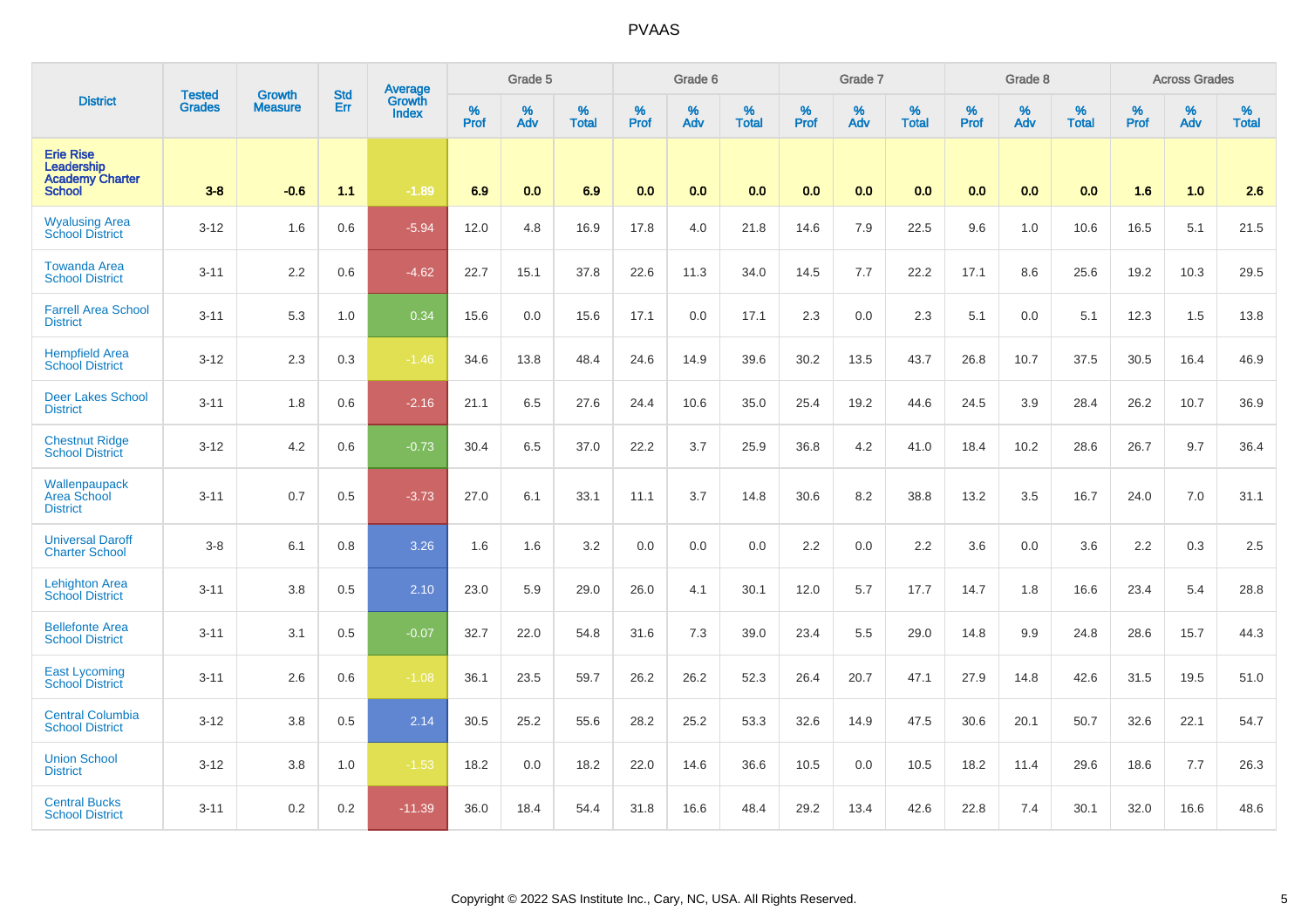|                                                                           | <b>Tested</b> | Growth         | <b>Std</b> | <b>Average</b><br>Growth |           | Grade 5  |                      |           | Grade 6  |                   |           | Grade 7  |                      |           | Grade 8  |                      |           | <b>Across Grades</b> |                   |
|---------------------------------------------------------------------------|---------------|----------------|------------|--------------------------|-----------|----------|----------------------|-----------|----------|-------------------|-----------|----------|----------------------|-----------|----------|----------------------|-----------|----------------------|-------------------|
| <b>District</b>                                                           | <b>Grades</b> | <b>Measure</b> | Err        | <b>Index</b>             | %<br>Prof | %<br>Adv | $\%$<br><b>Total</b> | %<br>Prof | %<br>Adv | %<br><b>Total</b> | %<br>Prof | %<br>Adv | $\%$<br><b>Total</b> | %<br>Prof | %<br>Adv | $\%$<br><b>Total</b> | %<br>Prof | %<br>Adv             | %<br><b>Total</b> |
| <b>Erie Rise</b><br>Leadership<br><b>Academy Charter</b><br><b>School</b> | $3-8$         | $-0.6$         | 1.1        | $-1.89$                  | 6.9       | 0.0      | 6.9                  | 0.0       | 0.0      | 0.0               | 0.0       | 0.0      | 0.0                  | 0.0       | 0.0      | 0.0                  | 1.6       | 1.0                  | 2.6               |
| <b>Bedford Area</b><br><b>School District</b>                             | $3 - 11$      | 3.8            | 0.6        | 1.23                     | 34.4      | 4.2      | 38.7                 | 32.2      | 7.8      | 40.0              | 25.4      | 8.8      | 34.2                 | 24.2      | 7.8      | 32.0                 | 31.3      | 10.5                 | 41.7              |
| Southern Columbia<br><b>Area School</b><br><b>District</b>                | $3 - 11$      | 1.8            | 0.7        | $-0.80$                  | 34.7      | 9.7      | 44.4                 | 18.8      | $5.2\,$  | 24.0              | 29.0      | 14.0     | 43.0                 | 15.4      | 2.2      | 17.6                 | 28.0      | 10.6                 | 38.6              |
| <b>Derry Township</b><br><b>School District</b>                           | $3 - 10$      | 4.3            | 1.3        | $-0.76$                  | 39.1      | 28.5     | 67.6                 | 51.5      | 21.2     | 72.7              | 30.8      | 34.6     | 65.4                 | 14.3      | 71.4     | 85.7                 | 37.5      | 30.3                 | 67.8              |
| Loyalsock<br><b>Township School</b><br><b>District</b>                    | $3 - 12$      | 3.7            | 0.6        | $-1.60$                  | 33.0      | 18.3     | 51.3                 | 32.6      | 10.2     | 42.9              | 23.4      | 9.4      | 32.8                 | 27.0      | 9.0      | 36.0                 | 31.1      | 13.2                 | 44.4              |
| <b>Indiana Area</b><br><b>School District</b>                             | $3 - 11$      | 1.8            | 0.4        | $-3.33$                  | 29.3      | 17.7     | 47.0                 | 23.9      | 11.7     | 35.5              | 36.0      | 10.3     | 46.3                 | 23.2      | 14.2     | 37.4                 | 30.1      | 15.1                 | 45.2              |
| <b>Perkiomen Valley</b><br><b>School District</b>                         | $3 - 11$      | $-0.2$         | 0.3        | $-3.91$                  | 35.2      | 22.4     | 57.5                 | 21.5      | 11.3     | 32.7              | 27.3      | 16.9     | 44.2                 | 21.6      | 7.2      | 28.7                 | 30.6      | 16.6                 | 47.1              |
| <b>Harrisburg City</b><br><b>School District</b>                          | $3 - 11$      | 1.3            | 0.3        | $-4.20$                  | 2.0       | 0.8      | 2.8                  | 2.0       | 1.0      | 3.0               | 2.9       | 0.8      | 3.7                  | 2.7       | 0.3      | 3.0                  | 2.7       | 0.7                  | 3.4               |
| <b>Southern York</b><br><b>County School</b><br><b>District</b>           | $3 - 11$      | $-0.3$         | 0.5        | $-5.63$                  | 25.6      | 7.0      | 32.7                 | 36.1      | 8.9      | 45.0              | 18.8      | 5.4      | 24.3                 | 11.5      | 3.0      | 14.5                 | 25.1      | 8.0                  | 33.0              |
| <b>Souderton Area</b><br><b>School District</b>                           | $3 - 11$      | 0.8            | 0.3        | $-7.32$                  | 35.8      | 26.1     | 61.9                 | 29.8      | 8.6      | 38.4              | 30.6      | 10.4     | 41.0                 | 24.3      | 4.2      | 28.5                 | 30.8      | 18.3                 | 49.1              |
| <b>Warren County</b><br><b>School District</b>                            | $3 - 11$      | 2.7            | 0.4        | 1.78                     | 21.0      | 7.4      | 28.4                 | 15.7      | 3.7      | 19.3              | 12.0      | 0.7      | 12.6                 | 13.8      | 2.9      | 16.7                 | 17.7      | 4.3                  | 22.0              |
| <b>Riverside School</b><br><b>District</b>                                | $3 - 11$      | 4.3            | 0.6        | 0.62                     | 18.6      | 7.8      | 26.5                 | 13.1      | 7.1      | 20.2              | 16.5      | 13.6     | 30.1                 | 16.4      | 4.6      | 20.9                 | 19.2      | 7.7                  | 27.0              |
| <b>Mountain View</b><br><b>School District</b>                            | $3 - 11$      | 5.6            | 0.8        | 1.20                     | 28.3      | 1.7      | 30.0                 | 16.3      | 2.0      | 18.4              | 25.9      | 7.4      | 33.3                 | 27.1      | 8.5      | 35.6                 | 21.4      | 4.2                  | 25.6              |
| <b>Athens Area</b><br><b>School District</b>                              | $3 - 11$      | 3.8            | 0.5        | 0.75                     | 31.2      | 6.2      | 37.5                 | 28.2      | 5.9      | 34.1              | 22.2      | 5.2      | 27.4                 | 19.3      | 10.7     | 30.0                 | 26.5      | 8.2                  | 34.6              |
| <b>Danville Area</b><br><b>School District</b>                            | $3 - 11$      | 1.2            | 0.5        | $-6.58$                  | 33.8      | 25.6     | 59.4                 | 26.4      | 8.3      | 34.7              | 24.5      | 14.6     | 39.1                 | 19.6      | 9.8      | 29.4                 | 27.8      | 17.7                 | 45.5              |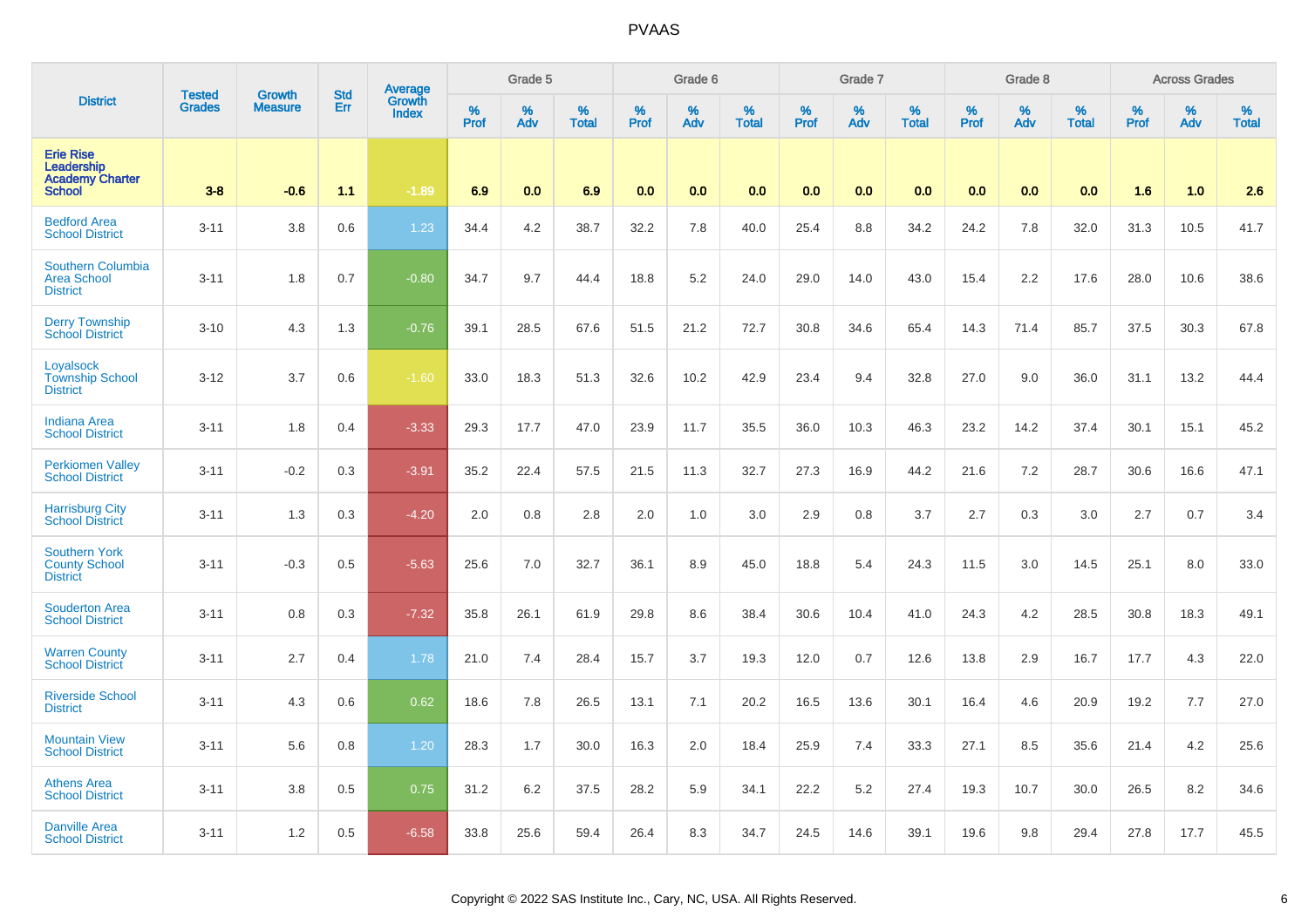|                                                                           | <b>Tested</b> | <b>Growth</b>  | <b>Std</b> | Average                |              | Grade 5     |                   |              | Grade 6     |                   |              | Grade 7  |                   |              | Grade 8  |                      |              | <b>Across Grades</b> |                   |
|---------------------------------------------------------------------------|---------------|----------------|------------|------------------------|--------------|-------------|-------------------|--------------|-------------|-------------------|--------------|----------|-------------------|--------------|----------|----------------------|--------------|----------------------|-------------------|
| <b>District</b>                                                           | <b>Grades</b> | <b>Measure</b> | Err        | Growth<br><b>Index</b> | $\%$<br>Prof | $\%$<br>Adv | %<br><b>Total</b> | $\%$<br>Prof | $\%$<br>Adv | %<br><b>Total</b> | $\%$<br>Prof | %<br>Adv | %<br><b>Total</b> | $\%$<br>Prof | %<br>Adv | $\%$<br><b>Total</b> | $\%$<br>Prof | $\%$<br>Adv          | %<br><b>Total</b> |
| <b>Erie Rise</b><br>Leadership<br><b>Academy Charter</b><br><b>School</b> | $3 - 8$       | $-0.6$         | 1.1        | $-1.89$                | 6.9          | 0.0         | 6.9               | 0.0          | 0.0         | 0.0               | 0.0          | 0.0      | 0.0               | 0.0          | 0.0      | 0.0                  | 1.6          | 1.0                  | 2.6               |
| <b>York Suburban</b><br><b>School District</b>                            | $3 - 11$      | $-1.0$         | 0.5        | $-9.51$                | 28.6         | 23.2        | 51.7              | 17.1         | 6.5         | 23.6              | 23.6         | 15.3     | 38.9              | 20.6         | 9.2      | 29.9                 | 27.3         | 17.9                 | 45.3              |
| <b>Conneaut School</b><br><b>District</b>                                 | $3 - 12$      | 3.7            | 0.5        | 1.79                   | 21.8         | 7.5         | 29.3              | 23.8         | 9.8         | 33.6              | 19.4         | 6.7      | 26.1              | 17.9         | 3.4      | 21.4                 | 24.4         | 10.4                 | 34.8              |
| Conewago Valley<br><b>School District</b>                                 | $3 - 12$      | 1.2            | 0.4        | $-5.15$                | 26.3         | 8.6         | 35.0              | 29.9         | 10.6        | 40.5              | 19.9         | 3.8      | 23.6              | 17.4         | 1.1      | 18.4                 | 25.3         | 8.6                  | 33.9              |
| <b>State College Area</b><br><b>School District</b>                       | $3 - 11$      | 0.6            | 0.4        | $-3.51$                | 29.6         | 33.7        | 63.3              | 27.4         | 15.3        | 42.7              | 28.9         | 16.3     | 45.2              | 20.8         | 8.9      | 29.7                 | 29.0         | 27.0                 | 56.1              |
| <b>South Fayette</b><br><b>Township School</b><br><b>District</b>         | $3 - 11$      | 0.2            | 0.4        | $-5.42$                | 37.5         | 23.5        | 61.0              | 40.8         | 18.4        | 59.2              | 35.5         | 24.3     | 59.8              | 30.9         | 20.9     | 51.8                 | 35.4         | 28.3                 | 63.7              |
| <b>Upper Perkiomen</b><br><b>School District</b>                          | $3 - 11$      | 2.0            | 0.4        | $-2.55$                | 26.0         | 11.8        | 37.8              | 23.0         | 6.1         | 29.1              | 28.0         | 11.6     | 39.6              | 22.9         | 10.0     | 32.8                 | 24.8         | 10.4                 | 35.1              |
| <b>Pennridge School</b><br><b>District</b>                                | $3 - 10$      | $-1.2$         | 0.3        | $-13.90$               | 35.5         | 15.4        | 50.9              | 19.1         | 2.9         | 22.0              | 21.4         | 13.9     | 35.3              | 21.6         | 3.4      | 25.1                 | 28.5         | 12.0                 | 40.5              |
| New Hope-<br>Solebury School<br><b>District</b>                           | $3 - 11$      | 4.2            | 0.6        | 1.13                   | 40.4         | 25.5        | 66.0              | 41.2         | 11.8        | 52.9              | 25.5         | 17.0     | 42.6              | 37.6         | 19.3     | 56.9                 | 36.8         | 21.0                 | 57.8              |
| <b>West Chester Area</b><br><b>School District</b>                        | $3 - 11$      | $-1.3$         | 0.3        | $-8.57$                | 35.0         | 18.9        | 53.9              | 29.1         | 9.5         | 38.7              | 26.7         | 11.1     | 37.8              | 22.1         | 13.0     | 35.1                 | 32.0         | 17.9                 | 49.8              |
| <b>Wellsboro Area</b><br><b>School District</b>                           | $3 - 11$      | 3.0            | 0.6        | $-2.11$                | 30.4         | 7.0         | 37.4              | 16.2         | 5.0         | 21.2              | 20.5         | 13.7     | 34.2              | 24.5         | 13.3     | 37.8                 | 24.3         | 8.8                  | 33.1              |
| <b>Upper Dauphin</b><br>Area School<br><b>District</b>                    | $3 - 11$      | 1.0            | 0.7        | $-4.17$                | 9.7          | 4.8         | 14.5              | 18.3         | 8.4         | 26.8              | 18.9         | 6.8      | 25.7              | 24.3         | 7.1      | 31.4                 | 22.1         | 9.5                  | 31.6              |
| <b>Wattsburg Area</b><br><b>School District</b>                           | $3 - 11$      | 4.1            | 0.6        | 0.91                   | 25.0         | 18.2        | 43.2              | 27.2         | 17.4        | 44.6              | 19.6         | 7.6      | 27.2              | 31.7         | 12.9     | 44.6                 | 26.7         | 12.5                 | 39.2              |
| <b>Donegal School</b><br><b>District</b>                                  | $3 - 12$      | 3.0            | 0.5        | 1.08                   | 18.1         | 9.9         | 28.0              | 22.5         | 3.2         | 25.7              | 12.4         | 14.8     | 27.2              | 16.6         | 9.5      | 26.0                 | 19.7         | 10.6                 | 30.3              |
| <b>Richland School</b><br><b>District</b>                                 | $3 - 11$      | 3.8            | 0.6        | 1.39                   | 40.8         | 21.4        | 62.1              | 40.4         | 10.6        | 51.1              | 39.8         | 10.9     | 50.8              | 25.5         | 13.2     | 38.7                 | 36.6         | 16.5                 | 53.1              |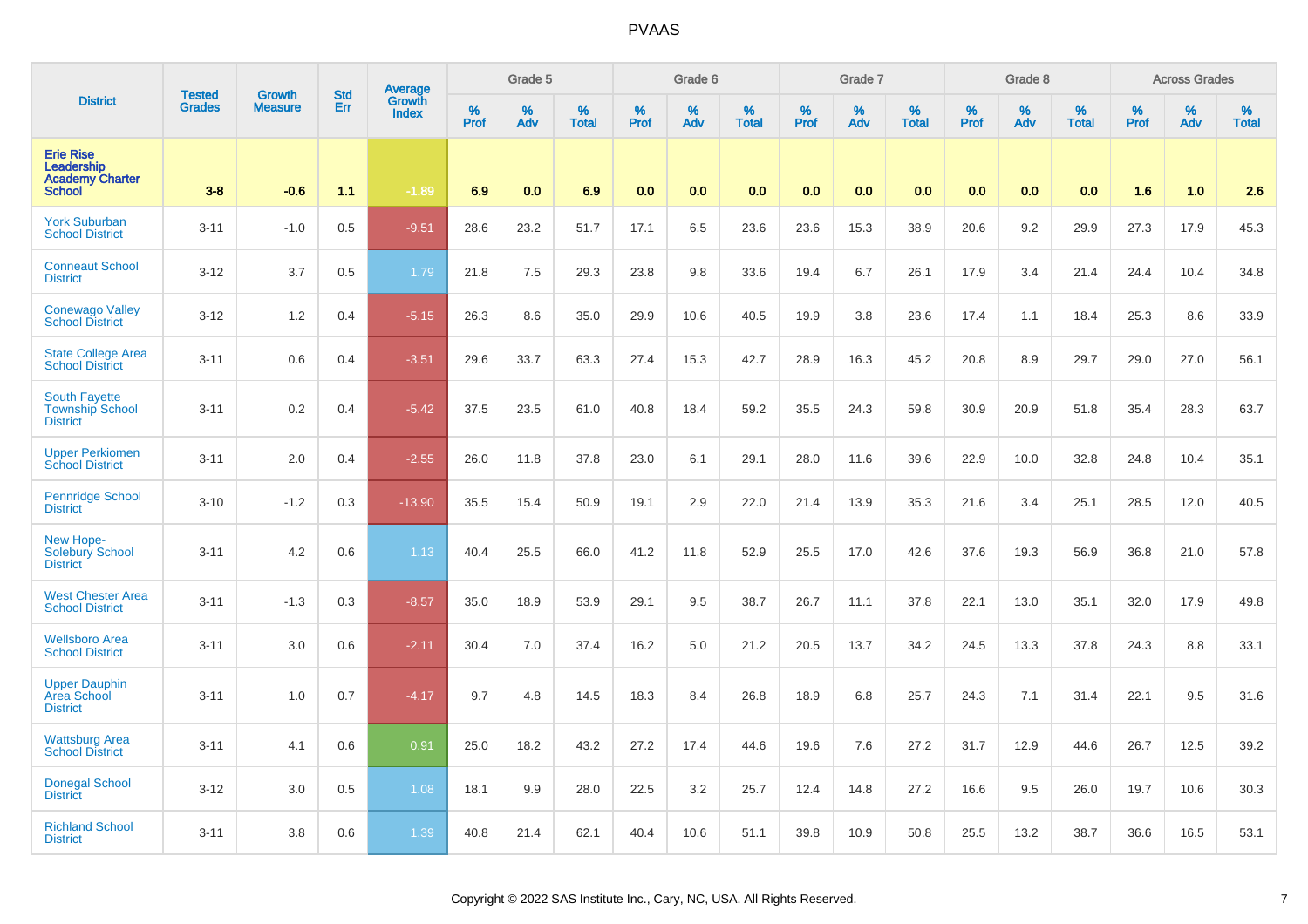|                                                                           | <b>Tested</b> | <b>Growth</b>  | <b>Std</b> | Average                |           | Grade 5  |                      |           | Grade 6  |                   |           | Grade 7  |                   |                  | Grade 8  |                   |                  | <b>Across Grades</b> |                   |
|---------------------------------------------------------------------------|---------------|----------------|------------|------------------------|-----------|----------|----------------------|-----------|----------|-------------------|-----------|----------|-------------------|------------------|----------|-------------------|------------------|----------------------|-------------------|
| <b>District</b>                                                           | <b>Grades</b> | <b>Measure</b> | Err        | Growth<br><b>Index</b> | %<br>Prof | %<br>Adv | $\%$<br><b>Total</b> | %<br>Prof | %<br>Adv | %<br><b>Total</b> | %<br>Prof | %<br>Adv | %<br><b>Total</b> | %<br><b>Prof</b> | %<br>Adv | %<br><b>Total</b> | %<br><b>Prof</b> | %<br>Adv             | %<br><b>Total</b> |
| <b>Erie Rise</b><br>Leadership<br><b>Academy Charter</b><br><b>School</b> | $3-8$         | $-0.6$         | $1.1$      | $-1.89$                | 6.9       | 0.0      | 6.9                  | 0.0       | 0.0      | 0.0               | 0.0       | 0.0      | 0.0               | 0.0              | 0.0      | 0.0               | 1.6              | 1.0                  | 2.6               |
| <b>Mars Area School</b><br><b>District</b>                                | $3 - 10$      | 0.5            | 0.4        | $-2.47$                | 31.3      | 20.9     | 52.2                 | 32.6      | 24.5     | 57.1              | 23.8      | 16.5     | 40.4              | 24.5             | 6.4      | 30.8              | 32.3             | 21.1                 | 53.4              |
| <b>Shikellamy School</b><br><b>District</b>                               | $3 - 10$      | 2.8            | 0.4        | 1.98                   | 24.3      | 11.4     | 35.7                 | 18.3      | 8.4      | 26.7              | 18.0      | 7.7      | 25.8              | 11.5             | 7.8      | 19.3              | 21.2             | 9.8                  | 31.0              |
| <b>Kane Area School</b><br><b>District</b>                                | $3 - 10$      | 3.7            | 0.7        | $-0.05$                | 21.1      | 19.7     | 40.8                 | 14.1      | 3.1      | 17.2              | 29.8      | 17.9     | 47.8              | 6.1              | 1.2      | 7.3               | 21.5             | 9.0                  | 30.4              |
| <b>Manheim</b><br><b>Township School</b><br><b>District</b>               | $3 - 12$      | $-0.7$         | 0.3        | $-8.92$                | 29.8      | 17.1     | 46.9                 | 33.2      | 23.2     | 56.3              | 28.9      | 9.6      | 38.6              | 18.1             | 11.2     | 29.3              | 28.7             | 21.3                 | 49.9              |
| <b>Austin Area School</b><br><b>District</b>                              | $3 - 11$      | 10.1           | 1.6        | 1.94                   | 23.1      | 15.4     | 38.5                 | 30.8      | 7.7      | 38.5              | 40.0      | 0.0      | 40.0              | 31.2             | 0.0      | 31.2              | 26.0             | 6.8                  | 32.9              |
| Williamsburg<br><b>Community School</b><br><b>District</b>                | $3 - 11$      | 4.8            | 1.0        | $-1.31$                | 25.0      | 12.5     | 37.5                 | 34.3      | 8.6      | 42.9              | 26.2      | 4.8      | 31.0              | 40.6             | 0.0      | 40.6              | 28.1             | 8.4                  | 36.4              |
| <b>Freeport Area</b><br><b>School District</b>                            | $3 - 10$      | 0.9            | 0.5        | $-4.69$                | 30.5      | 9.9      | 40.5                 | 26.6      | 15.3     | 41.9              | 34.3      | 12.7     | 47.0              | 19.1             | 9.9      | 29.0              | 29.3             | 13.4                 | 42.8              |
| <b>Sayre Area School</b><br><b>District</b>                               | $3 - 11$      | 1.9            | 0.7        | $-2.78$                | 21.3      | 6.6      | 27.9                 | 36.2      | 5.0      | 41.2              | 21.4      | 3.6      | 25.0              | 13.4             | 0.0      | 13.4              | 25.9             | 6.1                  | 32.0              |
| <b>Northern York</b><br><b>County School</b><br><b>District</b>           | $3 - 11$      | 1.3            | 0.4        | $-2.25$                | 26.3      | 11.1     | 37.4                 | 24.5      | 8.2      | 32.7              | 20.4      | 5.3      | 25.7              | 10.9             | 0.9      | 11.8              | 23.2             | 8.9                  | 32.1              |
| <b>Pequea Valley</b><br><b>School District</b>                            | $3 - 11$      | 2.4            | 0.6        | $-0.67$                | 15.6      | 6.4      | 22.0                 | 14.0      | 2.2      | 16.1              | 11.7      | 2.3      | 14.1              | 13.1             | 2.0      | 15.2              | 16.9             | 3.8                  | 20.7              |
| <b>Westmont Hilltop</b><br><b>School District</b>                         | $3 - 11$      | 2.7            | 0.6        | $-0.90$                | 28.0      | 11.0     | 39.0                 | 18.4      | 8.2      | 26.5              | 22.2      | 6.2      | 28.4              | 26.1             | 8.7      | 34.8              | 24.1             | 11.7                 | 35.7              |
| <b>West Perry School</b><br><b>District</b>                               | $3 - 11$      | 2.7            | 0.5        | $-0.39$                | 22.5      | 15.9     | 38.4                 | 20.9      | 5.7      | 26.6              | 14.0      | 6.7      | 20.7              | 15.2             | 8.5      | 23.6              | 21.6             | 10.7                 | 32.3              |
| New Kensington-<br><b>Arnold School</b><br><b>District</b>                | $3 - 11$      | $-1.9$         | 0.6        | $-5.92$                | 9.1       | 0.9      | 10.0                 | 12.5      | 5.8      | 18.3              | 4.4       | 0.0      | 4.4               | 1.2              | 0.0      | 1.2               | 11.4             | 2.6                  | 14.0              |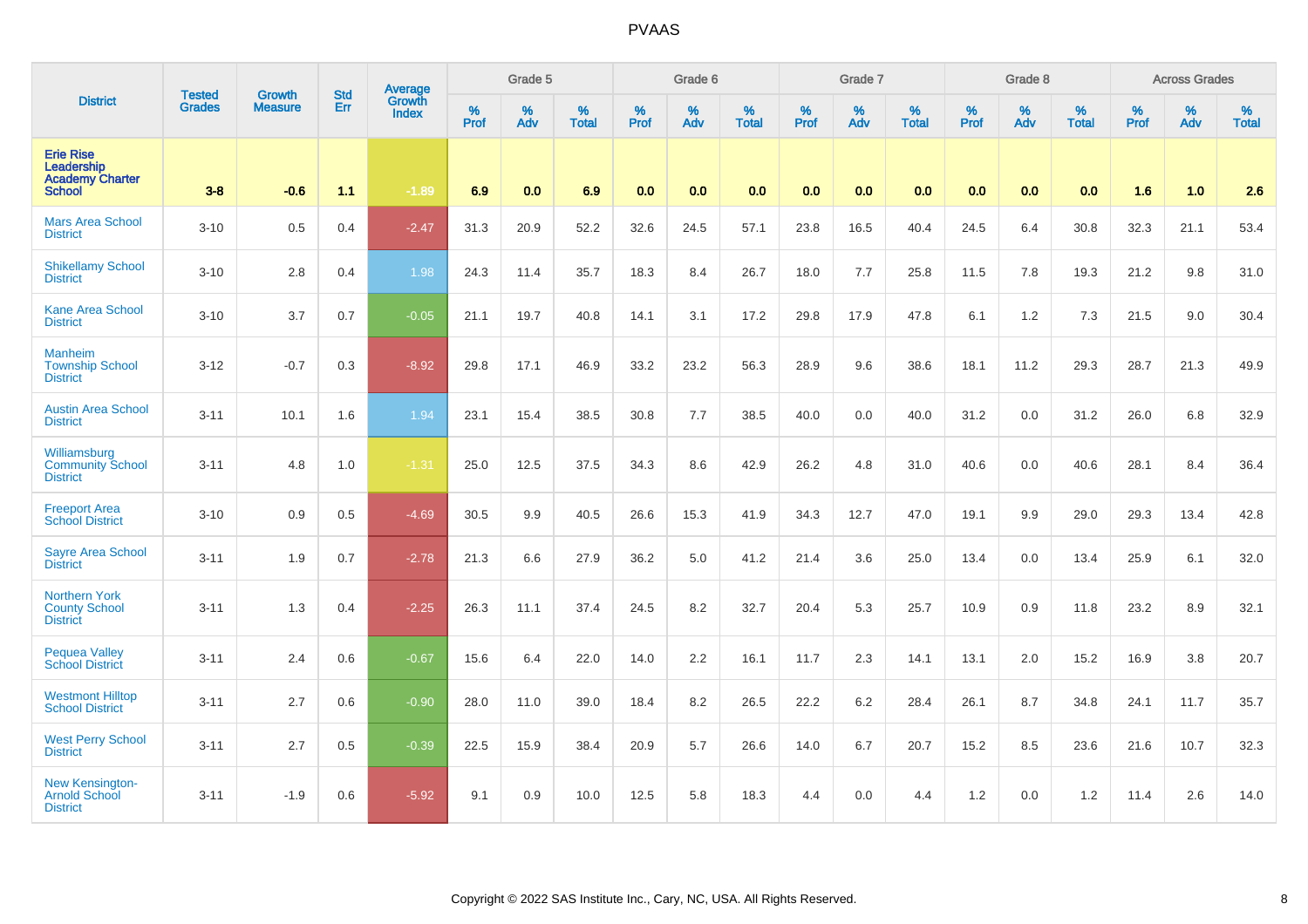|                                                                           | <b>Tested</b> | Growth         | <b>Std</b> | <b>Average</b><br>Growth |              | Grade 5  |                   |                  | Grade 6  |                   |                  | Grade 7  |                   |           | Grade 8  |                   |           | <b>Across Grades</b> |                   |
|---------------------------------------------------------------------------|---------------|----------------|------------|--------------------------|--------------|----------|-------------------|------------------|----------|-------------------|------------------|----------|-------------------|-----------|----------|-------------------|-----------|----------------------|-------------------|
| <b>District</b>                                                           | <b>Grades</b> | <b>Measure</b> | Err        | <b>Index</b>             | $\%$<br>Prof | %<br>Adv | %<br><b>Total</b> | %<br><b>Prof</b> | %<br>Adv | %<br><b>Total</b> | %<br><b>Prof</b> | %<br>Adv | %<br><b>Total</b> | %<br>Prof | %<br>Adv | %<br><b>Total</b> | %<br>Prof | %<br>Adv             | %<br><b>Total</b> |
| <b>Erie Rise</b><br>Leadership<br><b>Academy Charter</b><br><b>School</b> | $3 - 8$       | $-0.6$         | 1.1        | $-1.89$                  | 6.9          | 0.0      | 6.9               | 0.0              | 0.0      | 0.0               | 0.0              | 0.0      | 0.0               | 0.0       | 0.0      | 0.0               | 1.6       | 1.0                  | 2.6               |
| <b>Tamaqua Area</b><br><b>School District</b>                             | $3 - 12$      | 2.4            | 0.5        | $-2.30$                  | 28.7         | 9.3      | 38.0              | 18.6             | 1.6      | 20.2              | 19.7             | 7.2      | 27.0              | 11.4      | 2.1      | 13.5              | 22.6      | 5.9                  | 28.4              |
| Pennsylvania<br><b>Virtual Charter</b><br><b>School</b>                   | $3 - 11$      | 3.5            | 0.6        | $-1.62$                  | 20.8         | 3.8      | 24.5              | 17.6             | 3.3      | 20.9              | 10.1             | 6.1      | 16.2              | 14.8      | 5.7      | 20.4              | 18.4      | 5.2                  | 23.5              |
| <b>Kennett</b><br>Consolidated<br><b>School District</b>                  | $3 - 11$      | 1.3            | 0.4        | $-0.64$                  | 29.8         | 15.1     | 44.9              | 20.2             | 8.3      | 28.5              | 20.2             | 11.6     | 31.7              | 10.9      | 6.9      | 17.8              | 22.4      | 12.3                 | 34.7              |
| <b>Chester</b><br><b>Community</b><br><b>Charter School</b>               | $3 - 8$       | 3.5            | 0.6        | 2.79                     | 0.7          | 0.7      | 1.5               | 3.6              | 0.0      | 3.6               | 3.2              | 1.1      | 4.3               | 2.6       | 0.0      | 2.6               | 2.1       | 0.4                  | 2.5               |
| <b>Iroquois School</b><br><b>District</b>                                 | $3 - 11$      | 2.5            | 0.7        | $-1.21$                  | 36.7         | 10.1     | 46.8              | 20.7             | 17.1     | 37.8              | 11.5             | 9.4      | 20.8              | 21.0      | 6.0      | 27.0              | 23.5      | 11.1                 | 34.6              |
| <b>Karns City Area</b><br><b>School District</b>                          | $3 - 11$      | 3.6            | 0.6        | 1.44                     | 23.6         | 9.0      | 32.6              | 29.6             | 1.1      | 30.7              | 22.4             | 3.4      | 25.9              | 16.8      | 3.7      | 20.6              | 24.0      | 3.2                  | 27.2              |
| <b>William Penn</b><br><b>School District</b>                             | $3 - 12$      | 1.5            | 0.5        | $-1.48$                  | 7.8          | 1.9      | 9.7               | 2.2              | 0.0      | 2.2               | 3.0              | 0.6      | 3.6               | 5.6       | 1.2      | 6.9               | 6.3       | 1.6                  | 7.9               |
| <b>Spring Cove</b><br><b>School District</b>                              | $3 - 11$      | 0.9            | 0.5        | $-2.68$                  | 18.5         | 8.4      | 26.9              | 15.1             | 4.8      | 19.8              | 11.0             | 3.9      | 15.0              | 12.7      | 4.0      | 16.7              | 20.0      | 7.4                  | 27.4              |
| <b>Twin Valley School</b><br><b>District</b>                              | $3 - 12$      | 1.9            | 0.4        | $-1.71$                  | 37.8         | 14.0     | 51.9              | 28.6             | 8.2      | 36.9              | 29.5             | 15.0     | 44.5              | 24.9      | 11.2     | 36.1              | 32.2      | 17.8                 | 50.0              |
| <b>Gettysburg Area</b><br><b>School District</b>                          | $3 - 11$      | 1.3            | 0.4        | $-2.86$                  | 36.4         | 17.3     | 53.7              | 22.0             | 12.0     | 34.0              | 15.9             | 5.7      | 21.6              | 21.4      | 7.3      | 28.6              | 25.4      | 14.7                 | 40.1              |
| <b>Hampton Township</b><br><b>School District</b>                         | $3 - 11$      | 0.5            | 0.4        | $-7.22$                  | 33.5         | 35.2     | 68.7              | 30.6             | 12.9     | 43.6              | 33.3             | 26.9     | 60.2              | 33.0      | 21.4     | 54.3              | 33.4      | 29.9                 | 63.3              |
| <b>Carbondale Area</b><br><b>School District</b>                          | $3 - 10$      | 1.1            | 0.6        | $-3.23$                  | 10.3         | 1.2      | 11.5              | 4.2              | 0.0      | 4.2               | 4.8              | 3.6      | 8.4               | 13.9      | 0.0      | 13.9              | 9.4       | 0.8                  | 10.1              |
| Independence<br><b>Charter School</b>                                     | $3-8$         | 1.4            | 0.7        | $-5.14$                  | 13.7         | 4.1      | 17.8              | 26.8             | 4.9      | 31.7              | 21.0             | 4.9      | 25.9              | 24.1      | 8.6      | 32.8              | 19.7      | 7.2                  | 26.9              |
| <b>Centennial School</b><br><b>District</b>                               | $3 - 10$      | 1.6            | 0.3        | $-0.65$                  | 23.7         | 5.4      | 29.1              | 18.3             | 3.0      | 21.3              | 22.2             | 5.1      | 27.4              | 13.0      | 8.2      | 21.2              | 21.7      | 6.7                  | 28.4              |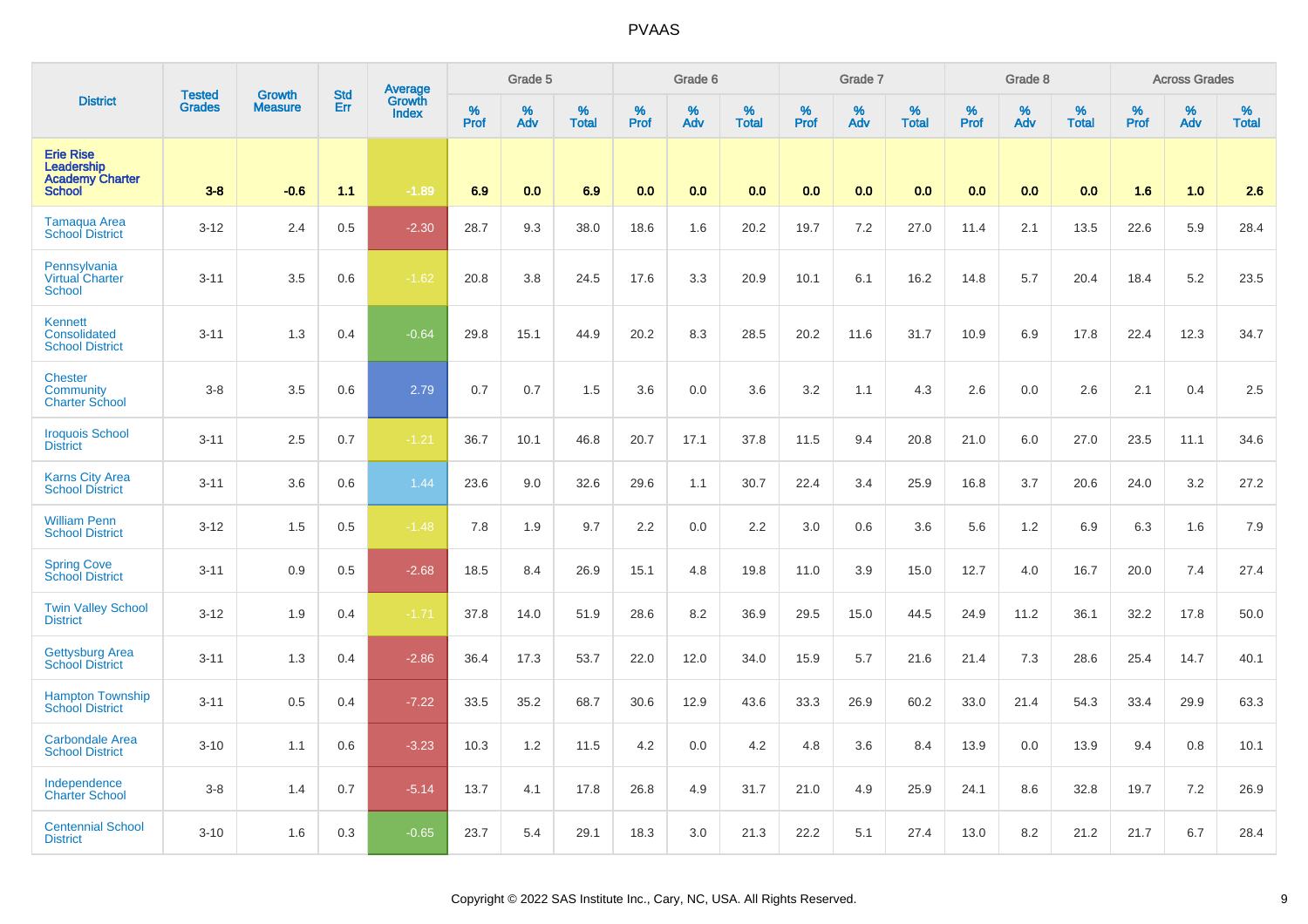|                                                                           | <b>Tested</b> | <b>Growth</b>  | <b>Std</b> | Average                |              | Grade 5  |                   |           | Grade 6  |                   |           | Grade 7  |                   |           | Grade 8  |                   |           | <b>Across Grades</b> |                   |
|---------------------------------------------------------------------------|---------------|----------------|------------|------------------------|--------------|----------|-------------------|-----------|----------|-------------------|-----------|----------|-------------------|-----------|----------|-------------------|-----------|----------------------|-------------------|
| <b>District</b>                                                           | <b>Grades</b> | <b>Measure</b> | Err        | Growth<br><b>Index</b> | $\%$<br>Prof | %<br>Adv | %<br><b>Total</b> | %<br>Prof | %<br>Adv | %<br><b>Total</b> | %<br>Prof | %<br>Adv | %<br><b>Total</b> | %<br>Prof | %<br>Adv | %<br><b>Total</b> | %<br>Prof | %<br>Adv             | %<br><b>Total</b> |
| <b>Erie Rise</b><br>Leadership<br><b>Academy Charter</b><br><b>School</b> | $3-8$         | $-0.6$         | 1.1        | $-1.89$                | 6.9          | 0.0      | 6.9               | 0.0       | 0.0      | 0.0               | 0.0       | 0.0      | 0.0               | 0.0       | 0.0      | 0.0               | 1.6       | 1.0                  | 2.6               |
| <b>Fox Chapel Area</b><br><b>School District</b>                          | $3 - 11$      | 1.4            | 0.4        | $-1.87$                | 35.9         | 45.1     | 81.0              | 31.9      | 28.4     | 60.2              | 32.7      | 30.2     | 62.9              | 28.3      | 27.6     | 55.8              | 30.3      | 40.6                 | 70.9              |
| Esperanza<br><b>Academy Charter</b><br><b>School</b>                      | $4 - 11$      | 2.8            | 0.5        | 2.75                   |              |          |                   | 1.5       | 0.0      | 1.5               | 4.2       | 0.0      | 4.2               | 0.5       | 0.0      | 0.5               | 1.8       | 0.0                  | 1.8               |
| <b>Peters Township</b><br><b>School District</b>                          | $3 - 11$      | 0.5            | 0.4        | $-6.29$                | 37.8         | 32.6     | 70.4              | 35.7      | 24.9     | 60.6              | 33.1      | 29.1     | 62.2              | 35.1      | 13.0     | 48.2              | 35.8      | 30.6                 | 66.3              |
| <b>Franklin Area</b><br><b>School District</b>                            | $3 - 11$      | 0.9            | 0.5        | $-3.07$                | 22.0         | 7.1      | 29.1              | 25.8      | 3.1      | 28.9              | 10.1      | 4.2      | 14.3              | 8.2       | 0.7      | 8.9               | 19.0      | 4.3                  | 23.2              |
| <b>Muncy School</b><br><b>District</b>                                    | $3 - 11$      | 2.4            | 0.7        | $-1.73$                | 36.7         | 8.3      | 45.0              | 32.5      | 14.3     | 46.8              | 29.0      | 15.9     | 44.9              | 23.3      | 6.7      | 30.0              | 31.5      | 13.1                 | 44.6              |
| Springfield<br><b>Township School</b><br><b>District</b>                  | $3 - 11$      | 1.7            | 0.5        | $-0.72$                | 31.3         | 12.3     | 43.6              | 26.9      | 11.1     | 38.0              | 28.4      | 21.9     | 50.3              | 31.7      | 17.2     | 49.0              | 33.1      | 15.4                 | 48.5              |
| <b>Marion Center</b><br><b>Area School</b><br><b>District</b>             | $3 - 10$      | 0.9            | 0.7        | $-3.10$                | 24.4         | $7.7\,$  | 32.0              | 37.2      | 11.8     | 49.0              | 19.0      | 10.7     | 29.8              | 22.6      | 8.6      | 31.2              | 27.9      | 10.6                 | 38.4              |
| <b>Innovative Arts</b><br><b>Academy Charter</b><br><b>School</b>         | $6 - 11$      | $-1.5$         | 0.8        | $-4.99$                |              |          |                   | 0.0       | 0.0      | 0.0               | 0.0       | 0.0      | 0.0               | 3.4       | 0.0      | 3.4               | 1.4       | 0.0                  | 1.4               |
| <b>Cocalico School</b><br><b>District</b>                                 | $3 - 11$      | 2.0            | 0.4        | $-2.70$                | 27.4         | 17.4     | 44.8              | 25.2      | 17.5     | 42.7              | 27.3      | 4.0      | 31.3              | 22.2      | 6.2      | 28.4              | 28.3      | 12.1                 | 40.4              |
| <b>South Eastern</b><br><b>School District</b>                            | $3 - 11$      | 1.8            | 0.5        | $-1.32$                | 21.6         | 15.9     | 37.5              | 25.4      | 14.4     | 39.9              | 20.8      | 3.9      | 24.7              | 20.4      | $5.2\,$  | 25.6              | 26.2      | 11.6                 | 37.7              |
| Lake-Lehman<br><b>School District</b>                                     | $3 - 11$      | 2.9            | 0.6        | $-0.09$                | 30.6         | 9.9      | 40.5              | 21.0      | 6.7      | 27.6              | 23.7      | 6.1      | 29.8              | 14.2      | 4.4      | 18.6              | 26.3      | 6.7                  | 33.1              |
| <b>Upper Adams</b><br><b>School District</b>                              | $3 - 11$      | 1.7            | 0.6        | $-0.96$                | 30.0         | 9.2      | 39.2              | 18.0      | 7.7      | 25.6              | 18.1      | 1.9      | 20.0              | 11.4      | 3.8      | 15.3              | 22.6      | 6.3                  | 28.9              |
| <b>Bellwood-Antis</b><br><b>School District</b>                           | $3 - 10$      | 2.2            | 0.6        | $-2.51$                | 18.9         | 4.4      | 23.3              | 12.4      | 9.0      | 21.4              | 29.4      | 15.3     | 44.7              | 14.1      | 6.5      | 20.6              | 21.6      | 9.9                  | 31.5              |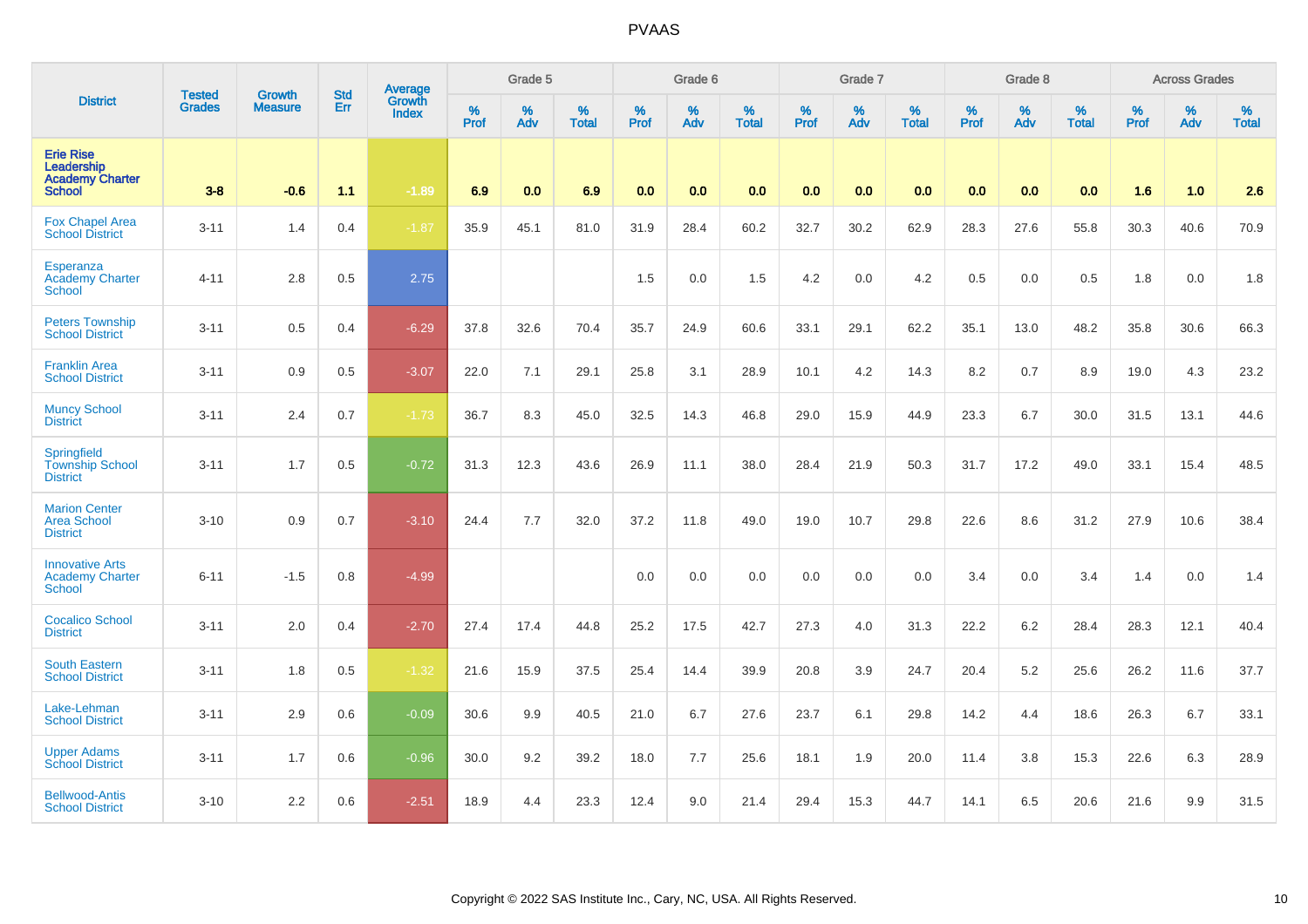|                                                                           | <b>Tested</b> | Growth         | <b>Std</b> | <b>Average</b><br>Growth |           | Grade 5  |                   |           | Grade 6  |                   |           | Grade 7  |                   |           | Grade 8  |                   |           | <b>Across Grades</b> |                   |
|---------------------------------------------------------------------------|---------------|----------------|------------|--------------------------|-----------|----------|-------------------|-----------|----------|-------------------|-----------|----------|-------------------|-----------|----------|-------------------|-----------|----------------------|-------------------|
| <b>District</b>                                                           | <b>Grades</b> | <b>Measure</b> | Err        | <b>Index</b>             | %<br>Prof | %<br>Adv | %<br><b>Total</b> | %<br>Prof | %<br>Adv | %<br><b>Total</b> | %<br>Prof | %<br>Adv | %<br><b>Total</b> | %<br>Prof | %<br>Adv | %<br><b>Total</b> | %<br>Prof | %<br>Adv             | %<br><b>Total</b> |
| <b>Erie Rise</b><br>Leadership<br><b>Academy Charter</b><br><b>School</b> | $3-8$         | $-0.6$         | 1.1        | $-1.89$                  | 6.9       | 0.0      | 6.9               | 0.0       | 0.0      | 0.0               | 0.0       | 0.0      | 0.0               | 0.0       | 0.0      | 0.0               | 1.6       | 1.0                  | 2.6               |
| <b>York City School</b><br><b>District</b>                                | $3 - 12$      | 1.6            | 0.3        | $-0.49$                  | 2.5       | 1.0      | 3.5               | 2.0       | 0.2      | 2.2               | 2.6       | 0.5      | 3.1               | 1.4       | 0.2      | 1.6               | 2.8       | 0.6                  | 3.4               |
| <b>Littlestown Area</b><br><b>School District</b>                         | $3 - 11$      | 1.5            | 0.6        | $-2.04$                  | 18.6      | 2.6      | 21.2              | 16.3      | 1.6      | 17.9              | 14.0      | 4.7      | 18.7              | 21.0      | 4.0      | 25.0              | 23.5      | 4.6                  | 28.1              |
| Palmyra Area<br><b>School District</b>                                    | $3 - 11$      | 0.0            | 0.4        | $-3.31$                  | 36.2      | 17.5     | 53.8              | 27.2      | 8.3      | 35.4              | 25.5      | 12.2     | 37.6              | 29.8      | 12.2     | 42.0              | 31.5      | 15.7                 | 47.2              |
| <b>Vida Charter</b><br><b>School</b>                                      | $3-6$         | 10.1           | 1.8        | 3.95                     | 23.1      | 19.2     | 42.3              | 16.7      | 11.1     | 27.8              |           |          |                   |           |          |                   | 20.4      | 7.8                  | 28.2              |
| <b>Bear Creek</b><br>Community<br><b>Charter School</b>                   | $3 - 8$       | 4.4            | 0.8        | 0.17                     | 30.8      | 9.6      | 40.4              | 19.6      | 13.7     | 33.3              | 23.1      | 5.8      | 28.8              | 18.4      | 0.0      | 18.4              | 27.2      | 7.9                  | 35.1              |
| <b>North Clarion</b><br><b>County School</b><br><b>District</b>           | $3 - 12$      | 5.1            | 0.9        | 0.68                     | 34.1      | 6.8      | 40.9              | 31.7      | 12.2     | 43.9              | 21.4      | 7.1      | 28.6              | 15.9      | 11.4     | 27.3              | 26.5      | 10.6                 | 37.1              |
| <b>Mifflinburg Area</b><br><b>School District</b>                         | $3 - 11$      | 2.1            | 0.6        | $-1.95$                  | 32.0      | 12.0     | 44.0              | 29.7      | 4.5      | 34.2              | 17.4      | 8.3      | 25.6              | 25.2      | 7.8      | 33.0              | 29.9      | 8.8                  | 38.6              |
| Downingtown Area<br><b>School District</b>                                | $3 - 11$      | $-1.3$         | 0.3        | $-8.96$                  | 40.5      | 24.2     | 64.7              | 28.9      | 24.6     | 53.5              | 31.4      | 21.1     | 52.5              | 27.1      | 28.6     | 55.7              | 36.8      | 25.9                 | 62.7              |
| <b>Dallas School</b><br><b>District</b>                                   | $3 - 11$      | $-5.7$         | 0.5        | $-11.79$                 | 43.8      | 15.6     | 59.4              | 24.3      | 2.8      | 27.1              | 18.1      | 6.3      | 24.4              | 17.9      | 0.0      | 17.9              | 30.9      | 12.9                 | 43.8              |
| <b>Ridgway Area</b><br><b>School District</b>                             | $3 - 11$      | 4.4            | 0.8        | $-2.41$                  | 36.7      | 20.0     | 56.7              | 42.6      | 18.0     | 60.7              | 25.0      | 13.3     | 38.3              | 28.3      | 5.0      | 33.3              | 30.2      | 18.4                 | 48.6              |
| <b>Dubois Area</b><br><b>School District</b>                              | $3 - 11$      | 2.1            | 0.4        | 1.60                     | 22.4      | 11.0     | 33.3              | 21.6      | 8.3      | 29.9              | 18.7      | 5.9      | 24.5              | 14.1      | 5.2      | 19.4              | 22.6      | 11.7                 | 34.2              |
| <b>Western Beaver</b><br><b>County School</b><br><b>District</b>          | $3 - 11$      | 3.4            | 1.1        | $-1.90$                  | 12.5      | 12.5     | 25.0              | 32.6      | 11.6     | 44.2              | 29.2      | 4.2      | 33.3              | 27.8      | 2.8      | 30.6              | 26.5      | 9.8                  | 36.3              |
| <b>South Park School</b><br><b>District</b>                               | $3 - 11$      | 3.3            | 0.6        | 0.05                     | 33.3      | 11.9     | 45.2              | 27.8      | 11.3     | 39.2              | 21.8      | 16.8     | 38.7              | 24.0      | 8.6      | 32.7              | 28.8      | 10.4                 | 39.2              |
| <b>Avonworth School</b><br><b>District</b>                                | $3 - 10$      | 2.8            | 0.5        | 0.54                     | 33.8      | 25.5     | 59.3              | 37.7      | 12.3     | 50.0              | 31.5      | 13.8     | 45.4              | 35.8      | 14.2     | 50.0              | 35.2      | 20.0                 | 55.2              |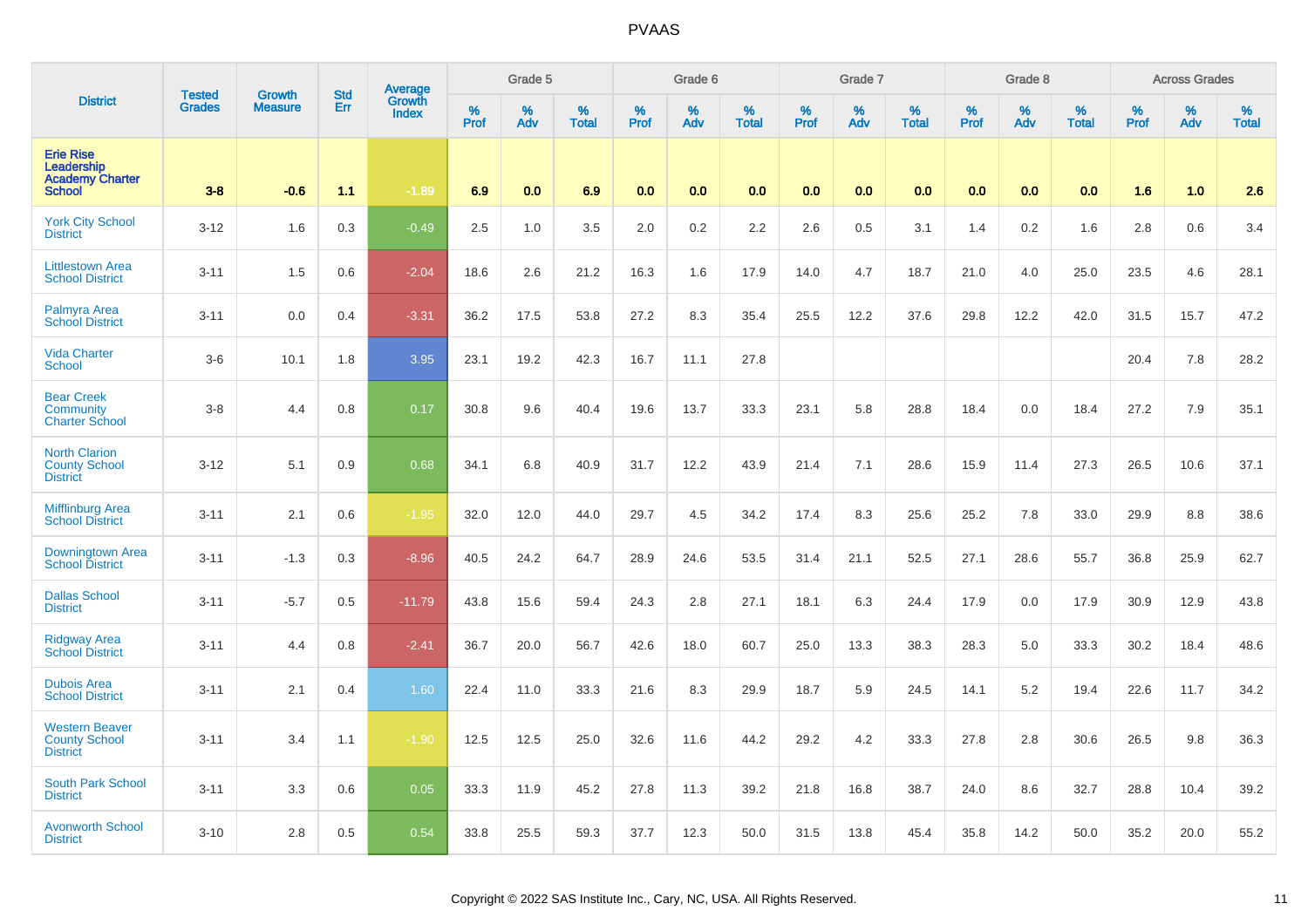|                                                                           | <b>Tested</b> | <b>Growth</b>  | <b>Std</b> |                                          |              | Grade 5  |                   |           | Grade 6  |                   |           | Grade 7  |                   |           | Grade 8  |                      |           | <b>Across Grades</b> |                   |
|---------------------------------------------------------------------------|---------------|----------------|------------|------------------------------------------|--------------|----------|-------------------|-----------|----------|-------------------|-----------|----------|-------------------|-----------|----------|----------------------|-----------|----------------------|-------------------|
| <b>District</b>                                                           | <b>Grades</b> | <b>Measure</b> | Err        | <b>Average</b><br>Growth<br><b>Index</b> | $\%$<br>Prof | %<br>Adv | %<br><b>Total</b> | %<br>Prof | %<br>Adv | %<br><b>Total</b> | %<br>Prof | %<br>Adv | %<br><b>Total</b> | %<br>Prof | %<br>Adv | $\%$<br><b>Total</b> | %<br>Prof | %<br>Adv             | %<br><b>Total</b> |
| <b>Erie Rise</b><br>Leadership<br><b>Academy Charter</b><br><b>School</b> | $3 - 8$       | $-0.6$         | 1.1        | $-1.89$                                  | 6.9          | 0.0      | 6.9               | 0.0       | 0.0      | 0.0               | 0.0       | 0.0      | 0.0               | 0.0       | 0.0      | 0.0                  | 1.6       | 1.0                  | 2.6               |
| <b>Mid Valley School</b><br><b>District</b>                               | $3 - 10$      | 1.5            | 0.6        | $-5.36$                                  | 22.9         | 10.4     | 33.3              | 15.0      | 2.4      | 17.3              | 15.3      | 0.0      | 15.3              | 6.7       | 0.7      | 7.4                  | 17.5      | 4.6                  | 22.0              |
| <b>Millville Area</b><br><b>School District</b>                           | $3 - 12$      | 3.8            | 0.9        | $-0.51$                                  | 34.0         | 0.0      | 34.0              | 18.9      | 1.9      | 20.8              | 15.9      | 9.1      | 25.0              | 18.4      | 2.6      | 21.0                 | 24.6      | 4.7                  | 29.3              |
| <b>Upper Darby</b><br><b>School District</b>                              | $3 - 12$      | $-0.4$         | 0.3        | $-5.62$                                  | 12.6         | 3.0      | 15.6              | 6.9       | 0.7      | 7.6               | 5.4       | 2.9      | 8.3               | 7.5       | 1.4      | 8.8                  | 10.5      | 2.2                  | 12.8              |
| <b>Mount Union Area</b><br><b>School District</b>                         | $3 - 10$      | 3.0            | 0.7        | $-0.21$                                  | 11.7         | 4.3      | 16.0              | 12.4      | 0.0      | 12.4              | 13.4      | 2.4      | 15.8              | 0.0       | 1.2      | 1.2                  | 12.2      | 3.3                  | 15.5              |
| <b>Ephrata Area</b><br><b>School District</b>                             | $3 - 11$      | 0.9            | 0.4        | $-2.46$                                  | 34.6         | 12.9     | 47.5              | 24.8      | 8.0      | 32.8              | 18.0      | 4.2      | 22.2              | 18.9      | 4.3      | 23.1                 | 25.6      | 12.5                 | 38.1              |
| <b>Red Lion Area</b><br><b>School District</b>                            | $3 - 11$      | 1.0            | 0.4        | $-1.21$                                  | 24.8         | 8.9      | 33.7              | 20.6      | 5.3      | 25.9              | 16.7      | 9.1      | 25.8              | 14.5      | 6.6      | 21.0                 | 23.3      | 8.6                  | 31.9              |
| <b>West York Area</b><br><b>School District</b>                           | $3 - 12$      | 2.3            | 0.4        | 1.16                                     | 19.9         | 5.6      | 25.5              | 14.8      | 4.8      | 19.6              | 15.0      | 5.8      | 20.9              | 16.3      | 4.2      | 20.5                 | 19.8      | 5.9                  | 25.6              |
| <b>Bucks County</b><br>Montessori Charter<br><b>School</b>                | $3-6$         | 9.5            | 1.8        | 3.32                                     | 16.1         | 25.8     | 41.9              | 42.9      | 28.6     | 71.4              |           |          |                   |           |          |                      | 33.0      | 29.8                 | 62.8              |
| <b>Avon Grove</b><br><b>School District</b>                               | $3 - 10$      | 0.8            | 0.4        | $-4.26$                                  | 28.6         | 23.2     | 51.8              | 30.5      | 19.3     | 49.8              | 35.4      | 20.3     | 55.7              | 27.6      | 14.2     | 41.8                 | 30.8      | 18.2                 | 49.0              |
| <b>Unionville-Chadds</b><br><b>Ford School</b><br><b>District</b>         | $3 - 11$      | 0.5            | 0.4        | $-3.85$                                  | 38.8         | 29.9     | 68.7              | 38.4      | 17.1     | 55.5              | 37.6      | 16.8     | 54.5              | 29.8      | 24.9     | 54.7                 | 36.9      | 27.5                 | 64.4              |
| <b>Johnsonburg Area</b><br><b>School District</b>                         | $3 - 11$      | 2.2            | 1.0        | $-3.10$                                  | 17.5         | 7.5      | 25.0              | 21.2      | 12.1     | 33.3              | 18.6      | 7.0      | 25.6              | 15.6      | 2.2      | 17.8                 | 25.5      | 10.2                 | 35.7              |
| <b>Russell Byers</b><br><b>Charter School</b>                             | $3 - 8$       | 1.5            | 0.8        | $-2.64$                                  | 3.6          | 0.0      | 3.6               | 0.0       | 0.0      | 0.0               | 0.0       | 0.0      | 0.0               | 0.0       | 0.0      | 0.0                  | 3.2       | 1.9                  | 5.2               |
| Wilkinsburg<br><b>Borough School</b><br><b>District</b>                   | $3-6$         | 3.5            | 1.4        | $-1.39$                                  | 22.5         | 0.0      | 22.5              | 0.0       | 2.4      | 2.4               |           |          |                   |           |          |                      | 12.1      | 2.0                  | 14.1              |
| <b>Panther Valley</b><br><b>School District</b>                           | $3 - 12$      | 0.8            | 0.6        | $-3.39$                                  | 11.5         | 1.9      | 13.5              | 10.2      | 1.7      | 11.9              | 11.1      | 1.8      | 13.0              | 4.7       | 0.0      | 4.7                  | 12.1      | 1.6                  | 13.6              |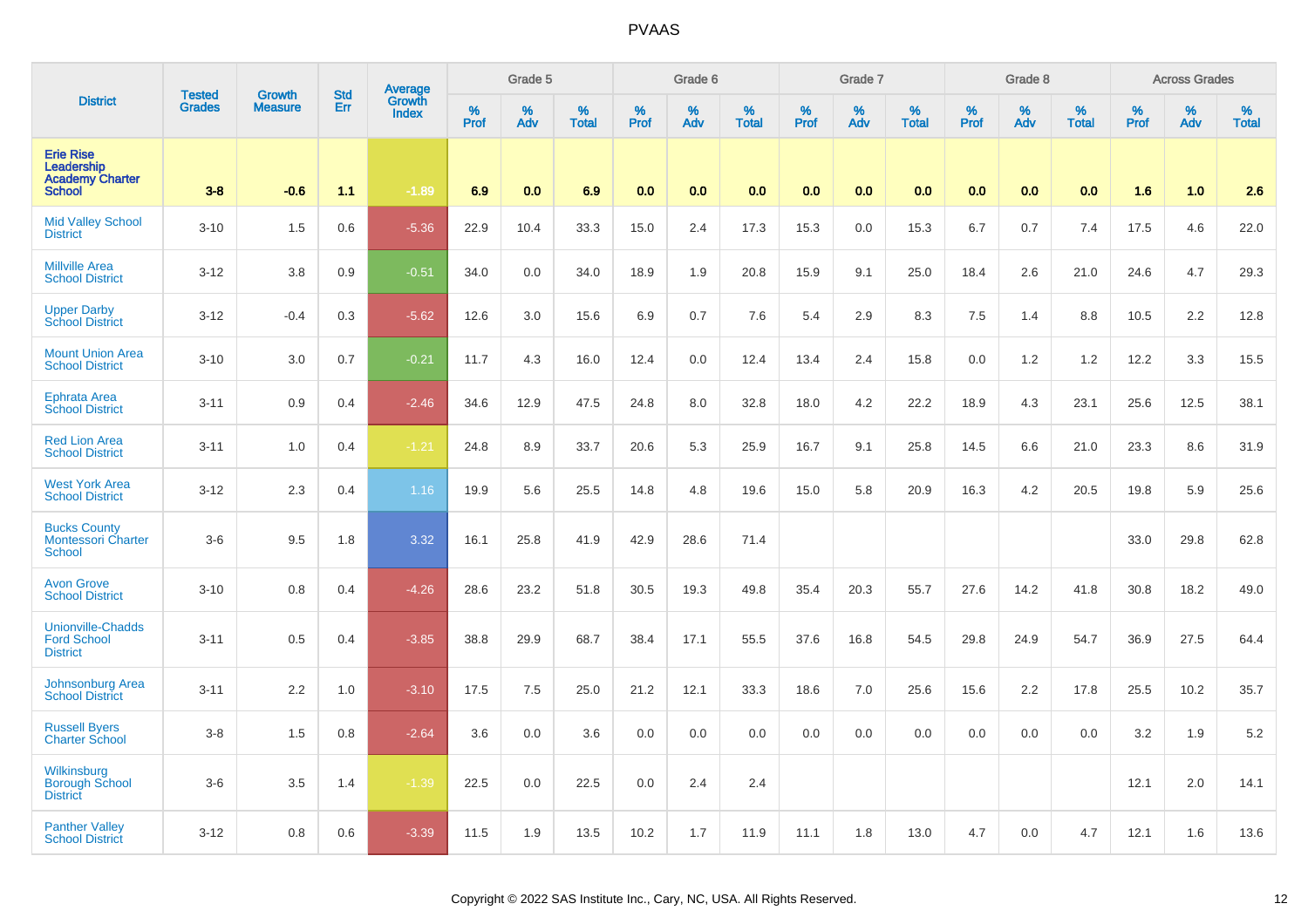|                                                                           | <b>Tested</b> | <b>Growth</b>  | <b>Std</b> | Average<br>Growth |                     | Grade 5  |                   | Grade 6          |          |                   | Grade 7          |          |                   | Grade 8          |             |                   | <b>Across Grades</b> |          |                   |
|---------------------------------------------------------------------------|---------------|----------------|------------|-------------------|---------------------|----------|-------------------|------------------|----------|-------------------|------------------|----------|-------------------|------------------|-------------|-------------------|----------------------|----------|-------------------|
| <b>District</b>                                                           | <b>Grades</b> | <b>Measure</b> | Err        | <b>Index</b>      | $\%$<br><b>Prof</b> | %<br>Adv | %<br><b>Total</b> | %<br><b>Prof</b> | %<br>Adv | %<br><b>Total</b> | %<br><b>Prof</b> | %<br>Adv | %<br><b>Total</b> | %<br><b>Prof</b> | $\%$<br>Adv | %<br><b>Total</b> | %<br><b>Prof</b>     | %<br>Adv | %<br><b>Total</b> |
| <b>Erie Rise</b><br>Leadership<br><b>Academy Charter</b><br><b>School</b> | $3-8$         | $-0.6$         | 1.1        | $-1.89$           | 6.9                 | 0.0      | 6.9               | 0.0              | 0.0      | 0.0               | 0.0              | 0.0      | 0.0               | 0.0              | 0.0         | 0.0               | 1.6                  | 1.0      | 2.6               |
| Wissahickon<br><b>School District</b>                                     | $3 - 10$      | $-0.4$         | 0.3        | $-5.68$           | 32.3                | 30.1     | 62.4              | 34.5             | 16.2     | 50.7              | 31.3             | 19.5     | 50.8              | 20.0             | 17.9        | 37.9              | 30.3                 | 27.2     | 57.4              |
| <b>Curwensville Area</b><br><b>School District</b>                        | $3 - 11$      | 1.8            | 0.8        | $-2.17$           | 43.9                | 17.1     | 61.0              | 21.4             | 7.1      | 28.6              | 27.1             | 4.3      | 31.4              | 21.7             | 2.9         | 24.6              | 32.0                 | 11.2     | 43.3              |
| <b>Minersville Area</b><br><b>School District</b>                         | $3 - 11$      | $-0.9$         | 0.7        | $-4.30$           | 9.6                 | 4.1      | 13.7              | 20.8             | 2.6      | 23.4              | 10.4             | 0.0      | 10.4              | 2.7              | 1.3         | 4.0               | 15.1                 | 3.2      | 18.3              |
| <b>Northeast Bradford</b><br><b>School District</b>                       | $3 - 10$      | 1.9            | 0.9        | $-2.04$           | 40.0                | 12.5     | 52.5              | 34.8             | 2.2      | 37.0              | 24.0             | 2.0      | 26.0              | 13.8             | 5.2         | 19.0              | 29.7                 | 6.0      | 35.7              |
| <b>Infinity Charter</b><br>School                                         | $3-8$         | 5.9            | 1.2        | 0.44              | 40.9                | 31.8     | 72.7              | 46.2             | 11.5     | 57.7              | 41.7             | 45.8     | 87.5              | 38.1             | 19.0        | 57.1              | 38.7                 | 29.6     | 68.3              |
| John B. Stetson<br><b>Charter School</b>                                  | $5-8$         | 0.5            | 0.6        | $-4.43$           | 1.6                 | 0.0      | 1.6               | 0.8              | 0.0      | 0.8               | 0.0              | 0.0      | 0.0               | 0.0              | 0.0         | 0.0               | 0.4                  | 0.0      | 0.4               |
| Pennsylvania<br><b>Cyber Charter</b><br>School                            | $3 - 11$      | 1.9            | 0.5        | $-0.55$           | 14.1                | 4.9      | 19.0              | 10.8             | 3.4      | 14.2              | 11.7             | 3.5      | 15.2              | 6.5              | 1.6         | 8.1               | 12.6                 | 4.4      | 17.1              |
| <b>Greenwood School</b><br><b>District</b>                                | $3 - 11$      | 3.3            | 0.8        | $-0.52$           | 30.3                | 13.6     | 43.9              | 32.1             | 7.6      | 39.6              | 9.1              | 1.8      | 10.9              | 25.9             | 14.8        | 40.7              | 28.8                 | 15.4     | 44.2              |
| <b>Galeton Area</b><br><b>School District</b>                             | $3 - 11$      | 2.7            | 1.3        | $-1.73$           | 29.2                | 20.8     | 50.0              | 23.8             | 4.8      | 28.6              | 16.0             | 0.0      | 16.0              | 0.0              | 0.0         | 0.0               | 19.4                 | 7.0      | 26.4              |
| <b>Somerset Area</b><br><b>School District</b>                            | $3 - 11$      | 0.0            | 0.5        | $-3.78$           | 27.4                | 11.1     | 38.5              | 28.2             | 9.2      | 37.4              | 20.4             | 9.5      | 29.9              | 24.5             | 4.9         | 29.4              | 26.3                 | 10.2     | 36.6              |
| <b>Crawford Central</b><br><b>School District</b>                         | $3 - 11$      | 1.9            | 0.4        | $-0.64$           | 24.2                | 7.9      | 32.1              | 15.7             | 3.8      | 19.6              | 16.7             | 3.7      | 20.4              | 9.0              | 2.6         | 11.6              | 18.4                 | 5.5      | 23.8              |
| <b>Forest City</b><br>Regional School<br><b>District</b>                  | $3 - 12$      | 1.5            | 0.9        | $-2.90$           | 22.2                | 11.1     | 33.3              | 14.3             | 2.0      | 16.3              | 18.9             | 10.8     | 29.7              | 31.9             | 10.6        | 42.6              | 22.1                 | 10.7     | 32.8              |
| <b>Ad Prima Charter</b><br><b>School</b>                                  | $3-8$         | 1.5            | 0.8        | $-4.74$           | 8.3                 | 0.0      | 8.3               | 15.7             | 0.0      | 15.7              | 8.2              | 1.6      | 9.8               | 9.8              | 1.6         | 11.5              | 10.9                 | 0.7      | 11.6              |
| <b>Cornell School</b><br><b>District</b>                                  | $3 - 11$      | $-3.1$         | 1.1        | $-5.74$           | 10.0                | 6.7      | 16.7              | 14.0             | 0.0      | 14.0              | 7.7              | 0.0      | 7.7               | $0.0\,$          | 0.0         | 0.0               | 12.2                 | 2.8      | 15.0              |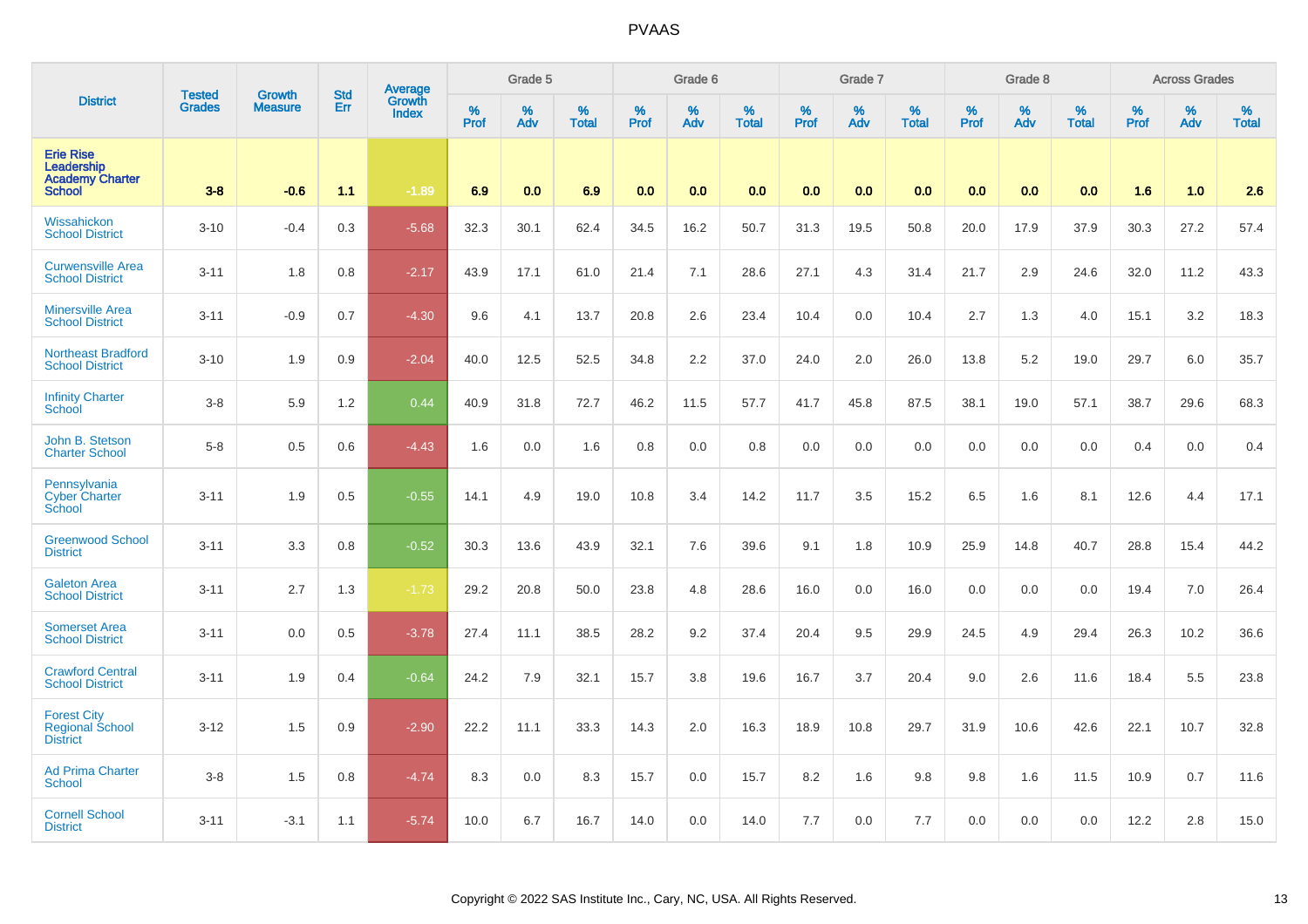|                                                                           | <b>Tested</b> | <b>Growth</b>  | <b>Std</b> | Average<br>Growth |           | Grade 5  |                   |           | Grade 6  |                   |           | Grade 7  |                   |           | Grade 8  |                   |           | <b>Across Grades</b> |                   |
|---------------------------------------------------------------------------|---------------|----------------|------------|-------------------|-----------|----------|-------------------|-----------|----------|-------------------|-----------|----------|-------------------|-----------|----------|-------------------|-----------|----------------------|-------------------|
| <b>District</b>                                                           | <b>Grades</b> | <b>Measure</b> | Err        | <b>Index</b>      | %<br>Prof | %<br>Adv | %<br><b>Total</b> | %<br>Prof | %<br>Adv | %<br><b>Total</b> | %<br>Prof | %<br>Adv | %<br><b>Total</b> | %<br>Prof | %<br>Adv | %<br><b>Total</b> | %<br>Prof | %<br>Adv             | %<br><b>Total</b> |
| <b>Erie Rise</b><br>Leadership<br><b>Academy Charter</b><br><b>School</b> | $3-8$         | $-0.6$         | 1.1        | $-1.89$           | 6.9       | 0.0      | 6.9               | 0.0       | 0.0      | 0.0               | 0.0       | 0.0      | 0.0               | 0.0       | 0.0      | 0.0               | 1.6       | 1.0                  | 2.6               |
| Mt Lebanon<br><b>School District</b>                                      | $3 - 11$      | $-2.1$         | 0.4        | $-8.27$           | 39.7      | 34.6     | 74.3              | 42.0      | 15.7     | 57.7              | 32.6      | 20.7     | 53.3              | 31.6      | 17.4     | 49.1              | 36.2      | 29.4                 | 65.5              |
| <b>Newport School</b><br><b>District</b>                                  | $3-12$        | 2.2            | 0.8        | $-1.11$           | 22.2      | 11.1     | 33.3              | 25.0      | 6.9      | 31.9              | 15.9      | 0.0      | 15.9              | 27.4      | 4.8      | 32.3              | 24.8      | 6.9                  | 31.7              |
| <b>Palisades School</b><br><b>District</b>                                | $3 - 11$      | 1.0            | 0.6        | $-5.94$           | 33.3      | 16.7     | 50.0              | 27.6      | 4.1      | 31.6              | 32.4      | 6.9      | 39.2              | 19.3      | 1.1      | 20.4              | 31.4      | 13.6                 | 45.0              |
| South Side Area<br><b>School District</b>                                 | $3 - 11$      | 1.2            | 0.8        | $-3.41$           | 23.3      | 18.3     | 41.7              | 17.7      | 0.0      | 17.7              | 26.6      | 7.8      | 34.4              | 12.7      | 2.8      | 15.5              | 21.2      | 6.3                  | 27.6              |
| <b>Lower Moreland</b><br><b>Township School</b><br><b>District</b>        | $3 - 11$      | 2.2            | 0.5        | $-2.65$           | 27.3      | 27.3     | 54.6              | 38.8      | 19.4     | 58.2              | 30.7      | 17.2     | 47.8              | 25.1      | 15.0     | 40.1              | 32.4      | 17.7                 | 50.0              |
| <b>Juniata Valley</b><br><b>School District</b>                           | $3 - 11$      | 2.4            | 0.9        | $-1.10$           | 23.3      | 4.6      | 27.9              | 5.4       | 3.6      | 8.9               | 21.0      | 5.3      | 26.3              | 12.5      | 2.1      | 14.6              | 18.7      | $5.0\,$              | 23.8              |
| Shanksville-<br><b>Stonycreek School</b><br><b>District</b>               | $3 - 10$      | 6.4            | 1.4        | 1.51              | 28.6      | 0.0      | 28.6              | 25.0      | 4.2      | 29.2              | 20.0      | 5.0      | 25.0              | 22.2      | 0.0      | 22.2              | 26.3      | 1.7                  | 28.0              |
| <b>Upper Moreland</b><br><b>Township School</b><br><b>District</b>        | $3 - 11$      | $-0.1$         | 0.4        | $-5.03$           | 28.5      | 10.6     | 39.1              | 16.1      | 10.8     | 26.9              | 21.7      | 10.6     | 32.3              | 18.9      | 12.1     | 31.1              | 23.9      | 11.6                 | 35.5              |
| <b>Delaware Valley</b><br><b>School District</b>                          | $3 - 11$      | 0.1            | 0.4        | $-4.64$           | 26.1      | 11.6     | 37.8              | 19.0      | 8.6      | 27.6              | 21.8      | 8.2      | 30.0              | 17.9      | 3.4      | 21.3              | 25.0      | 9.4                  | 34.4              |
| <b>Blackhawk School</b><br><b>District</b>                                | $3 - 11$      | $-1.6$         | 0.5        | $-8.75$           | 38.0      | 8.8      | 46.7              | 28.3      | 8.8      | 37.1              | 27.3      | 7.4      | 34.8              | 13.5      | 1.7      | 15.2              | 28.7      | 9.2                  | 37.8              |
| <b>Wayne Highlands</b><br><b>School District</b>                          | $3 - 11$      | 2.2            | 0.5        | 0.65              | 36.4      | 14.3     | 50.7              | 31.5      | 11.4     | 43.0              | 25.6      | 14.3     | 39.9              | 27.6      | 4.9      | 32.5              | 29.9      | 16.0                 | 46.0              |
| Wissahickon<br><b>Charter School</b>                                      | $3-8$         | $-0.8$         | 0.7        | $-11.08$          | 0.0       | 0.0      | 0.0               | 2.4       | 0.0      | 2.4               | 3.7       | 0.0      | 3.7               | 1.5       | 0.0      | 1.5               | 4.0       | 0.2                  | 4.2               |
| <b>Lebanon School</b><br><b>District</b>                                  | $3 - 11$      | 0.1            | 0.3        | $-3.13$           | 10.8      | 2.5      | 13.2              | 5.4       | 1.6      | 7.0               | 3.4       | 0.6      | 4.1               | 4.5       | 0.8      | 5.4               | 7.2       | 1.6                  | 8.8               |
| <b>Jersey Shore Area</b><br><b>School District</b>                        | $3 - 11$      | 1.3            | 0.5        | $-1.94$           | 24.0      | 10.8     | 34.7              | 32.5      | 7.1      | 39.7              | 22.6      | 6.9      | 29.6              | 18.1      | 1.6      | 19.8              | 27.4      | 10.1                 | 37.6              |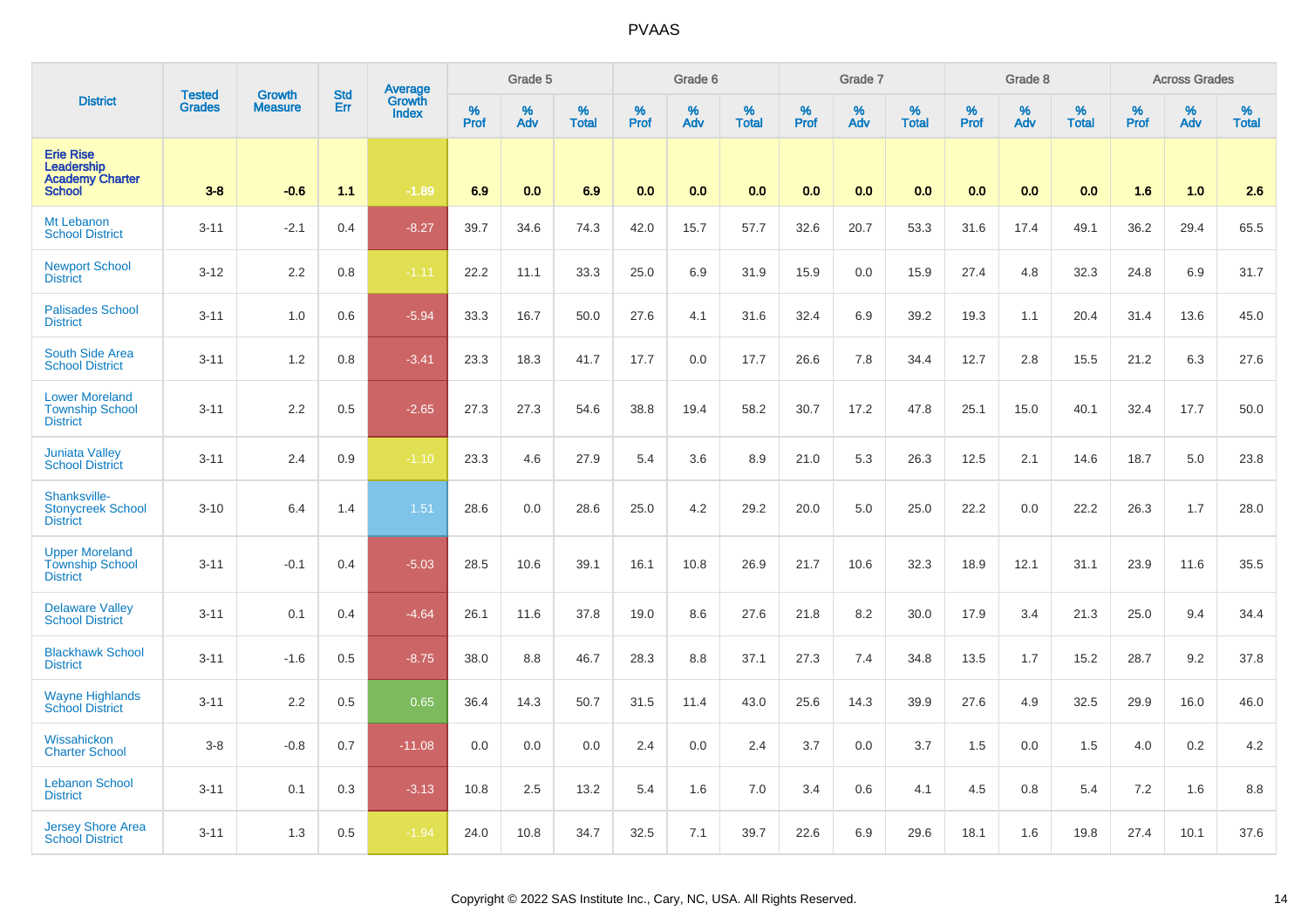|                                                                           | <b>Tested</b> |                          | <b>Std</b> | Average                |           | Grade 5  |                   |           | Grade 6  |                   |           | Grade 7  |                   |           | Grade 8  |                   |           | <b>Across Grades</b> |                   |
|---------------------------------------------------------------------------|---------------|--------------------------|------------|------------------------|-----------|----------|-------------------|-----------|----------|-------------------|-----------|----------|-------------------|-----------|----------|-------------------|-----------|----------------------|-------------------|
| <b>District</b>                                                           | <b>Grades</b> | Growth<br><b>Measure</b> | Err        | Growth<br><b>Index</b> | %<br>Prof | %<br>Adv | %<br><b>Total</b> | %<br>Prof | %<br>Adv | %<br><b>Total</b> | %<br>Prof | %<br>Adv | %<br><b>Total</b> | %<br>Prof | %<br>Adv | %<br><b>Total</b> | %<br>Prof | %<br>Adv             | %<br><b>Total</b> |
| <b>Erie Rise</b><br>Leadership<br><b>Academy Charter</b><br><b>School</b> | $3 - 8$       | $-0.6$                   | 1.1        | $-1.89$                | 6.9       | 0.0      | 6.9               | 0.0       | 0.0      | 0.0               | 0.0       | 0.0      | 0.0               | 0.0       | 0.0      | 0.0               | 1.6       | 1.0                  | 2.6               |
| <b>North Allegheny</b><br><b>School District</b>                          | $3 - 11$      | 0.3                      | 0.3        | $-5.57$                | 38.5      | 35.1     | 73.5              | 35.2      | 13.4     | 48.6              | 31.8      | 23.8     | 55.6              | 25.9      | 16.5     | 42.4              | 34.1      | 26.8                 | 60.9              |
| <b>Steel Valley</b><br><b>School District</b>                             | $3 - 11$      | $-2.8$                   | 0.7        | $-5.89$                | 12.0      | 2.4      | 14.5              | 11.3      | 6.4      | 17.7              | 18.1      | 4.8      | 22.9              | 9.5       | 4.0      | 13.5              | 18.3      | 7.3                  | 25.6              |
| <b>Bald Eagle Area</b><br><b>School District</b>                          | $3 - 11$      | 2.6                      | 0.6        | 0.57                   | 35.2      | 14.8     | 50.0              | 25.7      | 8.9      | 34.6              | 17.0      | 6.8      | 23.7              | 15.0      | 10.6     | 25.7              | 25.1      | 13.7                 | 38.8              |
| <b>East Penn School</b><br><b>District</b>                                | $3 - 11$      | 0.8                      | 0.3        | $-2.11$                | 32.6      | 12.6     | 45.2              | 20.7      | 7.8      | 28.4              | 23.5      | 11.3     | 34.8              | 17.8      | 8.6      | 26.5              | 26.4      | 13.0                 | 39.4              |
| <b>Steelton-Highspire</b><br><b>School District</b>                       | $3 - 11$      | 2.5                      | 0.7        | $-1.15$                | 2.9       | 0.0      | 2.9               | 0.0       | 0.0      | 0.0               | 0.0       | 0.0      | 0.0               | 0.0       | 0.0      | 0.0               | 0.8       | 0.4                  | 1.3               |
| <b>Saint Clair Area</b><br><b>School District</b>                         | $3 - 8$       | 1.1                      | 0.9        | $-2.20$                | 28.3      | 13.2     | 41.5              | 24.0      | 4.0      | 28.0              | 19.2      | 7.7      | 26.9              | 12.5      | 2.5      | 15.0              | 24.2      | 7.2                  | 31.4              |
| <b>Forest Hills School</b><br><b>District</b>                             | $3 - 11$      | 0.8                      | 0.5        | $-3.39$                | 34.1      | 21.2     | 55.3              | 20.8      | 3.3      | 24.2              | 18.6      | 5.6      | 24.2              | 10.6      | 3.2      | 13.8              | 24.0      | 11.0                 | 35.1              |
| <b>Central Cambria</b><br><b>School District</b>                          | $3 - 11$      | 2.5                      | 0.6        | 0.28                   | 32.5      | 14.5     | 47.0              | 19.5      | 8.0      | 27.4              | 20.2      | 8.8      | 29.0              | 16.5      | 10.2     | 26.8              | 23.8      | 11.4                 | 35.1              |
| <b>Eastern Lancaster</b><br><b>County School</b><br><b>District</b>       | $3 - 12$      | 1.1                      | 0.4        | $-1.62$                | 23.8      | 8.3      | 32.0              | 14.7      | 3.1      | 17.8              | 15.7      | 3.6      | 19.3              | 16.7      | 5.9      | 22.6              | 21.1      | 6.7                  | 27.8              |
| <b>Quaker Valley</b><br><b>School District</b>                            | $3 - 11$      | 0.6                      | 0.5        | $-1.49$                | 36.4      | 23.6     | 60.0              | 32.5      | 20.8     | 53.3              | 36.4      | 11.2     | 47.6              | 26.5      | 7.6      | 34.1              | 34.0      | 24.3                 | 58.3              |
| Tredyffrin-<br><b>Easttown School</b><br><b>District</b>                  | $3 - 10$      | 1.9                      | 0.4        | 1.43                   | 36.2      | 36.2     | 72.4              | 36.8      | 28.2     | 65.0              | 32.6      | 33.0     | 65.7              | 26.4      | 40.3     | 66.7              | 33.6      | 38.6                 | 72.2              |
| <b>Greater Nanticoke</b><br><b>Area School</b><br><b>District</b>         | $3 - 12$      | $-0.5$                   | 0.6        | $-3.18$                | 13.6      | 2.7      | 16.4              | 2.6       | 0.0      | 2.6               | 3.6       | 0.0      | 3.6               | 4.2       | 1.7      | 5.9               | 7.6       | 2.0                  | 9.6               |
| <b>Tyrone Area</b><br><b>School District</b>                              | $3 - 12$      | $-0.7$                   | 0.5        | $-7.54$                | 18.0      | 3.8      | 21.8              | 12.4      | 4.6      | 17.0              | 18.0      | 2.5      | 20.5              | 12.4      | 5.3      | 17.7              | 20.5      | 8.1                  | 28.6              |
| <b>Avon Grove</b><br><b>Charter School</b>                                | $3 - 11$      | 1.8                      | 0.6        | $-1.97$                | 22.1      | 6.6      | 28.7              | 29.9      | 11.7     | 41.6              | 27.2      | 9.8      | 37.0              | 13.9      | 2.0      | 15.8              | 24.3      | 10.2                 | 34.6              |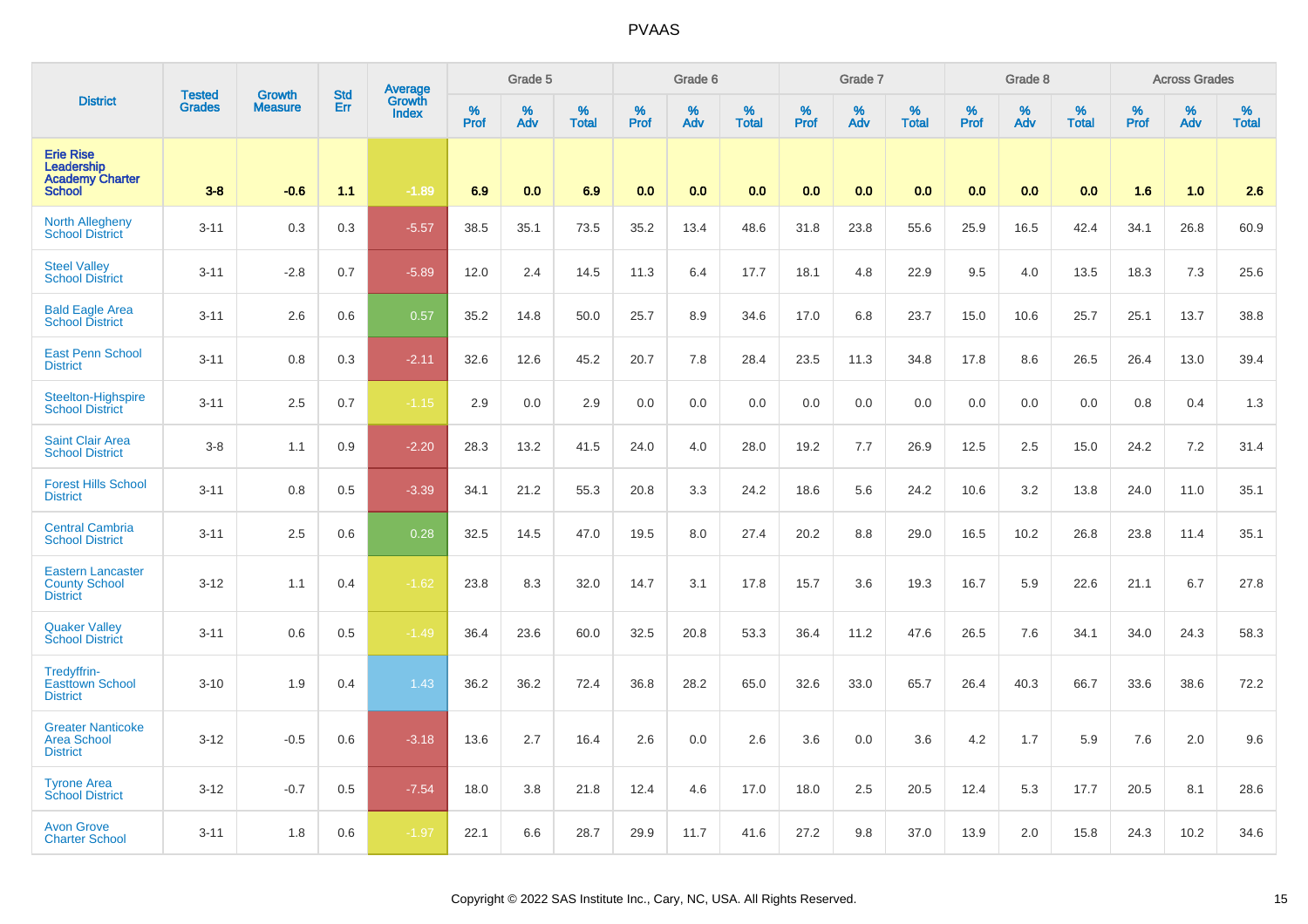|                                                                           | <b>Tested</b> | <b>Growth</b>  | <b>Std</b> | <b>Average</b><br>Growth |                     | Grade 5     |                   |                  | Grade 6  |                   |                  | Grade 7  |                   |                  | Grade 8  |                   |                  | <b>Across Grades</b> |                   |
|---------------------------------------------------------------------------|---------------|----------------|------------|--------------------------|---------------------|-------------|-------------------|------------------|----------|-------------------|------------------|----------|-------------------|------------------|----------|-------------------|------------------|----------------------|-------------------|
| <b>District</b>                                                           | <b>Grades</b> | <b>Measure</b> | Err        | <b>Index</b>             | $\%$<br><b>Prof</b> | $\%$<br>Adv | %<br><b>Total</b> | %<br><b>Prof</b> | %<br>Adv | %<br><b>Total</b> | %<br><b>Prof</b> | %<br>Adv | %<br><b>Total</b> | %<br><b>Prof</b> | %<br>Adv | %<br><b>Total</b> | %<br><b>Prof</b> | %<br>Adv             | %<br><b>Total</b> |
| <b>Erie Rise</b><br>Leadership<br><b>Academy Charter</b><br><b>School</b> | $3 - 8$       | $-0.6$         | 1.1        | $-1.89$                  | 6.9                 | 0.0         | 6.9               | 0.0              | 0.0      | 0.0               | 0.0              | 0.0      | 0.0               | 0.0              | 0.0      | 0.0               | 1.6              | 1.0                  | 2.6               |
| <b>North Schuylkill</b><br><b>School District</b>                         | $3 - 11$      | 0.5            | 0.5        | $-3.20$                  | 8.2                 | 3.0         | 11.2              | 4.8              | 0.8      | 5.6               | 5.8              | 3.9      | 9.7               | 11.8             | 6.7      | 18.5              | 12.1             | 4.1                  | 16.1              |
| <b>Purchase Line</b><br><b>School District</b>                            | $3 - 12$      | 1.0            | 0.8        | $-3.26$                  | 28.8                | 7.7         | 36.5              | 6.1              | 3.0      | 9.1               | 7.5              | 3.0      | 10.4              | 5.3              | 0.0      | 5.3               | 16.1             | 3.3                  | 19.4              |
| <b>Souderton Charter</b><br>School<br>Collaborative                       | $3 - 8$       | 4.0            | 1.3        | 0.24                     | 51.8                | 22.2        | 74.1              | 44.0             | 24.0     | 68.0              | 28.6             | 38.1     | 66.7              | 41.2             | 11.8     | 52.9              | 40.1             | 26.8                 | 66.9              |
| <b>Meyersdale Area</b><br><b>School District</b>                          | $3 - 11$      | 1.9            | 0.8        | $-3.56$                  | 35.2                | 9.3         | 44.4              | 26.6             | 15.6     | 42.2              | 18.9             | 0.0      | 18.9              | 11.9             | 8.5      | 20.3              | 24.6             | 9.4                  | 34.0              |
| <b>Neshaminy School</b><br><b>District</b>                                | $3 - 11$      | $-0.6$         | 0.3        | $-9.31$                  | 26.6                | 8.4         | 35.0              | 18.4             | 3.5      | 21.9              | 21.1             | 6.5      | 27.6              | 17.0             | 5.4      | 22.4              | 24.8             | 10.8                 | 35.6              |
| <b>Penncrest School</b><br><b>District</b>                                | $3 - 11$      | 1.8            | 0.4        | 0.48                     | 19.7                | 6.2         | 25.8              | 21.6             | 1.8      | 23.4              | 17.5             | 5.0      | 22.5              | 17.1             | 3.5      | 20.6              | 22.0             | 5.3                  | 27.3              |
| <b>Southeast Delco</b><br><b>School District</b>                          | $3 - 10$      | $-0.4$         | 0.6        | $-3.66$                  | 3.3                 | 1.7         | 5.0               | 1.8              | 0.0      | 1.8               | 3.0              | 0.8      | 3.8               | 6.9              | 0.8      | 7.7               | 5.7              | 0.7                  | 6.3               |
| <b>Montgomery Area</b><br><b>School District</b>                          | $3 - 11$      | 0.8            | 0.8        | $-3.09$                  | 25.7                | 10.8        | 36.5              | 29.0             | 30.6     | 59.7              | 33.3             | 6.9      | 40.3              | 17.2             | 1.7      | 19.0              | 28.4             | 13.2                 | 41.6              |
| <b>Shenango Area</b><br><b>School District</b>                            | $3 - 11$      | 0.1            | 0.7        | $-3.40$                  | 25.0                | 7.1         | 32.1              | 40.4             | 8.8      | 49.1              | 16.5             | 1.0      | 17.5              | 14.4             | 1.1      | 15.6              | 22.5             | 7.6                  | 30.1              |
| <b>Hermitage School</b><br><b>District</b>                                | $3 - 12$      | 1.0            | 0.5        | $-3.77$                  | 39.7                | 7.8         | 47.5              | 34.3             | 21.7     | 55.9              | 30.8             | 19.6     | 50.4              | 26.2             | 4.1      | 30.3              | 33.8             | 16.8                 | 50.6              |
| <b>Derry Area School</b><br><b>District</b>                               | $3 - 11$      | $-0.6$         | 0.6        | $-6.84$                  | 21.3                | 14.8        | 36.1              | 32.5             | 13.0     | 45.5              | 11.9             | 6.8      | 18.6              | 10.2             | 6.5      | 16.7              | 23.2             | 13.2                 | 36.4              |
| <b>Montrose Area</b><br><b>School District</b>                            | $3 - 10$      | 1.4            | 0.7        | $-0.85$                  | 19.4                | 19.4        | 38.8              | 27.2             | 4.4      | 31.5              | 25.0             | 4.4      | 29.4              | 14.5             | 2.4      | 16.9              | 24.4             | 7.4                  | 31.8              |
| <b>Cameron County</b><br><b>School District</b>                           | $3 - 12$      | 1.0            | 1.0        | $-3.11$                  | 48.4                | 0.0         | 48.4              | 29.0             | 2.6      | 31.6              | 7.3              | 2.4      | 9.8               | 13.5             | 0.0      | 13.5              | 30.3             | 6.8                  | 37.2              |
| <b>Mastery Charter</b><br>School-Mann<br>Campus                           | $3-6$         | 1.8            | 1.6        | $-1.82$                  | 4.0                 | 4.0         | 8.0               | 5.4              | 2.7      | 8.1               |                  |          |                   |                  |          |                   | 2.2              | 1.4                  | 3.6               |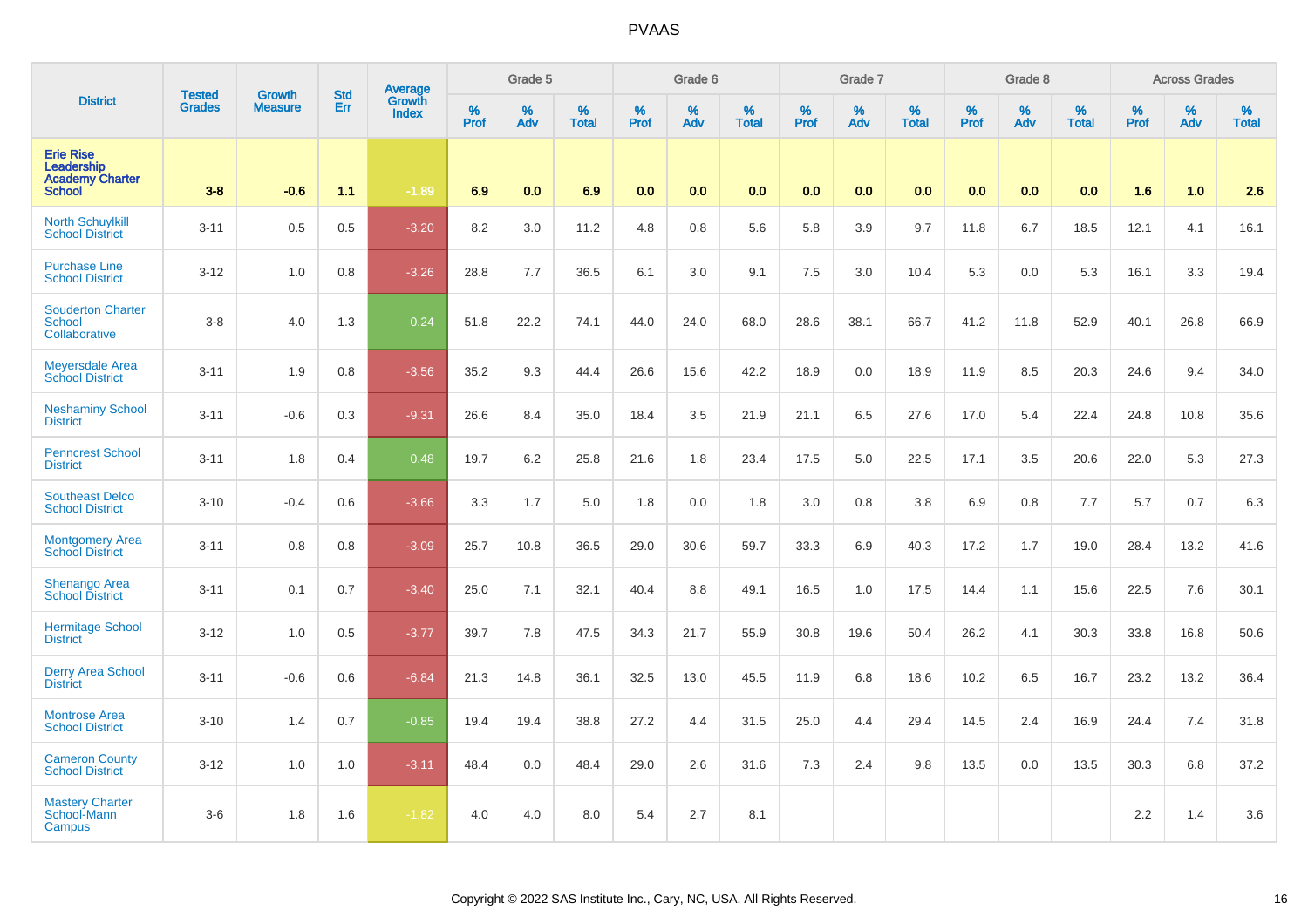|                                                                                                   | <b>Tested</b> | <b>Growth</b>  | <b>Std</b> | Average<br>Growth |              | Grade 5  |                   |           | Grade 6  |                   |              | Grade 7  |                   |           | Grade 8  |                   |              | <b>Across Grades</b> |                   |
|---------------------------------------------------------------------------------------------------|---------------|----------------|------------|-------------------|--------------|----------|-------------------|-----------|----------|-------------------|--------------|----------|-------------------|-----------|----------|-------------------|--------------|----------------------|-------------------|
| <b>District</b>                                                                                   | <b>Grades</b> | <b>Measure</b> | Err        | <b>Index</b>      | $\%$<br>Prof | %<br>Adv | %<br><b>Total</b> | %<br>Prof | %<br>Adv | %<br><b>Total</b> | $\%$<br>Prof | %<br>Adv | %<br><b>Total</b> | %<br>Prof | %<br>Adv | %<br><b>Total</b> | $\%$<br>Prof | %<br>Adv             | %<br><b>Total</b> |
| <b>Erie Rise</b><br>Leadership<br><b>Academy Charter</b><br><b>School</b>                         | $3 - 8$       | $-0.6$         | 1.1        | $-1.89$           | 6.9          | 0.0      | 6.9               | 0.0       | 0.0      | 0.0               | 0.0          | 0.0      | 0.0               | 0.0       | 0.0      | 0.0               | 1.6          | 1.0                  | 2.6               |
| <b>Mastery Charter</b><br>School - Thomas<br>Campus                                               | $3 - 10$      | 1.5            | 0.9        | $-1.26$           | 10.8         | 0.0      | 10.8              | 7.1       | 2.4      | 9.5               | 7.0          | 0.0      | 7.0               | 2.2       | 0.0      | 2.2               | 8.6          | 0.8                  | 9.4               |
| <b>Universal Bluford</b><br><b>Charter School</b>                                                 | $3-6$         | 4.8            | 1.4        | 1.60              | 4.4          | 0.0      | 4.4               | 2.7       | 0.0      | 2.7               |              |          |                   |           |          |                   | 4.3          | 0.0                  | 4.3               |
| <b>Reading School</b><br><b>District</b>                                                          | $3 - 11$      | 0.0            | 0.4        | $-3.46$           | 3.8          | 1.2      | 5.0               | 1.5       | 0.2      | 1.8               | 1.9          | 0.0      | 1.9               | 1.5       | 0.4      | 1.9               | 3.6          | 1.1                  | 4.7               |
| <b>Phoenixville Area</b><br><b>School District</b>                                                | $3 - 11$      | $-3.6$         | 0.4        | $-8.80$           | 37.1         | 16.7     | 53.8              | 17.6      | 8.6      | 26.1              | 18.6         | 3.8      | 22.5              | 13.4      | 3.6      | 17.0              | 25.5         | 11.8                 | 37.3              |
| Jefferson-Morgan<br><b>School District</b>                                                        | $3 - 10$      | $-0.4$         | 0.8        | $-9.21$           | 7.1          | 1.4      | 8.6               | 23.6      | 0.0      | 23.6              | 10.9         | 3.6      | 14.6              | 24.4      | 2.2      | 26.7              | 17.1         | 4.8                  | 21.9              |
| <b>West Middlesex</b><br><b>Area School</b><br><b>District</b>                                    | $3 - 10$      | 0.9            | 0.9        | $-3.00$           | 21.7         | 21.7     | 43.5              | 39.3      | 4.9      | 44.3              | 30.0         | 2.0      | 32.0              | 7.1       | 0.0      | 7.1               | 30.3         | 7.4                  | 37.7              |
| <b>Central Dauphin</b><br><b>School District</b>                                                  | $3 - 11$      | $-0.5$         | 0.2        | $-8.54$           | 22.0         | 11.6     | 33.6              | 14.9      | 2.6      | 17.4              | 14.8         | 7.0      | 21.8              | 12.5      | 4.2      | 16.7              | 19.3         | 7.8                  | 27.1              |
| <b>The Philadelphia</b><br><b>Charter School for</b><br><b>Arts and Sciences</b><br>at HR Edmunds | $3 - 8$       | 1.7            | 0.6        | $-3.09$           | 6.4          | 0.0      | 6.4               | 0.0       | 0.0      | 0.0               | 2.1          | 0.0      | 2.1               | 2.2       | 0.0      | 2.2               | 2.1          | 0.2                  | 2.3               |
| <b>Council Rock</b><br><b>School District</b>                                                     | $3 - 11$      | $-0.6$         | 0.2        | $-8.11$           | 30.5         | 16.8     | 47.3              | 33.6      | 14.1     | 47.6              | 27.3         | 16.1     | 43.4              | 21.3      | 13.1     | 34.4              | 31.0         | 18.6                 | 49.7              |
| <b>Riverside Beaver</b><br><b>County School</b><br><b>District</b>                                | $3 - 11$      | 1.0            | 0.6        | $-1.56$           | 21.9         | 12.5     | 34.4              | 23.8      | 4.0      | 27.7              | 22.8         | 10.1     | 32.9              | 25.5      | 3.2      | 28.7              | 28.3         | 10.4                 | 38.7              |
| <b>Hopewell Area</b><br><b>School District</b>                                                    | $3 - 11$      | $-1.6$         | 0.5        | $-8.65$           | 31.1         | 8.2      | 39.3              | 28.6      | 11.8     | 40.3              | 18.7         | 4.5      | 23.1              | 12.5      | 2.5      | 15.0              | 23.5         | 8.4                  | 32.0              |
| <b>Penns Manor Area</b><br><b>School District</b>                                                 | $3 - 12$      | 1.5            | 0.8        | $-3.66$           | 12.7         | 4.8      | 17.5              | 14.6      | 0.0      | 14.6              | 18.5         | 1.8      | 20.4              | 16.7      | 8.3      | 25.0              | 19.0         | 3.6                  | 22.6              |
| Philadelphia<br><b>Performing Arts</b><br><b>Charter School</b>                                   | $3-9$         | $-0.4$         | 0.7        | $-4.79$           | 19.2         | 9.0      | 28.2              | 19.6      | 3.6      | 23.2              | 23.0         | 14.9     | 37.9              | 18.0      | 8.0      | 26.0              | 25.2         | 9.7                  | 34.9              |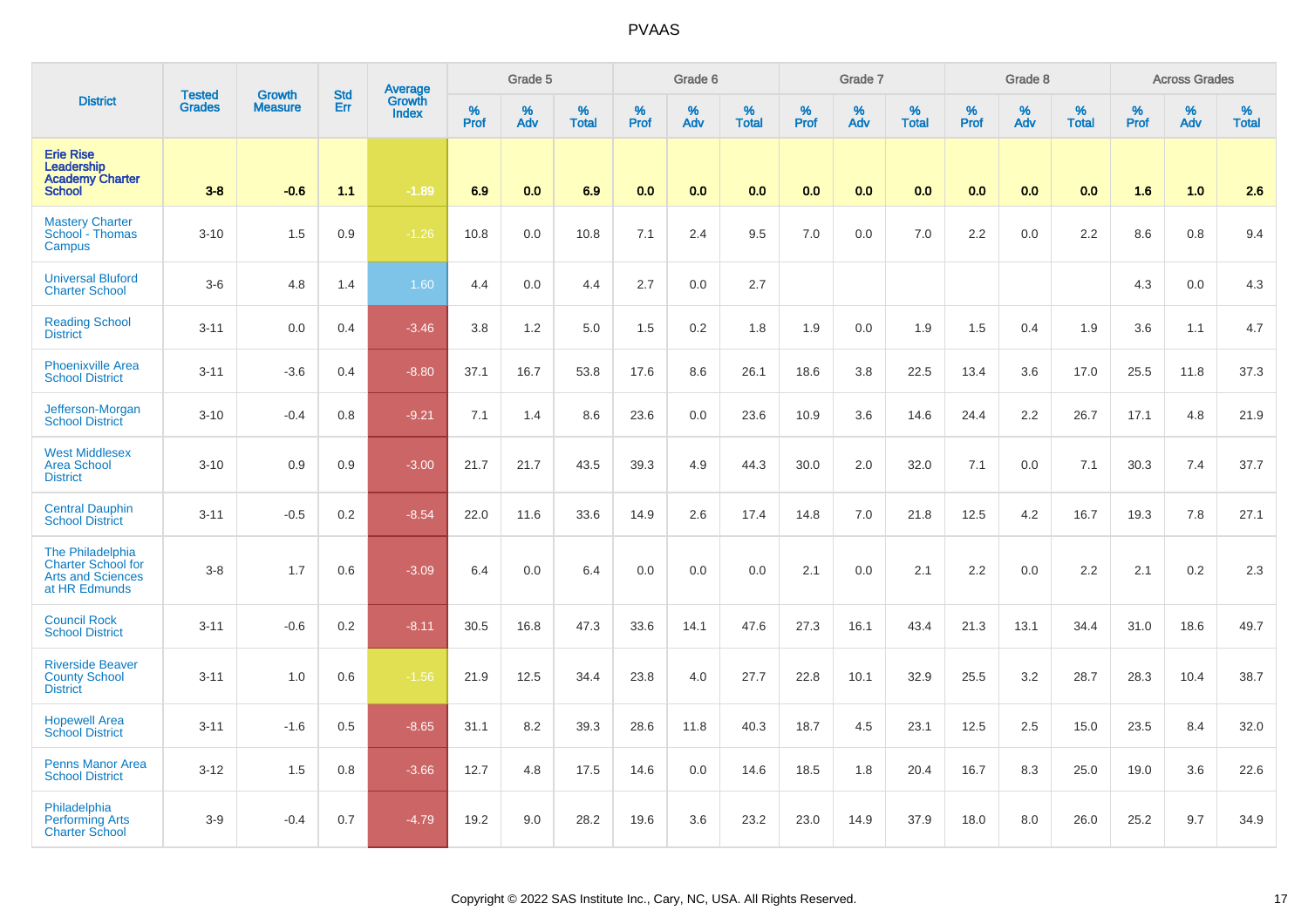|                                                                           | <b>Tested</b> | <b>Growth</b>  | <b>Std</b> | Average                |              | Grade 5  |                   |                  | Grade 6  |                   |           | Grade 7  |                   |           | Grade 8  |                   |                  | <b>Across Grades</b> |                   |
|---------------------------------------------------------------------------|---------------|----------------|------------|------------------------|--------------|----------|-------------------|------------------|----------|-------------------|-----------|----------|-------------------|-----------|----------|-------------------|------------------|----------------------|-------------------|
| <b>District</b>                                                           | <b>Grades</b> | <b>Measure</b> | Err        | Growth<br><b>Index</b> | $\%$<br>Prof | %<br>Adv | %<br><b>Total</b> | %<br><b>Prof</b> | %<br>Adv | %<br><b>Total</b> | %<br>Prof | %<br>Adv | %<br><b>Total</b> | %<br>Prof | %<br>Adv | %<br><b>Total</b> | %<br><b>Prof</b> | $\%$<br>Adv          | %<br><b>Total</b> |
| <b>Erie Rise</b><br>Leadership<br><b>Academy Charter</b><br><b>School</b> | $3 - 8$       | $-0.6$         | 1.1        | $-1.89$                | 6.9          | 0.0      | 6.9               | 0.0              | 0.0      | 0.0               | 0.0       | 0.0      | 0.0               | 0.0       | 0.0      | 0.0               | 1.6              | 1.0                  | 2.6               |
| <b>Clarion-Limestone</b><br><b>Area School</b><br><b>District</b>         | $3 - 12$      | $-1.1$         | 0.9        | $-4.72$                | 40.0         | 27.3     | 67.3              | 36.5             | 5.8      | 42.3              | 27.9      | 11.6     | 39.5              | 7.8       | 3.9      | 11.8              | 28.4             | 13.2                 | 41.6              |
| <b>Northeastern York</b><br><b>School District</b>                        | $3 - 11$      | 1.4            | 0.4        | $-0.40$                | 32.1         | 13.8     | 46.0              | 21.2             | 8.1      | 29.3              | 21.9      | 6.0      | 27.9              | 29.2      | 15.0     | 44.1              | 27.8             | 13.2                 | 41.0              |
| <b>Keystone Central</b><br><b>School District</b>                         | $3 - 11$      | 1.5            | 0.4        | $-0.32$                | 18.6         | 8.5      | 27.1              | 20.9             | 8.6      | 29.5              | 10.9      | 3.3      | 14.1              | 10.5      | 2.2      | 12.6              | 19.2             | 8.0                  | 27.2              |
| <b>Mohawk Area</b><br><b>School District</b>                              | $3 - 11$      | 1.9            | 0.6        | $-2.13$                | 26.2         | 4.8      | 31.1              | 19.2             | 13.8     | 33.0              | 27.4      | 11.8     | 39.2              | 22.8      | 8.7      | 31.5              | 27.0             | 10.4                 | 37.4              |
| <b>Provident Charter</b><br><b>School</b>                                 | $3-8$         | 3.6            | 1.0        | 0.77                   | 4.4          | 2.2      | 6.5               | 10.5             | 0.0      | 10.5              | 9.1       | 0.0      | 9.1               | 0.0       | 3.3      | 3.3               | 9.2              | 2.5                  | 11.7              |
| Lackawanna Trail<br><b>School District</b>                                | $3 - 10$      | 1.4            | 0.7        | $-0.68$                | 21.8         | 9.1      | 30.9              | 34.3             | 10.4     | 44.8              | 12.7      | 11.3     | 23.9              | 11.8      | 6.6      | 18.4              | 24.2             | 11.5                 | 35.8              |
| <b>United School</b><br><b>District</b>                                   | $3 - 11$      | 0.3            | 0.8        | $-2.89$                | 27.0         | 1.6      | 28.6              | 31.8             | 12.7     | 44.4              | 29.2      | 10.8     | 40.0              | 20.9      | 9.0      | 29.8              | 28.1             | 9.4                  | 37.5              |
| <b>Stroudsburg Area</b><br><b>School District</b>                         | $3 - 11$      | $-0.2$         | 0.4        | $-2.45$                | 17.5         | 9.2      | 26.8              | 18.8             | 4.9      | 23.8              | 21.6      | 2.7      | 24.3              | 15.4      | 1.8      | 17.1              | 20.2             | 6.4                  | 26.6              |
| <b>Brentwood</b><br><b>Borough School</b><br><b>District</b>              | $3 - 11$      | $-2.3$         | 0.7        | $-7.13$                | 25.6         | 4.6      | 30.2              | 8.5              | 2.4      | 11.0              | 9.2       | 0.0      | 9.2               | 19.4      | 1.4      | 20.8              | 19.6             | 5.3                  | 24.9              |
| <b>Robert Benjamin</b><br><b>Wiley Community</b><br><b>Charter School</b> | $3-8$         | 2.8            | 0.8        | $-0.20$                | 7.0          | 2.3      | 9.3               | 0.0              | 0.0      | 0.0               | 7.3       | 0.0      | 7.3               | 4.4       | 0.0      | 4.4               | 5.7              | 1.7                  | 7.4               |
| <b>Mount Carmel</b><br><b>Area School</b><br><b>District</b>              | $3 - 11$      | 0.2            | 0.6        | $-3.16$                | 10.8         | 2.7      | 13.5              | 12.5             | 7.1      | 19.6              | 13.6      | 3.6      | 17.3              | 8.8       | 2.6      | 11.5              | 12.2             | 4.5                  | 16.7              |
| <b>Berlin</b><br><b>Brothersvalley</b><br><b>School District</b>          | $3 - 11$      | 2.2            | 0.8        | $-0.74$                | 34.0         | 15.1     | 49.1              | 21.2             | 3.0      | 24.2              | 30.8      | 3.8      | 34.6              | 18.8      | 8.3      | 27.1              | 25.8             | 10.8                 | 36.6              |
| <b>Williams Valley</b><br><b>School District</b>                          | $3 - 11$      | 0.1            | 0.8        | $-5.13$                | 31.8         | 6.8      | 38.6              | 5.2              | 0.0      | 5.2               | 8.0       | 1.3      | 9.3               | 9.4       | 1.6      | 10.9              | 12.8             | 1.6                  | 14.4              |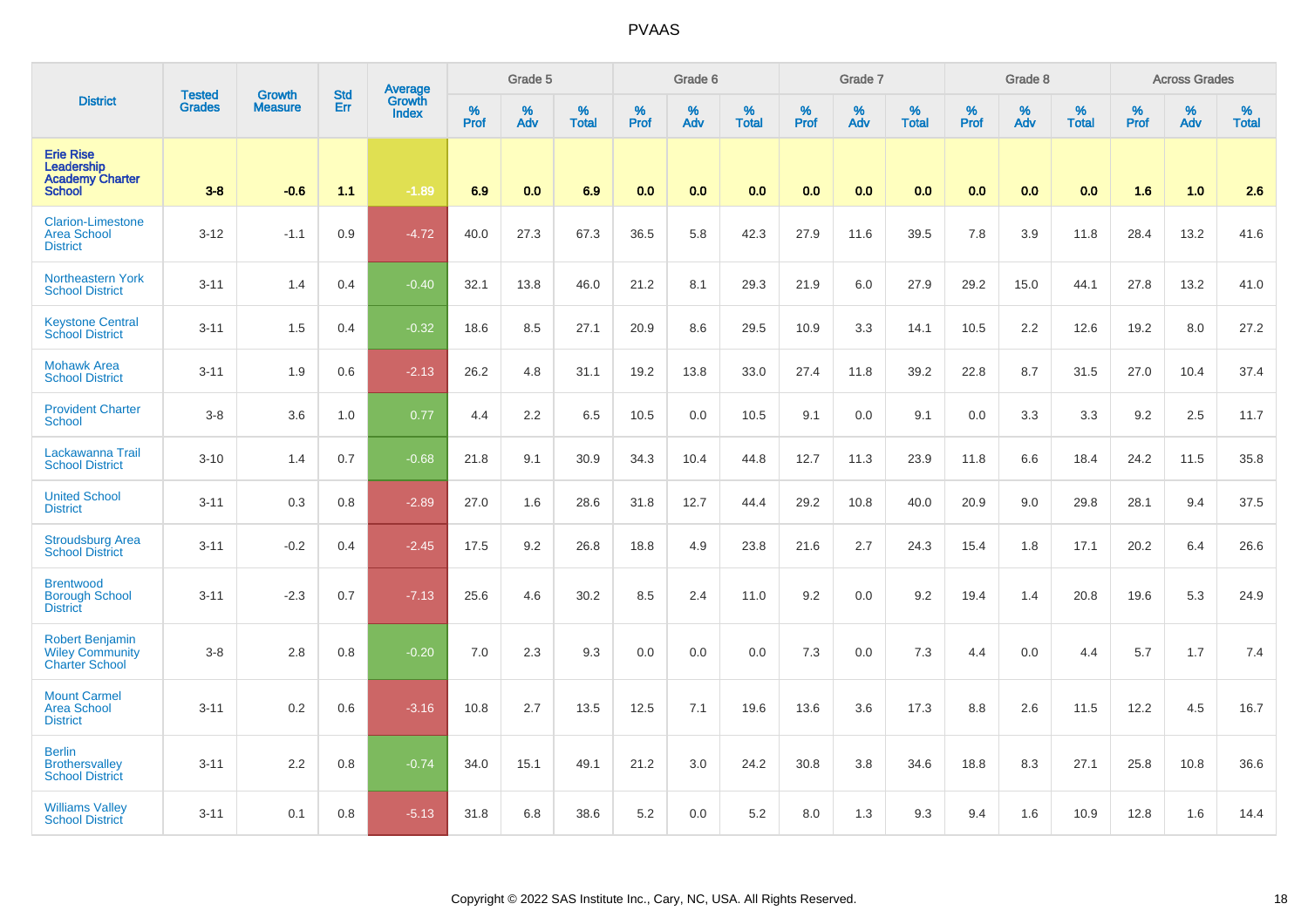|                                                                           | <b>Tested</b> | Growth         | <b>Std</b> | Average<br>Growth |                  | Grade 5  |                   |                  | Grade 6  |                   |                  | Grade 7  |                   |           | Grade 8  |                   |           | <b>Across Grades</b> |                   |
|---------------------------------------------------------------------------|---------------|----------------|------------|-------------------|------------------|----------|-------------------|------------------|----------|-------------------|------------------|----------|-------------------|-----------|----------|-------------------|-----------|----------------------|-------------------|
| <b>District</b>                                                           | <b>Grades</b> | <b>Measure</b> | Err        | <b>Index</b>      | %<br><b>Prof</b> | %<br>Adv | %<br><b>Total</b> | %<br><b>Prof</b> | %<br>Adv | %<br><b>Total</b> | %<br><b>Prof</b> | %<br>Adv | %<br><b>Total</b> | %<br>Prof | %<br>Adv | %<br><b>Total</b> | %<br>Prof | %<br>Adv             | %<br><b>Total</b> |
| <b>Erie Rise</b><br>Leadership<br><b>Academy Charter</b><br><b>School</b> | $3 - 8$       | $-0.6$         | 1.1        | $-1.89$           | 6.9              | 0.0      | 6.9               | 0.0              | 0.0      | 0.0               | 0.0              | 0.0      | 0.0               | 0.0       | 0.0      | 0.0               | 1.6       | 1.0                  | 2.6               |
| <b>Tuscarora School</b><br><b>District</b>                                | $3 - 11$      | $-2.4$         | 0.5        | $-10.61$          | 16.5             | 7.4      | 23.9              | 11.3             | 2.7      | 14.0              | 13.4             | 4.5      | 17.9              | 11.0      | 2.1      | 13.1              | 17.7      | 6.0                  | 23.6              |
| <b>Norwin School</b><br><b>District</b>                                   | $3 - 11$      | $-0.5$         | 0.3        | $-5.18$           | 31.7             | 25.2     | 56.9              | 37.2             | 20.7     | 58.0              | 42.6             | 14.9     | 57.4              | 32.4      | 5.4      | 37.7              | 36.5      | 21.0                 | 57.4              |
| <b>Aspira Bilingual</b><br><b>Cyber Charter</b><br>School                 | $3 - 11$      | 4.2            | 1.5        | 0.16              |                  |          |                   | 0.0              | 0.0      | 0.0               | 0.0              | 0.0      | 0.0               | 0.0       | 0.0      | 0.0               | 1.6       | 0.0                  | 1.6               |
| Annville-Cleona<br><b>School District</b>                                 | $3 - 12$      | 0.4            | 0.6        | $-1.17$           | 33.8             | 12.5     | 46.2              | 16.7             | 2.1      | 18.8              | 29.1             | 11.8     | 40.9              | 27.8      | 9.3      | 37.0              | 27.5      | 9.4                  | 36.9              |
| <b>Tacony Academy</b><br><b>Charter School</b>                            | $3 - 11$      | $-3.3$         | 0.8        | $-9.10$           | 4.1              | 1.4      | 5.5               | 2.9              | 0.0      | 2.9               | 6.8              | 0.0      | 6.8               | 5.7       | 2.9      | 8.6               | 5.0       | 1.0                  | 6.0               |
| <b>Southern Tioga</b><br><b>School District</b>                           | $3 - 11$      | 0.3            | 0.6        | $-1.63$           | 23.7             | 1.0      | 24.7              | 17.9             | 1.9      | 19.8              | 8.0              | 2.2      | 10.2              | 10.8      | 2.5      | 13.3              | 18.0      | 4.1                  | 22.1              |
| <b>Daniel Boone Area</b><br><b>School District</b>                        | $3 - 12$      | $-1.1$         | 0.5        | $-6.60$           | 27.2             | 11.1     | 38.3              | 28.7             | 6.6      | 35.4              | 18.6             | 7.8      | 26.4              | 13.8      | 2.4      | 16.2              | 25.4      | 7.1                  | 32.4              |
| <b>Trinity Area School</b><br><b>District</b>                             | $3 - 11$      | $-4.0$         | 0.4        | $-10.66$          | 35.4             | 13.4     | 48.9              | 20.9             | 3.2      | 24.1              | 21.5             | 8.0      | 29.5              | 15.3      | 3.2      | 18.6              | 25.6      | 9.6                  | 35.2              |
| <b>KIPP Philadelphia</b><br><b>Charter School</b>                         | $3 - 8$       | 0.0            | 0.9        | $-1.89$           | 2.0              | 0.0      | 2.0               | 0.0              | 0.0      | 0.0               | 2.6              | 0.0      | 2.6               | 6.8       | 0.0      | 6.8               | 3.6       | 0.0                  | 3.6               |
| Penn-Trafford<br><b>School District</b>                                   | $3 - 11$      | $-3.6$         | 0.4        | $-10.63$          | 40.3             | 24.6     | 64.9              | 36.1             | 20.9     | 57.0              | 33.3             | 18.7     | 52.0              | 19.3      | 3.7      | 23.0              | 34.4      | 21.1                 | 55.5              |
| <b>Upper Merion Area</b><br><b>School District</b>                        | $3 - 11$      | $-1.3$         | 0.4        | $-5.62$           | 34.4             | 16.7     | 51.1              | 27.9             | 11.7     | 39.6              | 26.4             | 7.1      | 33.5              | 11.7      | 7.8      | 19.4              | 26.8      | 17.0                 | 43.8              |
| <b>Vision Academy</b><br><b>Charter School</b>                            | $3 - 8$       | 1.7            | 1.1        | $-2.66$           | 11.1             | 0.0      | 11.1              | 0.0              | 0.0      | 0.0               | 2.9              | 2.9      | 5.9               | 9.5       | 4.8      | 14.3              | 6.4       | 1.6                  | 8.0               |
| Environmental<br><b>Charter School At</b><br><b>Frick Park</b>            | $3-9$         | $-0.2$         | 0.7        | $-4.61$           | 18.2             | 10.4     | 28.6              | 17.0             | 4.3      | 21.3              | 16.3             | 10.9     | 27.2              | 10.0      | 4.3      | 14.3              | 22.6      | 13.4                 | 36.0              |
| <b>Jeannette City</b><br><b>School District</b>                           | $3 - 11$      | 3.0            | 0.8        | $-1.30$           | 12.5             | 0.0      | 12.5              | 22.6             | 1.9      | 24.5              | 12.9             | 4.8      | 17.7              | 15.4      | 3.8      | 19.2              | 16.1      | 3.6                  | 19.7              |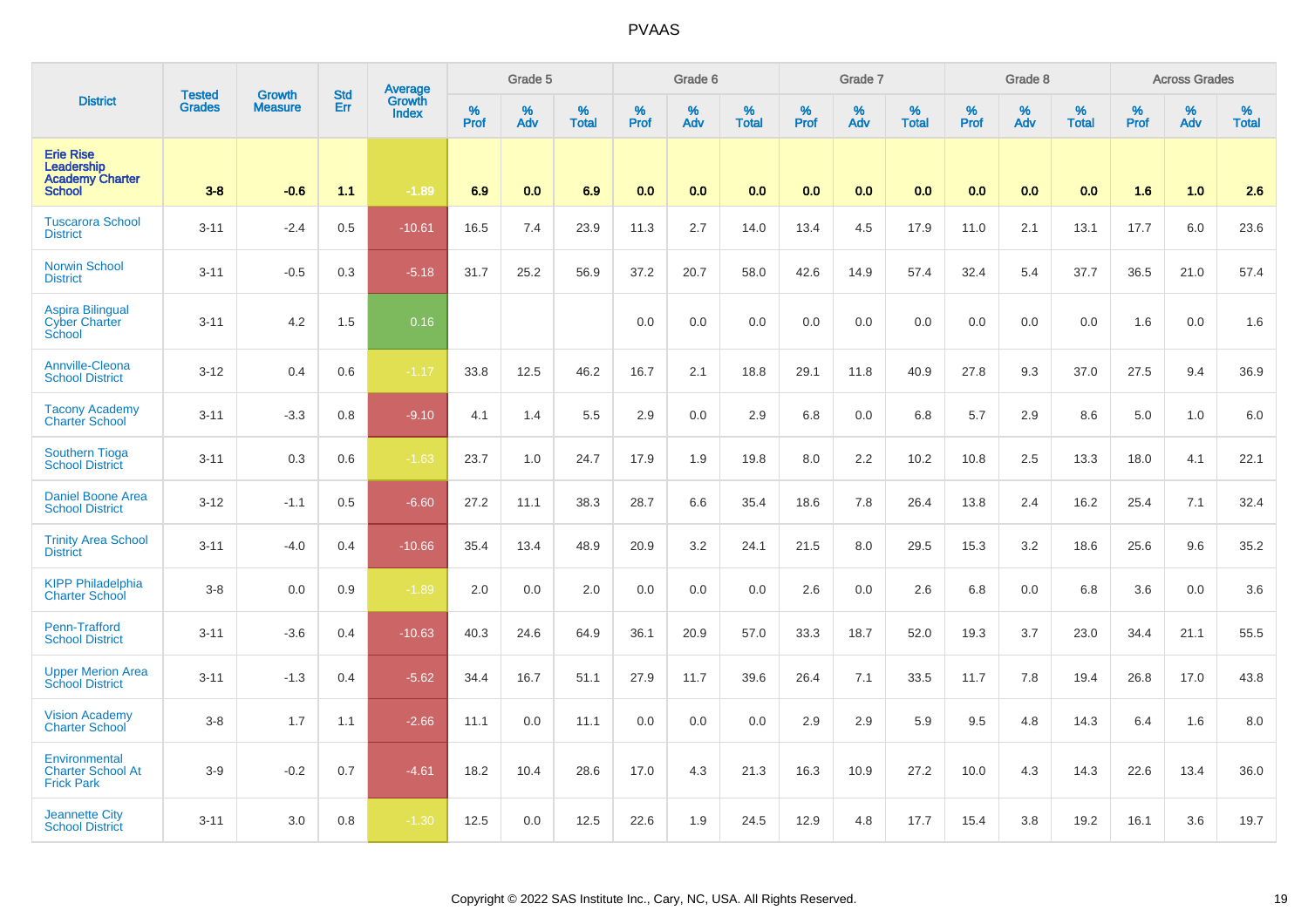|                                                                           | <b>Tested</b> | <b>Growth</b>  | <b>Std</b> | Average                |              | Grade 5  |                   |           | Grade 6  |                   |              | Grade 7          |                   |           | Grade 8  |                   |           | <b>Across Grades</b> |                   |
|---------------------------------------------------------------------------|---------------|----------------|------------|------------------------|--------------|----------|-------------------|-----------|----------|-------------------|--------------|------------------|-------------------|-----------|----------|-------------------|-----------|----------------------|-------------------|
| <b>District</b>                                                           | <b>Grades</b> | <b>Measure</b> | Err        | Growth<br><b>Index</b> | $\%$<br>Prof | %<br>Adv | %<br><b>Total</b> | %<br>Prof | %<br>Adv | %<br><b>Total</b> | $\%$<br>Prof | %<br>Adv         | %<br><b>Total</b> | %<br>Prof | %<br>Adv | %<br><b>Total</b> | %<br>Prof | %<br>Adv             | %<br><b>Total</b> |
| <b>Erie Rise</b><br>Leadership<br><b>Academy Charter</b><br><b>School</b> | $3-8$         | $-0.6$         | 1.1        | $-1.89$                | 6.9          | 0.0      | 6.9               | 0.0       | 0.0      | 0.0               | 0.0          | 0.0 <sub>1</sub> | 0.0               | 0.0       | 0.0      | 0.0               | 1.6       | 1.0                  | 2.6               |
| Claysburg-Kimmel<br><b>School District</b>                                | $3 - 11$      | 3.0            | 0.8        | $-1.56$                | 29.7         | 6.2      | 35.9              | 30.0      | 2.0      | 32.0              | 21.8         | 1.8              | 23.6              | 10.5      | 1.8      | 12.3              | 24.4      | 5.7                  | 30.1              |
| <b>Philadelphia City</b><br><b>School District</b>                        | $3 - 12$      | $-0.5$         | 0.2        | $-9.02$                | 8.4          | 4.9      | 13.3              | 9.6       | 3.1      | 12.7              | 10.6         | 4.5              | 15.1              | 5.0       | 4.4      | 9.4               | 9.8       | 5.2                  | 15.0              |
| <b>Canton Area</b><br><b>School District</b>                              | $3 - 11$      | $-0.5$         | 0.8        | $-3.78$                | 34.6         | 11.5     | 46.2              | 32.3      | 3.2      | 35.5              | 9.1          | 1.8              | 10.9              | 4.8       | 0.0      | 4.8               | 23.4      | 6.2                  | 29.6              |
| Quakertown<br><b>Community School</b><br><b>District</b>                  | $3 - 12$      | $-0.7$         | 0.3        | $-4.36$                | 31.8         | 16.7     | 48.5              | 31.0      | 7.5      | 38.4              | 17.8         | 8.4              | 26.2              | 21.0      | 9.1      | 30.1              | 26.2      | 12.7                 | 38.9              |
| <b>Dallastown Area</b><br><b>School District</b>                          | $3 - 11$      | 0.6            | 0.3        | $-1.13$                | 25.8         | 13.0     | 38.8              | 31.1      | 11.5     | 42.6              | 23.7         | 7.8              | 31.6              | 19.0      | 9.4      | 28.4              | 27.7      | 14.8                 | 42.4              |
| <b>Agora Cyber</b><br><b>Charter School</b>                               | $3 - 11$      | $-0.3$         | 0.6        | $-3.35$                | 9.8          | 2.0      | 11.8              | 7.8       | 0.7      | 8.5               | 6.2          | 2.1              | 8.3               | 3.3       | 1.3      | 4.6               | 9.7       | 2.4                  | 12.1              |
| <b>Young Scholars</b><br><b>Charter School</b>                            | $6 - 8$       | 2.6            | 0.8        | 0.61                   |              |          |                   | 1.8       | 0.0      | 1.8               | 4.6          | 0.0              | 4.6               | 0.0       | 0.0      | 0.0               | 2.0       | 0.0                  | $2.0\,$           |
| <b>Fairview School</b><br><b>District</b>                                 | $3 - 11$      | $-0.6$         | 0.5        | $-5.85$                | 31.8         | 12.7     | 44.4              | 24.8      | 11.3     | 36.1              | 29.4         | 11.6             | 41.1              | 30.8      | 12.0     | 42.9              | 32.4      | 15.4                 | 47.7              |
| <b>Carlisle Area</b><br><b>School District</b>                            | $3 - 11$      | 0.5            | 0.4        | $-2.01$                | 22.0         | 8.3      | 30.3              | 20.5      | 3.3      | 23.8              | 18.9         | 7.6              | 26.5              | 11.6      | 5.6      | 17.1              | 21.3      | $7.2\,$              | 28.5              |
| <b>Freire Charter</b><br><b>School</b>                                    | $5 - 11$      | 1.2            | 0.6        | $-3.49$                | 0.0          | 0.0      | 0.0               | 1.5       | 0.0      | 1.5               | 3.0          | 0.0              | 3.0               | 7.6       | 0.0      | 7.6               | 3.3       | 0.0                  | 3.3               |
| <b>Bethlehem Area</b><br><b>School District</b>                           | $3 - 11$      | 0.4            | 0.4        | $-2.32$                | 16.6         | 11.7     | 28.3              | 13.0      | 2.9      | 15.9              | 14.3         | 5.3              | 19.6              | 9.9       | 3.9      | 13.8              | 18.1      | 8.8                  | 26.8              |
| <b>Slippery Rock Area</b><br><b>School District</b>                       | $3 - 11$      | 1.4            | 0.5        | $-1.31$                | 37.0         | 20.5     | 57.5              | 28.6      | 26.3     | 54.9              | 26.4         | 13.2             | 39.7              | 26.2      | 10.3     | 36.5              | 32.4      | 20.5                 | 53.0              |
| <b>Halifax Area</b><br><b>School District</b>                             | $3 - 11$      | 0.1            | 0.7        | $-1.68$                | 26.8         | 14.1     | 40.8              | 18.5      | 3.7      | 22.2              | 9.1          | 3.9              | 13.0              | 5.3       | 1.3      | 6.6               | 17.3      | 7.4                  | 24.8              |
| <b>Millersburg Area</b><br><b>School District</b>                         | $3 - 11$      | $-2.3$         | 0.8        | $-6.01$                | 37.2         | 19.6     | 56.9              | 15.1      | 3.8      | 18.9              | 18.8         | 1.6              | 20.3              | 8.1       | 1.6      | 9.7               | 23.6      | 9.2                  | 32.8              |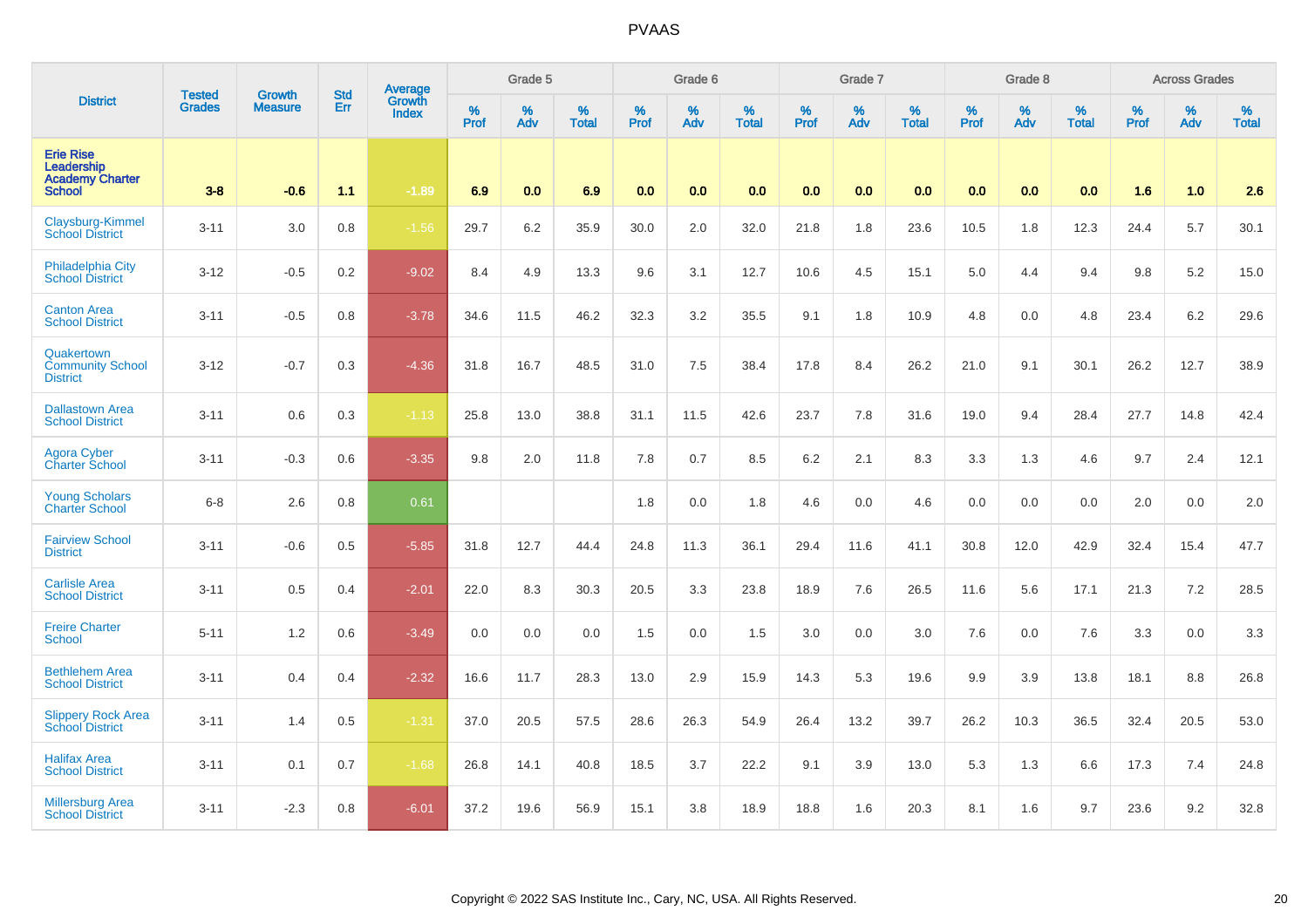|                                                                           | <b>Tested</b> | <b>Growth</b>  | <b>Std</b> |                                   |              | Grade 5  |                   |                     | Grade 6  |                   |              | Grade 7  |                   |              | Grade 8  |                   |              | <b>Across Grades</b> |                   |
|---------------------------------------------------------------------------|---------------|----------------|------------|-----------------------------------|--------------|----------|-------------------|---------------------|----------|-------------------|--------------|----------|-------------------|--------------|----------|-------------------|--------------|----------------------|-------------------|
| <b>District</b>                                                           | <b>Grades</b> | <b>Measure</b> | Err        | Average<br>Growth<br><b>Index</b> | $\%$<br>Prof | %<br>Adv | %<br><b>Total</b> | $\%$<br><b>Prof</b> | %<br>Adv | %<br><b>Total</b> | $\%$<br>Prof | %<br>Adv | %<br><b>Total</b> | $\%$<br>Prof | %<br>Adv | %<br><b>Total</b> | $\%$<br>Prof | %<br>Adv             | %<br><b>Total</b> |
| <b>Erie Rise</b><br>Leadership<br><b>Academy Charter</b><br><b>School</b> | $3 - 8$       | $-0.6$         | 1.1        | $-1.89$                           | 6.9          | 0.0      | 6.9               | 0.0                 | 0.0      | 0.0               | 0.0          | 0.0      | 0.0               | 0.0          | 0.0      | 0.0               | 1.6          | 1.0                  | 2.6               |
| <b>Central Fulton</b><br><b>School District</b>                           | $3 - 11$      | $-0.7$         | 0.8        | $-3.78$                           | 30.3         | 6.6      | 36.8              | 15.9                | 1.4      | 17.4              | 13.0         | 14.5     | 27.5              | 12.7         | 14.6     | 27.3              | 24.6         | 8.3                  | 32.8              |
| <b>Bloomsburg Area</b><br><b>School District</b>                          | $3 - 10$      | 1.2            | 0.6        | $-0.92$                           | 25.0         | 13.0     | 38.0              | 16.7                | 3.3      | 20.0              | 14.7         | 3.9      | 18.6              | 16.8         | 9.9      | 26.7              | 21.5         | 8.7                  | 30.2              |
| Chambersburg<br><b>Area School</b><br><b>District</b>                     | $3 - 11$      | $-1.4$         | 0.3        | $-6.53$                           | 20.2         | 6.3      | 26.5              | 14.1                | 3.8      | 17.9              | 15.1         | 4.9      | 20.0              | 11.2         | 4.5      | 15.7              | 16.9         | 5.3                  | 22.3              |
| Southmoreland<br><b>School District</b>                                   | $3 - 11$      | $-3.6$         | 0.6        | $-6.70$                           | 12.6         | 4.2      | 16.8              | 15.6                | 3.7      | 19.3              | 11.1         | 2.8      | 13.9              | 10.5         | 1.0      | 11.4              | 17.8         | 4.1                  | 21.9              |
| Lampeter-<br><b>Strasburg School</b><br><b>District</b>                   | $3 - 12$      | $-0.2$         | 0.4        | $-5.76$                           | 38.6         | 13.5     | 52.2              | 32.4                | 4.9      | 37.2              | 36.0         | 7.1      | 43.2              | 22.6         | 10.6     | 33.2              | 34.5         | 12.8                 | 47.4              |
| <b>Manchester</b><br><b>Academic Charter</b><br><b>School</b>             | $3 - 8$       | 0.6            | 1.1        | $-3.55$                           | 3.6          | 0.0      | 3.6               | 3.4                 | 0.0      | 3.4               | 3.6          | 0.0      | 3.6               | 0.0          | 0.0      | 0.0               | 4.9          | 0.5                  | 5.4               |
| <b>Kutztown Area</b><br><b>School District</b>                            | $3 - 12$      | $-1.4$         | 0.8        | $-4.19$                           | 40.3         | 11.9     | 52.2              | 24.2                | 3.2      | 27.4              | 25.6         | 10.3     | 35.9              | 10.8         | 10.8     | 21.5              | 30.0         | 13.3                 | 43.3              |
| <b>South Butler</b><br><b>County School</b><br><b>District</b>            | $3 - 10$      | 0.6            | 0.5        | $-1.47$                           | 35.1         | 12.8     | 48.0              | 22.9                | 5.0      | 27.9              | 21.2         | 11.4     | 32.6              | 13.3         | 1.6      | 14.8              | 27.0         | 11.2                 | 38.3              |
| <b>West Jefferson</b><br><b>Hills School District</b>                     | $3 - 11$      | $-1.1$         | 0.4        | $-6.09$                           | 35.0         | 17.5     | 52.5              | 24.8                | 3.3      | 28.0              | 22.8         | 6.3      | 29.1              | 21.7         | 4.4      | 26.1              | 30.8         | 13.4                 | 44.3              |
| <b>Mahanoy Area</b><br><b>School District</b>                             | $3 - 10$      | $-0.3$         | 0.8        | $-2.23$                           | 7.3          | 0.0      | 7.3               | 4.0                 | 0.0      | 4.0               | 7.7          | 0.0      | 7.7               | 4.6          | 0.0      | 4.6               | 10.4         | 0.8                  | 11.1              |
| <b>Richard Allen</b><br>Preparatory<br><b>Charter School</b>              | $5 - 8$       | 0.8            | 0.7        | $-3.21$                           | 0.0          | 0.0      | 0.0               | 1.0                 | 0.0      | 1.0               | 1.8          | 0.9      | 2.7               | 0.9          | 0.0      | 0.9               | 1.1          | 0.3                  | 1.4               |
| <b>Universal Vare</b><br><b>Charter School</b>                            | $6 - 8$       | 1.8            | 1.3        | $-0.56$                           |              |          |                   | 0.0                 | 6.2      | 6.2               | 3.6          | 0.0      | 3.6               | 6.4          | 0.0      | 6.4               | 4.7          | 0.9                  | 5.7               |
| <b>Mastery Charter</b><br>School - Gratz<br>Campus                        | $7 - 10$      | 1.0            | 1.4        | $-1.85$                           |              |          |                   |                     |          |                   | 6.2          | 0.0      | 6.2               | 2.4          | 0.0      | 2.4               | 4.1          | 0.0                  | 4.1               |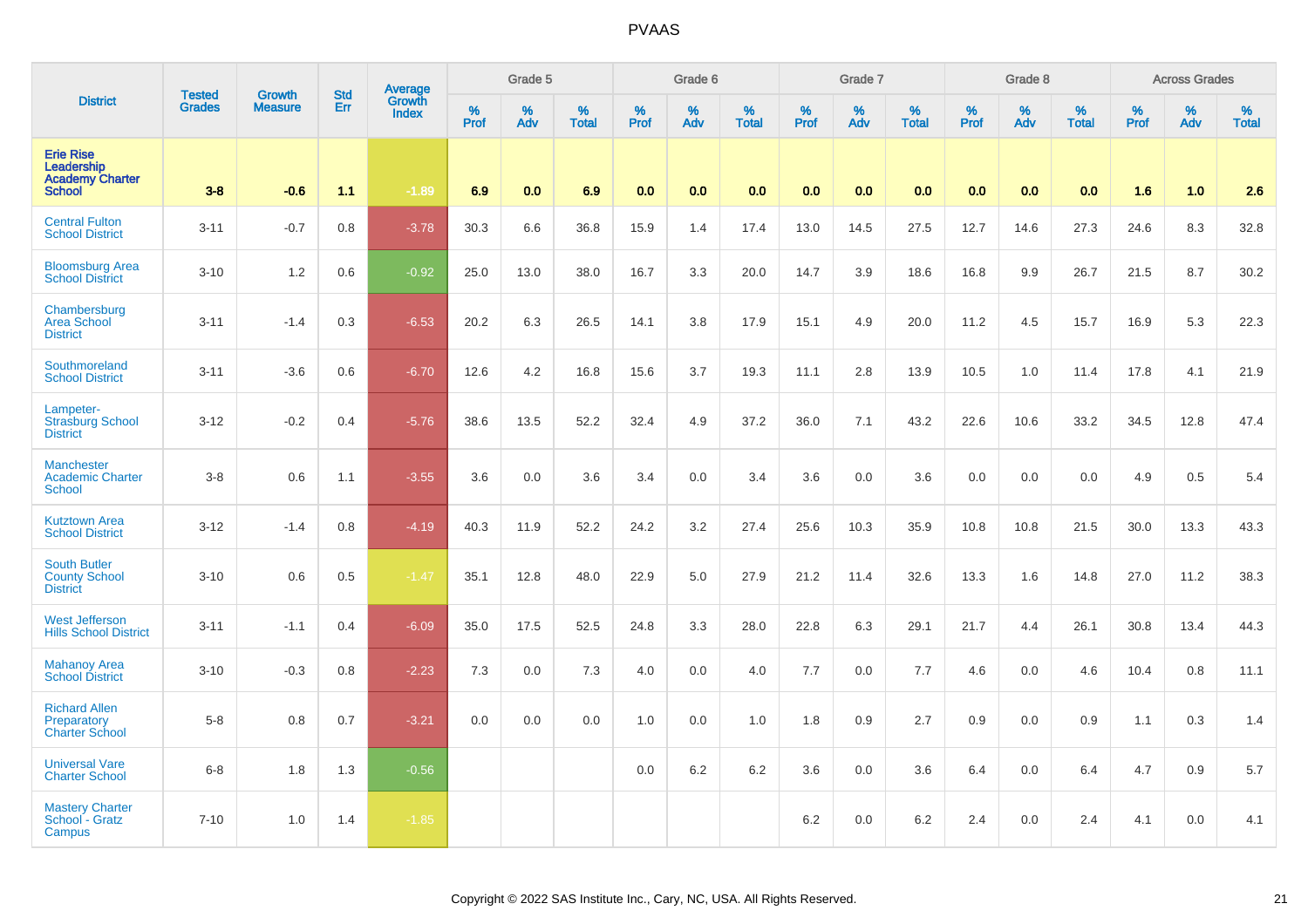|                                                                           | <b>Tested</b> |                          | <b>Std</b> | <b>Average</b>         |              | Grade 5  |                   |           | Grade 6  |                   |           | Grade 7  |                   |           | Grade 8  |                      |           | <b>Across Grades</b> |                   |
|---------------------------------------------------------------------------|---------------|--------------------------|------------|------------------------|--------------|----------|-------------------|-----------|----------|-------------------|-----------|----------|-------------------|-----------|----------|----------------------|-----------|----------------------|-------------------|
| <b>District</b>                                                           | <b>Grades</b> | Growth<br><b>Measure</b> | Err        | Growth<br><b>Index</b> | $\%$<br>Prof | %<br>Adv | %<br><b>Total</b> | %<br>Prof | %<br>Adv | %<br><b>Total</b> | %<br>Prof | %<br>Adv | %<br><b>Total</b> | %<br>Prof | %<br>Adv | $\%$<br><b>Total</b> | %<br>Prof | %<br>Adv             | %<br><b>Total</b> |
| <b>Erie Rise</b><br>Leadership<br><b>Academy Charter</b><br><b>School</b> | $3 - 8$       | $-0.6$                   | 1.1        | $-1.89$                | 6.9          | 0.0      | 6.9               | 0.0       | 0.0      | 0.0               | 0.0       | 0.0      | 0.0               | 0.0       | 0.0      | 0.0                  | 1.6       | 1.0                  | 2.6               |
| People For People<br><b>Charter School</b>                                | $3 - 12$      | $-1.1$                   | 1.0        | $-6.30$                | 0.0          | 0.0      | 0.0               | 0.0       | 0.0      | 0.0               | 2.4       | 0.0      | 2.4               | 0.0       | 0.0      | 0.0                  | 1.3       | 0.0                  | 1.3               |
| <b>Susquenita School</b><br><b>District</b>                               | $3 - 11$      | 1.6                      | 0.6        | $-2.29$                | 23.8         | 15.6     | 39.3              | 15.4      | 5.8      | 21.2              | 19.2      | 5.0      | 24.2              | 12.3      | 5.7      | 17.9                 | 23.0      | 9.7                  | 32.7              |
| <b>Blue Mountain</b><br><b>School District</b>                            | $3 - 10$      | 0.1                      | 0.5        | $-3.38$                | 33.3         | 19.2     | 52.6              | 24.3      | 0.6      | 24.8              | 16.3      | 10.1     | 26.4              | 20.3      | 6.1      | 26.4                 | 27.5      | 11.1                 | 38.6              |
| <b>Schuylkill Valley</b><br><b>School District</b>                        | $3 - 11$      | $-1.0$                   | 0.5        | $-4.21$                | 24.8         | 8.5      | 33.3              | 25.6      | 5.8      | 31.4              | 15.3      | 9.9      | 25.2              | 8.2       | 2.7      | 10.9                 | 21.3      | 7.6                  | 29.0              |
| <b>Northern Cambria</b><br><b>School District</b>                         | $3 - 11$      | $-0.4$                   | 0.8        | $-1.60$                | 16.4         | 3.6      | 20.0              | 3.8       | 0.0      | 3.8               | 19.6      | 1.8      | 21.4              | 18.2      | 1.5      | 19.7                 | 17.9      | 3.6                  | 21.4              |
| <b>Glendale School</b><br><b>District</b>                                 | $3 - 10$      | 1.2                      | 0.8        | $-4.52$                | 42.9         | 4.8      | 47.6              | 26.4      | 5.7      | 32.1              | 22.7      | 15.2     | 37.9              | 7.8       | 2.0      | 9.8                  | 27.0      | 7.8                  | 34.8              |
| <b>Rochester Area</b><br><b>School District</b>                           | $3 - 11$      | $-1.6$                   | 0.9        | $-4.05$                | 27.1         | 6.2      | 33.3              | 24.5      | 3.8      | 28.3              | 2.0       | 0.0      | 2.0               | 15.4      | 0.0      | 15.4                 | 20.6      | 7.5                  | 28.1              |
| South Williamsport<br><b>Area School</b><br><b>District</b>               | $3 - 10$      | $-0.6$                   | 0.6        | $-3.07$                | 20.4         | 1.1      | 21.5              | 25.8      | 4.5      | 30.3              | 15.5      | 2.4      | 17.9              | 15.1      | 0.0      | 15.1                 | 20.2      | 2.8                  | 23.0              |
| <b>Tunkhannock Area</b><br><b>School District</b>                         | $3 - 11$      | 1.2                      | 0.5        | $-1.44$                | 19.8         | 8.8      | 28.7              | 22.7      | 2.3      | 25.0              | 12.6      | 5.5      | 18.1              | 14.7      | 1.4      | 16.1                 | 18.1      | 5.2                  | 23.3              |
| <b>Clairton City</b><br><b>School District</b>                            | $3 - 11$      | 0.5                      | 0.8        | $-4.10$                | 6.1          | 2.0      | 8.2               | 1.5       | 0.0      | 1.5               | 1.6       | 0.0      | 1.6               | 0.0       | 0.0      | 0.0                  | 3.5       | 0.3                  | 3.8               |
| <b>Hope For</b><br><b>Hyndman Charter</b><br>School                       | $3 - 11$      | 4.1                      | 1.8        | $-0.16$                |              |          |                   | 6.2       | 0.0      | 6.2               | 8.3       | 8.3      | 16.7              | 0.0       | 0.0      | 0.0                  | 9.9       | 1.2                  | 11.1              |
| <b>Plum Borough</b><br><b>School District</b>                             | $3 - 11$      | $-3.1$                   | 0.4        | $-9.26$                | 34.5         | 8.4      | 42.9              | 32.3      | 19.5     | 51.8              | 22.5      | 13.0     | 35.5              | 17.6      | 4.3      | 21.9                 | 28.8      | 15.8                 | 44.6              |
| <b>Penn Cambria</b><br><b>School District</b>                             | $3 - 11$      | $-1.7$                   | 0.6        | $-6.06$                | 23.8         | 1.8      | 25.7              | 20.6      | 2.0      | 22.6              | 12.3      | 0.0      | 12.3              | 11.8      | 1.6      | 13.4                 | 18.9      | 3.5                  | 22.5              |
| <b>Propel Charter</b><br>School - Braddock<br><b>Hills</b>                | $3 - 11$      | $-2.4$                   | 0.8        | $-3.69$                | 1.8          | 1.8      | 3.5               | 1.7       | 0.0      | 1.7               | 0.0       | 0.0      | 0.0               | 2.9       | 0.0      | 2.9                  | 1.9       | 0.6                  | 2.5               |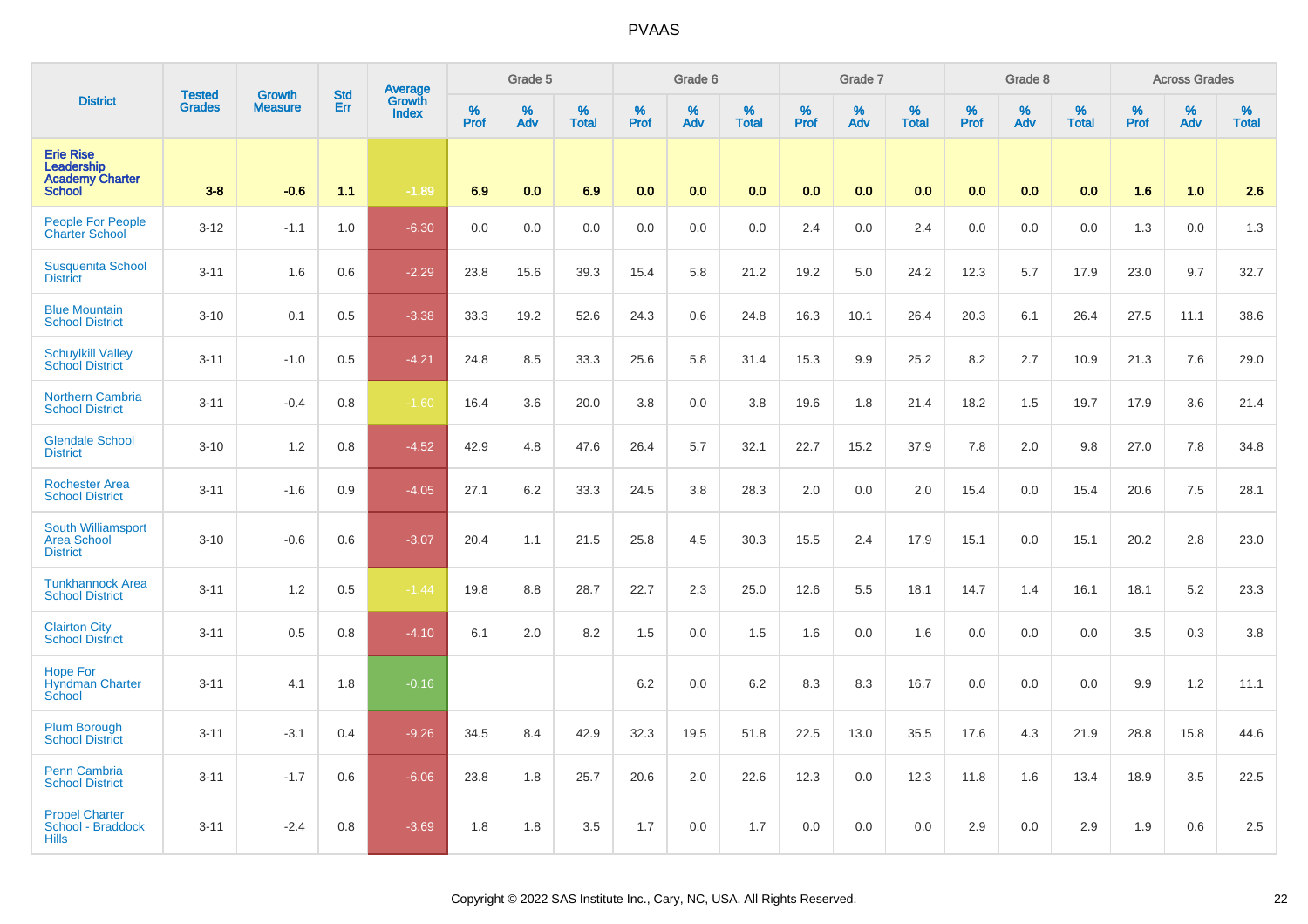|                                                                           | <b>Tested</b> | <b>Growth</b>  | <b>Std</b> | Average<br>Growth |              | Grade 5  |                   |           | Grade 6  |                   |           | Grade 7  |                   |           | Grade 8  |                   |           | <b>Across Grades</b> |                   |
|---------------------------------------------------------------------------|---------------|----------------|------------|-------------------|--------------|----------|-------------------|-----------|----------|-------------------|-----------|----------|-------------------|-----------|----------|-------------------|-----------|----------------------|-------------------|
| <b>District</b>                                                           | <b>Grades</b> | <b>Measure</b> | Err        | <b>Index</b>      | $\%$<br>Prof | %<br>Adv | %<br><b>Total</b> | %<br>Prof | %<br>Adv | %<br><b>Total</b> | %<br>Prof | %<br>Adv | %<br><b>Total</b> | %<br>Prof | %<br>Adv | %<br><b>Total</b> | %<br>Prof | %<br>Adv             | %<br><b>Total</b> |
| <b>Erie Rise</b><br>Leadership<br><b>Academy Charter</b><br><b>School</b> | $3 - 8$       | $-0.6$         | 1.1        | $-1.89$           | 6.9          | 0.0      | 6.9               | 0.0       | 0.0      | 0.0               | 0.0       | 0.0      | 0.0               | 0.0       | 0.0      | 0.0               | 1.6       | 1.0                  | 2.6               |
| <b>Crestwood School</b><br><b>District</b>                                | $3 - 11$      | $-2.8$         | 0.5        | $-9.42$           | 19.1         | 5.6      | 24.7              | 24.3      | 7.7      | 32.0              | 21.0      | 8.7      | 29.7              | 19.0      | 6.6      | 25.6              | 23.4      | 8.3                  | 31.7              |
| <b>California Area</b><br><b>School District</b>                          | $3 - 10$      | $-1.0$         | 0.8        | $-2.10$           | 27.3         | 5.4      | 32.7              | 13.8      | 0.0      | 13.8              | 24.6      | 1.8      | 26.3              | 20.4      | 5.6      | 25.9              | 22.4      | 4.3                  | 26.6              |
| <b>Nazareth Area</b><br><b>School District</b>                            | $3 - 11$      | $-2.2$         | 0.4        | $-10.27$          | 30.3         | 13.0     | 43.3              | 27.3      | 13.5     | 40.8              | 27.8      | 6.8      | 34.6              | 17.3      | 3.5      | 20.9              | 28.9      | 10.3                 | 39.2              |
| <b>Northwestern</b><br><b>Lehigh School</b><br><b>District</b>            | $3 - 11$      | 0.6            | 0.5        | $-1.73$           | 26.0         | 11.0     | 37.0              | 28.7      | 9.3      | 38.0              | 25.2      | 8.4      | 33.6              | 20.4      | 15.9     | 36.3              | 26.4      | 10.7                 | 37.2              |
| <b>Girard School</b><br><b>District</b>                                   | $3 - 11$      | 0.0            | 0.6        | $-3.67$           | 33.9         | 15.2     | 49.1              | 27.4      | 13.7     | 41.0              | 22.7      | 20.9     | 43.6              | 15.6      | 5.5      | 21.1              | 25.6      | 18.0                 | 43.6              |
| <b>Discovery Charter</b><br><b>School</b>                                 | $3 - 8$       | 2.6            | 0.9        | $-0.94$           | 8.5          | 2.1      | 10.6              | 0.0       | 0.0      | 0.0               | 6.6       | 1.6      | 8.2               | 5.4       | 0.0      | 5.4               | 5.2       | 1.1                  | $6.2\,$           |
| <b>Shade-Central City</b><br><b>School District</b>                       | $3 - 11$      | 1.4            | 1.4        | $-0.76$           | 18.8         | 0.0      | 18.8              | 26.9      | 0.0      | 26.9              | 20.0      | 10.0     | 30.0              | 34.8      | 0.0      | 34.8              | 29.0      | 3.0                  | 32.1              |
| <b>North East School</b><br><b>District</b>                               | $3 - 11$      | 1.4            | 0.5        | $-0.19$           | 33.3         | 9.4      | 42.7              | 23.1      | 9.7      | 32.8              | 26.4      | 9.3      | 35.7              | 31.4      | 13.1     | 44.5              | 29.8      | 12.1                 | 41.8              |
| Catasaugua Area<br><b>School District</b>                                 | $3 - 12$      | 1.1            | 0.6        | $-0.56$           | 12.0         | 5.4      | 17.4              | 22.7      | 4.0      | 26.7              | 9.8       | 4.9      | 14.7              | 8.9       | 3.3      | 12.2              | 15.4      | 4.4                  | 19.8              |
| Conemaugh<br><b>Township Area</b><br><b>School District</b>               | $3 - 12$      | $-1.5$         | 0.8        | $-2.45$           | 51.6         | 22.6     | 74.2              | 23.0      | 16.4     | 39.3              | 29.2      | 20.8     | 50.0              | 28.8      | 5.5      | 34.2              | 34.8      | 23.6                 | 58.4              |
| <b>Moshannon Valley</b><br><b>School District</b>                         | $3 - 10$      | 2.3            | 0.8        | $-0.10$           | 19.6         | 13.0     | 32.6              | 14.8      | 18.5     | 33.3              | 21.0      | 4.8      | 25.8              | 16.9      | 6.2      | 23.1              | 19.9      | 8.5                  | 28.4              |
| <b>Aliquippa School</b><br><b>District</b>                                | $3 - 11$      | 0.1            | 0.8        | $-2.35$           | 1.5          | 0.0      | 1.5               | 0.0       | 1.6      | 1.6               | 6.9       | 0.0      | 6.9               | 0.0       | 0.0      | 0.0               | 2.0       | 0.5                  | 2.6               |
| <b>Windber Area</b><br><b>School District</b>                             | $3 - 11$      | $-1.8$         | 0.7        | $-3.60$           | 28.8         | 20.0     | 48.8              | 20.9      | 9.0      | 29.8              | 14.7      | 9.3      | 24.0              | 28.6      | 13.1     | 41.7              | 24.4      | 15.1                 | 39.6              |
| <b>Harmony Area</b><br><b>School District</b>                             | $3 - 10$      | 0.9            | 1.7        | $-2.77$           | 31.2         | 6.2      | 37.5              | 41.7      | 4.2      | 45.8              | 0.0       | 0.0      | 0.0               |           |          |                   | 27.4      | 7.4                  | 34.7              |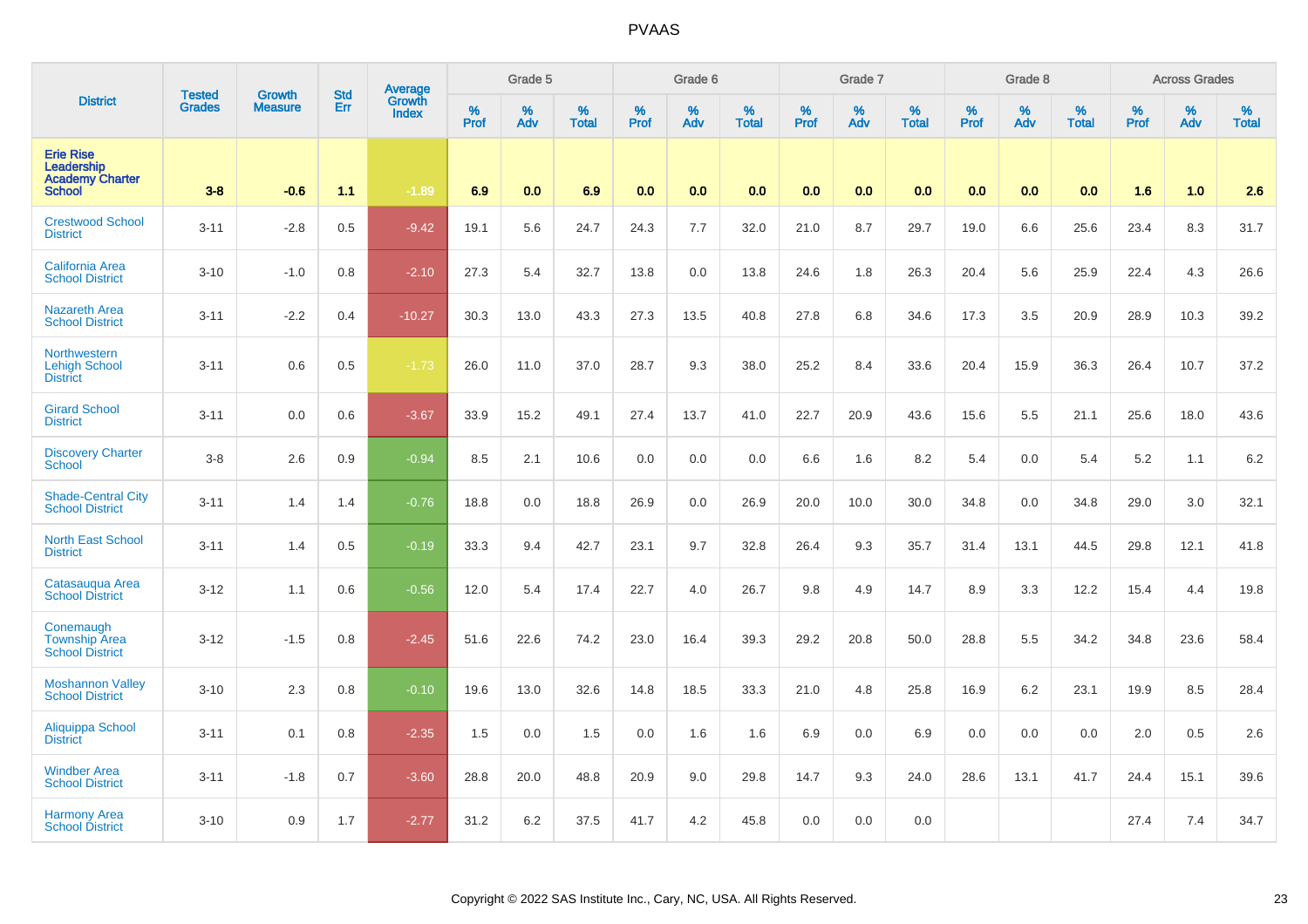|                                                                           |                                |                                 | <b>Std</b> | Average                |              | Grade 5  |                   |           | Grade 6  |                   |           | Grade 7  |                   |           | Grade 8  |                   |           | <b>Across Grades</b> |                   |
|---------------------------------------------------------------------------|--------------------------------|---------------------------------|------------|------------------------|--------------|----------|-------------------|-----------|----------|-------------------|-----------|----------|-------------------|-----------|----------|-------------------|-----------|----------------------|-------------------|
| <b>District</b>                                                           | <b>Tested</b><br><b>Grades</b> | <b>Growth</b><br><b>Measure</b> | Err        | Growth<br><b>Index</b> | $\%$<br>Prof | %<br>Adv | %<br><b>Total</b> | %<br>Prof | %<br>Adv | %<br><b>Total</b> | %<br>Prof | %<br>Adv | %<br><b>Total</b> | %<br>Prof | %<br>Adv | %<br><b>Total</b> | %<br>Prof | %<br>Adv             | %<br><b>Total</b> |
| <b>Erie Rise</b><br>Leadership<br><b>Academy Charter</b><br><b>School</b> | $3-8$                          | $-0.6$                          | 1.1        | $-1.89$                | 6.9          | 0.0      | 6.9               | 0.0       | 0.0      | 0.0               | 0.0       | 0.0      | 0.0               | 0.0       | 0.0      | 0.0               | 1.6       | 1.0                  | 2.6               |
| <b>Bermudian Springs</b><br><b>School District</b>                        | $3 - 11$                       | 0.4                             | 0.6        | $-1.69$                | 22.1         | 12.4     | 34.5              | 17.5      | 3.9      | 21.4              | 20.5      | 5.1      | 25.6              | 11.1      | 4.3      | 15.4              | 19.0      | 9.1                  | 28.1              |
| <b>Laboratory Charter</b><br><b>School</b>                                | $3-8$                          | $-0.7$                          | 1.1        | $-3.42$                | 3.2          | 0.0      | 3.2               | 2.3       | 0.0      | 2.3               | 6.4       | 0.0      | 6.4               | 5.0       | 0.0      | 5.0               | 5.3       | 0.0                  | 5.3               |
| <b>Pleasant Valley</b><br><b>School District</b>                          | $3 - 11$                       | $-2.3$                          | 0.4        | $-9.44$                | 20.4         | 6.2      | 26.6              | 17.4      | 2.3      | 19.7              | 23.2      | 3.5      | 26.8              | 8.3       | 3.2      | 11.5              | 20.4      | 5.0                  | 25.4              |
| Gettysburg<br><b>Montessori Charter</b><br><b>School</b>                  | $3-6$                          | 5.4                             | 1.9        | 1.71                   | 19.0         | 19.0     | 38.1              | 11.1      | 0.0      | 11.1              |           |          |                   |           |          |                   | 19.2      | 9.6                  | 28.7              |
| <b>South Middleton</b><br><b>School District</b>                          | $3 - 11$                       | $-1.1$                          | 0.5        | $-5.70$                | 28.8         | 22.7     | 51.5              | 23.8      | 4.0      | 27.8              | 20.7      | 7.1      | 27.8              | 16.8      | 9.2      | 26.0              | 25.9      | 15.1                 | 41.0              |
| <b>Northwest Area</b><br><b>School District</b>                           | $3 - 10$                       | 0.9                             | 0.8        | $-2.36$                | 17.3         | 1.9      | 19.2              | 19.3      | 3.5      | 22.8              | 7.3       | 1.8      | 9.1               | 5.4       | 0.0      | 5.4               | 13.2      | 1.5                  | 14.8              |
| <b>Central Valley</b><br><b>School District</b>                           | $3 - 10$                       | $-3.2$                          | 0.5        | $-8.54$                | 24.6         | 4.9      | 29.6              | 22.1      | 2.2      | 24.3              | 20.3      | 7.2      | 27.4              | 20.4      | 8.0      | 28.5              | 26.6      | 9.0                  | 35.6              |
| <b>Alliance For</b><br><b>Progress Charter</b><br><b>School</b>           | $3-8$                          | $-5.0$                          | 1.1        | $-6.69$                | 0.0          | 0.0      | 0.0               | 0.0       | 0.0      | 0.0               | 0.0       | 0.0      | 0.0               | 0.0       | 0.0      | 0.0               | 0.6       | 0.0                  | 0.6               |
| <b>Chester-Upland</b><br><b>School District</b>                           | $3 - 11$                       | 0.1                             | 0.7        | $-1.90$                | 3.7          | 0.0      | 3.7               | 2.6       | 1.3      | 3.9               | 0.0       | 0.0      | 0.0               | 0.0       | 0.0      | 0.0               | 3.1       | 0.4                  | 3.4               |
| <b>Elizabeth Forward</b><br><b>School District</b>                        | $3 - 11$                       | $-1.6$                          | 0.5        | $-4.30$                | 29.4         | 11.4     | 40.8              | 29.6      | 10.5     | 40.1              | 21.6      | 5.2      | 26.8              | 16.8      | 2.9      | 19.6              | 27.0      | 11.3                 | 38.3              |
| <b>Conrad Weiser</b><br><b>Area School</b><br><b>District</b>             | $3 - 11$                       | $-1.9$                          | 0.5        | $-10.80$               | 15.3         | 1.8      | 17.2              | 18.5      | 2.6      | 21.2              | 15.6      | 1.6      | 17.2              | 9.4       | 3.0      | 12.3              | 17.9      | 5.0                  | 23.0              |
| <b>Fannett-Metal</b><br><b>School District</b>                            | $3 - 11$                       | $-2.4$                          | 1.0        | $-3.22$                | 17.2         | 6.9      | 24.1              | 10.3      | 0.0      | 10.3              | 9.4       | 0.0      | 9.4               | 8.9       | 2.2      | 11.1              | 15.5      | 5.8                  | 21.3              |
| Widener<br>Partnership<br><b>Charter School</b>                           | $3 - 7$                        | 2.8                             | 1.0        | $-0.33$                | 0.0          | 0.0      | 0.0               | 2.5       | 0.0      | 2.5               | 0.0       | 2.3      | 2.3               |           |          |                   | 1.4       | 0.5                  | 1.9               |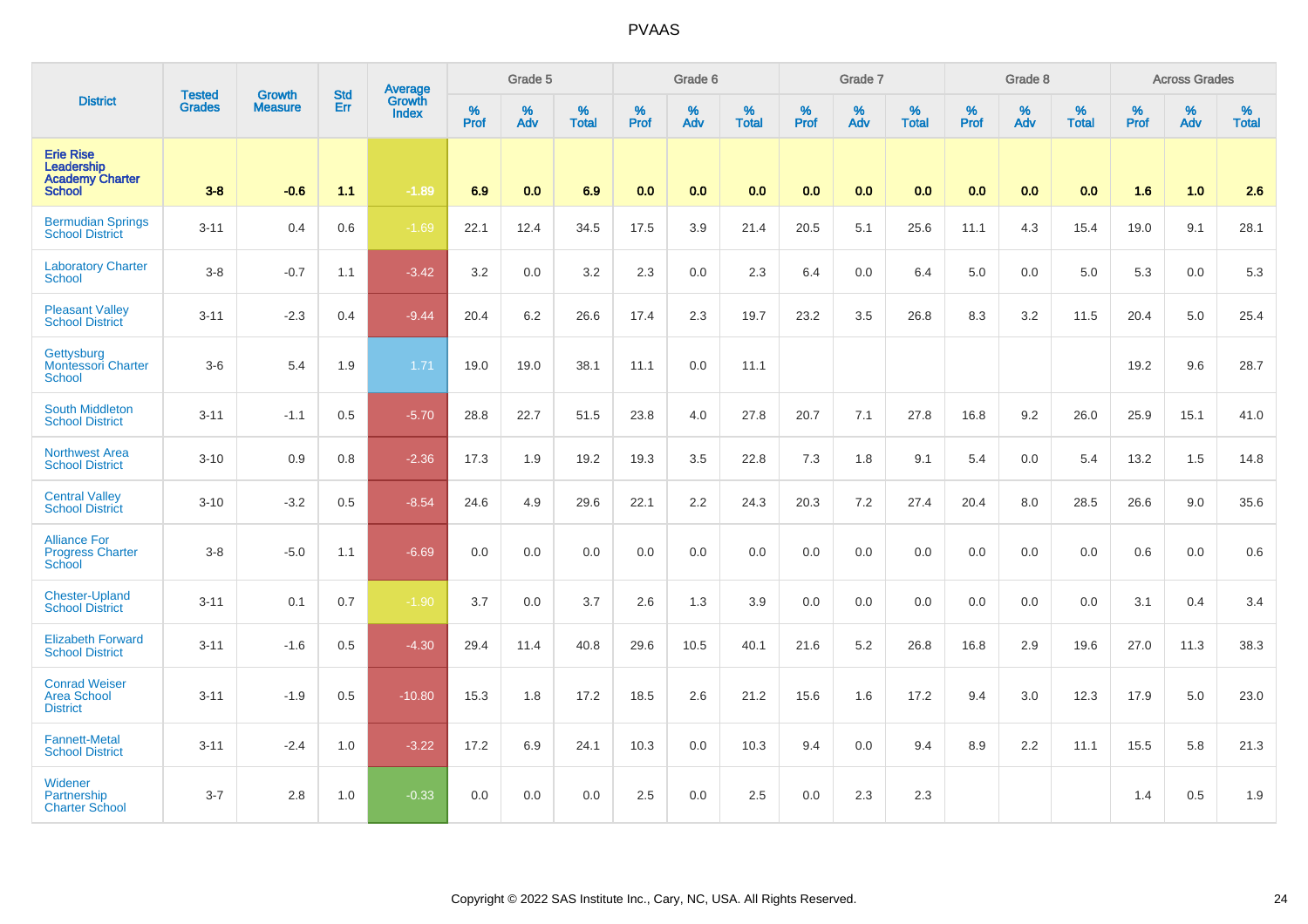|                                                                                | <b>Tested</b> | <b>Growth</b>  | <b>Std</b> | Average                |                     | Grade 5  |                   |                  | Grade 6  |                   |                  | Grade 7  |                   |           | Grade 8  |                   |           | <b>Across Grades</b> |                   |
|--------------------------------------------------------------------------------|---------------|----------------|------------|------------------------|---------------------|----------|-------------------|------------------|----------|-------------------|------------------|----------|-------------------|-----------|----------|-------------------|-----------|----------------------|-------------------|
| <b>District</b>                                                                | <b>Grades</b> | <b>Measure</b> | Err        | Growth<br><b>Index</b> | $\%$<br><b>Prof</b> | %<br>Adv | %<br><b>Total</b> | %<br><b>Prof</b> | %<br>Adv | %<br><b>Total</b> | %<br><b>Prof</b> | %<br>Adv | %<br><b>Total</b> | %<br>Prof | %<br>Adv | %<br><b>Total</b> | %<br>Prof | %<br>Adv             | %<br><b>Total</b> |
| <b>Erie Rise</b><br>Leadership<br><b>Academy Charter</b><br><b>School</b>      | $3 - 8$       | $-0.6$         | 1.1        | $-1.89$                | 6.9                 | 0.0      | 6.9               | 0.0              | 0.0      | 0.0 <sub>1</sub>  | 0.0              | 0.0      | 0.0               | 0.0       | 0.0      | 0.0               | 1.6       | 1.0                  | 2.6               |
| <b>Midland Borough</b><br><b>School District</b>                               | $3-8$         | 2.3            | 1.3        | $-0.49$                | 10.3                | 6.9      | 17.2              | 13.6             | 0.0      | 13.6              | 14.3             | 0.0      | 14.3              | 9.5       | 4.8      | 14.3              | 15.7      | 2.9                  | 18.6              |
| <b>West Philadelphia</b><br>Achievement<br>Charter<br><b>Elementary School</b> | $3-5$         | 4.2            | 1.6        | 2.63                   | 6.7                 | 0.0      | 6.7               |                  |          |                   |                  |          |                   |           |          |                   | 2.8       | 0.5                  | 3.2               |
| <b>New Castle Area</b><br><b>School District</b>                               | $3 - 12$      | $-0.5$         | 0.4        | $-2.66$                | 4.3                 | 0.5      | 4.8               | 3.3              | 1.9      | 5.2               | 7.7              | 1.4      | 9.1               | 3.3       | 0.9      | 4.2               | 4.4       | 1.1                  | 5.5               |
| <b>Methacton School</b><br><b>District</b>                                     | $3 - 11$      | $-1.5$         | 0.3        | $-4.40$                | 30.5                | 14.2     | 44.7              | 28.2             | 9.9      | 38.1              | 27.0             | 11.2     | 38.2              | 20.1      | 12.5     | 32.6              | 30.9      | 13.6                 | 44.5              |
| <b>Schuylkill Haven</b><br><b>Area School</b><br><b>District</b>               | $3 - 11$      | $-3.0$         | 0.7        | $-5.89$                | 11.9                | 1.2      | 13.1              | 4.9              | 1.2      | 6.2               | 20.0             | 4.2      | 24.2              | 5.8       | 0.0      | 5.8               | 17.6      | 5.5                  | 23.1              |
| <b>Greater Johnstown</b><br><b>School District</b>                             | $3 - 11$      | $-1.7$         | 0.5        | $-3.81$                | 5.9                 | 0.7      | 6.6               | 4.8              | 0.0      | 4.8               | 7.4              | 0.0      | 7.4               | 0.6       | 0.6      | 1.3               | 6.8       | 1.2                  | 8.0               |
| <b>Upper Dublin</b><br><b>School District</b>                                  | $3 - 12$      | 0.6            | 0.4        | $-2.62$                | 41.8                | 29.3     | 71.1              | 38.5             | 24.8     | 63.3              | 30.8             | 29.7     | 60.5              | 24.1      | 14.8     | 38.9              | 35.7      | 29.8                 | 65.5              |
| <b>Mcguffey School</b><br><b>District</b>                                      | $3 - 11$      | $-2.0$         | 0.6        | $-5.05$                | 25.9                | 2.8      | 28.7              | 13.7             | 2.0      | 15.7              | 4.7              | 0.0      | 4.7               | 5.6       | 3.2      | 8.9               | 17.6      | $5.0\,$              | 22.6              |
| <b>Keystone</b><br><b>Academy Charter</b><br>School                            | $3 - 8$       | 0.8            | 0.8        | $-0.44$                | 12.3                | 5.3      | 17.5              | 9.7              | 4.8      | 14.5              | 12.3             | 1.8      | 14.0              | 6.8       | 1.7      | 8.5               | 12.4      | 2.8                  | 15.1              |
| Cornwall-Lebanon<br><b>School District</b>                                     | $3 - 11$      | $-0.5$         | 0.3        | $-4.20$                | 31.1                | 9.0      | 40.1              | 18.2             | 6.2      | 24.4              | 16.1             | 4.9      | 21.0              | 16.4      | 9.4      | 25.8              | 23.1      | 8.6                  | 31.8              |
| <b>Solanco School</b><br><b>District</b>                                       | $3 - 11$      | 0.3            | 0.4        | $-1.18$                | 21.5                | 5.0      | 26.5              | 12.6             | 5.6      | 18.1              | 17.0             | 7.4      | 24.4              | 11.9      | 2.9      | 14.8              | 20.0      | 7.2                  | 27.1              |
| <b>Central Greene</b><br><b>School District</b>                                | $3 - 11$      | $-1.8$         | 0.6        | $-5.63$                | 16.5                | 2.9      | 19.4              | 17.1             | 0.0      | 17.1              | 11.7             | 5.8      | 17.5              | 9.3       | 0.9      | 10.2              | 14.7      | 3.7                  | 18.4              |
| <b>Frederick Douglass</b><br><b>Mastery Charter</b><br>School                  | $3 - 8$       | $-1.0$         | 1.2        | $-1.85$                | 4.8                 | 0.0      | 4.8               | 0.0              | 0.0      | 0.0               | 0.0              | 0.0      | 0.0               | 3.4       | 3.4      | 6.9               | 1.5       | $0.8\,$              | 2.3               |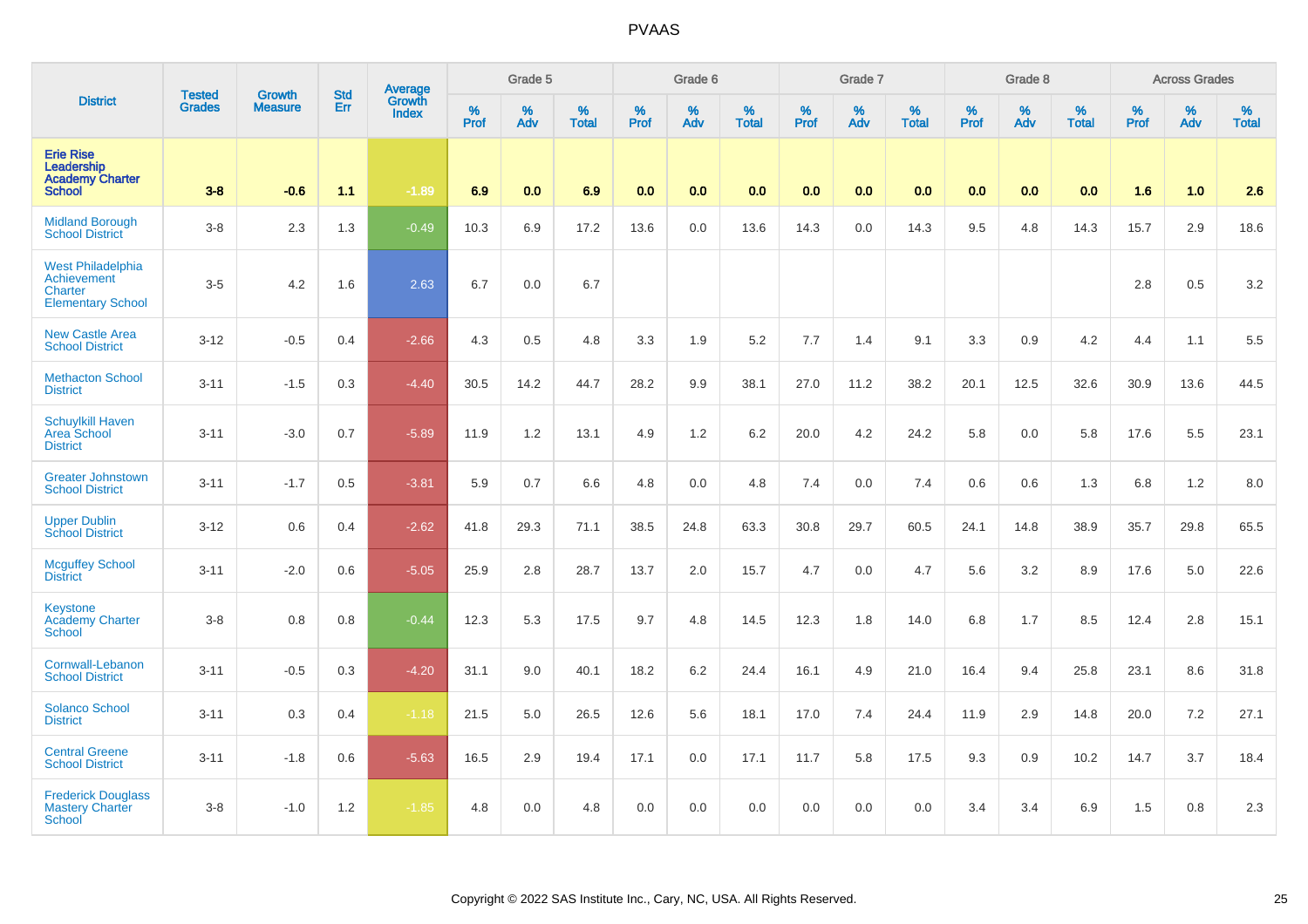|                                                                           | <b>Tested</b> | <b>Growth</b>  | <b>Std</b> | Average         |              | Grade 5  |                      |              | Grade 6  |                   |              | Grade 7  |                   |              | Grade 8     |                      |              | <b>Across Grades</b> |                   |
|---------------------------------------------------------------------------|---------------|----------------|------------|-----------------|--------------|----------|----------------------|--------------|----------|-------------------|--------------|----------|-------------------|--------------|-------------|----------------------|--------------|----------------------|-------------------|
| <b>District</b>                                                           | Grades        | <b>Measure</b> | Err        | Growth<br>Index | $\%$<br>Prof | %<br>Adv | $\%$<br><b>Total</b> | $\%$<br>Prof | %<br>Adv | %<br><b>Total</b> | $\%$<br>Prof | %<br>Adv | %<br><b>Total</b> | $\%$<br>Prof | $\%$<br>Adv | $\%$<br><b>Total</b> | $\%$<br>Prof | %<br>Adv             | %<br><b>Total</b> |
| <b>Erie Rise</b><br>Leadership<br><b>Academy Charter</b><br><b>School</b> | $3-8$         | $-0.6$         | 1.1        | $-1.89$         | 6.9          | 0.0      | 6.9                  | 0.0          | 0.0      | 0.0               | 0.0          | 0.0      | 0.0               | 0.0          | 0.0         | 0.0                  | 1.6          | 1.0                  | 2.6               |
| <b>Frazier School</b><br><b>District</b>                                  | $3 - 11$      | $-2.4$         | 0.8        | $-4.08$         | 7.8          | 0.0      | 7.8                  | 17.5         | 2.5      | 20.0              | 15.1         | 10.5     | 25.6              | 3.9          | 0.0         | 3.9                  | 16.1         | 4.2                  | 20.3              |
| <b>Oswayo Valley</b><br>School District                                   | $3 - 12$      | 0.2            | 1.1        | $-1.32$         | 27.6         | 20.7     | 48.3                 | 25.9         | 7.4      | 33.3              | 25.9         | 11.1     | 37.0              | 25.8         | 16.1        | 41.9                 | 30.6         | 20.6                 | 51.2              |
| <b>Rockwood Area</b><br><b>School District</b>                            | $3 - 11$      | $-2.1$         | 0.9        | $-5.10$         | 34.2         | 12.2     | 46.3                 | 16.7         | 21.4     | 38.1              | 15.6         | 2.2      | 17.8              | 12.7         | 7.9         | 20.6                 | 19.1         | 9.4                  | 28.5              |
| <b>Southwest</b><br>Leadership<br><b>Academy Charter</b><br><b>School</b> | $3-8$         | 0.7            | 1.0        | $-1.34$         | 2.2          | 0.0      | 2.2                  | 2.9          | 0.0      | 2.9               | 5.1          | 0.0      | 5.1               | 0.0          | 0.0         | 0.0                  | 5.7          | 1.5                  | 7.2               |
| <b>Colonial School</b><br><b>District</b>                                 | $3 - 11$      | $-0.9$         | 0.3        | $-7.11$         | 32.7         | 27.3     | 60.0                 | 35.6         | 15.3     | 50.9              | 29.4         | 16.8     | 46.2              | 21.2         | 15.0        | 36.2                 | 31.5         | 21.3                 | 52.8              |
| <b>Avella Area School</b><br><b>District</b>                              | $3 - 12$      | 1.2            | 1.0        | $-1.95$         | 17.1         | 2.4      | 19.5                 | 36.4         | 6.1      | 42.4              | 17.1         | 2.9      | 20.0              | 21.4         | 10.7        | 32.1                 | 22.4         | 9.4                  | 31.8              |
| <b>Great Valley</b><br><b>School District</b>                             | $3 - 11$      | 0.1            | 0.4        | $-3.68$         | 31.0         | 24.2     | 55.2                 | 38.1         | 8.6      | 46.6              | 26.8         | 17.2     | 44.1              | 26.4         | 17.4        | 43.8                 | 31.1         | 20.1                 | 51.2              |
| <b>Centre Learning</b><br>Community<br><b>Charter School</b>              | $5-8$         | 4.9            | 2.0        | 1.22            |              |          |                      |              |          |                   | 25.0         | 12.5     | 37.5              | 0.0          | 17.6        | 17.6                 | 24.1         | 18.5                 | 42.6              |
| <b>Charleroi School</b><br><b>District</b>                                | $3 - 11$      | $-4.8$         | 0.6        | $-7.70$         | 10.8         | 1.0      | 11.8                 | 13.1         | 0.0      | 13.1              | 8.5          | 3.8      | 12.3              | 11.6         | 1.0         | 12.6                 | 12.5         | 2.4                  | 14.9              |
| Allegheny-Clarion<br><b>Valley School</b><br><b>District</b>              | $3 - 10$      | 0.1            | 0.9        | $-1.36$         | 19.5         | 7.3      | 26.8                 | 14.6         | 1.8      | 16.4              | 4.8          | 0.0      | 4.8               | 8.6          | 0.0         | 8.6                  | 14.2         | 8.1                  | 22.3              |
| <b>Mercer Area</b><br><b>School District</b>                              | $3 - 11$      | $-1.2$         | 0.7        | $-3.92$         | 32.8         | 15.5     | 48.3                 | 35.3         | 8.8      | 44.1              | 25.0         | 11.8     | 36.8              | 18.7         | 4.0         | 22.7                 | 29.0         | 12.7                 | 41.7              |
| <b>Mastery Charter</b><br>School - Harrity<br>Campus                      | $3-8$         | $-0.7$         | 1.1        | $-3.24$         | 4.6          | 4.6      | 9.1                  | 2.3          | 0.0      | 2.3               | 0.0          | 0.0      | 0.0               | 3.1          | 0.0         | 3.1                  | 5.5          | 1.0                  | 6.5               |
| <b>Tussey Mountain</b><br><b>School District</b>                          | $3 - 12$      | 0.2            | 0.7        | $-4.06$         | 20.7         | 1.7      | 22.4                 | 12.4         | 0.0      | 12.4              | 11.3         | 3.2      | 14.5              | 12.5         | 1.4         | 13.9                 | 16.3         | 5.5                  | 21.8              |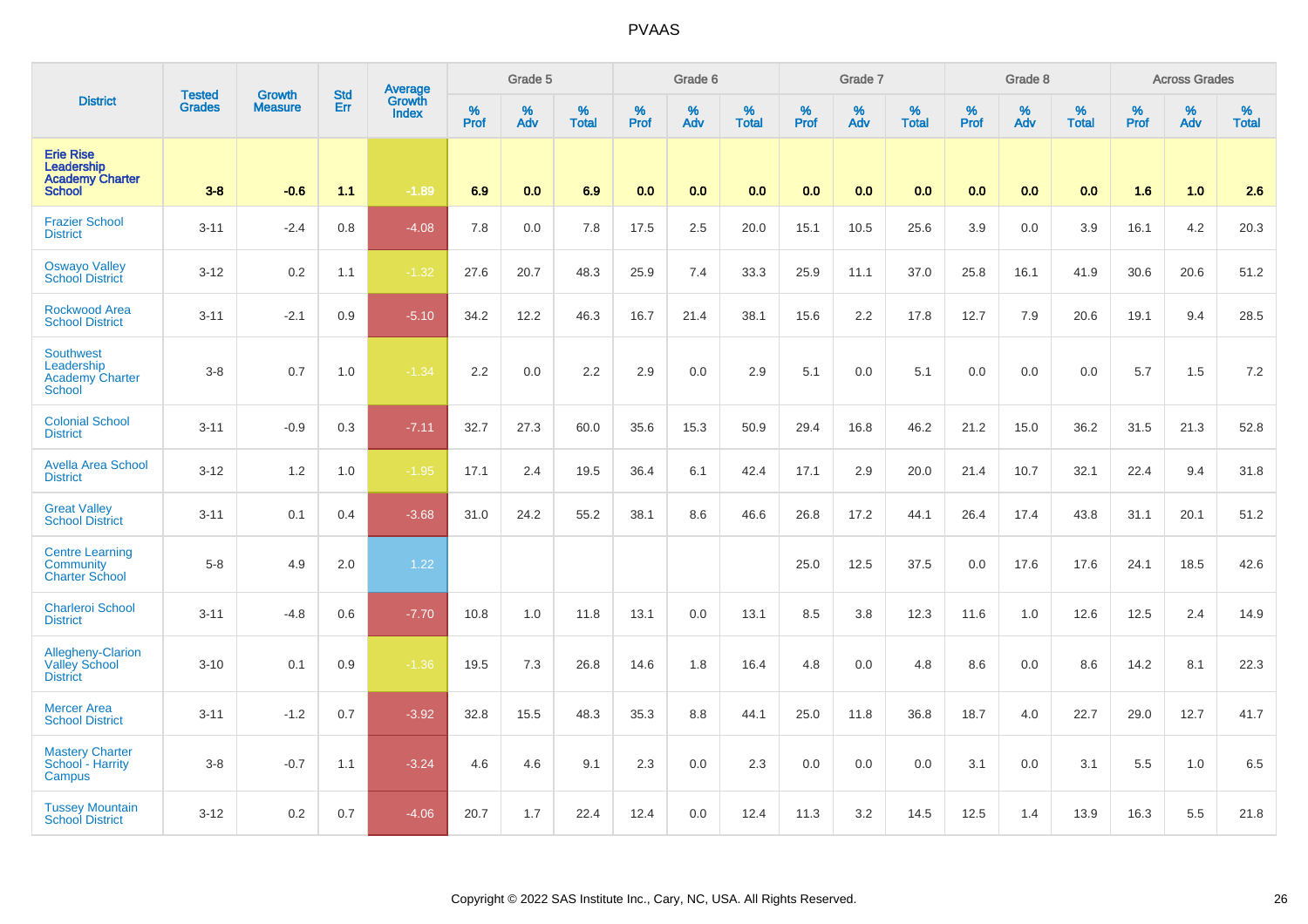|                                                                           | <b>Tested</b> | Growth         | <b>Std</b> | Average                |              | Grade 5  |                   |                  | Grade 6  |                   |                  | Grade 7  |                   |           | Grade 8  |                   |           | <b>Across Grades</b> |                   |
|---------------------------------------------------------------------------|---------------|----------------|------------|------------------------|--------------|----------|-------------------|------------------|----------|-------------------|------------------|----------|-------------------|-----------|----------|-------------------|-----------|----------------------|-------------------|
| <b>District</b>                                                           | <b>Grades</b> | <b>Measure</b> | Err        | Growth<br><b>Index</b> | $\%$<br>Prof | %<br>Adv | %<br><b>Total</b> | %<br><b>Prof</b> | %<br>Adv | %<br><b>Total</b> | %<br><b>Prof</b> | %<br>Adv | %<br><b>Total</b> | %<br>Prof | %<br>Adv | %<br><b>Total</b> | %<br>Prof | %<br>Adv             | %<br><b>Total</b> |
| <b>Erie Rise</b><br>Leadership<br><b>Academy Charter</b><br><b>School</b> | $3 - 8$       | $-0.6$         | 1.1        | $-1.89$                | 6.9          | 0.0      | 6.9               | 0.0              | 0.0      | 0.0               | 0.0              | 0.0      | 0.0               | 0.0       | 0.0      | 0.0               | 1.6       | 1.0                  | 2.6               |
| <b>Highlands School</b><br><b>District</b>                                | $3 - 11$      | 0.4            | 0.5        | $-3.29$                | 20.4         | 4.6      | 25.0              | 16.6             | 1.4      | 17.9              | 28.5             | 4.9      | 33.3              | 13.2      | 8.6      | 21.8              | 20.4      | 5.9                  | 26.3              |
| <b>Young Scholars Of</b><br><b>Central PA Charter</b><br><b>School</b>    | $3 - 8$       | 1.7            | 1.2        | $-0.29$                | 31.8         | 9.1      | 40.9              | 8.0              | 4.0      | 12.0              | 28.6             | 14.3     | 42.9              | 0.0       | 0.0      | 0.0               | 21.7      | 11.1                 | 32.8              |
| <b>Sharpsville Area</b><br><b>School District</b>                         | $3 - 11$      | $-2.3$         | 0.8        | $-4.59$                | 29.0         | 9.7      | 38.7              | 16.4             | 1.5      | 17.9              | 21.9             | 3.1      | 25.0              | 20.0      | 7.1      | 27.1              | 27.3      | 8.8                  | 36.1              |
| <b>Oley Valley School</b><br><b>District</b>                              | $3 - 11$      | 0.7            | 0.6        | $-0.24$                | 19.8         | 5.0      | 24.8              | 30.8             | 11.2     | 42.1              | 19.0             | 7.8      | 26.7              | 12.8      | 2.3      | 15.1              | 25.2      | 6.6                  | 31.8              |
| <b>Green Woods</b><br><b>Charter School</b>                               | $3 - 8$       | $-0.3$         | 0.8        | $-5.05$                | 16.7         | 3.3      | 20.0              | 27.1             | 11.9     | 39.0              | 16.1             | 5.4      | 21.4              | 17.3      | 3.8      | 21.2              | 21.3      | 8.3                  | 29.6              |
| <b>New Foundations</b><br><b>Charter School</b>                           | $3 - 11$      | $-1.5$         | 0.7        | $-4.08$                | 18.5         | 5.6      | 24.1              | 6.4              | 0.0      | 6.4               | 21.3             | 3.3      | 24.6              | 13.1      | 2.4      | 15.5              | 17.1      | 2.9                  | 20.0              |
| <b>Northern Potter</b><br><b>School District</b>                          | $3 - 12$      | 2.0            | 1.1        | $-0.53$                | 26.7         | 3.3      | 30.0              | 9.3              | 2.3      | 11.6              | 29.0             | 12.9     | 41.9              | 11.1      | 0.0      | 11.1              | 18.7      | 7.4                  | 26.1              |
| <b>Mastery Charter</b><br>School - Pickett<br>Campus                      | $6 - 10$      | 1.2            | 1.1        | $-2.96$                |              |          |                   | 0.0              | 0.0      | 0.0               | 0.0              | 0.0      | 0.0               | 2.8       | 0.0      | 2.8               | 0.9       | 0.0                  | 0.9               |
| Port Allegany<br><b>School District</b>                                   | $3 - 11$      | 1.7            | 0.7        | 0.74                   | 20.0         | 5.7      | 25.7              | 7.4              | 1.5      | 8.8               | 17.4             | 2.9      | 20.3              | 13.1      | 9.8      | 23.0              | 16.8      | 5.7                  | 22.5              |
| <b>Waynesboro Area</b><br><b>School District</b>                          | $3 - 12$      | $-0.5$         | 0.4        | $-2.69$                | 25.0         | 9.2      | 34.2              | 20.4             | 10.5     | 31.0              | 19.2             | 6.0      | 25.2              | 20.1      | 4.8      | 24.8              | 22.3      | 9.3                  | 31.6              |
| <b>Collegium Charter</b><br><b>School</b>                                 | $3 - 10$      | $-1.0$         | 0.4        | $-6.04$                | 15.6         | 3.0      | 18.6              | 10.6             | 1.1      | 11.6              | 8.0              | 2.3      | 10.3              | 7.6       | 2.8      | 10.3              | 14.4      | 3.4                  | 17.8              |
| <b>Boys Latin Of</b><br>Philadelphia<br><b>Charter School</b>             | $6 - 12$      | 0.1            | 0.8        | $-1.69$                |              |          |                   | 0.0              | 0.0      | 0.0               | 3.3              | 0.0      | 3.3               | 1.0       | 0.0      | 1.0               | 1.5       | 0.0                  | 1.5               |
| <b>Deep Roots</b><br><b>Charter School</b>                                | $3-6$         | $-0.9$         | 1.3        | $-3.05$                | 0.0          | 0.0      | 0.0               | 0.0              | 0.0      | 0.0               |                  |          |                   |           |          |                   | 1.3       | 0.0                  | 1.3               |
| Greencastle-Antrim<br><b>School District</b>                              | $3 - 11$      | $-0.1$         | 0.4        | $-2.40$                | 28.2         | 15.8     | 44.1              | 31.2             | 8.1      | 39.3              | 24.8             | 7.8      | 32.6              | 18.7      | 5.6      | 24.4              | 26.8      | 11.4                 | 38.2              |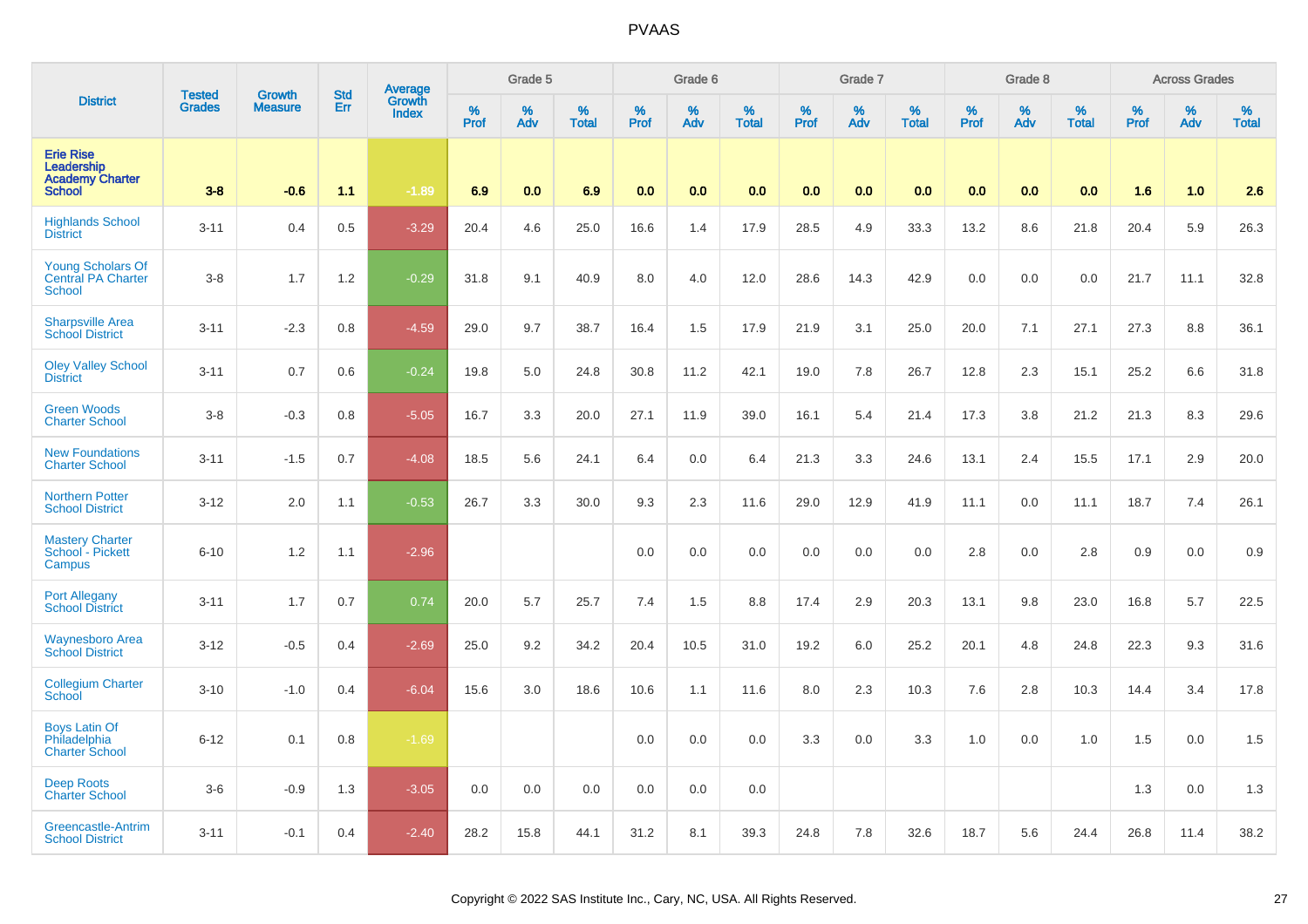|                                                                           | <b>Tested</b> |                                 | <b>Std</b> | Average                       |              | Grade 5  |                   |           | Grade 6  |                   |           | Grade 7  |                   |           | Grade 8  |                   |           | <b>Across Grades</b> |                   |
|---------------------------------------------------------------------------|---------------|---------------------------------|------------|-------------------------------|--------------|----------|-------------------|-----------|----------|-------------------|-----------|----------|-------------------|-----------|----------|-------------------|-----------|----------------------|-------------------|
| <b>District</b>                                                           | <b>Grades</b> | <b>Growth</b><br><b>Measure</b> | Err        | <b>Growth</b><br><b>Index</b> | $\%$<br>Prof | %<br>Adv | %<br><b>Total</b> | %<br>Prof | %<br>Adv | %<br><b>Total</b> | %<br>Prof | %<br>Adv | %<br><b>Total</b> | %<br>Prof | %<br>Adv | %<br><b>Total</b> | %<br>Prof | %<br>Adv             | %<br><b>Total</b> |
| <b>Erie Rise</b><br>Leadership<br><b>Academy Charter</b><br><b>School</b> | $3-8$         | $-0.6$                          | 1.1        | $-1.89$                       | 6.9          | 0.0      | 6.9               | 0.0       | 0.0      | 0.0               | 0.0       | 0.0      | 0.0               | 0.0       | 0.0      | 0.0               | 1.6       | 1.0                  | 2.6               |
| <b>West Greene</b><br><b>School District</b>                              | $3 - 11$      | $-1.6$                          | 0.9        | $-3.48$                       | 20.5         | 7.7      | 28.2              | 7.7       | 7.7      | 15.4              | 9.3       | 11.1     | 20.4              | 11.8      | 0.0      | 11.8              | 19.6      | 10.7                 | 30.2              |
| <b>Pan American</b><br><b>Academy Charter</b><br>School                   | $3-8$         | 0.3                             | 0.8        | $-5.09$                       | 1.7          | 0.0      | 1.7               | 2.3       | 0.0      | 2.3               | 3.4       | 0.0      | 3.4               | 0.0       | 0.0      | 0.0               | 2.4       | 0.3                  | 2.7               |
| <b>Milton Area School</b><br><b>District</b>                              | $3 - 11$      | 0.2                             | 0.5        | $-1.65$                       | 24.4         | 11.8     | 36.1              | 17.3      | 3.2      | 20.5              | 20.2      | 7.5      | 27.6              | 19.8      | 12.7     | 32.5              | 22.0      | 8.8                  | 30.9              |
| <b>Governor Mifflin</b><br><b>School District</b>                         | $3 - 11$      | $-1.6$                          | 0.4        | $-8.64$                       | 20.4         | 9.3      | 29.6              | 18.8      | 4.8      | 23.6              | 20.6      | 3.2      | 23.7              | 11.2      | 2.2      | 13.4              | 20.0      | 7.5                  | 27.4              |
| <b>Jamestown Area</b><br><b>School District</b>                           | $3 - 11$      | 0.7                             | 1.2        | $-0.98$                       | 18.4         | 10.5     | 29.0              | 16.7      | 0.0      | 16.7              | 24.1      | 3.4      | 27.6              | 19.0      | 0.0      | 19.0              | 18.3      | 6.1                  | 24.4              |
| <b>Tidioute</b><br>Community<br><b>Charter School</b>                     | $3 - 11$      | $-0.3$                          | 1.4        | $-2.20$                       | 15.4         | 0.0      | 15.4              | 27.8      | 0.0      | 27.8              | 10.5      | 0.0      | 10.5              | 7.4       | 0.0      | 7.4               | 16.0      | 1.6                  | 17.6              |
| <b>Mariana Bracetti</b><br><b>Academy Charter</b><br><b>School</b>        | $3 - 10$      | $-3.1$                          | 0.9        | $-4.53$                       | 8.6          | 0.0      | 8.6               | 2.2       | 0.0      | 2.2               | 7.3       | 0.0      | 7.3               | 0.0       | 0.0      | 0.0               | 4.4       | 0.0                  | 4.4               |
| <b>Blue Ridge School</b><br><b>District</b>                               | $3 - 11$      | $-1.1$                          | 0.7        | $-3.62$                       | 23.3         | 5.5      | 28.8              | 14.9      | 0.0      | 14.9              | 25.8      | 3.2      | 29.0              | 12.9      | 4.3      | 17.1              | 23.5      | 4.1                  | 27.7              |
| <b>Clarion Area</b><br><b>School District</b>                             | $3 - 11$      | $-0.1$                          | 0.8        | $-2.42$                       | 31.2         | 8.3      | 39.6              | 32.1      | 7.1      | 39.3              | 17.9      | 10.4     | 28.4              | 28.1      | 3.5      | 31.6              | 26.5      | 10.2                 | 36.8              |
| Canon-Mcmillan<br><b>School District</b>                                  | $3 - 11$      | $-1.3$                          | 0.3        | $-4.52$                       | 29.4         | 22.3     | 51.7              | 28.2      | 9.8      | 38.0              | 26.1      | 10.4     | 36.5              | 27.7      | 10.6     | 38.4              | 30.0      | 14.6                 | 44.6              |
| <b>Blairsville-</b><br><b>Saltsburg School</b><br><b>District</b>         | $3 - 11$      | $-2.7$                          | 0.6        | $-5.62$                       | 28.9         | 20.6     | 49.5              | 15.4      | 9.9      | 25.3              | 19.4      | 8.2      | 27.6              | 18.8      | 8.2      | 27.1              | 22.2      | 12.6                 | 34.8              |
| <b>Greenville Area</b><br><b>School District</b>                          | $3 - 11$      | 0.3                             | 0.7        | $-2.01$                       | 34.4         | 4.4      | 38.9              | 19.2      | 5.1      | 24.4              | 16.7      | 5.9      | 22.6              | 10.0      | 2.5      | 12.5              | 23.6      | 5.4                  | 29.1              |
| <b>Belmont Charter</b><br>School                                          | $3 - 10$      | $-0.8$                          | 0.8        | $-5.00$                       | 1.6          | 0.0      | 1.6               | 4.0       | 0.0      | 4.0               | 0.0       | 0.0      | 0.0               | 5.6       | 0.0      | 5.6               | 2.8       | 0.6                  | 3.4               |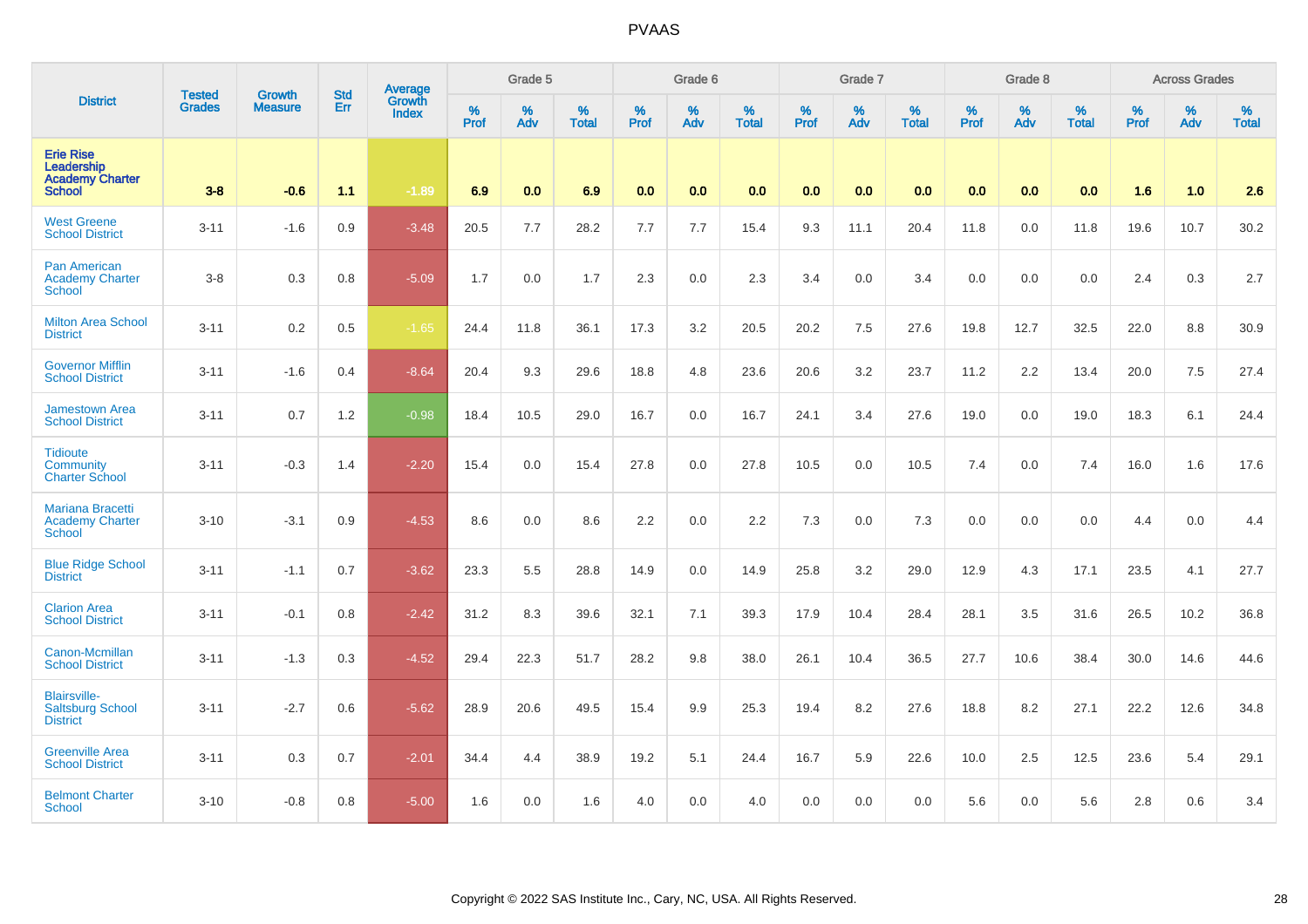|                                                                            | <b>Tested</b> | <b>Growth</b>  | <b>Std</b> | Average<br>Growth |                     | Grade 5  |                   |                  | Grade 6  |                   |                     | Grade 7  |                   |                  | Grade 8  |                   |              | <b>Across Grades</b> |                   |
|----------------------------------------------------------------------------|---------------|----------------|------------|-------------------|---------------------|----------|-------------------|------------------|----------|-------------------|---------------------|----------|-------------------|------------------|----------|-------------------|--------------|----------------------|-------------------|
| <b>District</b>                                                            | <b>Grades</b> | <b>Measure</b> | Err        | <b>Index</b>      | $\%$<br><b>Prof</b> | %<br>Adv | %<br><b>Total</b> | %<br><b>Prof</b> | %<br>Adv | %<br><b>Total</b> | $\%$<br><b>Prof</b> | %<br>Adv | %<br><b>Total</b> | %<br><b>Prof</b> | %<br>Adv | %<br><b>Total</b> | $\%$<br>Prof | %<br>Adv             | %<br><b>Total</b> |
| <b>Erie Rise</b><br>Leadership<br><b>Academy Charter</b><br><b>School</b>  | $3 - 8$       | $-0.6$         | 1.1        | $-1.89$           | 6.9                 | 0.0      | 6.9               | 0.0              | 0.0      | 0.0               | 0.0                 | 0.0      | 0.0               | 0.0              | 0.0      | 0.0               | 1.6          | 1.0                  | 2.6               |
| <b>Universal</b><br><b>Creighton Charter</b><br><b>School</b>              | $3 - 8$       | 1.1            | 0.7        | $-0.80$           | 11.9                | 1.2      | 13.1              | 3.5              | 1.2      | 4.7               | 7.7                 | 6.2      | 13.8              | 4.7              | 4.7      | 9.4               | 8.6          | 4.4                  | 13.1              |
| Pennsylvania<br>Leadership Charter<br>School                               | $3 - 11$      | $-1.4$         | 0.5        | $-4.74$           | 24.7                | 11.5     | 36.2              | 24.9             | 6.4      | 31.2              | 13.4                | 19.6     | 33.0              | 16.7             | 6.2      | 22.9              | 23.9         | 12.4                 | 36.4              |
| <b>Sto-Rox School</b><br><b>District</b>                                   | $3 - 10$      | $-0.5$         | 0.9        | $-2.31$           | 4.4                 | 1.1      | 5.4               | 1.2              | 0.0      | 1.2               | 0.0                 | 0.0      | 0.0               | 0.0              | 0.0      | 0.0               | 2.8          | 0.5                  | 3.3               |
| Southern Lehigh<br><b>School District</b>                                  | $3 - 11$      | $-1.1$         | 0.4        | $-4.53$           | 33.9                | 21.0     | 54.8              | 28.3             | 16.8     | 45.1              | 40.2                | 13.1     | 53.3              | 32.0             | 12.7     | 44.8              | 35.0         | 20.7                 | 55.8              |
| <b>Lincoln Leadership</b><br><b>Academy Charter</b><br><b>School</b>       | $3 - 12$      | $-1.2$         | 0.9        | $-4.06$           | 0.0                 | 0.0      | 0.0               | 2.0              | 0.0      | 2.0               | 4.0                 | 2.0      | 6.0               | 0.0              | 0.0      | 0.0               | 3.8          | 0.7                  | 4.4               |
| <b>Eastern Lebanon</b><br><b>County School</b><br><b>District</b>          | $3 - 11$      | $-3.3$         | 0.5        | $-9.87$           | 19.8                | 7.9      | 27.7              | 9.1              | 0.6      | 9.7               | 13.1                | 3.1      | 16.2              | 8.9              | 1.8      | 10.6              | 17.0         | 5.0                  | 22.0              |
| <b>Erie Rise</b><br>Leadership<br><b>Academy Charter</b><br><b>School</b>  | $3 - 8$       | $-0.6$         | 11         | $-1.89$           | 6.9                 | 0.0      | 6.9               | 0.0              | 0.0      | 0.0               | 0.0                 | 0.0      | 0.0               | 0.0              | 0.0      | 0.0               | 1.6          | 1.0                  | 2.6               |
| <b>Portage Area</b><br><b>School District</b>                              | $3 - 10$      | 0.3            | 0.8        | $-3.18$           | 28.6                | 7.1      | 35.7              | 30.0             | 10.0     | 40.0              | 25.4                | 9.5      | 34.9              | 17.0             | 7.6      | 24.5              | 29.8         | 12.9                 | 42.6              |
| <b>Cranberry Area</b><br><b>School District</b>                            | $3 - 12$      | 0.9            | 0.7        | $-1.97$           | 27.3                | 10.4     | 37.7              | 26.0             | 2.1      | 28.1              | 14.7                | 3.2      | 17.9              | 18.7             | 2.7      | 21.3              | 22.6         | 3.9                  | 26.5              |
| <b>Lower Dauphin</b><br><b>School District</b>                             | $3 - 11$      | $-1.8$         | 0.4        | $-6.99$           | 29.8                | 22.8     | 52.6              | 23.7             | 4.8      | 28.5              | 22.0                | 6.4      | 28.4              | 18.6             | 9.5      | 28.0              | 25.6         | 14.4                 | 39.9              |
| <b>Chester Charter</b><br><b>Scholars Academy</b><br><b>Charter School</b> | $3 - 12$      | $-3.3$         | 0.8        | $-7.29$           | 0.0                 | 0.0      | 0.0               | 2.1              | 0.0      | 2.1               | 6.2                 | 0.0      | 6.2               | 0.0              | 0.0      | 0.0               | 1.8          | 0.4                  | 2.2               |
| <b>Fairfield Area</b><br><b>School District</b>                            | $3 - 11$      | $-1.2$         | 0.8        | $-2.65$           | 32.3                | 1.6      | 33.9              | 19.7             | 1.6      | 21.3              | 18.5                | 0.0      | 18.5              | 16.7             | 3.7      | 20.4              | 25.3         | 6.7                  | 32.0              |
| <b>Franklin Regional</b><br><b>School District</b>                         | $3 - 11$      | 0.3            | 0.4        | $-1.41$           | 39.6                | 22.0     | 61.7              | 33.2             | 19.3     | 52.5              | 27.9                | 18.3     | 46.2              | 25.8             | 8.1      | 33.9              | 31.7         | 25.0                 | 56.7              |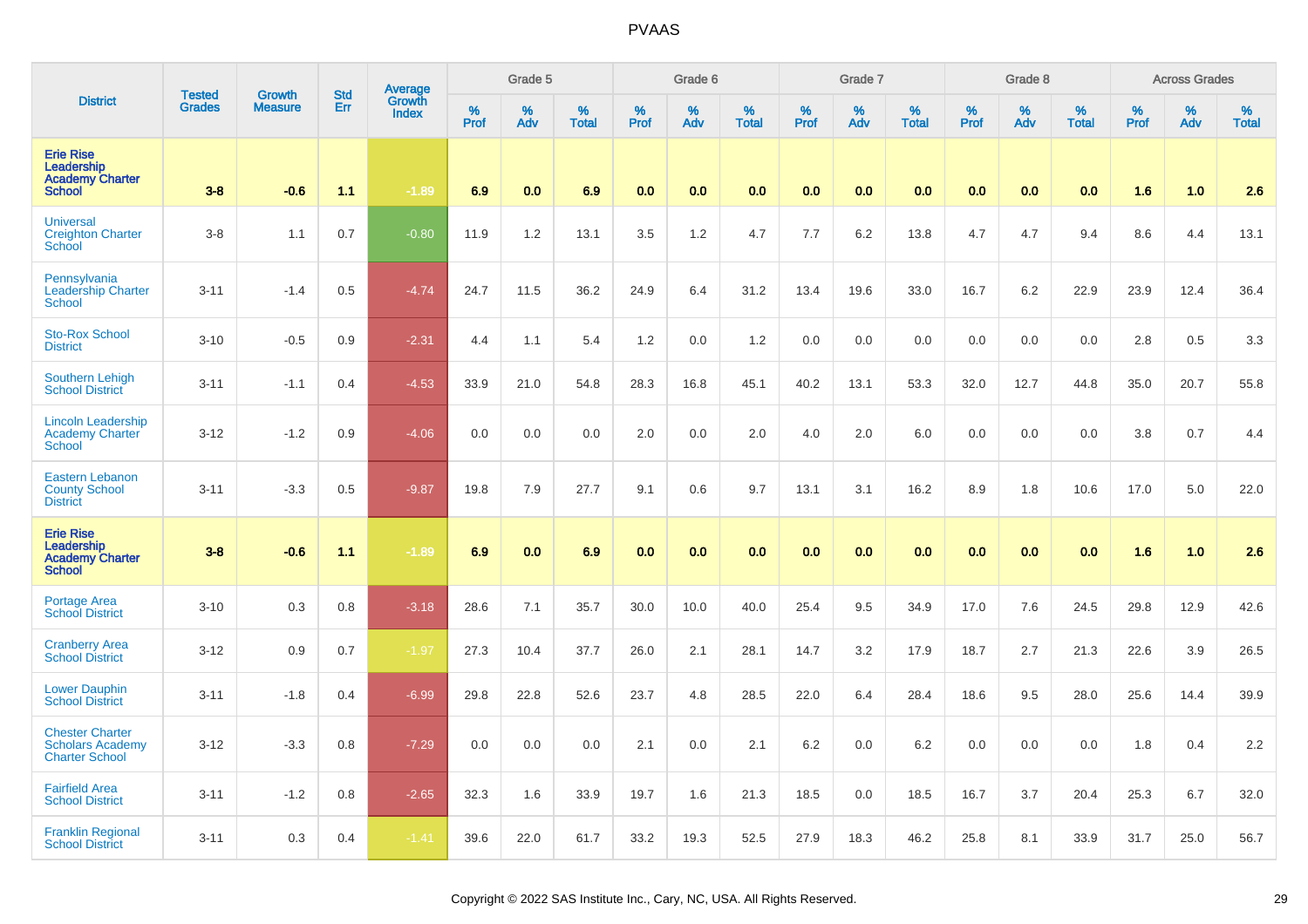|                                                                      |                                |                                 | <b>Std</b> | Average                       |              | Grade 5  |                   |           | Grade 6  |                   |           | Grade 7  |                   |           | Grade 8  |                   |           | <b>Across Grades</b> |                   |
|----------------------------------------------------------------------|--------------------------------|---------------------------------|------------|-------------------------------|--------------|----------|-------------------|-----------|----------|-------------------|-----------|----------|-------------------|-----------|----------|-------------------|-----------|----------------------|-------------------|
| <b>District</b>                                                      | <b>Tested</b><br><b>Grades</b> | <b>Growth</b><br><b>Measure</b> | Err        | <b>Growth</b><br><b>Index</b> | $\%$<br>Prof | %<br>Adv | %<br><b>Total</b> | %<br>Prof | %<br>Adv | %<br><b>Total</b> | %<br>Prof | %<br>Adv | %<br><b>Total</b> | %<br>Prof | %<br>Adv | %<br><b>Total</b> | %<br>Prof | %<br>Adv             | %<br><b>Total</b> |
| <b>Erie Rise</b><br>Leadership<br><b>Academy Charter</b><br>School   | $3-8$                          | $-0.6$                          | 1.1        | $-1.89$                       | 6.9          | 0.0      | 6.9               | 0.0       | 0.0      | 0.0               | 0.0       | 0.0      | 0.0               | 0.0       | 0.0      | 0.0               | 1.6       | 1.0                  | 2.6               |
| <b>Penn Hills Charter</b><br>School of<br>Entrepreneurship           | $3-8$                          | $-0.2$                          | 0.9        | $-3.58$                       | 11.6         | 2.3      | 14.0              | 13.5      | 10.8     | 24.3              | 15.4      | 2.6      | 18.0              | 5.3       | 0.0      | 5.3               | 17.0      | 3.8                  | 20.8              |
| <b>Penn Hills School</b><br><b>District</b>                          | $3 - 11$                       | $-4.0$                          | 0.5        | $-10.28$                      | 4.7          | 1.8      | 6.4               | 2.7       | 0.7      | 3.4               | 2.1       | 1.6      | 3.7               | 3.4       | 0.0      | 3.4               | 6.8       | 2.1                  | 8.9               |
| <b>Coudersport Area</b><br><b>School District</b>                    | $3 - 11$                       | 1.4                             | 0.9        | $-0.48$                       | 35.7         | 3.6      | 39.3              | 16.7      | 4.8      | 21.4              | 18.9      | 5.7      | 24.5              | 15.1      | 3.8      | 18.9              | 22.0      | 5.7                  | 27.7              |
| <b>Duquesne City</b><br><b>School District</b>                       | $3-8$                          | 1.2                             | 1.3        | $-0.48$                       | 6.0          | 2.0      | 8.0               | 5.6       | 0.0      | 5.6               |           |          |                   |           |          |                   | 3.4       | 1.7                  | 5.0               |
| <b>Mckeesport Area</b><br><b>School District</b>                     | $3 - 12$                       | $-0.2$                          | 0.5        | $-3.52$                       | 8.9          | 3.0      | 11.9              | 3.9       | 0.0      | 3.9               | 1.0       | 0.0      | 1.0               | 1.0       | 0.0      | 1.0               | 7.7       | 2.1                  | 9.7               |
| <b>Redbank Valley</b><br><b>School District</b>                      | $3 - 11$                       | $-2.5$                          | 0.7        | $-3.53$                       | 34.3         | 20.0     | 54.3              | 12.7      | 0.0      | 12.7              | 19.5      | 9.2      | 28.7              | 9.5       | 0.0      | 9.5               | 21.8      | 10.1                 | 31.9              |
| Mechanicsburg<br><b>Area School</b><br><b>District</b>               | $3 - 11$                       | $-1.3$                          | 0.4        | $-6.37$                       | 27.0         | 14.7     | 41.8              | 16.3      | 2.8      | 19.1              | 20.3      | 5.4      | 25.8              | 14.5      | 4.6      | 19.1              | 24.3      | 10.0                 | 34.2              |
| <b>Easton Arts</b><br>Academy<br>Elementary<br><b>Charter School</b> | $3-5$                          | 4.8                             | 2.4        | 1.94                          | 4.2          | 16.7     | 20.8              |           |          |                   |           |          |                   |           |          |                   | 12.6      | 3.9                  | 16.5              |
| <b>Grove City Area</b><br><b>School District</b>                     | $3 - 12$                       | $-0.0$                          | 0.6        | $-2.64$                       | 21.8         | 16.8     | 38.6              | 29.0      | 12.1     | 41.1              | 28.1      | 13.2     | 41.2              | 19.5      | 8.5      | 28.0              | 27.6      | 16.8                 | 44.3              |
| <b>Beaver Area</b><br><b>School District</b>                         | $3 - 10$                       | $-4.4$                          | 0.6        | $-9.65$                       | 36.2         | 23.8     | 60.0              | 37.3      | 28.8     | 66.1              | 22.6      | 13.0     | 35.6              | 17.1      | 7.2      | 24.3              | 29.2      | 25.6                 | 54.8              |
| <b>Everett Area</b><br><b>School District</b>                        | $3 - 11$                       | $-1.4$                          | 0.7        | $-2.60$                       | 27.6         | 6.9      | 34.5              | 19.8      | 2.3      | 22.1              | 13.9      | 1.0      | 14.8              | 10.7      | 6.7      | 17.3              | 19.7      | 5.5                  | 25.2              |
| <b>Carmichaels Area</b><br><b>School District</b>                    | $3 - 10$                       | $-5.5$                          | 0.7        | $-7.62$                       | 13.8         | 1.2      | 15.0              | 1.5       | 0.0      | 1.5               | 3.0       | 3.0      | 6.0               | 6.8       | 0.0      | 6.8               | 11.3      | 2.2                  | 13.4              |
| <b>Union City Area</b><br><b>School District</b>                     | $3 - 12$                       | 0.2                             | 0.7        | $-2.07$                       | 18.8         | 8.7      | 27.5              | 19.4      | 11.3     | 30.6              | 23.4      | 3.9      | 27.3              | 10.1      | 5.6      | 15.7              | 21.6      | 9.8                  | 31.4              |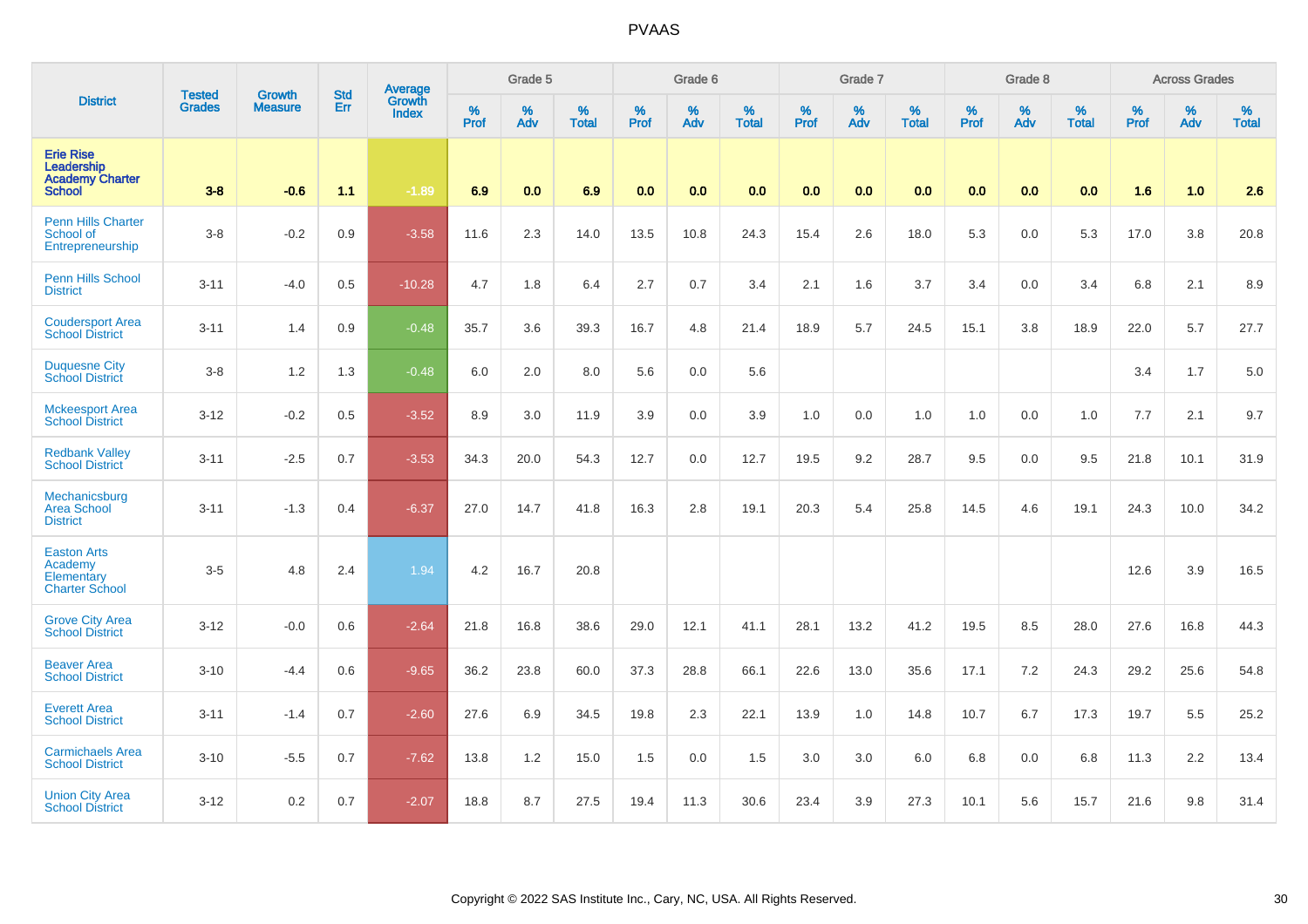|                                                                           | <b>Tested</b> |                                 | <b>Std</b> | Average                       |              | Grade 5  |                   |           | Grade 6  |                   |           | Grade 7  |                   |           | Grade 8  |                   |           | <b>Across Grades</b> |                   |
|---------------------------------------------------------------------------|---------------|---------------------------------|------------|-------------------------------|--------------|----------|-------------------|-----------|----------|-------------------|-----------|----------|-------------------|-----------|----------|-------------------|-----------|----------------------|-------------------|
| <b>District</b>                                                           | <b>Grades</b> | <b>Growth</b><br><b>Measure</b> | Err        | <b>Growth</b><br><b>Index</b> | $\%$<br>Prof | %<br>Adv | %<br><b>Total</b> | %<br>Prof | %<br>Adv | %<br><b>Total</b> | %<br>Prof | %<br>Adv | %<br><b>Total</b> | %<br>Prof | %<br>Adv | %<br><b>Total</b> | %<br>Prof | %<br>Adv             | %<br><b>Total</b> |
| <b>Erie Rise</b><br>Leadership<br><b>Academy Charter</b><br><b>School</b> | $3-8$         | $-0.6$                          | 1.1        | $-1.89$                       | 6.9          | 0.0      | 6.9               | 0.0       | 0.0      | 0.0               | 0.0       | 0.0      | 0.0               | 0.0       | 0.0      | 0.0               | 1.6       | 1.0                  | 2.6               |
| <b>Coatesville Area</b><br><b>School District</b>                         | $3 - 11$      | $-0.5$                          | 0.4        | $-4.75$                       | 14.8         | 4.8      | 19.6              | 8.5       | 0.0      | 8.5               | 8.9       | 1.3      | 10.1              | 6.9       | 0.5      | 7.4               | 10.9      | 3.9                  | 14.8              |
| <b>Chichester School</b><br><b>District</b>                               | $3 - 11$      | $-3.7$                          | 0.7        | $-5.42$                       | 6.7          | 1.1      | 7.9               | 6.8       | 2.7      | 9.5               | 5.0       | 6.2      | 11.2              | 4.2       | 0.0      | 4.2               | 9.0       | 3.2                  | 12.2              |
| Wyoming Valley<br>West School<br><b>District</b>                          | $3 - 11$      | $-0.6$                          | 0.5        | $-6.02$                       | 9.2          | 2.7      | 11.9              | 13.8      | 2.1      | 15.9              | 10.8      | 0.0      | 10.8              | 10.5      | 2.9      | 13.4              | 11.8      | 2.4                  | 14.3              |
| <b>Wilmington Area</b><br><b>School District</b>                          | $3 - 11$      | $-0.8$                          | 0.8        | $-1.83$                       | 36.8         | 10.5     | 47.4              | 12.7      | 1.6      | 14.3              | 29.4      | 3.9      | 33.3              | 13.6      | 3.4      | 17.0              | 26.8      | 7.9                  | 34.7              |
| <b>West Branch Area</b><br><b>School District</b>                         | $3 - 11$      | 0.5                             | 0.8        | $-2.09$                       | 16.1         | 3.2      | 19.4              | 7.8       | 4.7      | 12.5              | 19.7      | 14.5     | 34.2              | 18.8      | 6.2      | 25.0              | 18.7      | 7.8                  | 26.5              |
| <b>Hamburg Area</b><br><b>School District</b>                             | $3 - 11$      | $-0.0$                          | 0.5        | $-2.90$                       | 29.1         | 6.4      | 35.5              | 28.4      | 2.4      | 30.7              | 10.1      | 3.8      | 13.8              | 9.9       | 2.1      | 12.1              | 20.9      | 6.6                  | 27.5              |
| <b>Roberto Clemente</b><br><b>Charter School</b>                          | $3 - 12$      | $-4.0$                          | 0.9        | $-5.78$                       | 5.6          | 0.0      | 5.6               | 0.0       | 0.0      | 0.0               | 0.0       | 0.0      | 0.0               | 0.0       | 0.0      | 0.0               | 3.0       | 0.0                  | 3.0               |
| <b>Hazleton Area</b><br><b>School District</b>                            | $3 - 11$      | $-0.5$                          | 0.4        | $-4.76$                       | 5.8          | 1.7      | 7.5               | 5.2       | 1.1      | 6.3               | 2.8       | 0.5      | 3.3               | 6.6       | 0.6      | 7.1               | 6.4       | 1.2                  | 7.7               |
| <b>Mastery Charter</b><br>School -<br>Shoemaker<br>Campus                 | $7 - 10$      | 1.9                             | 1.6        | 0.13                          |              |          |                   |           |          |                   | 9.4       | 0.0      | 9.4               | 4.2       | 0.0      | 4.2               | 7.1       | 0.0                  | 7.1               |
| Hatboro-Horsham<br><b>School District</b>                                 | $3 - 11$      | 0.6                             | 0.4        | $-0.45$                       | 26.2         | 8.5      | 34.7              | 30.0      | 11.1     | 41.1              | 20.8      | 5.2      | 26.0              | 19.7      | 5.7      | 25.4              | 25.9      | 8.7                  | 34.6              |
| <b>Tulpehocken Area</b><br><b>School District</b>                         | $3 - 12$      | $-1.2$                          | 0.6        | $-6.27$                       | 29.9         | 18.4     | 48.3              | 15.7      | 11.8     | 27.4              | 18.4      | 5.8      | 24.3              | 14.3      | 2.7      | 17.0              | 21.6      | 11.0                 | 32.6              |
| <b>First Philadelphia</b><br>Preparatory<br><b>Charter School</b>         | $3-8$         | $-2.3$                          | 0.6        | $-4.91$                       | 1.2          | 0.0      | 1.2               | 1.1       | 0.0      | 1.1               | 1.3       | 0.0      | 1.3               | 4.0       | 0.0      | 4.0               | 2.4       | 0.0                  | 2.4               |
| <b>Belle Vernon Area</b><br><b>School District</b>                        | $3 - 11$      | $-1.7$                          | 0.6        | $-3.90$                       | 22.5         | 6.3      | 28.8              | 27.6      | 7.8      | 35.3              | 11.0      | 0.9      | 11.9              | 10.6      | 2.4      | 12.9              | 22.3      | 6.8                  | 29.0              |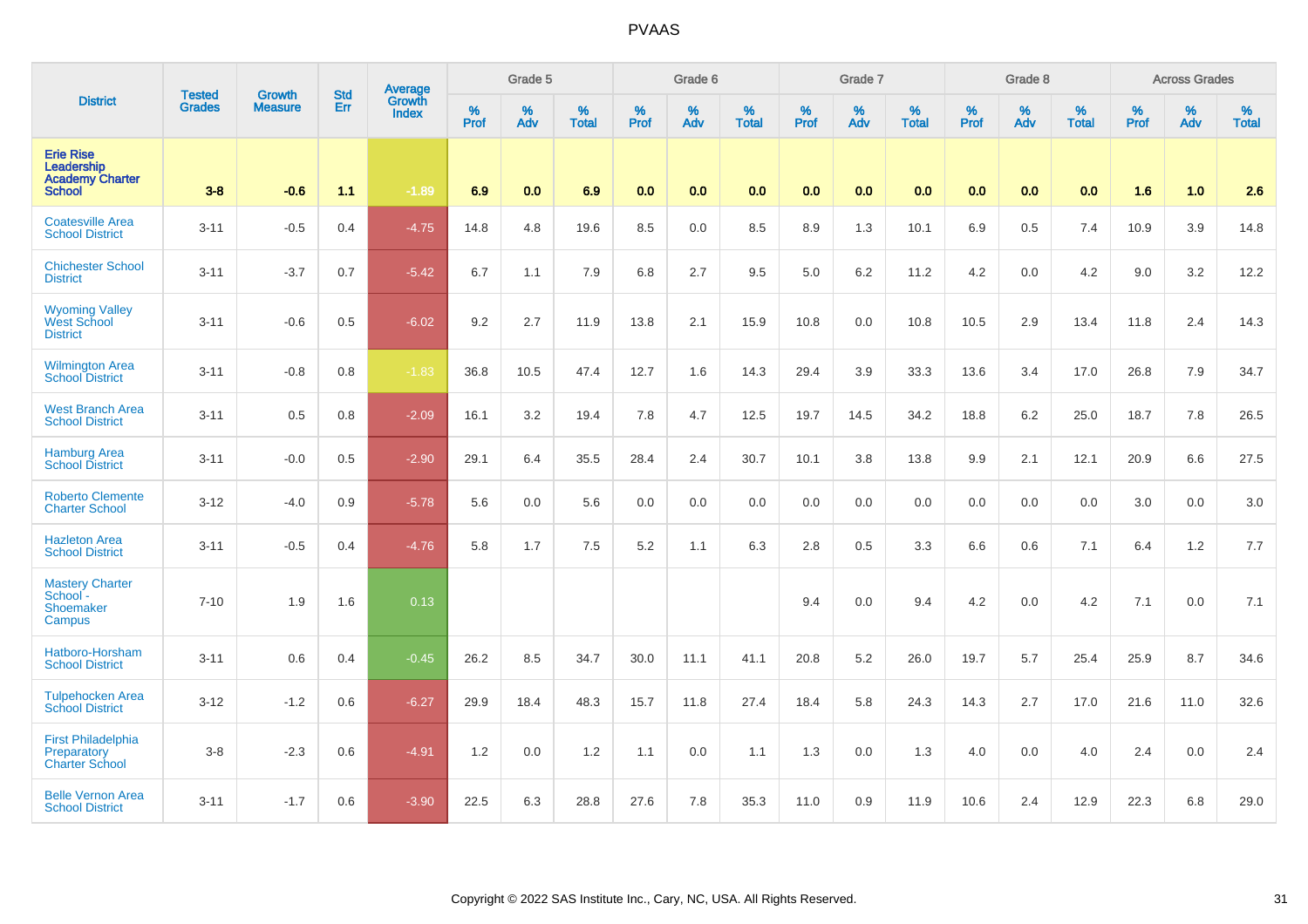|                                                                                 | <b>Tested</b> |                                 | <b>Std</b> | Average                       |              | Grade 5  |                   |           | Grade 6  |                   |           | Grade 7  |                   |           | Grade 8  |                   |           | <b>Across Grades</b> |                   |
|---------------------------------------------------------------------------------|---------------|---------------------------------|------------|-------------------------------|--------------|----------|-------------------|-----------|----------|-------------------|-----------|----------|-------------------|-----------|----------|-------------------|-----------|----------------------|-------------------|
| <b>District</b>                                                                 | <b>Grades</b> | <b>Growth</b><br><b>Measure</b> | Err        | <b>Growth</b><br><b>Index</b> | $\%$<br>Prof | %<br>Adv | %<br><b>Total</b> | %<br>Prof | %<br>Adv | %<br><b>Total</b> | %<br>Prof | %<br>Adv | %<br><b>Total</b> | %<br>Prof | %<br>Adv | %<br><b>Total</b> | %<br>Prof | %<br>Adv             | %<br><b>Total</b> |
| <b>Erie Rise</b><br>Leadership<br><b>Academy Charter</b><br><b>School</b>       | $3-8$         | $-0.6$                          | 1.1        | $-1.89$                       | 6.9          | 0.0      | 6.9               | 0.0       | 0.0      | 0.0               | 0.0       | 0.0      | 0.0               | 0.0       | 0.0      | 0.0               | 1.6       | 1.0                  | 2.6               |
| <b>Executive</b><br><b>Education</b><br><b>Academy Charter</b><br><b>School</b> | $3 - 10$      | $-2.5$                          | 1.7        | $-4.30$                       | 0.0          | 0.0      | 0.0               |           |          |                   | 18.2      | 0.0      | 18.2              | 4.8       | 0.0      | 4.8               | 9.1       | 1.7                  | 10.9              |
| <b>Propel Charter</b><br>School - East                                          | $3 - 8$       | $-4.2$                          | 1.0        | $-5.99$                       | 2.5          | 0.0      | 2.5               | 11.4      | 0.0      | 11.4              | 9.4       | 3.1      | 12.5              | 0.0       | 0.0      | 0.0               | 9.4       | 0.5                  | 9.9               |
| <b>Boyertown Area</b><br><b>School District</b>                                 | $3 - 11$      | $-2.5$                          | 0.3        | $-7.16$                       | 29.0         | 8.5      | 37.4              | 24.6      | 4.6      | 29.2              | 28.2      | 14.4     | 42.6              | 24.8      | 6.0      | 30.8              | 29.1      | 9.0                  | 38.2              |
| <b>Laurel School</b><br><b>District</b>                                         | $3 - 11$      | $-0.4$                          | 0.7        | $-2.76$                       | 25.7         | 5.4      | 31.1              | 23.9      | 12.7     | 36.6              | 29.5      | 5.1      | 34.6              | 18.8      | 8.7      | 27.5              | 28.6      | 13.6                 | 42.2              |
| <b>Freedom Area</b><br><b>School District</b>                                   | $3 - 11$      | $-0.8$                          | 0.7        | $-3.22$                       | 13.6         | 3.7      | 17.3              | 21.4      | 2.4      | 23.8              | 18.6      | 2.9      | 21.6              | 10.7      | 1.3      | 12.0              | 17.8      | 3.7                  | 21.6              |
| <b>West Oak Lane</b><br><b>Charter School</b>                                   | $3-8$         | 0.7                             | 0.7        | $-2.07$                       | 2.6          | 1.3      | 3.8               | 6.1       | 0.0      | 6.1               | 6.9       | 1.4      | 8.3               | 0.0       | 1.9      | 1.9               | 6.1       | 0.7                  | 6.8               |
| <b>Brownsville Area</b><br><b>School District</b>                               | $3 - 12$      | $-0.6$                          | 0.7        | $-1.66$                       | 17.3         | 4.0      | 21.3              | 7.2       | 1.2      | 8.4               | 6.4       | 1.3      | 7.7               | 4.2       | 1.4      | 5.6               | 10.2      | 1.5                  | 11.7              |
| <b>Mastery Charter</b><br>School John Wister<br>Elementary                      | $3-5$         | 3.9                             | 2.6        | 1.52                          | 5.0          | 0.0      | 5.0               |           |          |                   |           |          |                   |           |          |                   | 2.9       | 0.0                  | 2.9               |
| <b>Chartiers Valley</b><br><b>School District</b>                               | $3 - 11$      | $-2.3$                          | 0.4        | $-8.21$                       | 33.8         | 14.7     | 48.5              | 16.8      | 5.3      | 22.1              | 15.6      | 7.4      | 22.9              | 10.8      | 4.2      | 15.1              | 23.4      | 11.6                 | 35.0              |
| <b>Juniata County</b><br><b>School District</b>                                 | $3 - 12$      | $-0.1$                          | 0.5        | $-1.65$                       | 19.4         | 5.3      | 24.7              | 11.1      | 3.7      | 14.8              | 13.1      | 2.2      | 15.3              | 11.9      | 1.8      | 13.7              | 16.9      | 4.3                  | 21.2              |
| <b>Altoona Area</b><br><b>School District</b>                                   | $3 - 12$      | $-0.5$                          | 0.3        | $-4.85$                       | 24.7         | 8.0      | 32.7              | 17.8      | 5.2      | 23.0              | 14.6      | 4.9      | 19.5              | 15.8      | 4.3      | 20.1              | 19.6      | 6.6                  | 26.2              |
| <b>Fort Leboeuf</b><br><b>School District</b>                                   | $3 - 11$      | $-0.7$                          | 0.5        | $-4.30$                       | 33.8         | 31.2     | 64.9              | 25.7      | 18.8     | 44.4              | 21.6      | 14.4     | 35.9              | 22.6      | 11.6     | 34.2              | 28.5      | 22.7                 | 51.2              |
| Commonwealth<br><b>Charter Academy</b><br><b>Charter School</b>                 | $3 - 10$      | $-2.6$                          | 0.8        | $-4.07$                       | 25.4         | 3.4      | 28.8              | 26.0      | 4.0      | 30.0              | 17.2      | 3.4      | 20.7              | 14.6      | 2.1      | 16.7              | 23.9      | 5.7                  | 29.6              |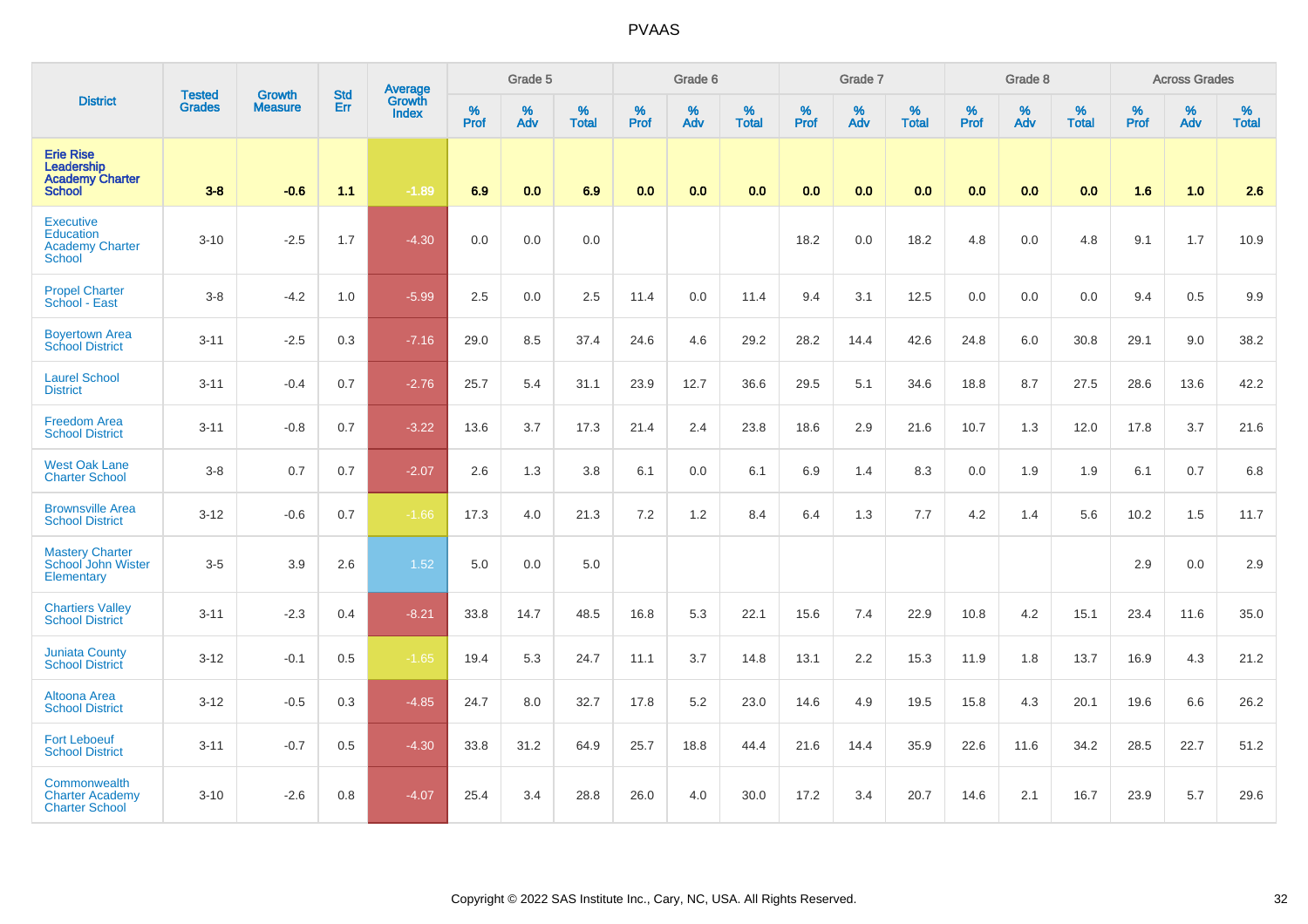|                                                                                          | <b>Tested</b> | <b>Growth</b>  | <b>Std</b> | Average<br>Growth |              | Grade 5  |                   |              | Grade 6  |                   |              | Grade 7  |                   |              | Grade 8  |                   |              | <b>Across Grades</b> |                   |
|------------------------------------------------------------------------------------------|---------------|----------------|------------|-------------------|--------------|----------|-------------------|--------------|----------|-------------------|--------------|----------|-------------------|--------------|----------|-------------------|--------------|----------------------|-------------------|
| <b>District</b>                                                                          | <b>Grades</b> | <b>Measure</b> | Err        | <b>Index</b>      | $\%$<br>Prof | %<br>Adv | %<br><b>Total</b> | $\%$<br>Prof | %<br>Adv | %<br><b>Total</b> | $\%$<br>Prof | %<br>Adv | %<br><b>Total</b> | $\%$<br>Prof | %<br>Adv | %<br><b>Total</b> | $\%$<br>Prof | %<br>Adv             | %<br><b>Total</b> |
| <b>Erie Rise</b><br>Leadership<br><b>Academy Charter</b><br><b>School</b>                | $3 - 8$       | $-0.6$         | 1.1        | $-1.89$           | 6.9          | 0.0      | 6.9               | 0.0          | 0.0      | 0.0               | 0.0          | 0.0      | 0.0               | 0.0          | 0.0      | 0.0               | 1.6          | 1.0                  | 2.6               |
| <b>Dunmore School</b><br><b>District</b>                                                 | $3 - 11$      | $-0.4$         | 0.7        | $-2.59$           | 26.4         | 9.7      | 36.1              | 20.9         | 2.2      | 23.1              | 10.4         | 0.9      | 11.3              | 9.5          | 3.6      | 13.1              | 18.9         | 6.1                  | 25.0              |
| Pen Argyl Area<br>School District                                                        | $3-12$        | 0.7            | 0.6        | $-0.31$           | 27.3         | 12.5     | 39.8              | 26.8         | 0.0      | 26.8              | 17.1         | 5.4      | 22.5              | 14.8         | 5.9      | 20.8              | 23.5         | 8.4                  | 32.0              |
| <b>Spring Grove Area</b><br><b>School District</b>                                       | $3 - 11$      | $-1.9$         | 0.4        | $-5.78$           | 30.9         | 11.5     | 42.4              | 31.2         | 15.8     | 47.0              | 23.2         | 11.2     | 34.4              | 5.2          | 3.2      | 8.4               | 26.1         | 15.4                 | 41.5              |
| <b>Bethel Park School</b><br><b>District</b>                                             | $3 - 11$      | $-0.2$         | 0.4        | $-2.46$           | 31.6         | 17.7     | 49.3              | 27.0         | 17.1     | 44.1              | 29.6         | 13.0     | 42.6              | 27.1         | 8.9      | 36.0              | 30.4         | 17.5                 | 48.0              |
| <b>Seneca Valley</b><br><b>School District</b>                                           | $3 - 11$      | $-2.1$         | 0.3        | $-11.97$          | 28.8         | 15.8     | 44.6              | 33.8         | 9.8      | 43.6              | 26.6         | 12.0     | 38.5              | 18.6         | 6.0      | 24.6              | 30.0         | 14.4                 | 44.4              |
| <b>Big Beaver Falls</b><br>Area School<br><b>District</b>                                | $3 - 11$      | $-1.7$         | 0.6        | $-4.99$           | 19.6         | 2.0      | 21.6              | 5.4          | 0.9      | 6.4               | 8.3          | 1.0      | 9.4               | 1.0          | 1.0      | 2.1               | 12.5         | 1.1                  | 13.6              |
| <b>Memphis Street</b><br><b>Academy Charter</b><br>School @ JP<br><b>Jones</b>           | $5 - 8$       | 0.7            | 0.7        | $-0.62$           | 0.0          | 3.2      | 3.2               | 0.0          | 0.0      | 0.0               | 0.0          | 0.0      | 0.0               | 0.0          | 0.0      | 0.0               | 0.0          | 0.6                  | 0.6               |
| <b>Global Leadership</b><br><b>Academy Charter</b><br><b>School Southwest</b><br>at Huey | $3 - 8$       | 1.0            | 1.7        | $-0.18$           | 0.0          | 0.0      | 0.0               | 0.0          | 0.0      | 0.0               |              |          |                   | 0.0          | 0.0      | 0.0               | 0.0          | 0.0                  | 0.0               |
| <b>East Pennsboro</b><br><b>Area School</b><br><b>District</b>                           | $3 - 11$      | $-2.6$         | 0.5        | $-6.44$           | 24.8         | 3.0      | 27.8              | 9.9          | 3.7      | 13.7              | 11.8         | 2.4      | 14.1              | 10.3         | 4.2      | 14.6              | 18.3         | 6.2                  | 24.5              |
| <b>Bentworth School</b><br><b>District</b>                                               | $3 - 11$      | $-1.7$         | 0.7        | $-4.02$           | 29.9         | 7.8      | 37.7              | 9.6          | 0.0      | 9.6               | 16.9         | 7.8      | 24.7              | 21.2         | 1.5      | 22.7              | 22.6         | 9.6                  | 32.3              |
| <b>Fell Charter School</b>                                                               | $3-8$         | 1.1            | 2.2        | $-0.51$           | 25.0         | 0.0      | 25.0              | 6.7          | 0.0      | 6.7               |              |          |                   |              |          |                   | 17.1         | 4.0                  | 21.0              |
| <b>Propel Charter</b><br>School-Hazelwood                                                | $3-8$         | $-1.6$         | 1.2        | $-2.32$           | 3.4          | 0.0      | 3.4               | 0.0          | 0.0      | 0.0               | 0.0          | 4.8      | 4.8               | 0.0          | 0.0      | 0.0               | 0.6          | 0.6                  | 1.3               |
| <b>Lehigh Valley Dual</b><br>Language Charter<br>School                                  | $3 - 8$       | 3.1            | 2.3        | 0.53              | 0.0          | 0.0      | 0.0               | 7.7          | 0.0      | 7.7               |              |          |                   |              |          |                   | 4.2          | 0.0                  | 4.2               |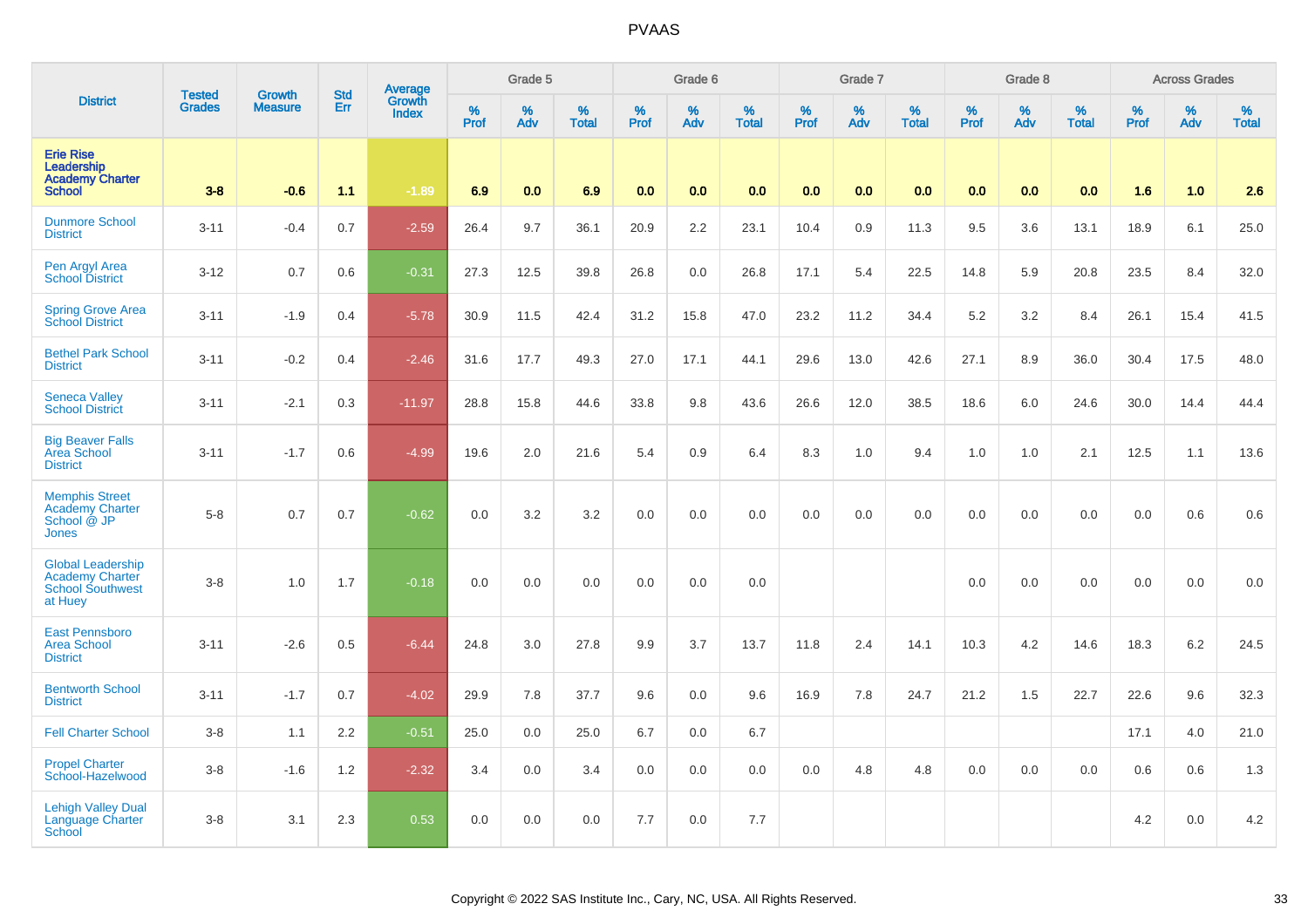|                                                                               | <b>Tested</b> | <b>Growth</b>  | <b>Std</b> |                                          |              | Grade 5  |                   |              | Grade 6  |                   |              | Grade 7  |                      |              | Grade 8  |                   |              | <b>Across Grades</b> |                   |
|-------------------------------------------------------------------------------|---------------|----------------|------------|------------------------------------------|--------------|----------|-------------------|--------------|----------|-------------------|--------------|----------|----------------------|--------------|----------|-------------------|--------------|----------------------|-------------------|
| <b>District</b>                                                               | <b>Grades</b> | <b>Measure</b> | Err        | <b>Average</b><br>Growth<br><b>Index</b> | $\%$<br>Prof | %<br>Adv | %<br><b>Total</b> | $\%$<br>Prof | %<br>Adv | %<br><b>Total</b> | $\%$<br>Prof | %<br>Adv | $\%$<br><b>Total</b> | $\%$<br>Prof | %<br>Adv | %<br><b>Total</b> | $\%$<br>Prof | $\%$<br>Adv          | %<br><b>Total</b> |
| <b>Erie Rise</b><br>Leadership<br><b>Academy Charter</b><br><b>School</b>     | $3 - 8$       | $-0.6$         | 1.1        | $-1.89$                                  | 6.9          | 0.0      | 6.9               | 0.0          | 0.0      | 0.0               | 0.0          | 0.0      | 0.0                  | 0.0          | 0.0      | 0.0               | 1.6          | 1.0                  | 2.6               |
| Independence<br><b>Charter School</b><br>West                                 | $3 - 7$       | $-1.0$         | 1.7        | $-2.25$                                  | 0.0          | 0.0      | 0.0               | 16.7         | 0.0      | 16.7              | 5.6          | 0.0      | 5.6                  |              |          |                   | 6.2          | 1.8                  | 8.0               |
| <b>Ligonier Valley</b><br><b>School District</b>                              | $3 - 11$      | $-3.6$         | 0.7        | $-7.04$                                  | 14.6         | 3.7      | 18.3              | 16.5         | 0.0      | 16.5              | 12.3         | 0.0      | 12.3                 | 6.9          | 0.0      | 6.9               | 17.2         | 2.9                  | 20.0              |
| <b>Union Area School</b><br><b>District</b>                                   | $3 - 11$      | $-0.6$         | 0.9        | $-1.31$                                  | 40.0         | 12.5     | 52.5              | 32.8         | 5.2      | 37.9              | 26.3         | 3.5      | 29.8                 | 17.8         | 0.0      | 17.8              | 30.2         | 7.4                  | 37.6              |
| <b>Northgate School</b><br><b>District</b>                                    | $3 - 11$      | $-1.8$         | 0.8        | $-3.98$                                  | 19.6         | 7.8      | 27.4              | 15.2         | 1.7      | 17.0              | 10.2         | 0.0      | 10.2                 | 12.5         | 4.2      | 16.7              | 15.8         | 4.3                  | 20.1              |
| <b>Wilkes-Barre Area</b><br><b>School District</b>                            | $3 - 11$      | $-0.9$         | 0.5        | $-3.44$                                  | 8.1          | 1.7      | 9.8               | 10.1         | 4.4      | 14.5              | 6.0          | 1.8      | 7.8                  | 3.1          | 1.3      | 4.4               | 9.8          | 3.0                  | 12.7              |
| <b>Sharon City School</b><br><b>District</b>                                  | $3 - 11$      | $-0.3$         | 0.5        | $-3.34$                                  | 14.1         | 2.1      | 16.2              | 13.9         | 4.1      | 18.0              | 6.0          | 1.7      | 7.8                  | 5.9          | 1.5      | 7.4               | 12.0         | 2.8                  | 14.8              |
| <b>Young Scholars of</b><br><b>Greater Allegheny</b><br><b>Charter School</b> | $3-8$         | $-1.4$         | 1.6        | $-3.51$                                  | 10.0         | 0.0      | 10.0              | 6.2          | 0.0      | 6.2               | 10.0         | 0.0      | 10.0                 |              |          |                   | 6.6          | 0.0                  | 6.6               |
| <b>New Brighton Area</b><br><b>School District</b>                            | $3 - 11$      | $-2.4$         | 0.6        | $-4.84$                                  | 18.0         | 1.1      | 19.1              | 7.9          | 0.0      | 7.9               | 8.9          | 3.0      | 11.9                 | 4.8          | 1.0      | 5.8               | 11.1         | 1.9                  | 13.0              |
| Octorara Area<br><b>School District</b>                                       | $3 - 11$      | $-2.8$         | 0.6        | $-7.84$                                  | 25.9         | 6.5      | 32.4              | 17.5         | 4.2      | 21.7              | 13.9         | 0.0      | 13.9                 | 10.2         | 0.0      | 10.2              | 21.2         | 4.1                  | 25.4              |
| <b>Mastery Charter</b><br>School - Hardy<br><b>Williams</b>                   | $3 - 11$      | $-0.1$         | 1.2        | $-3.12$                                  | 4.9          | 0.0      | 4.9               | 11.4         | 2.9      | 14.3              | 5.6          | 0.0      | 5.6                  |              |          |                   | 6.9          | 0.6                  | 7.5               |
| <b>Seven Generations</b><br><b>Charter School</b>                             | $3-5$         | 2.5            | 2.0        | 1.26                                     | 24.3         | 5.4      | 29.7              |              |          |                   |              |          |                      |              |          |                   | 25.6         | 5.6                  | 31.2              |
| Young Scholars Of<br>Western<br>Pennsylvania<br><b>Charter School</b>         | $3-8$         | $-0.4$         | 1.1        | $-2.68$                                  | 6.7          | 6.7      | 13.3              | 5.9          | 5.9      | 11.8              | 20.7         | 3.4      | 24.1                 | 8.7          | 0.0      | 8.7               | 12.3         | 4.8                  | 17.1              |
| <b>Pottsville Area</b><br><b>School District</b>                              | $3 - 12$      | $-0.7$         | 0.5        | $-3.75$                                  | 21.4         | 12.2     | 33.6              | 17.6         | 4.7      | 22.3              | 14.2         | 4.3      | 18.5                 | 16.1         | 2.4      | 18.4              | 18.0         | 6.0                  | 23.9              |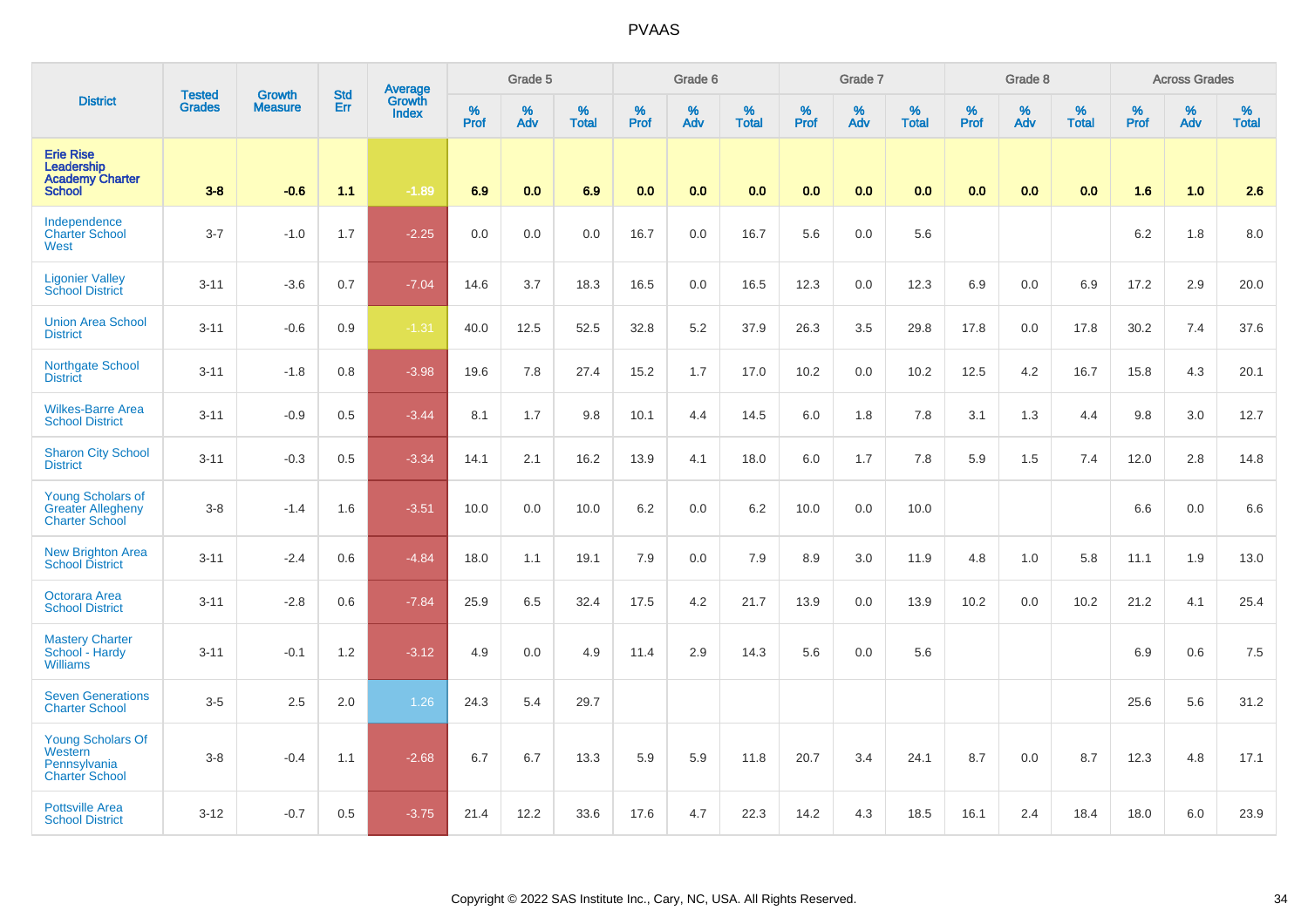|                                                                           | <b>Tested</b> | Growth         | <b>Std</b> | <b>Average</b>         |                     | Grade 5     |                   |                  | Grade 6  |                   |                  | Grade 7  |                   |           | Grade 8  |                   |           | <b>Across Grades</b> |                   |
|---------------------------------------------------------------------------|---------------|----------------|------------|------------------------|---------------------|-------------|-------------------|------------------|----------|-------------------|------------------|----------|-------------------|-----------|----------|-------------------|-----------|----------------------|-------------------|
| <b>District</b>                                                           | <b>Grades</b> | <b>Measure</b> | Err        | Growth<br><b>Index</b> | $\%$<br><b>Prof</b> | $\%$<br>Adv | %<br><b>Total</b> | %<br><b>Prof</b> | %<br>Adv | %<br><b>Total</b> | %<br><b>Prof</b> | %<br>Adv | %<br><b>Total</b> | %<br>Prof | %<br>Adv | %<br><b>Total</b> | %<br>Prof | $\%$<br>Adv          | %<br><b>Total</b> |
| <b>Erie Rise</b><br>Leadership<br><b>Academy Charter</b><br><b>School</b> | $3 - 8$       | $-0.6$         | 1.1        | $-1.89$                | 6.9                 | 0.0         | 6.9               | 0.0              | 0.0      | 0.0               | 0.0              | 0.0      | 0.0               | 0.0       | 0.0      | 0.0               | 1.6       | 1.0                  | 2.6               |
| <b>Mastery Charter</b><br>School - Clymer<br>Elementary                   | $3-6$         | 1.9            | 1.5        | 0.86                   | 0.0                 | 0.0         | 0.0               | 3.8              | 0.0      | 3.8               |                  |          |                   |           |          |                   | 2.6       | 0.8                  | 3.4               |
| <b>Turkeyfoot Valley</b><br>Area School<br><b>District</b>                | $3 - 12$      | $-0.8$         | 1.3        | $-2.20$                | 18.2                | 0.0         | 18.2              | 14.3             | 0.0      | 14.3              | 30.0             | 0.0      | 30.0              | 12.5      | 4.2      | 16.7              | 20.0      | 2.6                  | 22.6              |
| <b>Wyomissing Area</b><br><b>School District</b>                          | $3 - 12$      | $-3.5$         | 0.6        | $-6.78$                | 32.2                | 13.6        | 45.8              | 30.0             | 7.3      | 37.3              | 12.3             | 6.6      | 18.8              | 13.6      | 6.4      | 20.0              | 25.7      | 12.9                 | 38.6              |
| <b>Warrior Run</b><br><b>School District</b>                              | $3 - 11$      | $-0.7$         | 0.6        | $-3.84$                | 29.0                | 17.1        | 46.0              | 25.7             | 1.8      | 27.5              | 16.8             | 11.2     | 28.0              | 15.6      | 12.2     | 27.8              | 23.2      | 10.7                 | 34.0              |
| <b>Sugar Valley Rural</b><br><b>Charter School</b>                        | $3 - 11$      | $-0.5$         | 1.0        | $-2.23$                | 26.3                | 5.3         | 31.6              | 8.3              | 0.0      | 8.3               | 5.1              | 2.6      | 7.7               | 2.8       | 0.0      | 2.8               | 16.0      | 2.8                  | 18.9              |
| <b>Burrell School</b><br><b>District</b>                                  | $3 - 11$      | $-3.1$         | 0.7        | $-4.49$                | 22.5                | 1.8         | 24.3              | 15.4             | 3.8      | 19.2              | 21.5             | 7.6      | 29.1              | 17.2      | 0.0      | 17.2              | 25.3      | 6.1                  | 31.4              |
| <b>Chartiers-Houston</b><br><b>School District</b>                        | $3 - 10$      | $-2.5$         | 0.7        | $-4.95$                | 25.6                | 12.2        | 37.8              | 35.1             | 2.6      | 37.7              | 20.5             | 1.3      | 21.8              | 18.3      | 5.6      | 23.9              | 28.7      | 8.2                  | 36.9              |
| <b>Allegheny Valley</b><br><b>School District</b>                         | $3 - 11$      | $-1.2$         | 0.8        | $-1.81$                | 26.3                | 12.3        | 38.6              | 11.1             | 5.6      | 16.7              | 16.2             | 7.4      | 23.5              | 13.1      | 8.2      | 21.3              | 18.0      | 6.9                  | 24.9              |
| <b>Valley View School</b><br><b>District</b>                              | $3 - 11$      | $-2.3$         | 0.8        | $-5.39$                | 26.2                | 0.9         | 27.1              | 5.8              | 1.2      | 6.9               | 9.8              | 2.4      | 12.2              | 7.9       | 0.0      | 7.9               | 18.2      | 2.7                  | 20.9              |
| <b>Folk Arts-Cultural</b><br><b>Treasures Charter</b><br><b>School</b>    | $3 - 7$       | $-1.8$         | 1.0        | $-2.80$                | 22.7                | 6.8         | 29.6              | 28.9             | 4.4      | 33.3              | 20.4             | 2.3      | 22.7              |           |          |                   | 28.1      | $6.2\,$              | 34.4              |
| <b>Ferndale Area</b><br><b>School District</b>                            | $3 - 10$      | $-0.9$         | 0.9        | $-2.99$                | 27.3                | 0.0         | 27.3              | 19.5             | 7.3      | 26.8              | 31.6             | 2.6      | 34.2              | 11.1      | 8.9      | 20.0              | 21.3      | 7.9                  | 29.1              |
| <b>Keystone School</b><br><b>District</b>                                 | $3 - 11$      | $-1.0$         | 0.8        | $-2.67$                | 28.4                | 19.4        | 47.8              | 32.1             | 1.9      | 34.0              | 12.3             | 1.4      | 13.7              | 6.4       | 0.0      | 6.4               | 24.1      | 7.6                  | 31.6              |
| <b>Maritime Academy</b><br><b>Charter School</b>                          | $3 - 10$      | $-3.7$         | 0.6        | $-7.33$                | 3.5                 | 1.2         | 4.7               | 1.2              | 3.6      | 4.8               | 7.9              | 5.6      | 13.5              | 3.3       | 0.0      | 3.3               | 4.6       | 2.1                  | 6.7               |
| <b>Shippensburg Area</b><br><b>School District</b>                        | $3 - 11$      | $-3.6$         | 0.4        | $-8.90$                | 18.3                | 13.7        | 32.0              | 12.9             | 4.2      | 17.0              | 13.4             | 2.4      | 15.8              | 13.6      | 4.0      | 17.7              | 17.3      | 7.6                  | 24.9              |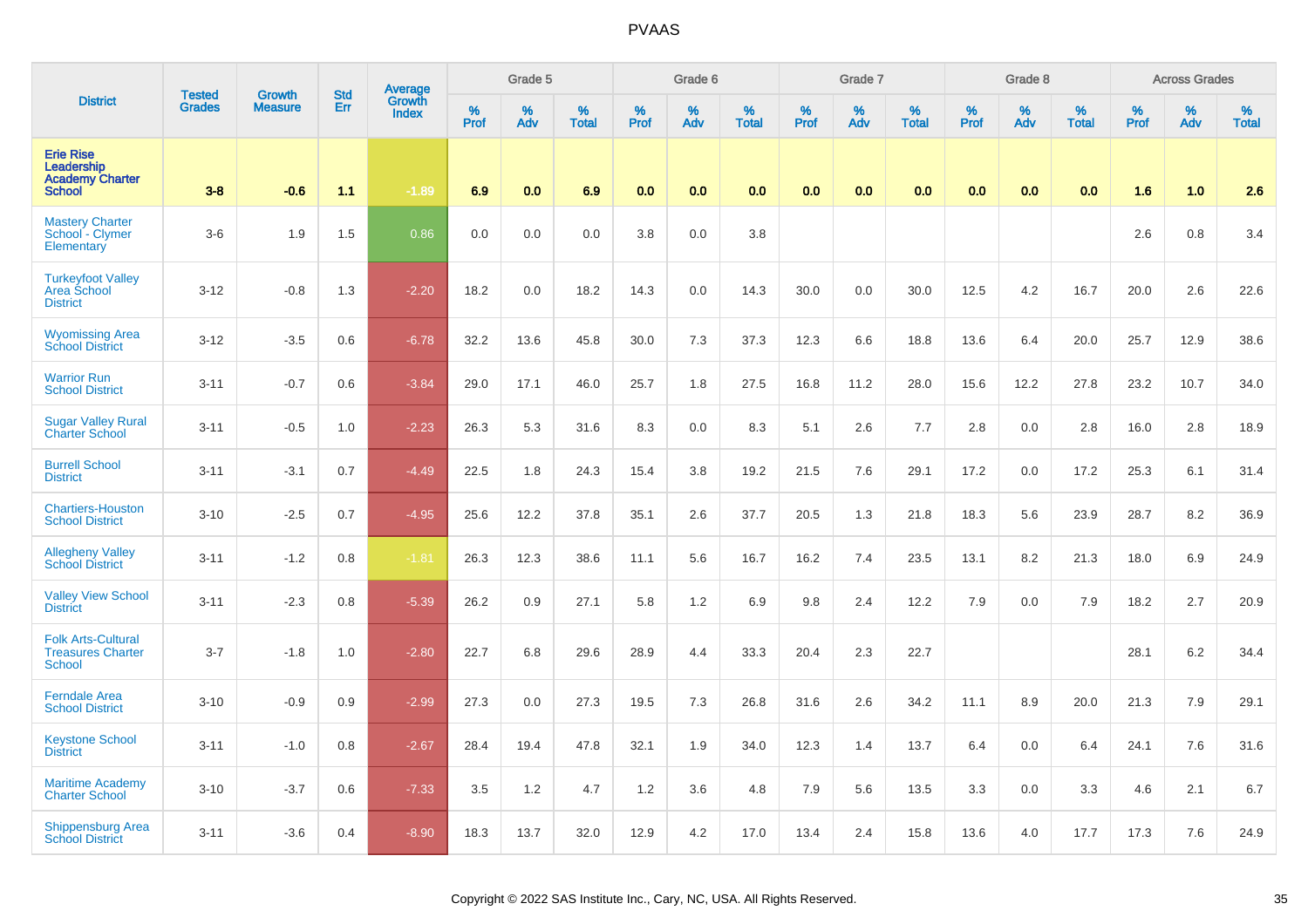|                                                                           | <b>Tested</b> | Growth         | <b>Std</b> | <b>Average</b>         |                     | Grade 5  |                   |                  | Grade 6  |                   |                  | Grade 7  |                   |           | Grade 8  |                   |           | <b>Across Grades</b> |                   |
|---------------------------------------------------------------------------|---------------|----------------|------------|------------------------|---------------------|----------|-------------------|------------------|----------|-------------------|------------------|----------|-------------------|-----------|----------|-------------------|-----------|----------------------|-------------------|
| <b>District</b>                                                           | <b>Grades</b> | <b>Measure</b> | Err        | Growth<br><b>Index</b> | $\%$<br><b>Prof</b> | %<br>Adv | %<br><b>Total</b> | %<br><b>Prof</b> | %<br>Adv | %<br><b>Total</b> | %<br><b>Prof</b> | %<br>Adv | %<br><b>Total</b> | %<br>Prof | %<br>Adv | %<br><b>Total</b> | %<br>Prof | $\%$<br>Adv          | %<br><b>Total</b> |
| <b>Erie Rise</b><br>Leadership<br><b>Academy Charter</b><br><b>School</b> | $3-8$         | $-0.6$         | 1.1        | $-1.89$                | 6.9                 | 0.0      | 6.9               | 0.0              | 0.0      | 0.0               | 0.0              | 0.0      | 0.0               | 0.0       | 0.0      | 0.0               | 1.6       | 1.0                  | 2.6               |
| <b>Ellwood City Area</b><br><b>School District</b>                        | $3 - 11$      | $-1.7$         | 0.6        | $-3.02$                | 20.6                | 7.8      | 28.4              | 19.0             | 2.6      | 21.6              | 21.7             | 2.5      | 24.2              | 5.5       | 2.8      | 8.3               | 17.5      | 4.7                  | 22.2              |
| <b>York Academy</b><br><b>Regional Charter</b><br>School                  | $3 - 11$      | $-4.4$         | 0.8        | $-5.58$                | 10.0                | 11.7     | 21.7              | 13.6             | 6.8      | 20.3              | 7.3              | 5.4      | 12.7              | 19.3      | 0.0      | 19.3              | 18.4      | 9.5                  | 27.9              |
| <b>Propel Charter</b><br>School-Montour                                   | $3 - 10$      | $-2.8$         | 0.7        | $-5.57$                | 4.9                 | 1.6      | 6.6               | 4.6              | 0.0      | 4.6               | 3.1              | 0.0      | 3.1               | 3.2       | 0.0      | 3.2               | 4.8       | 1.6                  | 6.4               |
| <b>Conemaugh Valley</b><br><b>School District</b>                         | $3 - 12$      | $-2.6$         | 0.8        | $-4.29$                | 13.7                | 3.9      | 17.6              | 22.0             | 4.0      | 26.0              | 18.9             | 7.6      | 26.4              | 9.4       | 1.9      | 11.3              | 20.1      | 6.4                  | 26.5              |
| <b>Baden Academy</b><br><b>Charter School</b>                             | $3-6$         | 0.1            | 1.1        | $-1.00$                | 20.6                | 4.8      | 25.4              | 22.4             | 8.6      | 31.0              |                  |          |                   |           |          |                   | 20.8      | 6.4                  | 27.2              |
| Cheltenham<br><b>School District</b>                                      | $3 - 11$      | $-1.7$         | 0.6        | $-3.38$                | 19.8                | 16.7     | 36.5              | 21.7             | 4.7      | 26.4              | 26.7             | 11.0     | 37.7              | 12.1      | 3.3      | 15.4              | 23.0      | 11.2                 | 34.2              |
| <b>Erie City School</b><br><b>District</b>                                | $3 - 12$      | $-1.7$         | 0.3        | $-7.30$                | 7.6                 | 2.4      | 10.0              | 2.9              | 0.5      | 3.4               | 5.9              | 1.6      | 7.4               | 5.2       | 0.3      | 5.5               | 6.4       | 1.4                  | 7.8               |
| <b>Forest Area School</b><br><b>District</b>                              | $3 - 11$      | $-0.4$         | 1.2        | $-1.43$                | 43.5                | 4.4      | 47.8              | 19.0             | 0.0      | 19.0              | 13.8             | 0.0      | 13.8              | 3.1       | 0.0      | 3.1               | 23.4      | 5.5                  | 29.0              |
| <b>Propel Charter</b><br>School-Mckeesport                                | $3-8$         | $-3.2$         | 1.0        | $-4.03$                | 5.6                 | 0.0      | 5.6               | 2.7              | 0.0      | 2.7               | 5.3              | 7.9      | 13.2              | 2.7       | 2.7      | 5.4               | 5.4       | 2.3                  | 7.7               |
| <b>Esperanza Cyber</b><br><b>Charter School</b>                           | $3 - 11$      | 0.4            | 1.3        | $-0.72$                | 0.0                 | 0.0      | 0.0               | 0.0              | 0.0      | 0.0               | 2.6              | 0.0      | 2.6               | 0.0       | 0.0      | 0.0               | 1.6       | 0.0                  | 1.6               |
| Northern Bedford<br><b>County School</b><br><b>District</b>               | $3 - 11$      | $-1.5$         | 0.8        | $-3.58$                | 24.5                | 8.2      | 32.6              | 30.5             | 1.7      | 32.2              | 19.0             | 1.7      | 20.7              | 9.4       | 3.1      | 12.5              | 24.6      | 5.2                  | 29.8              |
| <b>Shaler Area</b><br><b>School District</b>                              | $3 - 11$      | $-6.1$         | 0.4        | $-18.80$               | 26.2                | 5.8      | 32.0              | 12.6             | 1.9      | 14.5              | 22.1             | 5.5      | 27.7              | 19.6      | 5.2      | 24.8              | 23.3      | 7.8                  | 31.2              |
| <b>Western Wayne</b><br><b>School District</b>                            | $3 - 11$      | $-2.5$         | 0.6        | $-4.89$                | 28.3                | 9.4      | 37.7              | 18.7             | 0.9      | 19.6              | 21.6             | 2.9      | 24.5              | 14.1      | 5.4      | 19.6              | 23.6      | 9.6                  | 33.2              |
| <b>Albert Gallatin</b><br><b>Area School</b><br><b>District</b>           | $3 - 11$      | $-1.4$         | 0.5        | $-3.23$                | 19.0                | 10.2     | 29.3              | 18.6             | 1.6      | 20.2              | 12.8             | 2.8      | 15.6              | 14.8      | 2.0      | 16.8              | 17.4      | 4.9                  | 22.3              |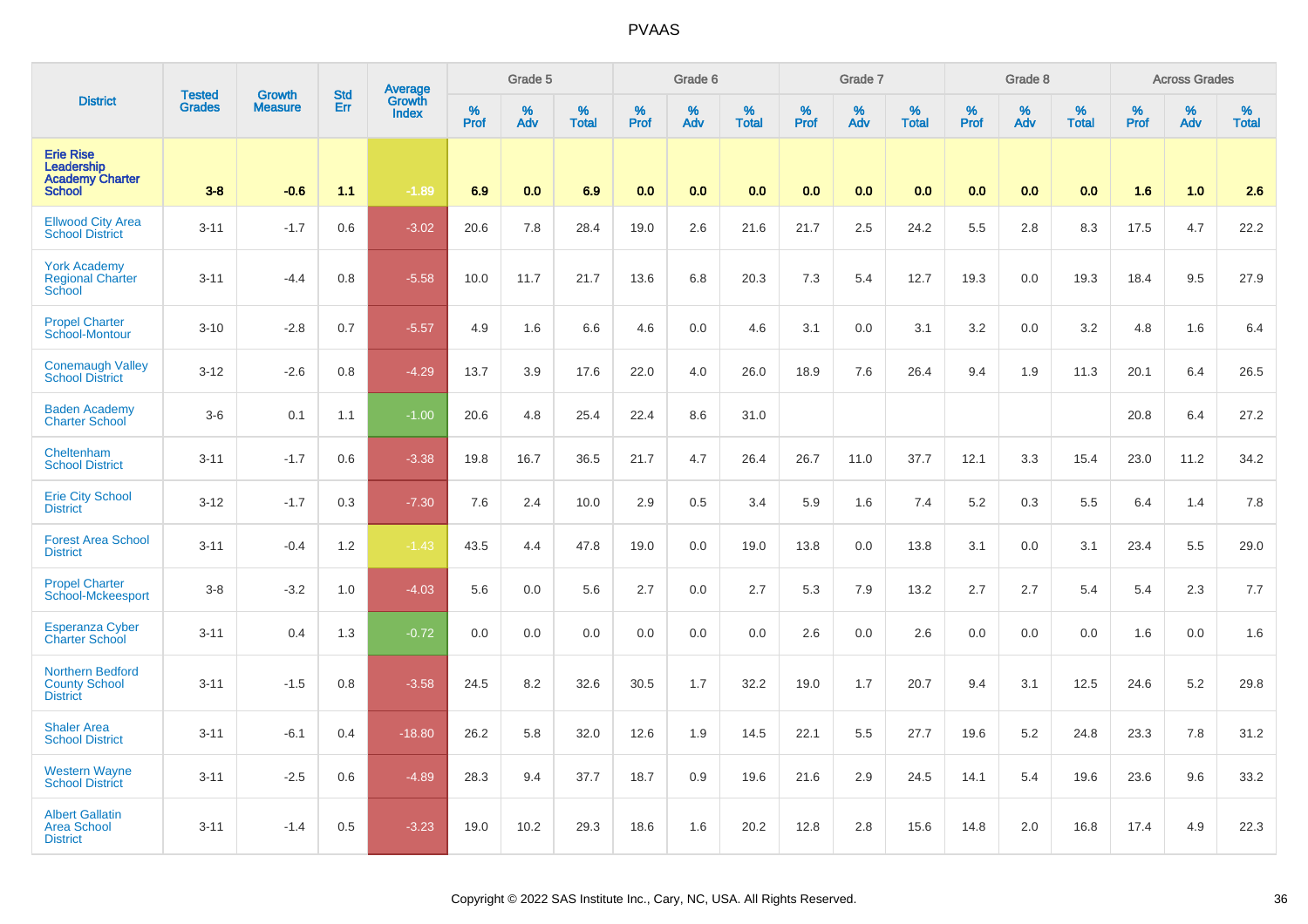|                                                                           | <b>Tested</b> |                                 | <b>Std</b> | Average                       |              | Grade 5  |                   |           | Grade 6  |                   |           | Grade 7  |                   |           | Grade 8  |                   |           | <b>Across Grades</b> |                   |
|---------------------------------------------------------------------------|---------------|---------------------------------|------------|-------------------------------|--------------|----------|-------------------|-----------|----------|-------------------|-----------|----------|-------------------|-----------|----------|-------------------|-----------|----------------------|-------------------|
| <b>District</b>                                                           | <b>Grades</b> | <b>Growth</b><br><b>Measure</b> | Err        | <b>Growth</b><br><b>Index</b> | $\%$<br>Prof | %<br>Adv | %<br><b>Total</b> | %<br>Prof | %<br>Adv | %<br><b>Total</b> | %<br>Prof | %<br>Adv | %<br><b>Total</b> | %<br>Prof | %<br>Adv | %<br><b>Total</b> | %<br>Prof | %<br>Adv             | %<br><b>Total</b> |
| <b>Erie Rise</b><br>Leadership<br><b>Academy Charter</b><br><b>School</b> | $3-8$         | $-0.6$                          | 1.1        | $-1.89$                       | 6.9          | 0.0      | 6.9               | 0.0       | 0.0      | 0.0               | 0.0       | 0.0      | 0.0               | 0.0       | 0.0      | 0.0               | 1.6       | 1.0                  | 2.6               |
| <b>Neshannock</b><br><b>Township School</b><br><b>District</b>            | $3 - 10$      | $-3.2$                          | 0.7        | $-6.15$                       | 26.7         | 15.6     | 42.2              | 30.9      | 13.2     | 44.1              | 20.0      | 7.0      | 27.0              | 15.6      | 3.9      | 19.5              | 23.6      | 9.2                  | 32.8              |
| Salisbury<br><b>Township School</b><br><b>District</b>                    | $3 - 11$      | $-2.3$                          | 0.6        | $-4.14$                       | 14.9         | 8.5      | 23.4              | 14.3      | 2.2      | 16.5              | 13.0      | 1.1      | 14.1              | 17.2      | 3.4      | 20.7              | 18.4      | 6.3                  | 24.7              |
| <b>Carlynton School</b><br><b>District</b>                                | $3 - 11$      | $-1.3$                          | 0.7        | $-2.56$                       | 16.3         | 10.9     | 27.2              | 35.7      | 7.1      | 42.9              | 9.5       | 3.8      | 13.3              | 11.7      | 0.0      | 11.7              | 20.9      | 6.7                  | 27.6              |
| <b>Universal Alcorn</b><br><b>Charter School</b>                          | $3 - 8$       | $-0.7$                          | 0.8        | $-2.71$                       | 7.7          | 1.9      | 9.6               | 3.9       | 0.0      | 3.9               | 8.8       | 0.0      | 8.8               | 5.1       | 0.0      | 5.1               | 6.4       | 1.7                  | 8.1               |
| <b>Sullivan County</b><br><b>School District</b>                          | $3 - 10$      | $-2.9$                          | 1.0        | $-3.60$                       | 21.4         | 0.0      | 21.4              | 30.0      | 4.0      | 34.0              | 18.8      | 0.0      | 18.8              | 9.1       | 0.0      | 9.1               | 22.0      | 4.1                  | 26.0              |
| <b>Arts Academy</b><br>Elementary<br><b>Charter School</b>                | $3-5$         | 1.7                             | 1.9        | 0.91                          | 5.3          | 0.0      | 5.3               |           |          |                   |           |          |                   |           |          |                   | 5.1       | 0.0                  | 5.1               |
| <b>Pine-Richland</b><br><b>School District</b>                            | $3 - 11$      | $-1.8$                          | 0.3        | $-11.22$                      | 35.0         | 21.7     | 56.7              | 35.6      | 11.5     | 47.1              | 37.1      | 18.2     | 55.4              | 30.1      | 15.8     | 45.9              | 34.9      | 21.2                 | 56.1              |
| <b>Harbor Creek</b><br><b>School District</b>                             | $3 - 11$      | $-3.0$                          | 0.5        | $-6.14$                       | 35.1         | 17.5     | 52.6              | 35.8      | 14.2     | 50.0              | 25.9      | 13.3     | 39.2              | 20.8      | 7.1      | 27.9              | 32.8      | 17.9                 | 50.6              |
| <b>Propel Charter</b><br>School-Northside                                 | $3-8$         | $-1.6$                          | 0.9        | $-3.77$                       | 0.0          | 0.0      | 0.0               | 2.4       | 0.0      | 2.4               | 0.0       | 0.0      | 0.0               | 0.0       | 0.0      | 0.0               | 0.4       | 0.0                  | 0.4               |
| <b>Southern Fulton</b><br><b>School District</b>                          | $3 - 11$      | $-2.2$                          | 0.9        | $-4.56$                       | 21.3         | 6.4      | 27.7              | 15.2      | 10.2     | 25.4              | 12.3      | 1.8      | 14.0              | 5.9       | 3.9      | 9.8               | 18.9      | 4.4                  | 23.3              |
| <b>Keystone Oaks</b><br><b>School District</b>                            | $3 - 11$      | $-3.0$                          | 0.6        | $-6.50$                       | 26.0         | 20.3     | 46.3              | 19.5      | 11.5     | 31.0              | 19.5      | 10.6     | 30.1              | 17.5      | 12.3     | 29.8              | 25.2      | 15.8                 | 41.0              |
| <b>Achievement</b><br><b>House Charter</b><br><b>School</b>               | $7 - 11$      | $-0.3$                          | 1.5        | $-1.19$                       |              |          |                   |           |          |                   | 20.0      | 0.0      | 20.0              | 7.1       | 2.4      | 9.5               | 11.9      | 1.5                  | 13.4              |
| <b>Pennsbury School</b><br><b>District</b>                                | $3 - 11$      | $-2.3$                          | 0.3        | $-9.39$                       | 32.1         | 19.0     | 51.1              | 23.0      | 10.9     | 34.0              | 19.4      | 7.0      | 26.4              | 15.8      | 9.8      | 25.6              | 26.7      | 15.5                 | 42.2              |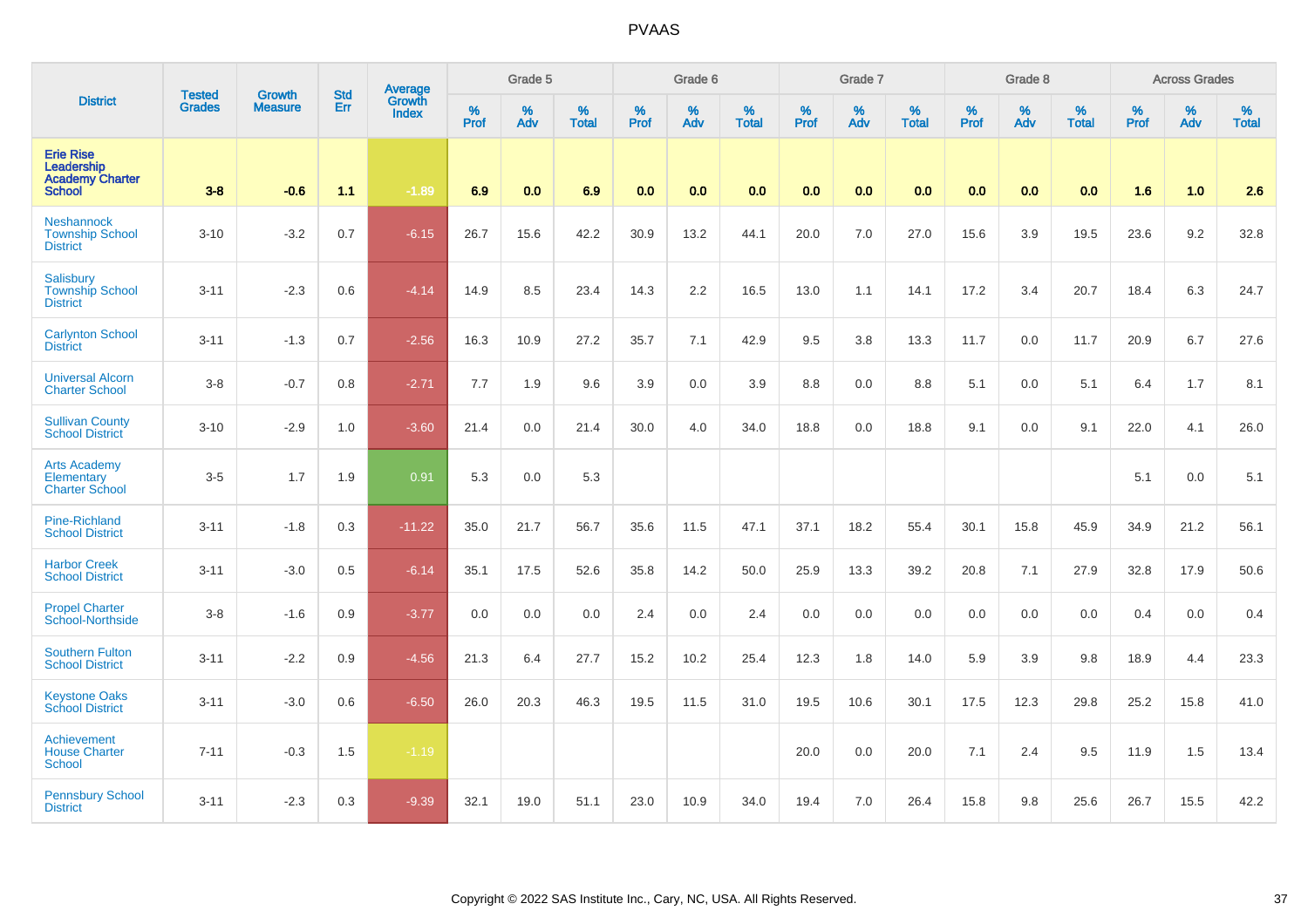|                                                                               | <b>Tested</b> | <b>Growth</b>  | <b>Std</b> |                                          |              | Grade 5  |                   |           | Grade 6  |                   |           | Grade 7  |                   |           | Grade 8  |                      |           | <b>Across Grades</b> |                   |
|-------------------------------------------------------------------------------|---------------|----------------|------------|------------------------------------------|--------------|----------|-------------------|-----------|----------|-------------------|-----------|----------|-------------------|-----------|----------|----------------------|-----------|----------------------|-------------------|
| <b>District</b>                                                               | <b>Grades</b> | <b>Measure</b> | Err        | <b>Average</b><br>Growth<br><b>Index</b> | $\%$<br>Prof | %<br>Adv | %<br><b>Total</b> | %<br>Prof | %<br>Adv | %<br><b>Total</b> | %<br>Prof | %<br>Adv | %<br><b>Total</b> | %<br>Prof | %<br>Adv | $\%$<br><b>Total</b> | %<br>Prof | %<br>Adv             | %<br><b>Total</b> |
| <b>Erie Rise</b><br>Leadership<br><b>Academy Charter</b><br><b>School</b>     | $3 - 8$       | $-0.6$         | 1.1        | $-1.89$                                  | 6.9          | 0.0      | 6.9               | 0.0       | 0.0      | 0.0               | 0.0       | 0.0      | 0.0               | 0.0       | 0.0      | 0.0                  | 1.6       | 1.0                  | 2.6               |
| <b>Jim Thorpe Area</b><br><b>School District</b>                              | $3 - 11$      | $-2.3$         | 0.6        | $-4.75$                                  | 14.1         | 1.0      | 15.2              | 12.3      | 0.9      | 13.2              | 9.2       | 8.5      | 17.7              | 10.0      | 1.5      | 11.5                 | 14.9      | 4.3                  | 19.2              |
| Oil City Area<br><b>School District</b>                                       | $3 - 11$      | $-3.7$         | 0.5        | $-6.92$                                  | 15.5         | 2.8      | 18.3              | 7.9       | 0.8      | 8.7               | 10.2      | 2.4      | 12.6              | 3.8       | 0.0      | 3.8                  | 13.2      | 2.5                  | 15.8              |
| <b>Ridley School</b><br><b>District</b>                                       | $3 - 12$      | $-1.6$         | 0.3        | $-8.13$                                  | 24.4         | 10.9     | 35.3              | 16.6      | 2.2      | 18.8              | 11.2      | 6.6      | 17.8              | 12.6      | 6.5      | 19.1                 | 19.6      | 9.1                  | 28.7              |
| <b>New Day Charter</b><br><b>School</b>                                       | $7 - 11$      | 2.2            | 3.1        | 0.71                                     |              |          |                   |           |          |                   |           |          |                   | 0.0       | 0.0      | 0.0                  | 0.0       | 0.0                  | 0.0               |
| Eugenio Maria De<br><b>Hostos Charter</b><br><b>School</b>                    | $3 - 8$       | $-1.0$         | 1.4        | $-1.85$                                  | 13.0         | 0.0      | 13.0              | 5.6       | 5.6      | 11.1              | 4.4       | 8.7      | 13.0              | 28.6      | 7.1      | 35.7                 | 9.3       | 3.4                  | 12.7              |
| <b>Fleetwood Area</b><br><b>School District</b>                               | $3 - 10$      | $-1.9$         | 0.5        | $-3.73$                                  | 21.5         | 3.7      | 25.2              | 19.9      | 4.0      | 23.8              | 20.7      | 4.8      | 25.5              | 21.4      | 2.5      | 23.9                 | 21.9      | 5.2                  | 27.1              |
| <b>Big Spring School</b><br><b>District</b>                                   | $3 - 11$      | $-1.2$         | 0.5        | $-2.96$                                  | 26.7         | 13.0     | 39.7              | 22.0      | 3.8      | 25.8              | 20.9      | 6.7      | 27.6              | 10.9      | 3.3      | 14.1                 | 24.6      | 10.4                 | 35.0              |
| <b>Mastery Charter</b><br>School-Francis D.<br><b>Pastorius</b><br>Elementary | $3-8$         | 0.3            | 1.3        | $-0.22$                                  | 3.8          | 0.0      | 3.8               | 3.7       | 0.0      | 3.7               | 0.0       | 0.0      | 0.0               | 0.0       | 0.0      | 0.0                  | 3.1       | 0.0                  | 3.1               |
| <b>Pine Grove Area</b><br><b>School District</b>                              | $3 - 11$      | $-2.2$         | 0.6        | $-4.30$                                  | 23.2         | 4.2      | 27.4              | 19.7      | 3.4      | 23.1              | 17.1      | 0.8      | 17.9              | 20.9      | 0.8      | 21.7                 | 24.6      | 7.8                  | 32.4              |
| <b>Lakeland School</b><br><b>District</b>                                     | $3 - 11$      | $-2.1$         | 0.6        | $-6.06$                                  | 29.3         | 2.7      | 32.0              | 25.5      | 6.4      | 31.9              | 26.9      | 4.8      | 31.7              | 5.7       | 0.0      | 5.7                  | 24.0      | 5.5                  | 29.5              |
| <b>Commodore Perry</b><br><b>School District</b>                              | $3 - 11$      | $-5.2$         | 1.1        | $-5.36$                                  | 38.7         | 9.7      | 48.4              | 9.7       | $0.0\,$  | 9.7               | 8.1       | 2.7      | 10.8              | 20.0      | 8.0      | 28.0                 | 20.6      | 7.2                  | 27.8              |
| <b>Lakeview School</b><br><b>District</b>                                     | $3 - 11$      | $-3.9$         | 0.8        | $-5.18$                                  | 28.6         | 18.4     | 46.9              | 30.0      | 7.1      | 37.1              | 22.2      | 1.6      | 23.8              | 21.0      | 1.6      | 22.6                 | 28.3      | 13.3                 | 41.6              |
| <b>Benton Area</b><br><b>School District</b>                                  | $3 - 10$      | $-0.9$         | 0.9        | $-1.58$                                  | 24.6         | 11.5     | 36.1              | 17.4      | 4.4      | 21.7              | 13.6      | 3.4      | 17.0              | 10.3      | 2.6      | 12.8                 | 21.6      | 7.1                  | 28.7              |
| <b>Shamokin Area</b><br><b>School District</b>                                | $3 - 11$      | $-2.1$         | 0.5        | $-3.92$                                  | 17.1         | 4.3      | 21.4              | 8.8       | 2.9      | 11.8              | 10.3      | 0.7      | 11.0              | 8.4       | 3.9      | 12.3                 | 12.1      | 4.8                  | 16.9              |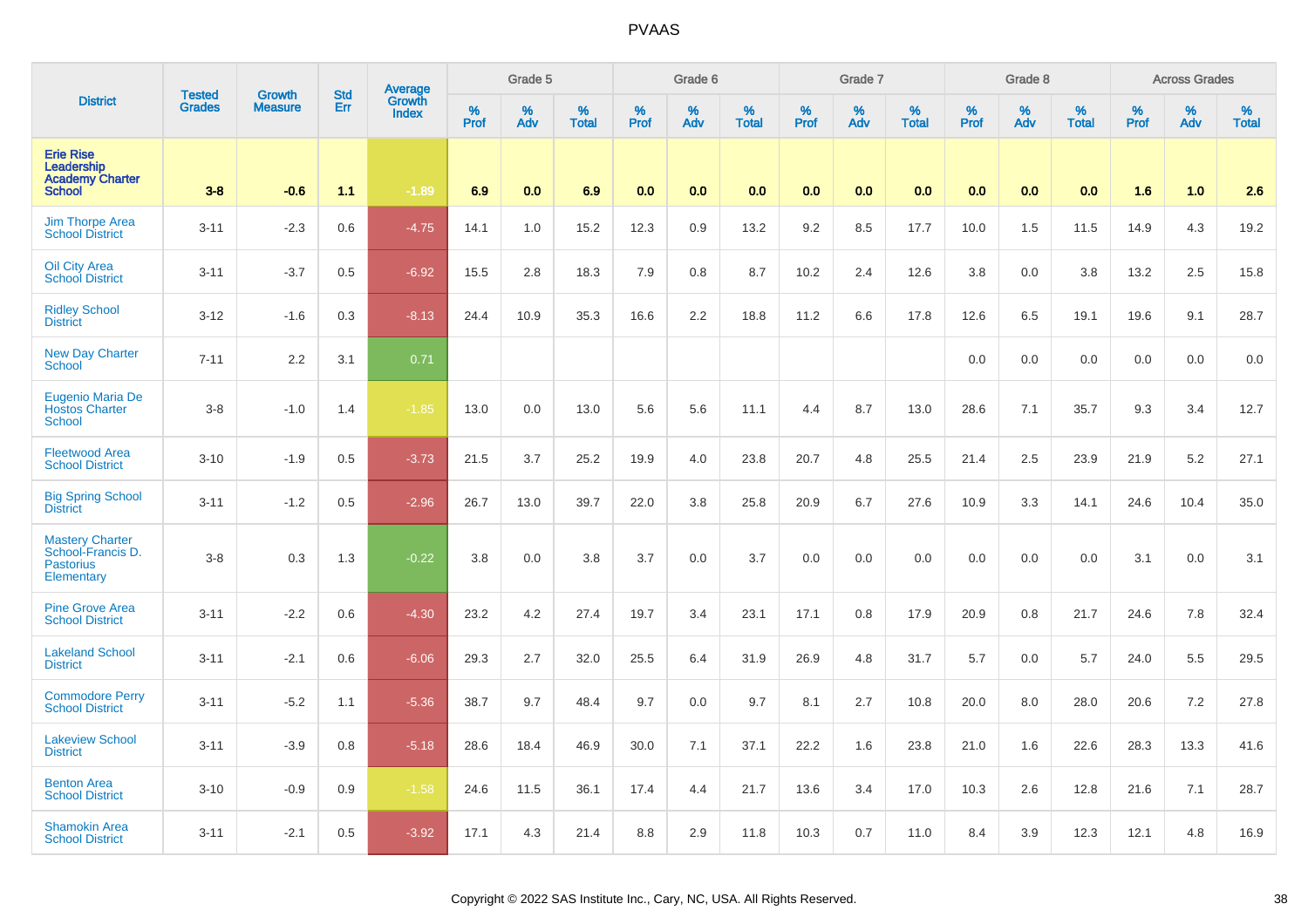|                                                                           | <b>Tested</b> | <b>Growth</b>  | <b>Std</b> | Average                |              | Grade 5     |                      |                  | Grade 6  |                   |                     | Grade 7  |                   |              | Grade 8  |                      |              | <b>Across Grades</b> |                      |
|---------------------------------------------------------------------------|---------------|----------------|------------|------------------------|--------------|-------------|----------------------|------------------|----------|-------------------|---------------------|----------|-------------------|--------------|----------|----------------------|--------------|----------------------|----------------------|
| <b>District</b>                                                           | <b>Grades</b> | <b>Measure</b> | Err        | Growth<br><b>Index</b> | $\%$<br>Prof | $\%$<br>Adv | $\%$<br><b>Total</b> | %<br><b>Prof</b> | %<br>Adv | %<br><b>Total</b> | $\%$<br><b>Prof</b> | %<br>Adv | %<br><b>Total</b> | $\%$<br>Prof | %<br>Adv | $\%$<br><b>Total</b> | $\%$<br>Prof | $\%$<br>Adv          | $\%$<br><b>Total</b> |
| <b>Erie Rise</b><br>Leadership<br><b>Academy Charter</b><br><b>School</b> | $3 - 8$       | $-0.6$         | 1.1        | $-1.89$                | 6.9          | 0.0         | 6.9                  | 0.0              | 0.0      | 0.0               | 0.0                 | 0.0      | 0.0               | 0.0          | 0.0      | 0.0                  | 1.6          | 1.0                  | 2.6                  |
| <b>School Lane</b><br><b>Charter School</b>                               | $3 - 11$      | $-4.8$         | 0.7        | $-7.87$                | 26.9         | 7.5         | 34.3                 | 11.9             | 1.7      | 13.6              | 7.0                 | 2.8      | 9.9               | 18.8         | 3.1      | 21.9                 | 21.0         | 6.5                  | 27.5                 |
| Shenandoah<br><b>Valley School</b><br><b>District</b>                     | $3 - 11$      | $-5.1$         | 0.8        | $-6.16$                | 11.9         | 3.0         | 14.9                 | 19.6             | 2.0      | 21.6              | 1.7                 | 3.4      | 5.1               | 3.6          | 0.0      | 3.6                  | 12.0         | 3.5                  | 15.5                 |
| <b>Troy Area School</b><br><b>District</b>                                | $3 - 10$      | $-1.8$         | 0.6        | $-3.21$                | 11.1         | 4.0         | 15.2                 | 4.0              | 4.0      | 8.0               | 14.1                | 0.0      | 14.1              | 6.8          | 0.8      | 7.7                  | 11.9         | 2.1                  | 14.0                 |
| <b>Lindley Academy</b><br>Charter School At<br><b>Birney</b>              | $3 - 8$       | $-3.0$         | 0.7        | $-4.63$                | 1.3          | 0.0         | 1.3                  | 2.6              | 0.0      | 2.6               | 0.0                 | 0.0      | 0.0               | 0.0          | 1.6      | 1.6                  | 1.0          | 0.3                  | 1.3                  |
| Pennsylvania<br><b>Distance Learning</b><br><b>Charter School</b>         | $3 - 12$      | $-1.7$         | 0.7        | $-3.92$                | 6.5          | 0.0         | 6.5                  | 1.3              | 0.0      | 1.3               | 4.6                 | 1.2      | 5.8               | 2.3          | 0.0      | 2.3                  | 5.4          | 0.4                  | 5.8                  |
| <b>Abington School</b><br><b>District</b>                                 | $3 - 10$      | $-3.8$         | 0.3        | $-14.06$               | 25.7         | 12.4        | 38.1                 | 30.8             | 10.8     | 41.6              | 23.9                | 6.4      | 30.2              | 14.9         | 1.1      | 15.9                 | 26.9         | 10.4                 | 37.3                 |
| Old Forge School<br><b>District</b>                                       | $3 - 12$      | $-2.1$         | 0.8        | $-2.75$                | 11.8         | 2.9         | 14.7                 | 11.3             | 0.0      | 11.3              | 19.0                | 4.8      | 23.8              | 5.9          | 0.0      | 5.9                  | 14.0         | 2.9                  | 16.9                 |
| <b>Reynolds School</b><br><b>District</b>                                 | $3 - 10$      | $-3.3$         | 0.8        | $-7.08$                | 13.0         | 1.4         | 14.5                 | 18.2             | 1.3      | 19.5              | 14.0                | 10.0     | 24.0              | 11.8         | 1.5      | 13.2                 | 15.2         | 2.8                  | 18.0                 |
| Pocono Mountain<br><b>School District</b>                                 | $3 - 12$      | $-3.0$         | 0.6        | $-5.22$                | 23.9         | 8.1         | 32.0                 | 12.4             | 4.3      | 16.7              | 10.6                | 3.5      | 14.2              | 7.8          | 2.9      | 10.8                 | 18.3         | 6.6                  | 24.9                 |
| <b>Abington Heights</b><br><b>School District</b>                         | $3 - 11$      | $-1.7$         | 0.5        | $-5.88$                | 29.2         | 13.3        | 42.5                 | 21.1             | 6.7      | 27.8              | 31.5                | 7.9      | 39.4              |              |          |                      | 30.5         | 14.3                 | 44.8                 |
| <b>KIPP West</b><br>Philadelphia<br><b>Charter School</b>                 | $3 - 8$       | $-2.0$         | 1.2        | $-1.75$                | 3.2          | 0.0         | 3.2                  | 0.0              | 0.0      | 0.0               | 0.0                 | 0.0      | 0.0               | 0.0          | 0.0      | 0.0                  | 2.6          | 0.0                  | 2.6                  |
| <b>Bensalem</b><br><b>Township School</b><br><b>District</b>              | $3 - 11$      | $-2.0$         | 0.3        | $-6.42$                | 9.4          | 4.3         | 13.7                 | 13.0             | 2.3      | 15.3              | 9.8                 | 4.6      | 14.3              | 8.2          | 1.9      | 10.1                 | 12.0         | 3.5                  | 15.5                 |
| <b>Line Mountain</b><br><b>School District</b>                            | $3 - 11$      | $-0.5$         | 0.7        | $-1.49$                | 19.7         | 12.1        | 31.8                 | 15.3             | 2.8      | 18.1              | 13.3                | 6.1      | 19.4              | 9.9          | 2.8      | 12.7                 | 17.8         | 7.7                  | 25.5                 |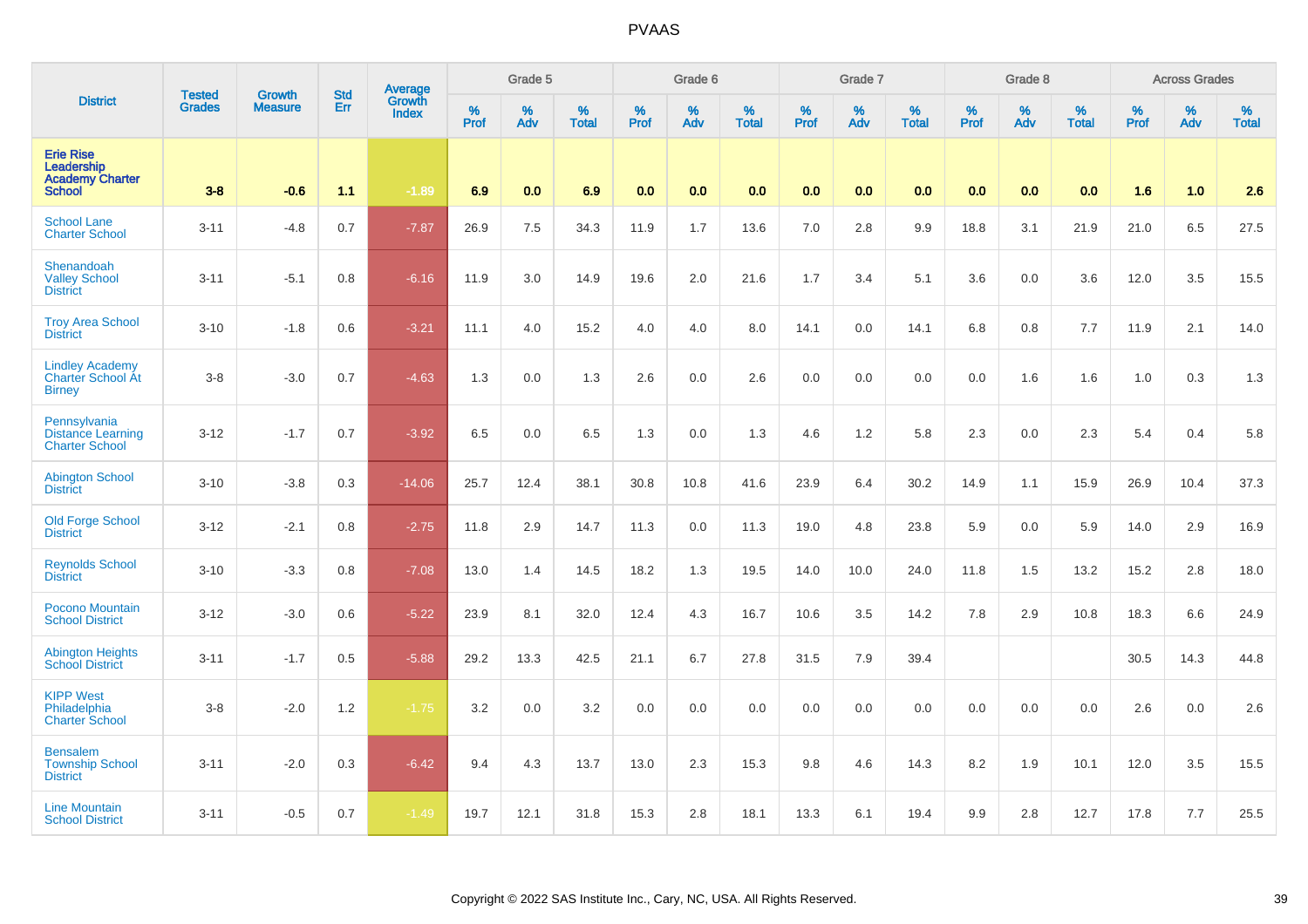|                                                                           | <b>Tested</b> |                                 | <b>Std</b> | Average                |              | Grade 5  |                   |           | Grade 6  |                   |           | Grade 7  |                   |           | Grade 8  |                   |           | <b>Across Grades</b> |                   |
|---------------------------------------------------------------------------|---------------|---------------------------------|------------|------------------------|--------------|----------|-------------------|-----------|----------|-------------------|-----------|----------|-------------------|-----------|----------|-------------------|-----------|----------------------|-------------------|
| <b>District</b>                                                           | <b>Grades</b> | <b>Growth</b><br><b>Measure</b> | Err        | Growth<br><b>Index</b> | $\%$<br>Prof | %<br>Adv | %<br><b>Total</b> | %<br>Prof | %<br>Adv | %<br><b>Total</b> | %<br>Prof | %<br>Adv | %<br><b>Total</b> | %<br>Prof | %<br>Adv | %<br><b>Total</b> | %<br>Prof | %<br>Adv             | %<br><b>Total</b> |
| <b>Erie Rise</b><br>Leadership<br><b>Academy Charter</b><br><b>School</b> | $3-8$         | $-0.6$                          | 1.1        | $-1.89$                | 6.9          | 0.0      | 6.9               | 0.0       | 0.0      | 0.0               | 0.0       | 0.0      | 0.0               | 0.0       | 0.0      | 0.0               | 1.6       | 1.0                  | 2.6               |
| <b>Mastery Charter</b><br>School-Cleveland<br>Elementary                  | $3 - 8$       | $-1.3$                          | 1.2        | $-1.89$                | 3.8          | 7.7      | 11.5              | 5.9       | 0.0      | 5.9               | 3.6       | 0.0      | 3.6               | $3.8\,$   | 3.8      | 7.7               | 2.4       | 1.8                  | 4.3               |
| <b>Dover Area School</b><br><b>District</b>                               | $3 - 12$      | $-1.9$                          | 0.4        | $-5.81$                | 24.5         | 8.2      | 32.7              | 24.5      | 3.6      | 28.1              | 22.4      | 9.0      | 31.4              | 14.1      | 6.2      | 20.3              | 24.8      | 10.2                 | 35.0              |
| Northern Lehigh<br><b>School District</b>                                 | $3 - 12$      | $-2.6$                          | 0.7        | $-4.01$                | 22.7         | 6.2      | 28.9              | 13.8      | 0.0      | 13.8              | 15.0      | 1.7      | 16.7              | 12.5      | 0.0      | 12.5              | 18.6      | 3.9                  | 22.5              |
| Philadelphia<br>Academy Charter<br><b>School</b>                          | $3 - 11$      | $-2.5$                          | 0.7        | $-3.55$                | 22.1         | 6.5      | 28.6              | 25.0      | 7.9      | 32.9              | 13.2      | 19.1     | 32.4              | 22.2      | 16.7     | 38.9              | 24.3      | 9.8                  | 34.2              |
| Salisbury-Elk Lick<br><b>School District</b>                              | $3 - 11$      | $-4.2$                          | 1.3        | $-3.23$                | 29.2         | 12.5     | 41.7              | 37.5      | 0.0      | 37.5              | 15.8      | 0.0      | 15.8              | 14.3      | 4.8      | 19.0              | 28.9      | 5.8                  | 34.7              |
| <b>Titusville Area</b><br><b>School District</b>                          | $3 - 11$      | $-1.7$                          | 0.5        | $-3.36$                | 28.5         | 13.8     | 42.3              | 18.9      | 4.2      | 23.1              | 18.0      | 3.9      | 21.9              | 8.0       | 3.6      | 11.6              | 21.8      | 10.0                 | 31.8              |
| <b>Universal Institute</b><br><b>Charter School</b>                       | $3-8$         | $-2.3$                          | 0.7        | $-3.43$                | 1.5          | 0.0      | 1.5               | 1.3       | 0.0      | 1.3               | 0.0       | $0.0\,$  | 0.0               | 2.3       | 0.0      | 2.3               | 1.7       | $0.2\,$              | $2.0\,$           |
| <b>Pittston Area</b><br><b>School District</b>                            | $3 - 11$      | $-8.4$                          | 0.8        | $-12.15$               | 5.7          | 0.0      | 5.7               | 4.2       | 0.0      | 4.2               | 4.8       | 3.2      | 7.9               | 7.1       | 1.8      | 8.9               | 10.7      | 3.8                  | 14.4              |
| North Pocono<br><b>School District</b>                                    | $3 - 11$      | $-3.6$                          | 0.6        | $-7.04$                | 34.1         | 6.2      | 40.3              | 12.8      | 1.8      | 14.7              | 24.2      | 8.3      | 32.5              | 19.3      | 7.9      | 27.2              | 27.9      | 10.4                 | 38.3              |
| <b>Corry Area School</b><br><b>District</b>                               | $3 - 11$      | $-1.0$                          | 0.5        | $-2.04$                | 25.4         | 7.9      | 33.3              | 25.2      | 3.6      | 28.8              | 17.4      | 5.1      | 22.5              | 15.8      | 1.4      | 17.1              | 23.2      | 7.5                  | 30.7              |
| <b>Middletown Area</b><br><b>School District</b>                          | $3 - 11$      | $-1.6$                          | 0.5        | $-3.19$                | 19.5         | 5.0      | 24.5              | 6.1       | 0.8      | 6.9               | 16.1      | 9.8      | 25.9              | 11.8      | 2.0      | 13.7              | 18.4      | 7.5                  | 25.9              |
| Susquehanna<br><b>Township School</b><br><b>District</b>                  | $3 - 12$      | $-3.4$                          | 0.5        | $-9.60$                | 13.7         | 3.7      | 17.4              | 3.0       | 0.5      | 3.5               | 6.2       | 2.3      | 8.5               | 9.8       | 0.5      | 10.3              | 11.5      | 3.0                  | 14.4              |
| Philipsburg-<br>Osceola Area<br><b>School District</b>                    | $3 - 11$      | $-4.9$                          | 0.6        | $-8.79$                | 35.5         | 10.5     | 46.0              | 27.8      | 7.4      | 35.2              | 23.0      | 3.2      | 26.2              | 15.6      | 5.2      | 20.8              | 27.5      | 12.4                 | 40.0              |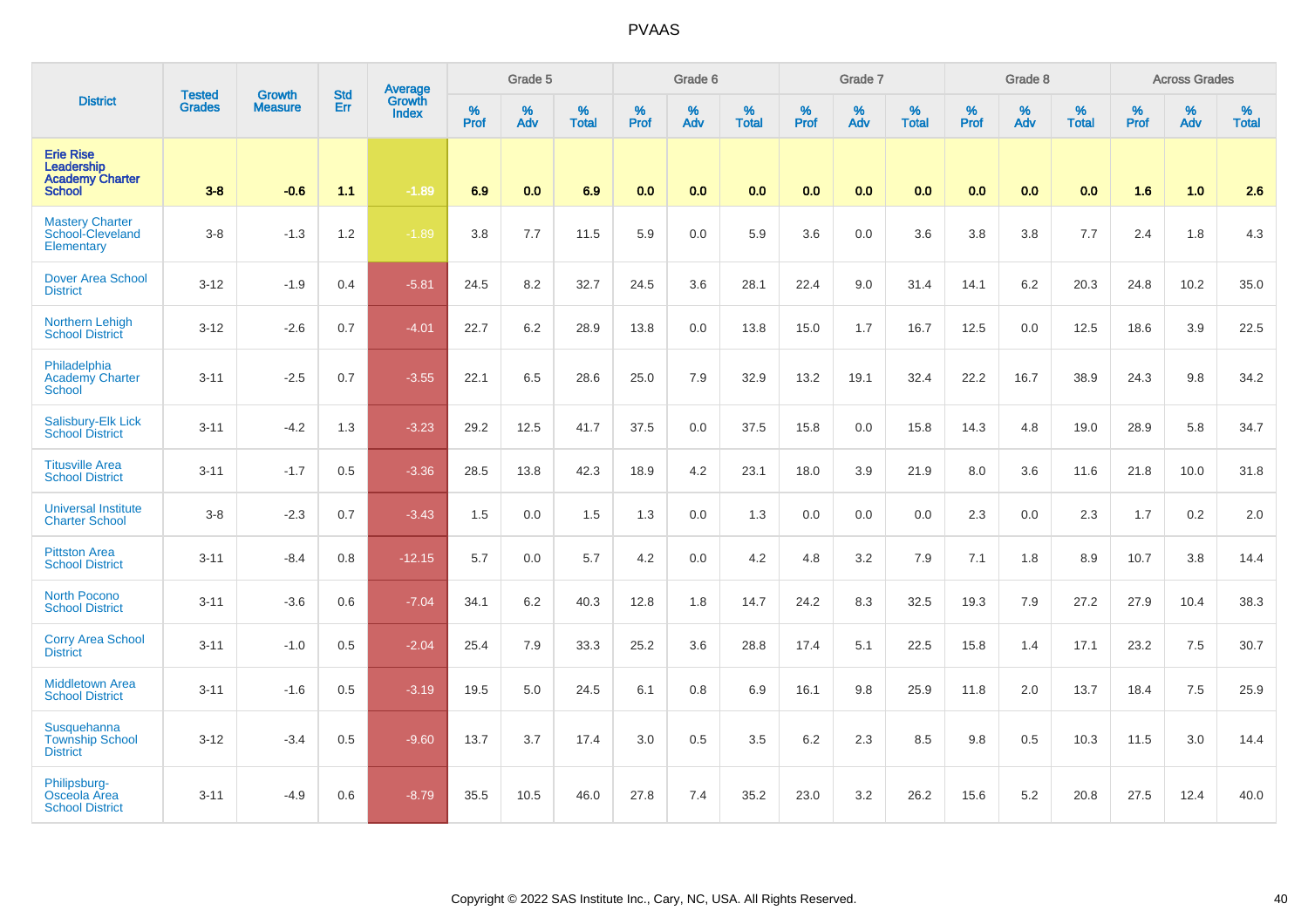|                                                                           | <b>Tested</b> | Growth         | <b>Std</b> | Average                |           | Grade 5  |                   |           | Grade 6  |                   |           | Grade 7  |                   |           | Grade 8  |                   |           | <b>Across Grades</b> |                   |
|---------------------------------------------------------------------------|---------------|----------------|------------|------------------------|-----------|----------|-------------------|-----------|----------|-------------------|-----------|----------|-------------------|-----------|----------|-------------------|-----------|----------------------|-------------------|
| <b>District</b>                                                           | <b>Grades</b> | <b>Measure</b> | Err        | Growth<br><b>Index</b> | %<br>Prof | %<br>Adv | %<br><b>Total</b> | %<br>Prof | %<br>Adv | %<br><b>Total</b> | %<br>Prof | %<br>Adv | %<br><b>Total</b> | %<br>Prof | %<br>Adv | %<br><b>Total</b> | %<br>Prof | %<br>Adv             | %<br><b>Total</b> |
| <b>Erie Rise</b><br>Leadership<br><b>Academy Charter</b><br><b>School</b> | $3 - 8$       | $-0.6$         | 1.1        | $-1.89$                | 6.9       | 0.0      | 6.9               | 0.0       | 0.0      | 0.0               | 0.0       | 0.0      | 0.0               | 0.0       | 0.0      | 0.0               | 1.6       | 1.0                  | 2.6               |
| <b>Norristown Area</b><br><b>School District</b>                          | $3 - 12$      | $-2.3$         | 0.4        | $-8.36$                | 10.2      | 0.6      | 10.8              | 9.0       | 1.1      | 10.0              | 9.3       | 1.3      | 10.7              | 7.4       | 3.0      | 10.4              | 11.0      | 1.9                  | 13.0              |
| <b>Interboro School</b><br><b>District</b>                                | $3 - 12$      | $-3.0$         | 0.4        | $-8.90$                | 13.5      | 2.2      | 15.8              | 11.8      | 2.4      | 14.2              | 14.4      | 3.4      | 17.8              | 10.7      | 2.1      | 12.8              | 16.4      | 3.1                  | 19.6              |
| <b>Northampton Area</b><br><b>School District</b>                         | $3 - 11$      | $-3.1$         | 0.7        | $-4.80$                | 28.5      | 9.3      | 37.8              | 23.7      | 5.3      | 29.0              | 18.7      | 5.3      | 24.0              | 13.3      | 1.7      | 15.0              | 29.6      | 9.8                  | 39.4              |
| <b>Urban Pathways 6-</b><br>12 Charter School                             | $6 - 11$      | $-1.8$         | 1.6        | $-1.26$                |           |          |                   | 0.0       | 0.0      | 0.0               | $0.0\,$   | 0.0      | 0.0               | 0.0       | 0.0      | 0.0               | 0.0       | 0.0                  | $0.0\,$           |
| <b>Montoursville Area</b><br><b>School District</b>                       | $3 - 12$      | $-1.9$         | 0.5        | $-5.10$                | 31.1      | 12.9     | 43.9              | 28.8      | 8.0      | 36.8              | 25.2      | 6.7      | 31.8              | 19.9      | 8.5      | 28.4              | 28.2      | 11.2                 | 39.4              |
| <b>Premier Arts And</b><br><b>Science Charter</b><br><b>School</b>        | $3-5$         | $-0.1$         | 2.0        | $-0.05$                | 0.0       | 0.0      | 0.0               |           |          |                   |           |          |                   |           |          |                   | 3.8       | 1.0                  | 4.8               |
| <b>Haverford</b><br><b>Township School</b><br><b>District</b>             | $3 - 11$      | $-0.7$         | 0.3        | $-3.26$                | 30.7      | 27.3     | 58.0              | 26.4      | 15.0     | 41.4              | 28.5      | 12.8     | 41.3              | 33.9      | 15.2     | 49.1              | 31.6      | 23.1                 | 54.7              |
| <b>Jenkintown School</b><br><b>District</b>                               | $3 - 11$      | $-5.2$         | 1.0        | $-5.09$                | 35.4      | 12.5     | 47.9              | 18.9      | 8.1      | 27.0              | 16.0      | 0.0      | 16.0              | 8.0       | 4.0      | 12.0              | 29.0      | 16.2                 | 45.2              |
| <b>Riverview School</b><br><b>District</b>                                | $3 - 11$      | $-6.6$         | 0.8        | $-8.70$                | 28.8      | 5.8      | 34.6              | 29.9      | 9.1      | 39.0              | 21.7      | 3.3      | 25.0              | 12.7      | 5.1      | 17.7              | 25.8      | 15.0                 | 40.8              |
| Washington<br><b>School District</b>                                      | $3 - 11$      | $-2.6$         | 0.7        | $-3.79$                | 13.5      | 2.9      | 16.4              | 5.2       | 2.1      | 7.2               | 15.0      | 1.2      | 16.2              | 0.0       | 1.5      | 1.5               | 11.8      | 3.4                  | 15.2              |
| <b>Moniteau School</b><br><b>District</b>                                 | $3 - 11$      | $-2.7$         | 0.7        | $-5.58$                | 32.5      | 8.4      | 41.0              | 22.9      | 8.4      | 31.3              | 11.0      | 2.4      | 13.4              | 11.1      | 0.0      | 11.1              | 23.7      | 9.2                  | 32.9              |
| <b>Southern</b><br><b>Huntingdon County</b><br><b>School District</b>     | $3 - 11$      | $-2.5$         | 0.7        | $-4.85$                | 18.8      | 10.1     | 29.0              | 9.0       | 1.3      | 10.3              | 10.1      | 1.1      | 11.2              | 6.1       | 0.0      | 6.1               | 15.5      | 3.9                  | 19.4              |
| <b>Eastern York</b><br><b>School District</b>                             | $3 - 11$      | $-0.5$         | 0.5        | $-0.97$                | 29.5      | 11.0     | 40.5              | 23.5      | 6.0      | 29.5              | 23.2      | 14.1     | 37.3              | 17.3      | 9.7      | 27.0              | 24.8      | 10.7                 | 35.4              |
| <b>Propel Charter</b><br>School-Homestead                                 | $3 - 11$      | $-2.7$         | 1.0        | $-3.66$                | 2.7       | 0.0      | 2.7               | 0.0       | 5.4      | 5.4               | 2.9       | 0.0      | 2.9               | 0.0       | 0.0      | 0.0               | 2.7       | 1.4                  | 4.1               |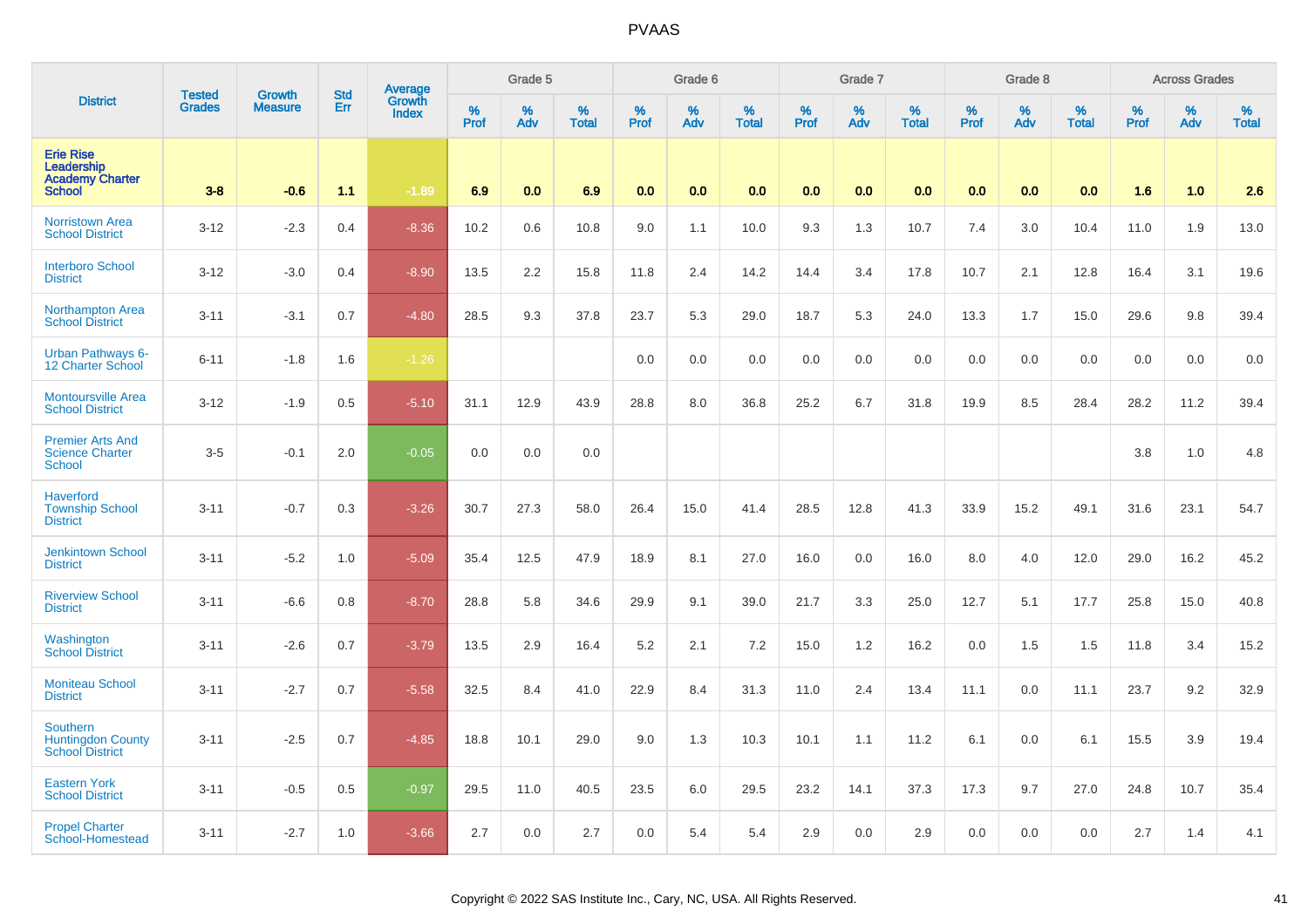|                                                                                |                                | <b>Growth</b>  | <b>Std</b> | Average                |                     | Grade 5  |                   |                  | Grade 6  |                   |                  | Grade 7  |                   |                  | Grade 8  |                   |                  | <b>Across Grades</b> |                   |
|--------------------------------------------------------------------------------|--------------------------------|----------------|------------|------------------------|---------------------|----------|-------------------|------------------|----------|-------------------|------------------|----------|-------------------|------------------|----------|-------------------|------------------|----------------------|-------------------|
| <b>District</b>                                                                | <b>Tested</b><br><b>Grades</b> | <b>Measure</b> | Err        | Growth<br><b>Index</b> | $\%$<br><b>Prof</b> | %<br>Adv | %<br><b>Total</b> | %<br><b>Prof</b> | %<br>Adv | %<br><b>Total</b> | %<br><b>Prof</b> | %<br>Adv | %<br><b>Total</b> | %<br><b>Prof</b> | %<br>Adv | %<br><b>Total</b> | %<br><b>Prof</b> | %<br>Adv             | %<br><b>Total</b> |
| <b>Erie Rise</b><br>Leadership<br><b>Academy Charter</b><br><b>School</b>      | $3 - 8$                        | $-0.6$         | 1.1        | $-1.89$                | 6.9                 | 0.0      | 6.9               | 0.0              | 0.0      | 0.0               | 0.0              | 0.0      | 0.0               | 0.0              | 0.0      | 0.0               | 1.6              | 1.0                  | 2.6               |
| <b>North Star School</b><br><b>District</b>                                    | $3 - 11$                       | $-2.8$         | 0.7        | $-5.28$                | 12.5                | 12.5     | 25.0              | 23.4             | 4.7      | 28.1              | 11.1             | 1.4      | 12.5              | 14.1             | 2.2      | 16.3              | 22.6             | 10.0                 | 32.6              |
| <b>Berwick Area</b><br><b>School District</b>                                  | $3 - 11$                       | $-3.7$         | 0.5        | $-7.56$                | 17.8                | 6.3      | 24.1              | 18.3             | 3.0      | 21.3              | 16.8             | 3.2      | 20.0              | 12.0             | 2.0      | 14.0              | 20.4             | 9.0                  | 29.4              |
| <b>Center For Student</b><br><b>Learning Charter</b><br>School At<br>Pennsbury | $6 - 12$                       | $-0.6$         | 3.1        | $-0.20$                |                     |          |                   |                  |          |                   |                  |          |                   | 0.0              | 0.0      | 0.0               | 3.4              | 0.0                  | 3.4               |
| <b>Fort Cherry School</b><br><b>District</b>                                   | $3 - 10$                       | $-3.8$         | 0.8        | $-4.96$                | 19.3                | 19.3     | 38.6              | 29.8             | 8.8      | 38.6              | 14.3             | 5.4      | 19.6              | 9.3              | 4.6      | 14.0              | 21.9             | 9.6                  | 31.5              |
| <b>Hanover Public</b><br><b>School District</b>                                | $3 - 11$                       | $-2.3$         | 0.5        | $-4.48$                | 24.4                | 4.6      | 29.0              | 19.7             | 2.2      | 21.9              | 17.8             | 5.4      | 23.3              | 11.4             | 4.9      | 16.3              | 20.4             | 9.6                  | 30.0              |
| <b>Antietam School</b><br><b>District</b>                                      | $3 - 10$                       | $-2.5$         | 0.8        | $-3.08$                | 9.4                 | 1.6      | 10.9              | 10.0             | 3.3      | 13.3              | 5.6              | 0.0      | 5.6               | 5.8              | 0.0      | 5.8               | 8.3              | 1.2                  | 9.5               |
| <b>Rose Tree Media</b><br><b>School District</b>                               | $3 - 10$                       | $-1.7$         | 0.4        | $-4.26$                | 29.7                | 19.6     | 49.3              | 31.4             | 15.3     | 46.7              | 31.6             | 20.9     | 52.4              | 18.4             | 13.9     | 32.3              | 31.5             | 20.2                 | 51.8              |
| <b>Bristol Borough</b><br><b>School District</b>                               | $3 - 12$                       | $-2.4$         | 0.7        | $-3.97$                | 21.3                | 2.7      | 24.0              | 17.8             | 7.8      | 25.6              | 15.0             | 1.2      | 16.2              | 7.6              | 1.3      | 8.9               | 16.2             | 4.2                  | 20.3              |
| <b>East Allegheny</b><br><b>School District</b>                                | $3 - 11$                       | $-3.9$         | 0.7        | $-5.90$                | 9.1                 | 3.4      | 12.5              | 8.5              | 2.4      | 11.0              | 13.8             | 0.0      | 13.8              | 5.8              | 0.0      | 5.8               | 9.0              | 2.1                  | 11.1              |
| <b>Monessen City</b><br><b>School District</b>                                 | $3 - 10$                       | $-1.5$         | 1.1        | $-1.48$                | 5.3                 | 0.0      | 5.3               | 2.6              | 0.0      | 2.6               | 0.0              | 0.0      | 0.0               | 0.0              | 0.0      | 0.0               | 3.9              | 0.6                  | 4.4               |
| <b>Camp Hill School</b><br><b>District</b>                                     | $3 - 12$                       | $-2.0$         | 0.7        | $-3.08$                | 40.7                | 27.2     | 67.9              | 24.0             | 4.0      | 28.0              | 17.6             | 9.9      | 27.5              | 22.0             | 3.7      | 25.7              | 30.7             | 15.4                 | 46.1              |
| <b>Mastery Charter</b><br>School - Smedley<br>Campus                           | $3-6$                          | $-0.6$         | 1.2        | $-0.51$                | 1.9                 | 0.0      | 1.9               | 3.5              | 0.0      | 3.5               |                  |          |                   |                  |          |                   | 3.5              | 0.0                  | 3.5               |
| <b>Saint Marys Area</b><br><b>School District</b>                              | $3 - 11$                       | $-2.5$         | 0.5        | $-4.59$                | 35.6                | 8.7      | 44.4              | 21.8             | 1.6      | 23.4              | 10.0             | 5.4      | 15.4              | 13.3             | 1.3      | 14.7              | 24.9             | 7.3                  | 32.3              |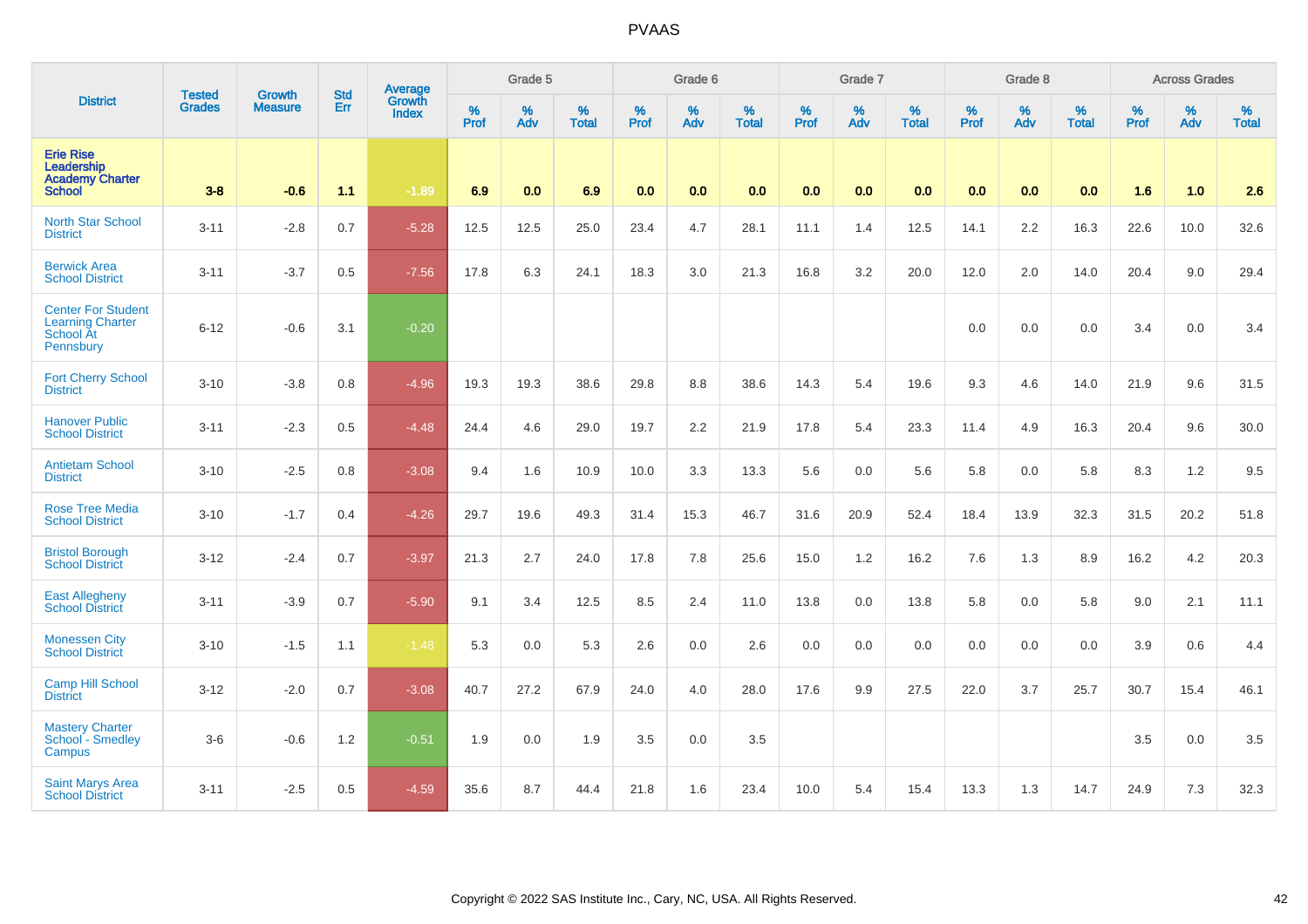|                                                                           | <b>Tested</b> | <b>Growth</b>  | <b>Std</b> | Average                |           | Grade 5  |                   |           | Grade 6  |                   |                  | Grade 7  |                   |           | Grade 8  |                   |           | <b>Across Grades</b> |                   |
|---------------------------------------------------------------------------|---------------|----------------|------------|------------------------|-----------|----------|-------------------|-----------|----------|-------------------|------------------|----------|-------------------|-----------|----------|-------------------|-----------|----------------------|-------------------|
| <b>District</b>                                                           | <b>Grades</b> | <b>Measure</b> | Err        | Growth<br><b>Index</b> | %<br>Prof | %<br>Adv | %<br><b>Total</b> | %<br>Prof | %<br>Adv | %<br><b>Total</b> | %<br><b>Prof</b> | %<br>Adv | %<br><b>Total</b> | %<br>Prof | %<br>Adv | %<br><b>Total</b> | %<br>Prof | %<br>Adv             | %<br><b>Total</b> |
| <b>Erie Rise</b><br>Leadership<br><b>Academy Charter</b><br><b>School</b> | $3 - 8$       | $-0.6$         | 1.1        | $-1.89$                | 6.9       | 0.0      | 6.9               | 0.0       | 0.0      | 0.0               | 0.0              | 0.0      | 0.0               | 0.0       | 0.0      | 0.0               | 1.6       | 1.0                  | 2.6               |
| Community<br>Academy Of<br>Philadelphia<br><b>Charter School</b>          | $3 - 11$      | $-5.7$         | 0.9        | $-6.24$                | 4.9       | 2.4      | 7.3               | 0.0       | 0.0      | 0.0               | 0.0              | 0.0      | 0.0               | 0.0       | 0.0      | 0.0               | 2.4       | 1.0                  | 3.5               |
| <b>Reach Cyber</b><br><b>Charter School</b>                               | $3 - 11$      | $-2.4$         | 0.9        | $-2.71$                | 19.4      | 9.7      | 29.0              | 9.1       | 0.0      | 9.1               | 17.0             | 3.8      | 20.8              | 17.5      | 5.3      | 22.8              | 21.3      | 4.7                  | 26.0              |
| <b>Lincoln Park</b><br><b>Performing Arts</b><br><b>Charter School</b>    | $7 - 11$      | $-4.4$         | 1.0        | $-6.06$                |           |          |                   |           |          |                   | 33.9             | 5.4      | 39.3              | 11.5      | 3.4      | 14.9              | 20.3      | 4.2                  | 24.5              |
| <b>Global Leadership</b><br><b>Academy Charter</b><br><b>School</b>       | $3-8$         | $-3.1$         | 1.9        | $-1.63$                | 0.0       | 0.0      | 0.0               |           |          |                   | 0.0              | 0.0      | 0.0               | 9.1       | 0.0      | 9.1               | 2.5       | 0.0                  | 2.5               |
| Columbia Borough<br><b>School District</b>                                | $3 - 12$      | $-4.8$         | 0.7        | $-6.43$                | 15.1      | 1.4      | 16.4              | 1.4       | 0.0      | 1.4               | 6.2              | 1.5      | 7.7               | 0.0       | 0.0      | 0.0               | 8.7       | 1.4                  | 10.0              |
| <b>Uniontown Area</b><br><b>School District</b>                           | $3 - 11$      | $-4.0$         | 0.6        | $-7.32$                | 17.1      | 3.8      | 21.0              | 18.7      | 3.7      | 22.4              | 6.5              | 0.9      | 7.5               | 0.0       | 0.0      | 0.0               | 15.0      | 4.4                  | 19.3              |
| Owen J Roberts<br><b>School District</b>                                  | $3 - 11$      | $-3.2$         | 0.3        | $-10.89$               | 35.7      | 21.9     | 57.7              | 29.6      | 17.3     | 46.9              | 28.3             | 12.5     | 40.8              | 22.8      | 5.5      | 28.4              | 31.9      | 16.7                 | 48.6              |
| <b>Easton Area</b><br><b>School District</b>                              | $3-12$        | $-1.1$         | 0.3        | $-3.25$                | 22.4      | 5.9      | 28.3              | 14.6      | 3.3      | 17.9              | 11.0             | 6.9      | 18.0              | 10.3      | 2.2      | 12.4              | 18.5      | 8.4                  | 26.9              |
| <b>Leechburg Area</b><br><b>School District</b>                           | $3 - 11$      | $-3.5$         | 0.9        | $-3.84$                | 15.6      | 2.2      | 17.8              | 16.2      | 5.4      | 21.6              | 8.0              | 0.0      | 8.0               | 23.8      | 7.1      | 31.0              | 22.5      | 5.9                  | 28.5              |
| Northwood<br><b>Academy Charter</b><br><b>School</b>                      | $3-8$         | $-3.7$         | 0.7        | $-5.33$                | 6.6       | 1.3      | 7.9               | 5.2       | 0.0      | 5.2               | 8.7              | 1.4      | 10.1              | 10.7      | 1.8      | 12.5              | 6.3       | $0.9\,$              | 7.2               |
| <b>Cambria Heights</b><br><b>School District</b>                          | $3 - 10$      | $-2.3$         | 0.6        | $-3.86$                | 23.3      | 4.4      | 27.8              | 16.8      | 0.0      | 16.8              | 13.5             | 1.0      | 14.6              | 4.4       | 0.9      | 5.3               | 18.3      | 2.8                  | 21.2              |
| <b>Connellsville Area</b><br><b>School District</b>                       | $3 - 11$      | $-3.8$         | 0.4        | $-10.18$               | 19.0      | 7.5      | 26.5              | 10.8      | 3.6      | 14.3              | 9.5              | 2.4      | 11.9              | 9.4       | 2.2      | 11.6              | 15.5      | 4.5                  | 20.0              |
| Apollo-Ridge<br><b>School District</b>                                    | $3 - 12$      | $-2.9$         | 0.7        | $-4.21$                | 18.8      | 0.0      | 18.8              | 12.0      | 1.2      | 13.2              | 8.5              | 1.2      | 9.8               | 10.4      | 2.6      | 13.0              | 14.8      | 3.0                  | 17.7              |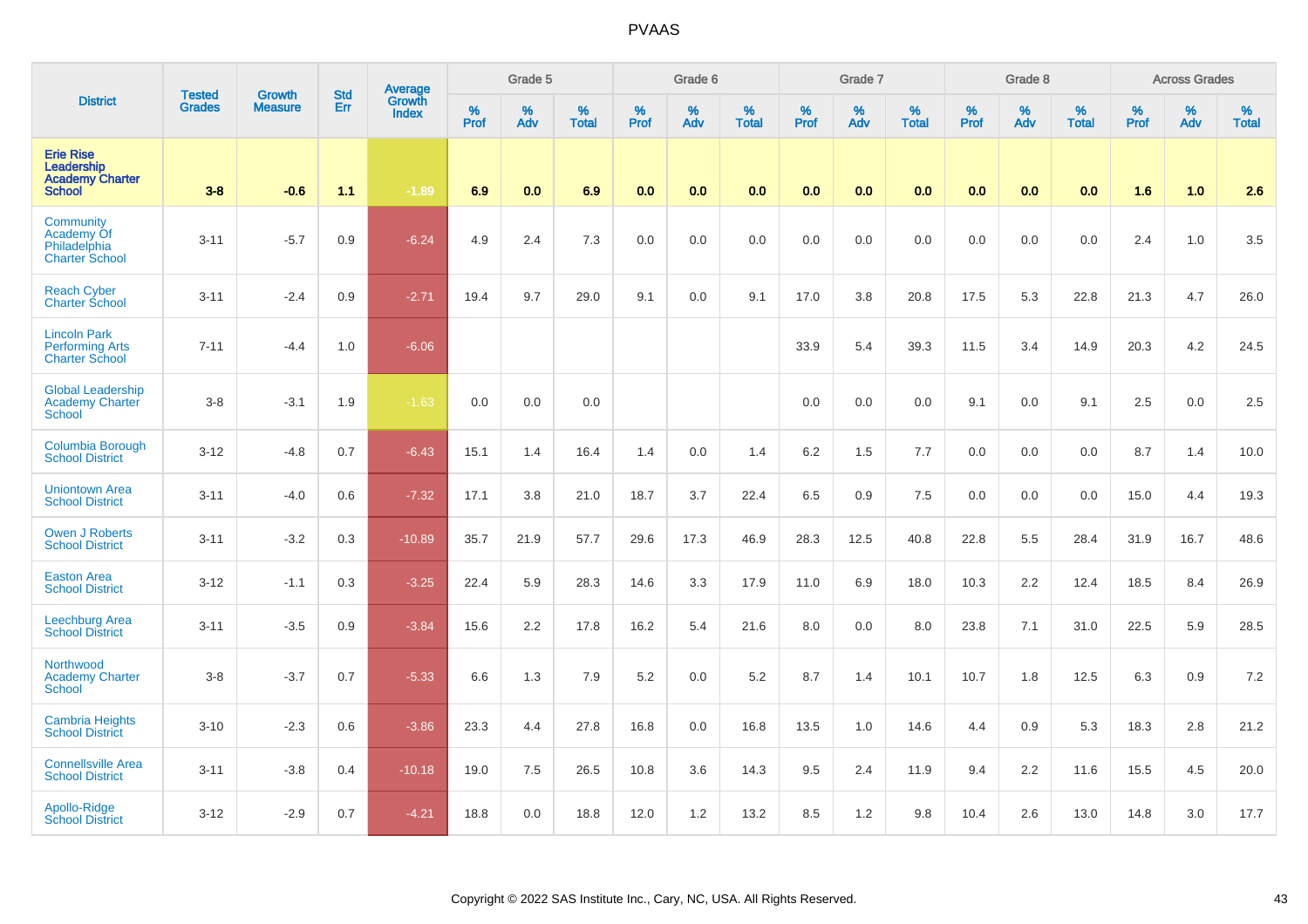|                                                                           |                                | <b>Growth</b>  | <b>Std</b> | Average                       |              | Grade 5  |                   |           | Grade 6  |                   |           | Grade 7  |                   |           | Grade 8  |                   |           | <b>Across Grades</b> |                   |
|---------------------------------------------------------------------------|--------------------------------|----------------|------------|-------------------------------|--------------|----------|-------------------|-----------|----------|-------------------|-----------|----------|-------------------|-----------|----------|-------------------|-----------|----------------------|-------------------|
| <b>District</b>                                                           | <b>Tested</b><br><b>Grades</b> | <b>Measure</b> | Err        | <b>Growth</b><br><b>Index</b> | $\%$<br>Prof | %<br>Adv | %<br><b>Total</b> | %<br>Prof | %<br>Adv | %<br><b>Total</b> | %<br>Prof | %<br>Adv | %<br><b>Total</b> | %<br>Prof | %<br>Adv | %<br><b>Total</b> | %<br>Prof | %<br>Adv             | %<br><b>Total</b> |
| <b>Erie Rise</b><br>Leadership<br><b>Academy Charter</b><br><b>School</b> | $3-8$                          | $-0.6$         | 1.1        | $-1.89$                       | 6.9          | 0.0      | 6.9               | 0.0       | 0.0      | 0.0               | 0.0       | 0.0      | 0.0               | 0.0       | 0.0      | 0.0               | 1.6       | 1.0                  | 2.6               |
| <b>Hanover Area</b><br><b>School District</b>                             | $3 - 11$                       | $-2.5$         | 0.9        | $-2.86$                       | 3.4          | 3.4      | 6.8               | 10.0      | 4.0      | 14.0              | 5.3       | 1.8      | 7.0               | 0.0       | 0.0      | 0.0               | 7.4       | 1.9                  | 9.3               |
| <b>Forbes Road</b><br><b>School District</b>                              | $3 - 11$                       | $-5.7$         | 1.4        | $-4.52$                       | 38.7         | 3.2      | 41.9              | 26.7      | 0.0      | 26.7              | 44.4      | 0.0      | 44.4              | 15.0      | 0.0      | 15.0              | 31.9      | 2.9                  | 34.8              |
| <b>East Stroudsburg</b><br><b>Area School</b><br><b>District</b>          | $3 - 11$                       | $-4.6$         | 0.5        | $-9.94$                       | 19.0         | 5.3      | 24.3              | 8.8       | 1.6      | 10.4              | 9.7       | 3.0      | 12.7              | 7.7       | 1.9      | 9.7               | 16.0      | 4.5                  | 20.5              |
| <b>Bethlehem-Center</b><br><b>School District</b>                         | $3 - 10$                       | $-6.4$         | 0.7        | $-8.62$                       | 5.6          | 1.4      | 6.9               | 0.0       | 0.0      | 0.0               | 4.0       | 0.0      | 4.0               | 3.2       | 1.6      | 4.8               | 9.6       | 3.9                  | 13.6              |
| <b>Pottsgrove School</b><br><b>District</b>                               | $3 - 11$                       | $-3.5$         | 0.4        | $-7.79$                       | 27.2         | 6.5      | 33.7              | 10.2      | 5.4      | 15.6              | 21.6      | 4.1      | 25.7              | 9.8       | 1.6      | 11.4              | 19.2      | 4.4                  | 23.5              |
| La Academia<br>Partnership<br><b>Charter School</b>                       | $6 - 11$                       | $-5.6$         | 1.8        | $-3.97$                       |              |          |                   | 0.0       | 0.0      | 0.0               | 0.0       | 0.0      | 0.0               | 0.0       | 0.0      | 0.0               | 0.0       | 0.0                  | 0.0               |
| <b>Mount Pleasant</b><br><b>Area School</b><br><b>District</b>            | $3 - 11$                       | $-5.7$         | 0.5        | $-10.59$                      | 18.0         | 1.6      | 19.7              | 12.8      | 2.4      | 15.2              | 12.7      | 2.8      | 15.5              | 7.4       | 0.8      | 8.3               | 18.3      | 4.3                  | 22.6              |
| <b>Ambridge Area</b><br><b>School District</b>                            | $3 - 12$                       | $-3.4$         | 0.6        | $-6.08$                       | 17.8         | 5.1      | 22.9              | 13.2      | $0.9\,$  | 14.2              | 11.9      | 0.8      | 12.7              | 10.7      | 0.8      | 11.6              | 15.7      | $5.2\,$              | 20.8              |
| <b>Wyoming Area</b><br><b>School District</b>                             | $3 - 10$                       | $-7.7$         | 0.6        | $-12.89$                      | 22.1         | 8.8      | 31.0              | 4.8       | 1.0      | 5.8               | 9.3       | 3.1      | 12.4              | 7.4       | 1.8      | 9.3               | 14.1      | 4.3                  | 18.4              |
| <b>Lehigh Valley</b><br><b>Academy Regional</b><br><b>Charter School</b>  | $3 - 11$                       | $-3.0$         | 0.5        | $-5.67$                       | 22.5         | 7.5      | 30.0              | 16.4      | 3.1      | 19.5              | 7.4       | 1.8      | 9.3               | 5.5       | 0.9      | 6.4               | 17.4      | 4.4                  | 21.8              |
| <b>Insight PA Cyber</b><br><b>Charter School</b>                          | $3 - 11$                       | $-6.7$         | 1.5        | $-4.37$                       | 5.6          | 11.1     | 16.7              | 0.0       | 0.0      | 0.0               | 3.7       | 3.7      | 7.4               | 11.1      | 3.7      | 14.8              | 9.0       | 3.7                  | 12.7              |
| <b>Kiski Area School</b><br><b>District</b>                               | $3 - 11$                       | $-4.9$         | 0.4        | $-11.92$                      | 15.4         | 5.6      | 21.0              | 11.1      | 1.8      | 13.0              | 22.9      | 5.0      | 27.9              | 9.6       | 2.8      | 12.4              | 20.2      | 7.5                  | 27.7              |
| <b>Tri-Valley School</b><br><b>District</b>                               | $3 - 10$                       | $-6.5$         | 0.8        | $-7.94$                       | 13.2         | 2.4      | 15.7              | 13.2      | 0.0      | 13.2              | 7.3       | 0.0      | 7.3               | 2.4       | 7.3      | 9.8               | 15.8      | 3.7                  | 19.4              |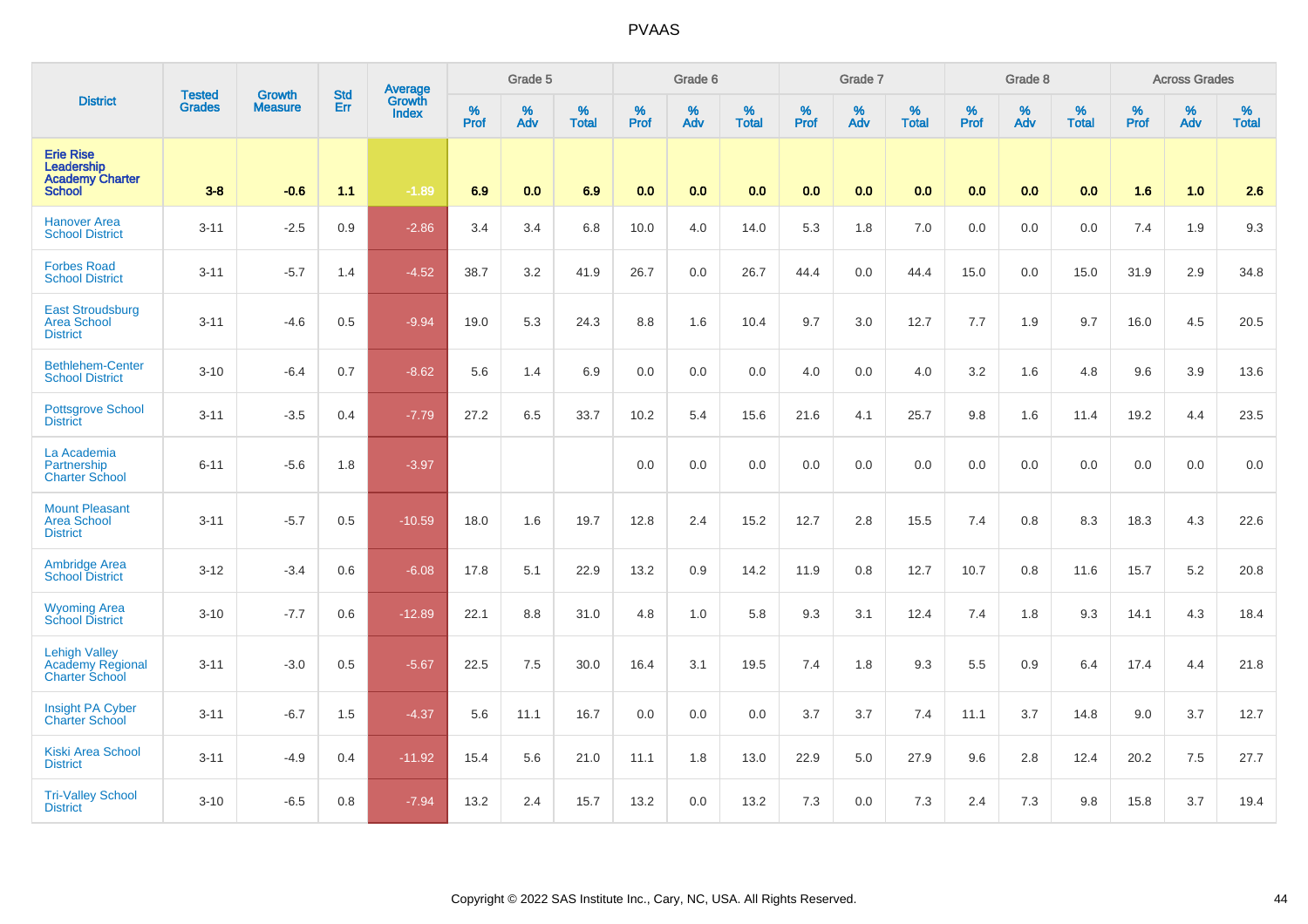|                                                                                   | <b>Tested</b> | <b>Growth</b>  | <b>Std</b> | Average<br>Growth |              | Grade 5  |                   |           | Grade 6  |                   |                  | Grade 7  |                   |           | Grade 8  |                   |           | <b>Across Grades</b> |                   |
|-----------------------------------------------------------------------------------|---------------|----------------|------------|-------------------|--------------|----------|-------------------|-----------|----------|-------------------|------------------|----------|-------------------|-----------|----------|-------------------|-----------|----------------------|-------------------|
| <b>District</b>                                                                   | <b>Grades</b> | <b>Measure</b> | Err        | <b>Index</b>      | $\%$<br>Prof | %<br>Adv | %<br><b>Total</b> | %<br>Prof | %<br>Adv | %<br><b>Total</b> | %<br><b>Prof</b> | %<br>Adv | %<br><b>Total</b> | %<br>Prof | %<br>Adv | %<br><b>Total</b> | %<br>Prof | %<br>Adv             | %<br><b>Total</b> |
| <b>Erie Rise</b><br>Leadership<br><b>Academy Charter</b><br><b>School</b>         | $3 - 8$       | $-0.6$         | 1.1        | $-1.89$           | 6.9          | 0.0      | 6.9               | 0.0       | 0.0      | 0.0               | 0.0              | 0.0      | 0.0               | 0.0       | 0.0      | 0.0               | 1.6       | 1.0                  | 2.6               |
| <b>Gillingham Charter</b><br><b>School</b>                                        | $3 - 11$      | $-5.9$         | 2.0        | $-3.00$           | 9.1          | 0.0      | 9.1               | 0.0       | 0.0      | 0.0               |                  |          |                   | 0.0       | 0.0      | 0.0               | 4.4       | 1.4                  | 5.8               |
| <b>Weatherly Area</b><br><b>School District</b>                                   | $3 - 11$      | $-6.9$         | 1.1        | $-6.25$           | 26.9         | 7.7      | 34.6              | 12.1      | 0.0      | 12.1              | 6.9              | 0.0      | 6.9               | 5.6       | 0.0      | 5.6               | 15.1      | 4.0                  | 19.1              |
| Susquehanna<br><b>Community School</b><br><b>District</b>                         | $3 - 11$      | $-2.8$         | 0.9        | $-3.31$           | 19.6         | 9.8      | 29.4              | 15.5      | 1.7      | 17.2              | 13.3             | 11.1     | 24.4              | 2.0       | 2.0      | 4.1               | 19.6      | 6.3                  | 25.9              |
| <b>Valley Grove</b><br><b>School District</b>                                     | $3 - 10$      | $-2.4$         | 0.8        | $-2.89$           | 35.4         | 8.3      | 43.8              | 27.6      | 1.7      | 29.3              | 18.5             | 5.6      | 24.1              | 14.3      | 1.8      | 16.1              | 25.5      | 6.8                  | 32.2              |
| <b>Howard Gardner</b><br><b>Multiple</b><br>Intelligence<br><b>Charter School</b> | $3 - 8$       | $-3.7$         | 1.1        | $-3.28$           | 16.7         | 6.7      | 23.3              | 9.4       | 0.0      | 9.4               | 9.1              | 0.0      | 9.1               | 7.4       | 11.1     | 18.5              | 14.7      | 3.5                  | 18.2              |
| Antonia Pantoja<br>Community<br><b>Charter School</b>                             | $3 - 8$       | $-3.9$         | 0.8        | $-4.62$           | 1.5          | 0.0      | 1.5               | 0.0       | 0.0      | 0.0               | 4.6              | 2.3      | 7.0               | 5.6       | 0.0      | 5.6               | 1.8       | 0.9                  | 2.8               |
| <b>Perseus House</b><br><b>Charter School Of</b><br><b>Excellence</b>             | $6 - 11$      | $-4.8$         | 1.1        | $-4.24$           |              |          |                   | 0.0       | 0.0      | 0.0               | 1.8              | 0.0      | 1.8               | 1.5       | 0.0      | 1.5               | 1.4       | 0.0                  | 1.4               |
| <b>North Hills School</b><br><b>District</b>                                      | $3 - 11$      | $-3.1$         | 0.4        | $-8.67$           | 34.1         | 14.0     | 48.1              | 30.1      | 11.4     | 41.5              | 28.1             | 11.5     | 39.6              | 21.9      | 9.6      | 31.5              | 30.4      | 13.8                 | 44.2              |
| <b>Morrisville Borough</b><br><b>School District</b>                              | $3 - 11$      | $-6.7$         | 0.9        | $-7.70$           | 9.8          | 0.0      | 9.8               | 1.9       | 0.0      | 1.9               | 3.9              | 0.0      | 3.9               | 0.0       | 0.0      | 0.0               | 5.1       | 0.6                  | 5.7               |
| <b>Montessori</b><br><b>Regional Charter</b><br><b>School</b>                     | $3-6$         | $-2.6$         | 1.1        | $-2.40$           | 15.0         | 5.0      | 20.0              | 5.1       | 1.7      | 6.8               |                  |          |                   |           |          |                   | 11.1      | 6.3                  | 17.3              |
| <b>Scranton School</b><br><b>District</b>                                         | $3 - 12$      | $-3.3$         | 0.5        | $-7.11$           | 10.4         | 0.8      | 11.2              | 2.1       | 1.3      | 3.4               | 3.7              | 1.1      | 4.8               | 3.4       | 2.3      | 5.7               | 7.0       | 1.7                  | 8.6               |
| <b>Keystone</b><br><b>Education Center</b><br><b>Charter School</b>               | $3 - 12$      | $-4.8$         | 3.2        | $-1.50$           |              |          |                   |           |          |                   |                  |          |                   | 0.0       | 0.0      | 0.0               | 0.0       | 0.0                  | 0.0               |
| 21st Century Cyber<br><b>Charter School</b>                                       | $6 - 12$      | $-3.4$         | 0.7        | $-5.20$           |              |          |                   | 19.1      | 9.1      | 28.2              | 21.6             | 6.0      | 27.6              | 11.3      | 3.3      | 14.7              | 17.0      | 5.8                  | 22.8              |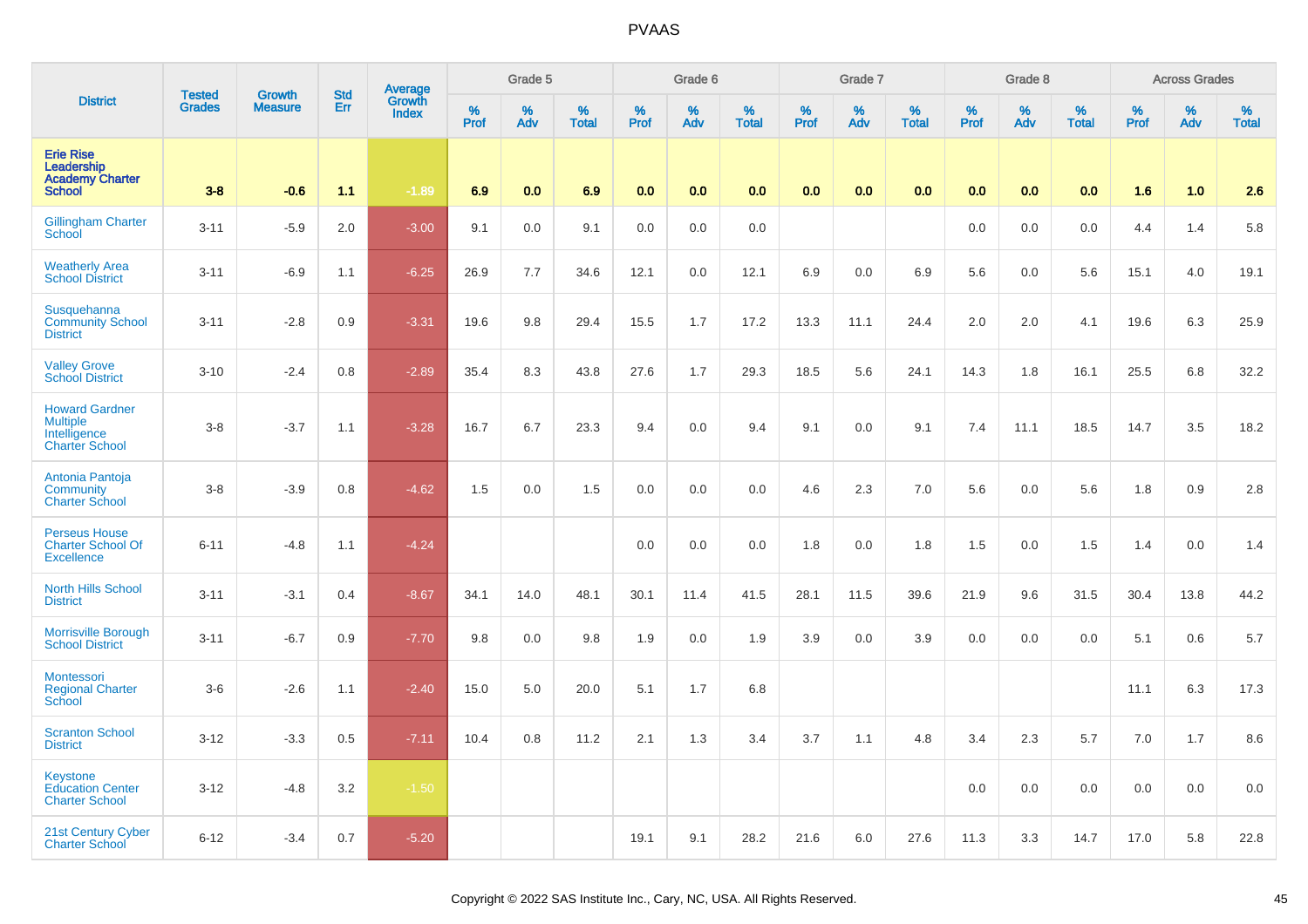|                                                                           | <b>Tested</b> | <b>Growth</b>  | <b>Std</b> | Average                       |           | Grade 5  |                   |           | Grade 6  |                   |           | Grade 7  |                   |           | Grade 8  |                   |           | <b>Across Grades</b> |                   |
|---------------------------------------------------------------------------|---------------|----------------|------------|-------------------------------|-----------|----------|-------------------|-----------|----------|-------------------|-----------|----------|-------------------|-----------|----------|-------------------|-----------|----------------------|-------------------|
| <b>District</b>                                                           | <b>Grades</b> | <b>Measure</b> | Err        | <b>Growth</b><br><b>Index</b> | %<br>Prof | %<br>Adv | %<br><b>Total</b> | %<br>Prof | %<br>Adv | %<br><b>Total</b> | %<br>Prof | %<br>Adv | %<br><b>Total</b> | %<br>Prof | %<br>Adv | %<br><b>Total</b> | %<br>Prof | %<br>Adv             | %<br><b>Total</b> |
| <b>Erie Rise</b><br>Leadership<br><b>Academy Charter</b><br><b>School</b> | $3-8$         | $-0.6$         | 1.1        | $-1.89$                       | 6.9       | 0.0      | 6.9               | 0.0       | 0.0      | 0.0               | 0.0       | 0.0      | 0.0               | 0.0       | 0.0      | 0.0               | 1.6       | 1.0                  | 2.6               |
| South Allegheny<br><b>School District</b>                                 | $3 - 11$      | $-5.4$         | 0.9        | $-5.93$                       | 25.9      | 1.7      | 27.6              | 2.0       | 2.0      | 4.1               | 7.9       | 2.6      | 10.5              | 12.5      | 2.5      | 15.0              | 16.9      | 2.7                  | 19.6              |
| <b>Moon Area School</b><br><b>District</b>                                | $3 - 11$      | $-2.5$         | 0.4        | $-6.69$                       | 32.1      | 15.8     | 48.0              | 26.9      | 9.1      | 36.0              | 28.0      | 11.5     | 39.4              | 20.6      | 10.9     | 31.5              | 29.3      | 16.9                 | 46.2              |
| <b>Lincoln Charter</b><br><b>School</b>                                   | $3-5$         | $-2.5$         | 1.4        | $-1.78$                       | 1.3       | 1.3      | 2.6               |           |          |                   |           |          |                   |           |          |                   | 3.6       | 0.8                  | 4.4               |
| <b>Northern Lebanon</b><br><b>School District</b>                         | $3 - 11$      | $-3.8$         | 0.5        | $-8.33$                       | 30.5      | 8.6      | 39.1              | 12.8      | 0.8      | 13.6              | 8.1       | 2.7      | 10.8              | 7.2       | 0.6      | 7.8               | 19.9      | 7.9                  | 27.9              |
| <b>Greensburg Salem</b><br><b>School District</b>                         | $3 - 11$      | $-3.8$         | 0.5        | $-9.60$                       | 31.1      | 7.9      | 39.0              | 12.0      | 1.2      | 13.2              | 16.5      | 3.8      | 20.3              | 17.6      | 4.6      | 22.2              | 20.7      | 7.4                  | 28.2              |
| <b>Marple Newtown</b><br><b>School District</b>                           | $3 - 11$      | $-3.4$         | 0.4        | $-7.77$                       | 36.2      | 21.4     | 57.6              | 31.7      | 20.2     | 51.9              | 27.1      | 8.3      | 35.4              | 20.5      | 6.0      | 26.5              | 32.9      | 20.2                 | 53.1              |
| <b>Propel Charter</b><br>School-Pitcairn                                  | $3-8$         | $-5.7$         | 1.1        | $-5.23$                       | 0.0       | 0.0      | 0.0               | 7.4       | 0.0      | 7.4               | 0.0       | 0.0      | 0.0               | 0.0       | 0.0      | 0.0               | 5.5       | 0.0                  | 5.5               |
| <b>West Shore School</b><br><b>District</b>                               | $3 - 12$      | $-1.6$         | 0.3        | $-5.93$                       | 26.7      | 11.3     | 38.1              | 24.5      | 4.3      | 28.8              | 13.5      | 7.4      | 20.9              | 16.1      | 7.2      | 23.3              | 22.8      | 10.8                 | 33.5              |
| <b>Bristol Township</b><br><b>School District</b>                         | $3 - 11$      | $-4.1$         | 0.4        | $-11.39$                      | 12.4      | 2.9      | 15.3              | 2.7       | 0.7      | 3.4               | 7.5       | 1.1      | 8.6               | 3.8       | 0.4      | 4.2               | 10.6      | 2.1                  | 12.7              |
| <b>Laurel Highlands</b><br><b>School District</b>                         | $3 - 11$      | $-4.3$         | 0.5        | $-8.68$                       | 13.3      | 5.7      | 19.0              | 9.7       | 7.1      | 16.8              | 11.0      | 3.9      | 15.0              | 12.6      | 4.8      | 17.5              | 17.1      | 7.0                  | 24.1              |
| <b>Penn-Delco School</b><br><b>District</b>                               | $3 - 11$      | $-4.5$         | 0.4        | $-10.57$                      | 31.7      | 11.9     | 43.6              | 20.2      | 6.6      | 26.8              | 22.0      | 6.8      | 28.8              | 10.9      | 1.6      | 12.5              | 25.2      | 8.0                  | 33.2              |
| <b>Gateway School</b><br><b>District</b>                                  | $3 - 11$      | $-4.4$         | 0.4        | $-10.83$                      | 15.3      | 7.4      | 22.7              | 16.5      | 7.1      | 23.6              | 14.6      | 4.2      | 18.8              | 16.2      | 6.9      | 23.2              | 21.5      | 9.7                  | 31.2              |
| <b>MaST Community</b><br><b>Charter School III</b>                        | $3-6$         | $-3.6$         | 0.8        | $-4.68$                       | 3.8       | 0.0      | 3.8               | 6.8       | 1.5      | 8.3               |           |          |                   |           |          |                   | 8.3       | 2.2                  | 10.5              |
| <b>Woodland Hills</b><br><b>School District</b>                           | $3 - 12$      | $-6.1$         | 0.5        | $-11.93$                      | 5.7       | 5.1      | 10.8              | 4.8       | 1.4      | 6.2               | 8.7       | 2.9      | 11.6              | 2.3       | 3.0      | 5.3               | 7.9       | 2.7                  | 10.6              |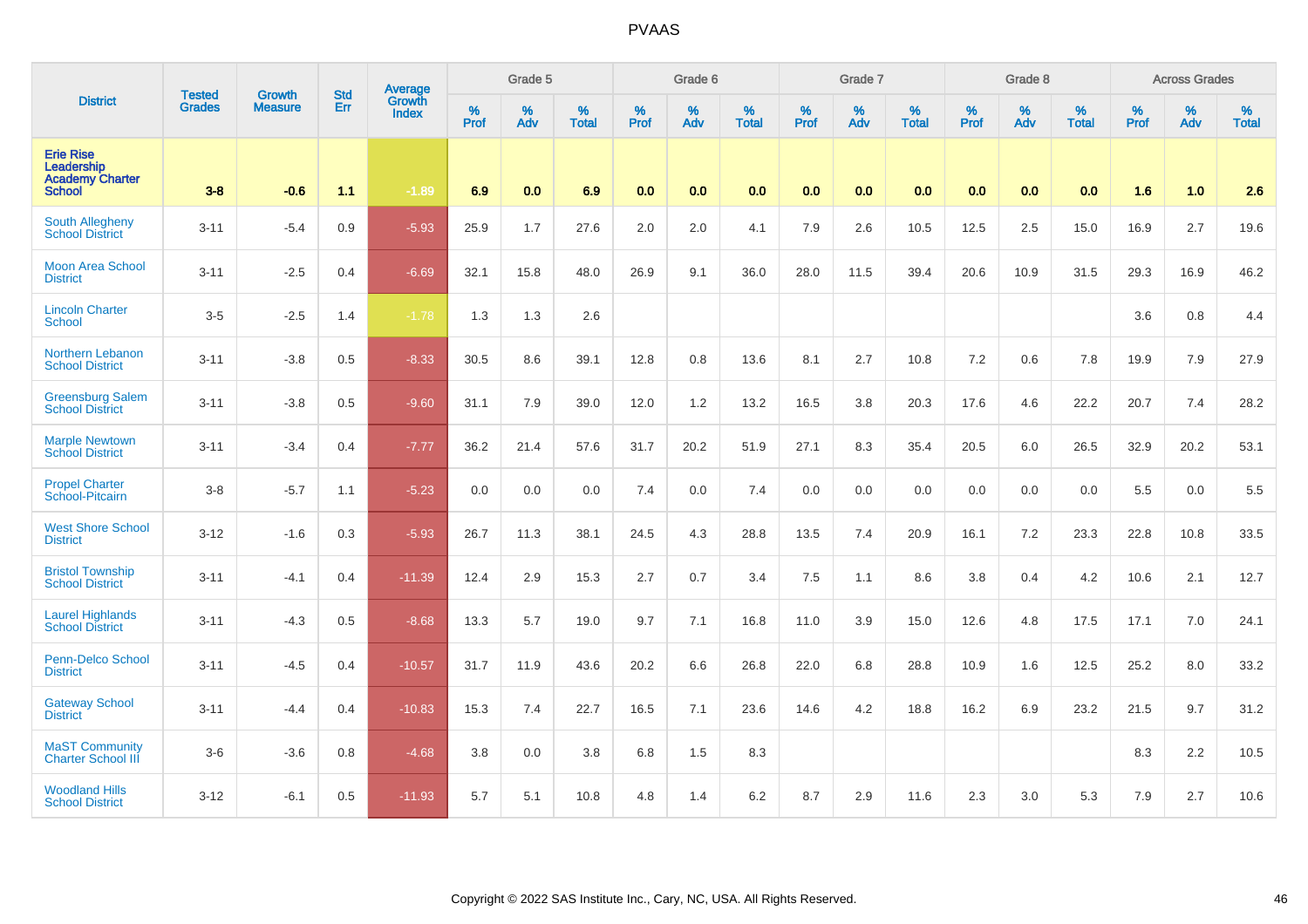|                                                                           | <b>Tested</b> | <b>Growth</b>  | <b>Std</b> | <b>Average</b><br>Growth |              | Grade 5  |                   |           | Grade 6  |                   |           | Grade 7  |                   |           | Grade 8  |                   |           | <b>Across Grades</b> |                   |
|---------------------------------------------------------------------------|---------------|----------------|------------|--------------------------|--------------|----------|-------------------|-----------|----------|-------------------|-----------|----------|-------------------|-----------|----------|-------------------|-----------|----------------------|-------------------|
| <b>District</b>                                                           | <b>Grades</b> | <b>Measure</b> | Err        | <b>Index</b>             | $\%$<br>Prof | %<br>Adv | %<br><b>Total</b> | %<br>Prof | %<br>Adv | %<br><b>Total</b> | %<br>Prof | %<br>Adv | %<br><b>Total</b> | %<br>Prof | %<br>Adv | %<br><b>Total</b> | %<br>Prof | %<br>Adv             | %<br><b>Total</b> |
| <b>Erie Rise</b><br>Leadership<br><b>Academy Charter</b><br><b>School</b> | $3 - 8$       | $-0.6$         | 1.1        | $-1.89$                  | 6.9          | 0.0      | 6.9               | 0.0       | 0.0      | 0.0               | 0.0       | 0.0      | 0.0               | 0.0       | 0.0      | 0.0               | 1.6       | 1.0                  | 2.6               |
| <b>Franklin Towne</b><br>Charter<br><b>Elementary School</b>              | $3-8$         | $-6.2$         | 1.2        | $-5.29$                  | 24.1         | 10.3     | 34.5              | 18.5      | 14.8     | 33.3              | 14.3      | 3.6      | 17.9              | 4.6       | 0.0      | 4.6               | 24.3      | 9.6                  | 33.9              |
| <b>West Mifflin Area</b><br><b>School District</b>                        | $3 - 12$      | $-8.5$         | 0.5        | $-17.73$                 | 18.4         | 5.7      | 24.1              | 6.8       | 0.7      | 7.4               | 6.7       | 0.0      | 6.7               | 5.5       | 0.0      | 5.5               | 11.1      | 2.8                  | 13.9              |
| <b>Pottstown School</b><br><b>District</b>                                | $3 - 12$      | $-5.0$         | 0.5        | $-9.86$                  | 6.0          | 3.6      | 9.5               | 2.1       | 0.0      | 2.1               | 5.3       | 0.7      | 5.9               | 5.6       | 0.0      | 5.6               | 6.5       | 1.2                  | 7.7               |
| <b>Clearfield Area</b><br><b>School District</b>                          | $3 - 10$      | $-3.9$         | 0.5        | $-7.29$                  | 16.5         | 3.3      | 19.8              | 4.7       | 1.6      | 6.3               | 9.3       | 0.8      | 10.1              | 6.3       | 3.5      | 9.8               | 12.1      | 2.5                  | 14.6              |
| <b>Garnet Valley</b><br><b>School District</b>                            | $3 - 10$      | $-2.1$         | 0.4        | $-5.78$                  | 26.5         | 22.8     | 49.3              | 30.8      | 18.2     | 49.0              | 28.0      | 20.7     | 48.7              | 21.5      | 10.3     | 31.8              | 29.2      | 18.6                 | 47.8              |
| <b>Springfield School</b><br><b>District</b>                              | $3 - 11$      | $-3.6$         | 0.4        | $-10.34$                 | 35.0         | 20.1     | 55.1              | 30.6      | 7.7      | 38.4              | 35.8      | 10.7     | 46.5              | 26.0      | 12.6     | 38.6              | 33.8      | 18.4                 | 52.2              |
| <b>Whitehall-Coplay</b><br><b>School District</b>                         | $3 - 11$      | $-3.3$         | 0.4        | $-8.97$                  | 23.4         | 6.6      | 30.0              | 12.7      | 1.9      | 14.7              | 11.1      | 2.5      | 13.6              | 10.5      | 3.2      | 13.7              | 18.5      | 4.9                  | 23.5              |
| <b>Arts Academy</b><br><b>Charter School</b>                              | $5-8$         | $-7.7$         | 1.1        | $-6.85$                  | 7.7          | 0.0      | 7.7               | 2.4       | 0.0      | 2.4               | 8.3       | 0.0      | 8.3               | 0.0       | 0.0      | 0.0               | 4.4       | 0.0                  | 4.4               |
| <b>Baldwin-Whitehall</b><br><b>School District</b>                        | $3 - 11$      | $-5.8$         | 0.4        | $-14.93$                 | 24.7         | 6.6      | 31.4              | 18.6      | 1.2      | 19.8              | 16.0      | 1.6      | 17.7              | 11.5      | 2.1      | 13.6              | 22.2      | 6.8                  | 29.0              |
| Southeastern<br><b>Greene School</b><br><b>District</b>                   | $3 - 10$      | $-11.8$        | 1.0        | $-11.73$                 | 34.5         | 13.8     | 48.3              | 32.4      | 2.9      | 35.3              | 8.2       | 4.1      | 12.2              | 25.6      | 2.3      | 27.9              | 26.6      | 12.9                 | 39.5              |
| <b>Lancaster School</b><br><b>District</b>                                | $3 - 12$      | $-3.2$         | 0.3        | $-11.85$                 | 8.8          | 3.0      | 11.8              | 3.9       | 0.8      | 4.7               | 4.4       | 0.9      | 5.3               | 2.3       | 0.6      | 3.0               | 7.4       | 1.9                  | 9.3               |
| <b>Wilson School</b><br><b>District</b>                                   | $3 - 12$      | $-3.7$         | 0.5        | $-7.79$                  | 27.9         | 12.6     | 40.5              | 24.6      | 4.2      | 28.8              | 19.9      | 7.0      | 26.9              | 13.0      | 9.8      | 22.8              | 28.3      | 14.3                 | 42.6              |
| <b>Yough School</b><br><b>District</b>                                    | $3 - 10$      | $-4.9$         | 0.6        | $-8.83$                  | 19.1         | 5.3      | 24.4              | 17.8      | 5.2      | 23.0              | 16.5      | 1.0      | 17.5              | 6.6       | 0.8      | 7.4               | 19.1      | 4.3                  | 23.4              |
| <b>Inquiry Charter</b><br>School                                          | $3-5$         | $-6.8$         | 2.1        | $-3.27$                  | 8.8          | 2.9      | 11.8              |           |          |                   |           |          |                   |           |          |                   | 11.1      | 2.8                  | 13.9              |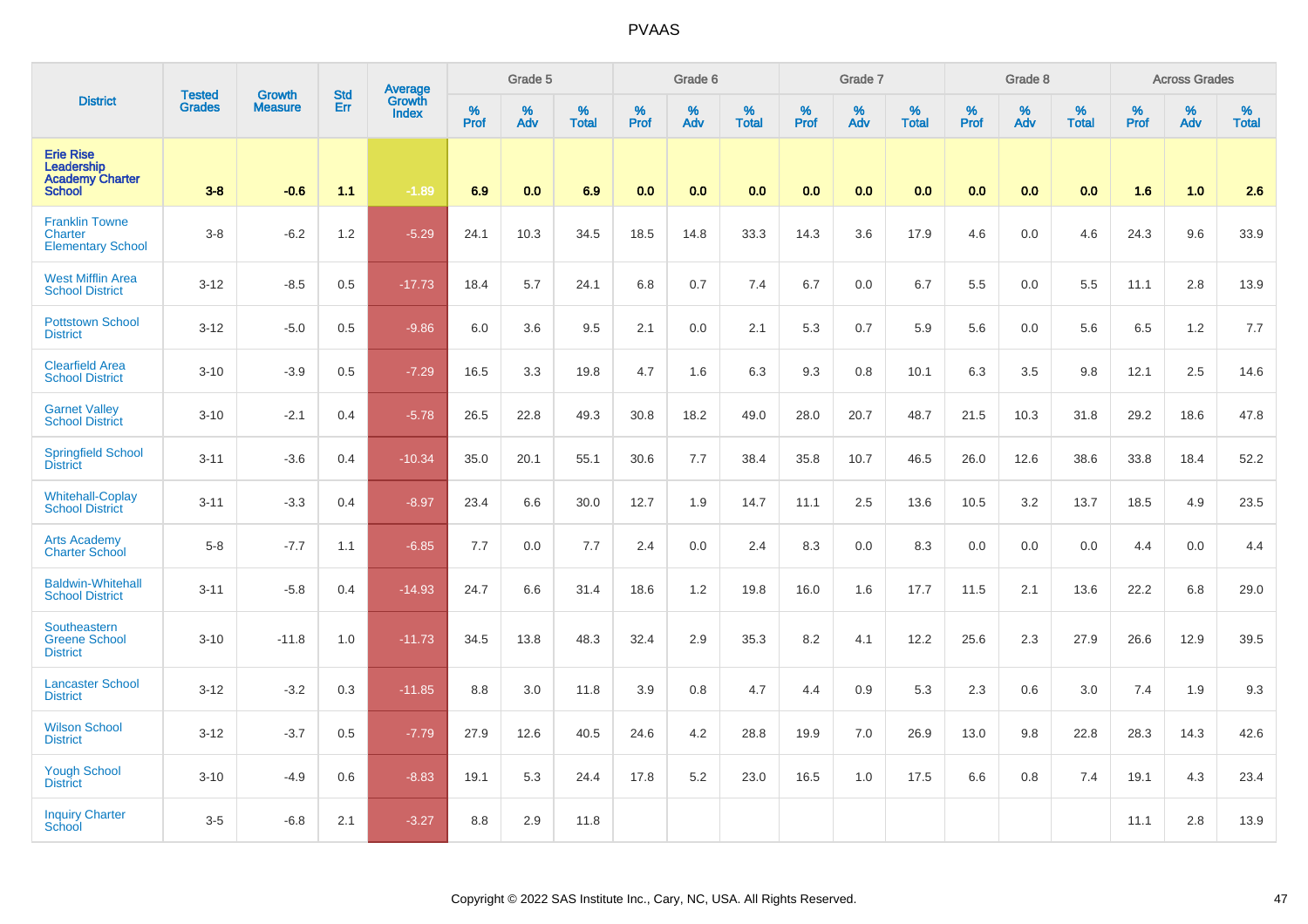| <b>District</b>                                                               | <b>Tested</b><br><b>Grades</b> | Growth<br><b>Measure</b> | <b>Std</b><br>Err | Average<br>Growth<br><b>Index</b>                                   | Grade 5      |          |                      | Grade 6   |          |                   | Grade 7   |          |                   | Grade 8   |          |                   | <b>Across Grades</b> |          |                   |
|-------------------------------------------------------------------------------|--------------------------------|--------------------------|-------------------|---------------------------------------------------------------------|--------------|----------|----------------------|-----------|----------|-------------------|-----------|----------|-------------------|-----------|----------|-------------------|----------------------|----------|-------------------|
|                                                                               |                                |                          |                   |                                                                     | $\%$<br>Prof | %<br>Adv | $\%$<br><b>Total</b> | %<br>Prof | %<br>Adv | %<br><b>Total</b> | %<br>Prof | %<br>Adv | %<br><b>Total</b> | %<br>Prof | %<br>Adv | %<br><b>Total</b> | %<br>Prof            | %<br>Adv | %<br><b>Total</b> |
| <b>Erie Rise</b><br>Leadership<br><b>Academy Charter</b><br><b>School</b>     | $3 - 8$                        | $-0.6$                   | 1.1               | $-1.89$                                                             | 6.9          | 0.0      | 6.9                  | 0.0       | 0.0      | 0.0               | 0.0       | 0.0      | 0.0               | 0.0       | 0.0      | 0.0               | 1.6                  | 1.0      | 2.6               |
| Renaissance<br><b>Academy Charter</b><br><b>School</b>                        | $3 - 11$                       | $-5.7$                   | 0.7               | $-8.29$                                                             | 16.7         | 11.1     | 27.8                 | 19.2      | 4.1      | 23.3              | 20.0      | 1.3      | 21.3              | 10.1      | 7.2      | 17.4              | 18.7                 | 5.7      | 24.4              |
| <b>Burgettstown Area</b><br><b>School District</b>                            | $3 - 11$                       | $-6.3$                   | 0.7               | $-8.88$                                                             | 16.9         | 2.6      | 19.5                 | 15.4      | 0.0      | 15.4              | 3.6       | 2.4      | 6.0               | 9.3       | 4.0      | 13.3              | 15.1                 | 3.7      | 18.9              |
| <b>MaST Community</b><br><b>Charter School</b>                                | $3 - 10$                       | $-8.7$                   | 0.6               | $-15.16$                                                            | 30.0         | 3.0      | 33.0                 | 20.0      | 3.8      | 23.8              | 24.3      | 3.9      | 28.2              | 17.5      | 1.9      | 19.4              | 23.1                 | 3.6      | 26.7              |
| Northwestern<br><b>School District</b>                                        | $3 - 11$                       | $-6.8$                   | 0.6               | $-11.09$                                                            | 34.7         | 6.3      | 41.0                 | 21.8      | 1.2      | 23.0              | 16.8      | 7.5      | 24.3              | 9.1       | 1.8      | 10.9              | 25.1                 | 6.0      | 31.1              |
| <b>Ringgold School</b><br><b>District</b>                                     | $3 - 11$                       | $-4.9$                   | 0.5               | $-10.49$                                                            | 13.5         | 1.8      | 15.3                 | 5.7       | 0.0      | 5.7               | 8.3       | 1.2      | 9.5               | 6.4       | 0.5      | 6.9               | 12.7                 | 1.7      | 14.4              |
| <b>Urban Academy Of</b><br><b>Greater Pittsburgh</b><br><b>Charter School</b> | $3 - 5$                        | $-7.6$                   | 1.9               | $-4.05$                                                             | 2.7          | 0.0      | 2.7                  |           |          |                   |           |          |                   |           |          |                   | 7.3                  | 0.0      | 7.3               |
| <b>MaST Community</b><br><b>Charter School II</b>                             | $3 - 10$                       | $-8.4$                   | 0.7               | $-12.33$                                                            | 5.0          | 2.0      | 6.9                  | 7.2       | 1.0      | 8.2               | 8.9       | 2.0      | 10.9              |           |          |                   | 12.6                 | 3.2      | 15.8              |
| <b>Parkland School</b><br><b>District</b>                                     | $3 - 11$                       | $-3.5$                   | 0.3               | $-13.25$                                                            | 33.6         | 26.4     | 60.0                 | 33.4      | 15.9     | 49.3              | 27.1      | 18.6     | 45.7              | 23.1      | 11.8     | 34.9              | 30.8                 | 24.1     | 54.9              |
| <b>Pittsburgh School</b><br><b>District</b>                                   | $3 - 11$                       | $-4.7$                   | 0.2               | $-25.88$                                                            | 9.1          | 3.8      | 13.0                 | 9.4       | 2.2      | 11.5              | 9.3       | 3.4      | 12.7              | 6.4       | 2.4      | 8.8               | 10.0                 | 3.5      | 13.5              |
| <b>Muhlenberg</b><br><b>School District</b>                                   | $3 - 10$                       | $-7.3$                   | 0.4               | $-19.08$                                                            | 8.1          | 0.5      | 8.5                  | 2.5       | 0.8      | 3.4               | 6.9       | 1.2      | 8.0               | 7.5       | 0.7      | 8.2               | 7.0                  | 1.0      | 8.0               |
| <b>Allentown City</b><br><b>School District</b>                               | $3 - 12$                       | $-4.5$                   | 0.3               | $-13.48$                                                            |              |          |                      | 2.0       | 0.7      | 2.8               | 2.2       | 0.3      | 2.5               |           |          |                   | 4.3                  | 1.1      | 5.4               |
| <b>Wilson Area</b><br><b>School District</b>                                  | $3 - 11$                       | $-11.7$                  | 0.5               | $-22.42$                                                            | 17.1         | 5.9      | 23.0                 | 16.4      | 5.7      | 22.1              | 14.4      | 3.8      | 18.1              | 6.7       | $3.0\,$  | 9.7               | 17.4                 | 6.4      | 23.7              |
|                                                                               |                                |                          |                   | Significant evidence that the district exceeded the growth standard |              |          |                      |           |          |                   |           |          |                   |           |          |                   |                      |          |                   |